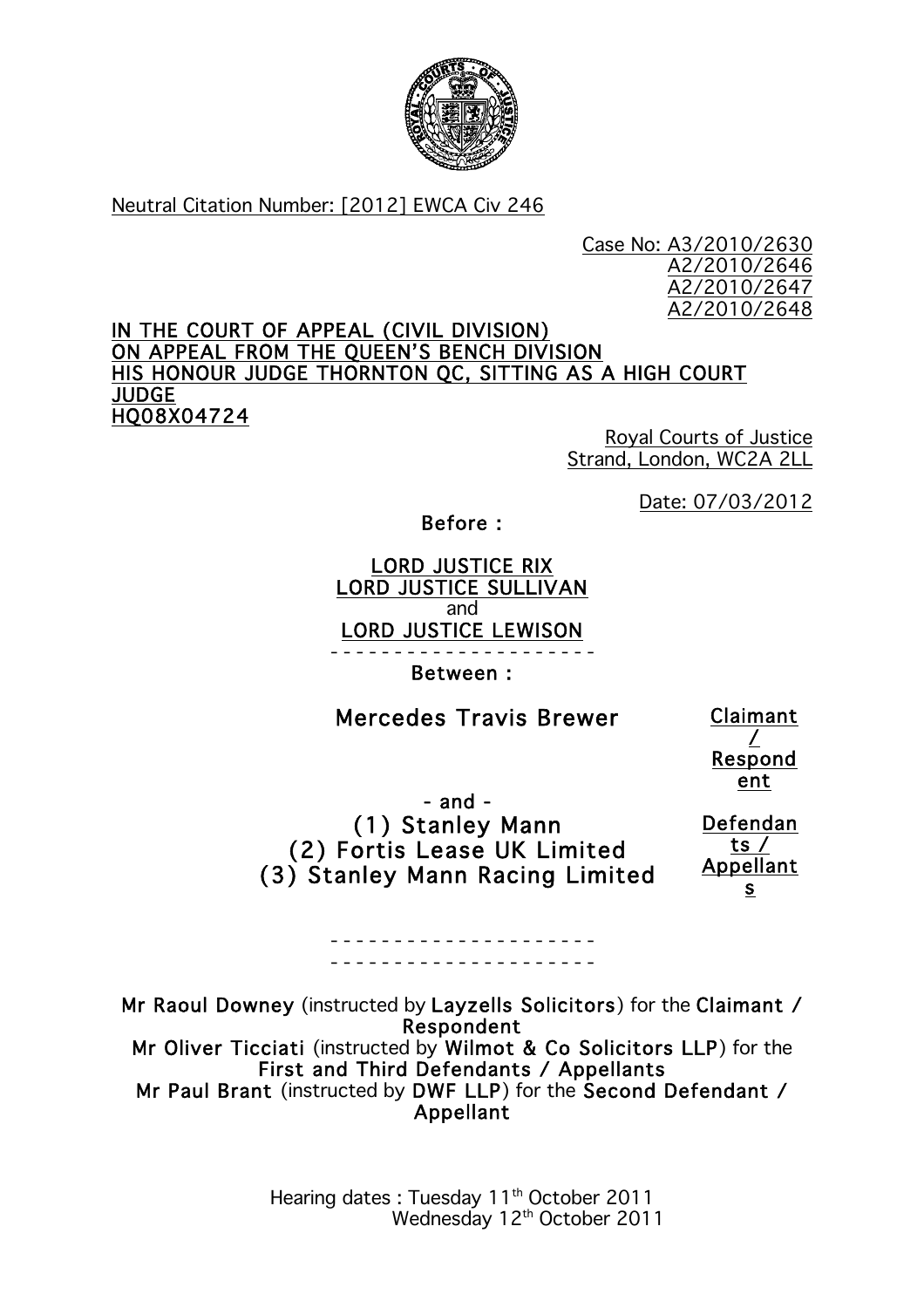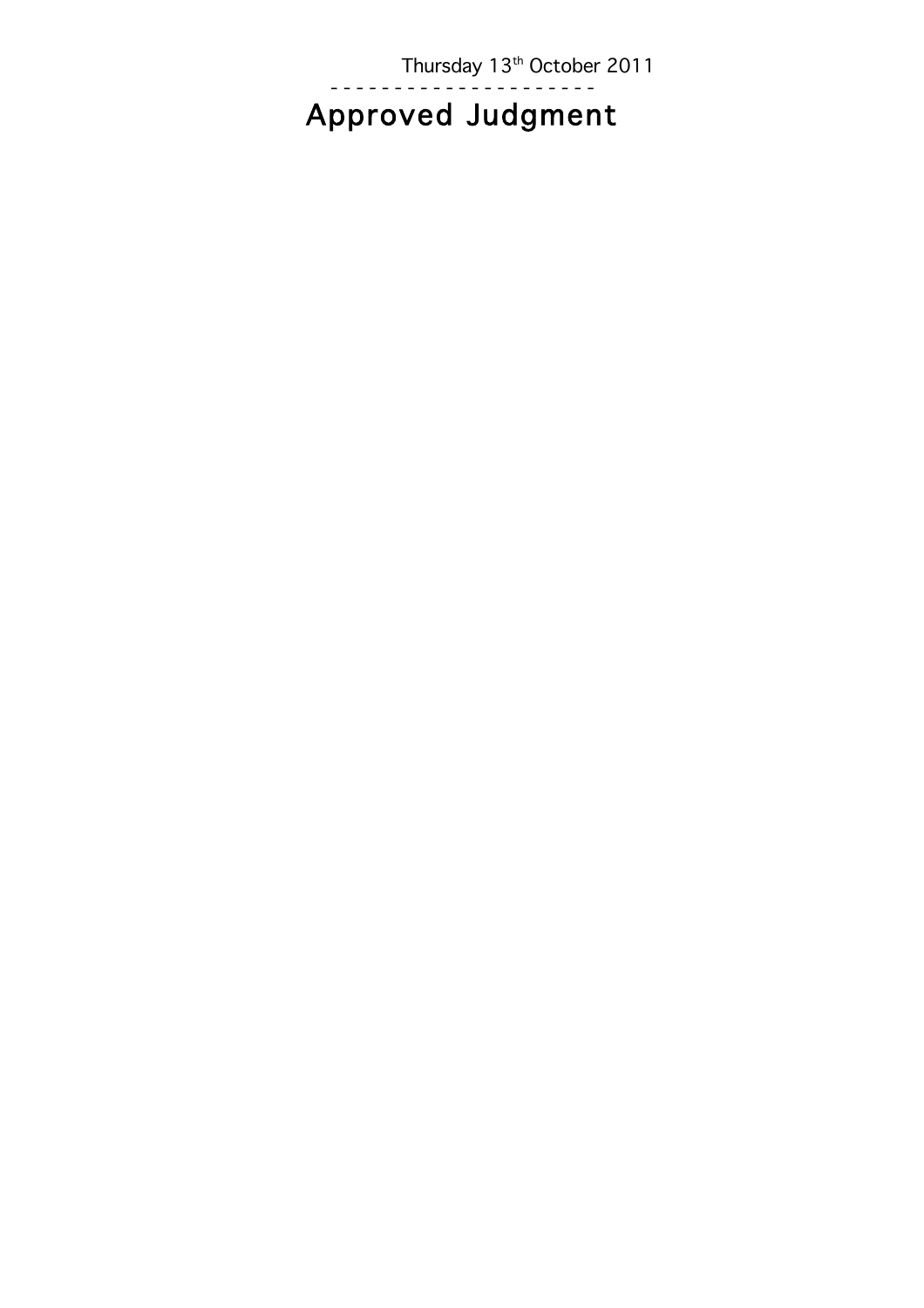## Lord Justice Rix :

### Index

|           |                                                         | <b>PARAGRAPHS</b> |  |
|-----------|---------------------------------------------------------|-------------------|--|
|           | <b>Introduction</b>                                     | 1 - 7             |  |
| $\bullet$ | The judgments                                           | $8 - 17$          |  |
| $\bullet$ | Jurisprudence concerning alterations to judgments       | $18 - 31$         |  |
| $\bullet$ | Permission to appeal                                    | $32 - 33$         |  |
|           | The parties                                             | $34 - 54$         |  |
| $\bullet$ | Towards Mrs Brewer's hire purchase                      | $55 - 76$         |  |
| $\bullet$ | The contractual documents                               | $77 - 85$         |  |
| $\bullet$ | <b>SMRL's terms of business</b>                         | $86 - 87$         |  |
| $\bullet$ | Fortis's terms of business                              | 88                |  |
| $\bullet$ | During the hiring                                       | $89 - 119$        |  |
|           | The pleaded issues                                      | 120 - 124         |  |
| $\bullet$ | The expert evidence                                     | 125 - 158         |  |
| ٠         | The concession that Mr Mann and SMRL were not           |                   |  |
|           | responsible for a collateral warranty about the car, as |                   |  |
|           | distinct from the engine                                | 159 - 163         |  |
|           | Mr Mann's credibility                                   | 164 - 205         |  |
|           | The outcome of Mr Mann's and SMRL's appeals             | 206 - 210         |  |
|           | The date of the collateral warranty and the issue of    |                   |  |
|           | Which party, Mr Mann and/or SMRL, gave it               | 211 - 225         |  |
|           | Joinder of SMRL                                         | 226 - 255         |  |
|           | The outcome of Mr Mann's and SMRL's appeals             | 256 - 257         |  |
|           | Fortis: the structure of its appeal                     | 258 - 266         |  |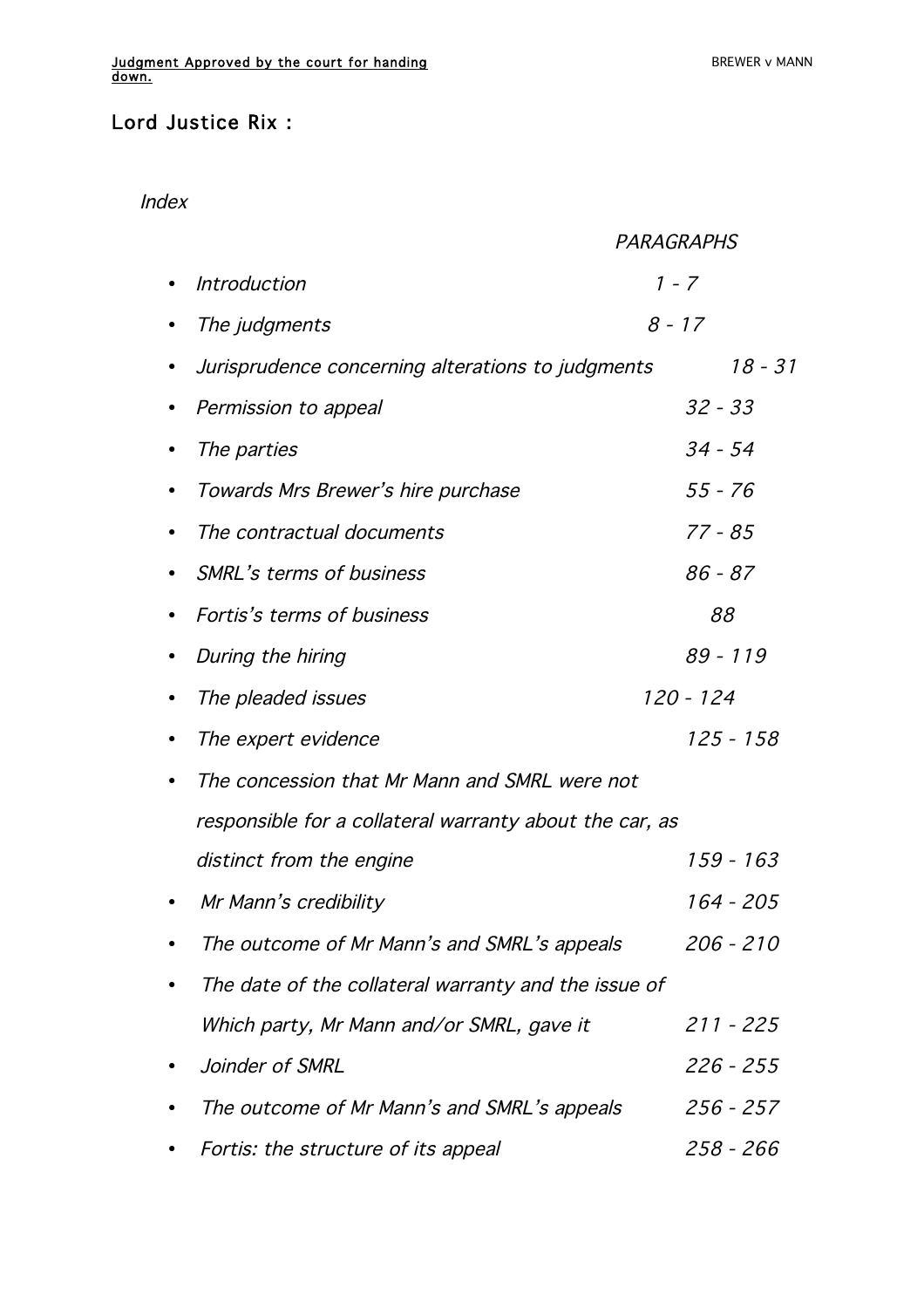|     | Joinder of SMRL and the third party claim against it   |           | 267         |
|-----|--------------------------------------------------------|-----------|-------------|
|     | <b>Bailment by description</b>                         | 268 - 285 |             |
|     | What does a description of the car as a                |           |             |
|     | "1930 Bentley Speed Six car" cover? In particular,     |           |             |
| 305 | does it extend to the car's engine?                    |           | 286 -       |
|     | Was there a breach of the description                  |           |             |
|     | "1930 Speed Six Car"?                                  | 306 - 308 |             |
|     | If there was a breach of the implied term alleged,     |           |             |
| 328 | what, if any, damages would Mrs Brewer be entitled to? |           | 309 -       |
|     | Fortis's counterclaim                                  |           | $329 - 335$ |
|     | The appeal as concerns Mrs Brewer's                    |           |             |
|     | claim against Fortis, overall                          |           | 336 - 337   |
|     | Conclusion                                             |           | 338 - 341   |

### Introduction

1. This is the judgment of the court. This appeal is about the sale and hire purchase of a vintage Bentley, at a price of £425,000. Large as that sum is, the damages at issue are comparatively small and have been dwarfed by the costs of the litigation. After a year of happy motoring the purchaser stopped paying the hire instalments, while she considered down-sizing her commitments. She then consulted Bonhams, the well-known auction house, with a view to selling the car, and received what she considered to be disturbing news about the nature of her purchase and its value. As it happens, there is no issue in this litigation about value: it is accepted that the car was (more than) worth its price. There are, however, substantial issues as to whether the car was properly described either by the Bentley dealer (by which I refer to both the man and his company) in his dealings with the purchaser, or in the hire purchase contract. The finance house terminated its contract with the purchaser for nonpayment. The car was returned or repossessed by the finance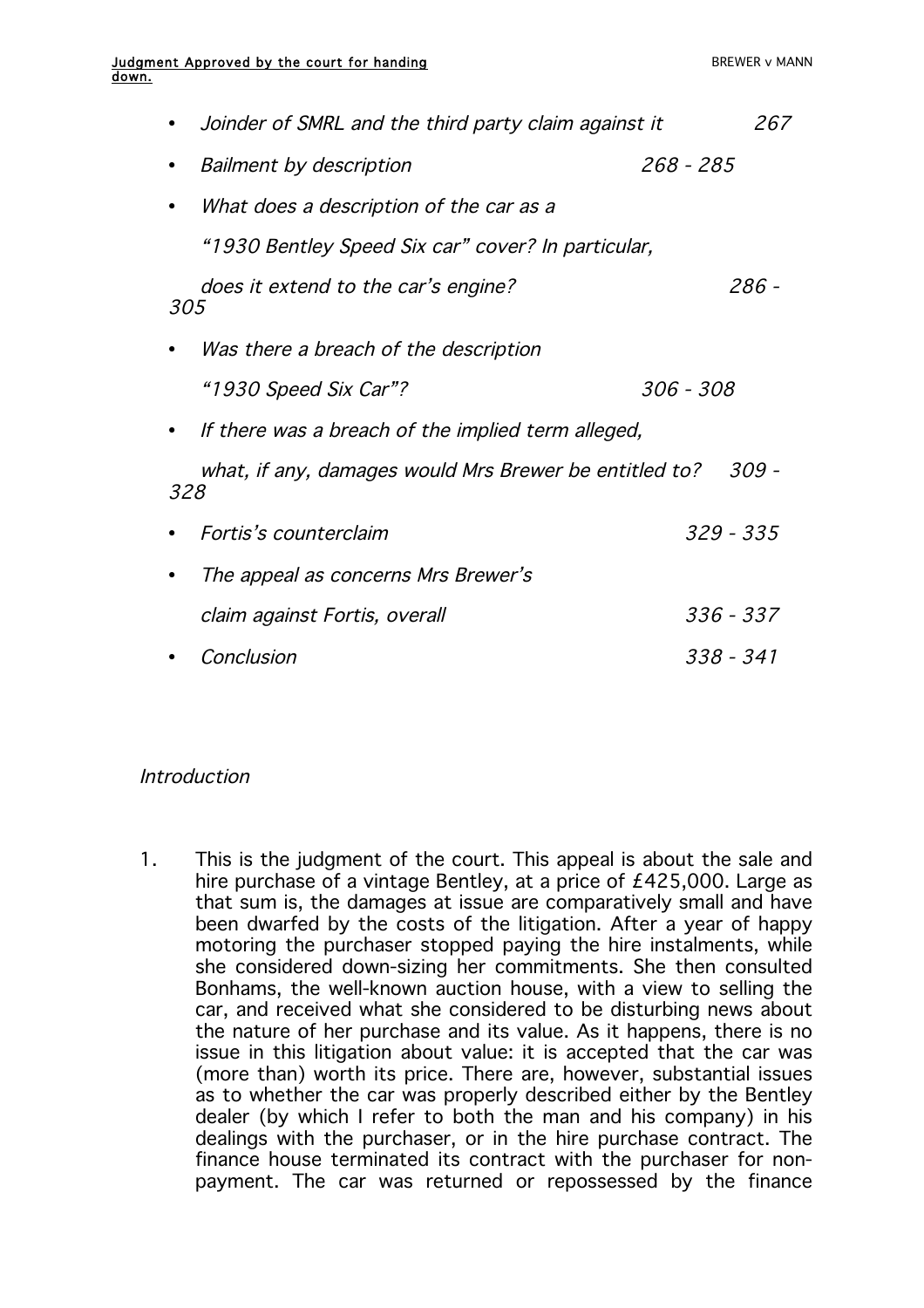house. The dealer made a swift offer to repurchase the car for the price for which he had sold it to the finance house, namely the  $£425,000$ <sup>1</sup>. That offer was in the end accepted, but not, as it was originally intended, as facilitating a tripartite settlement of the whole dispute. (The car has since been resold by the dealer, after further work on it, for £675,000.) That repurchase has ensured, at any rate ultimately, that the financial remedies sought by the parties are comparatively small. The purchaser claimed £94,555 (the deposit and instalments paid by her under the hire purchase contract) from both the dealer and the finance house. The finance house counterclaimed £61,224 (a sum much reduced by reason of the resale of the car back to the dealer), mainly made up of the expenses of recovery, storage and such like. The judge awarded the claim of £94,555 against the dealer and the finance house, and dismissed the finance house's counterclaim.

- 2. In its advertising, which brought the car to the attention of the purchaser, the dealer described the car as a "1930 Bentley Speed Six". In an invoice to the finance house on the basis of which the purchaser paid a deposit of £40,000 (subsequently reduced to £35,000), the car was simply described as a "Bentley motor car". In the hire purchase contract between the finance house and the purchaser the car was described as a "1930 Bentley Speed Six car".
- 3. The purchaser's claim against the dealer was founded in collateral warranty. She asserted an oral warranty, that "the Bentley was a genuine 1930 Speed Six containing an authentic Speed Six engine", given at a meeting on 20 May 2007. The dealer did not dispute that he described the car as a 1930 Bentley Speed Six, but he submitted that this was a statement of opinion and not a contractual warranty (and that it was given on behalf of his company, not himself personally). He did, however, dispute that he had warranted that the car's engine was a "Speed Six engine" (authentic or otherwise). He accepted only that he had said that the engine had been prepared to Speed Six specification.
- 4. Among the many issues at trial were the questions: What was needed to entitle a seller to describe a car as a "1930 Bentley Speed Six"? Did such a car need to have in it an authentic Speed Six engine? What had the dealer said to the purchaser at the critical meeting on 20 May 2007?

 $\overline{a}$ <sup>1</sup> Nominally £430,000, but there was a rebate of £5,000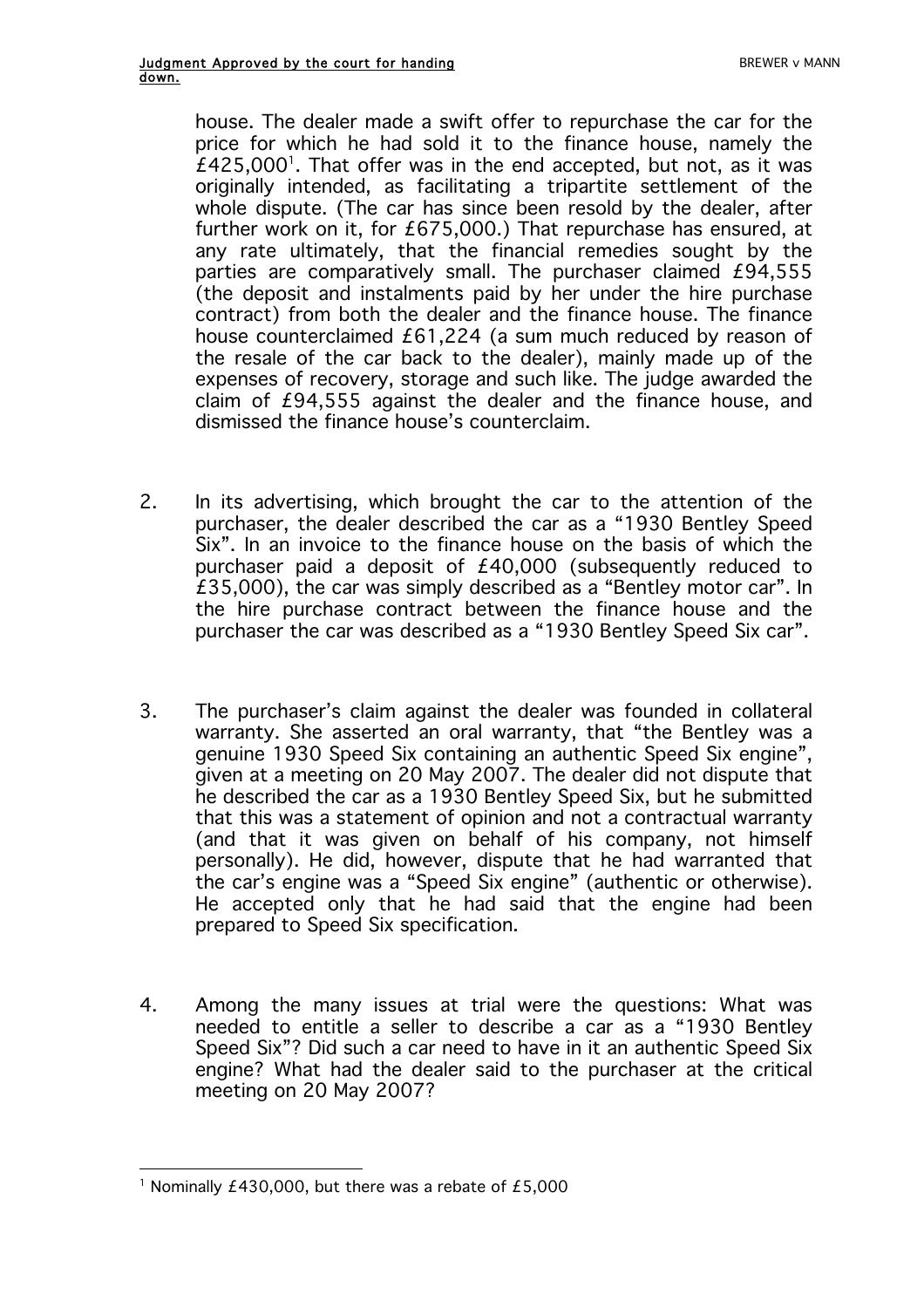- 5. The purchaser's claim against the finance house was founded on the hire purchase contract, which she submitted had been breached by the finance house since the car did not comply with its description. Her claim was in damages, not in rescission or repudiation. The finance house submitted that there was no "bailment by description" within the meaning of section 9 of the Supply of Goods (Implied Terms) Act 1973.
- 6. Both the dealer and the finance house in any event submitted that, on the evidence of the expert witnesses at trial, the car complied with any warranty that it was a "1930 Bentley Speed Six". In addition, the dealer said that the engine had been prepared to Speed Six specification (which is all that he accepted that he had said about it), even if it was not a Speed Six engine in its origins.
- 7. The judge decided all points argued (and some that had not been) in favour of the purchaser. He referred to the dealer in the most unflattering of terms, tantamount to findings of dishonesty (which had not been alleged). Unfortunately, it is submitted on behalf of the dealer that the judge lost his objectivity, or at any rate appeared to do so, and did not afford a fair trial.

### The judgments

- 8. The trial took place over four days on 22-25 February 2010. After the conclusion of the evidence, the trial was adjourned for written submissions, which took place in two rounds and were completed by 17 March. There were no oral concluding submissions.
- 9. The judge, HHJ Anthony Thornton QC, delivered five judgments to the parties, to which I will refer as judgments 1, 2, 3, 4 and 5.
- 10. Judgment 1 was a draft, and was emailed to the parties on 9 August 2010, dated "[ ] September 2010". It contained 124 paragraphs. The parties were requested to submit corrections for the purposes of its handing down on a date to be arranged in late September. On 25 August 2010 the judge emailed the parties judgment 2, intended for handing down on, and dated, 5 October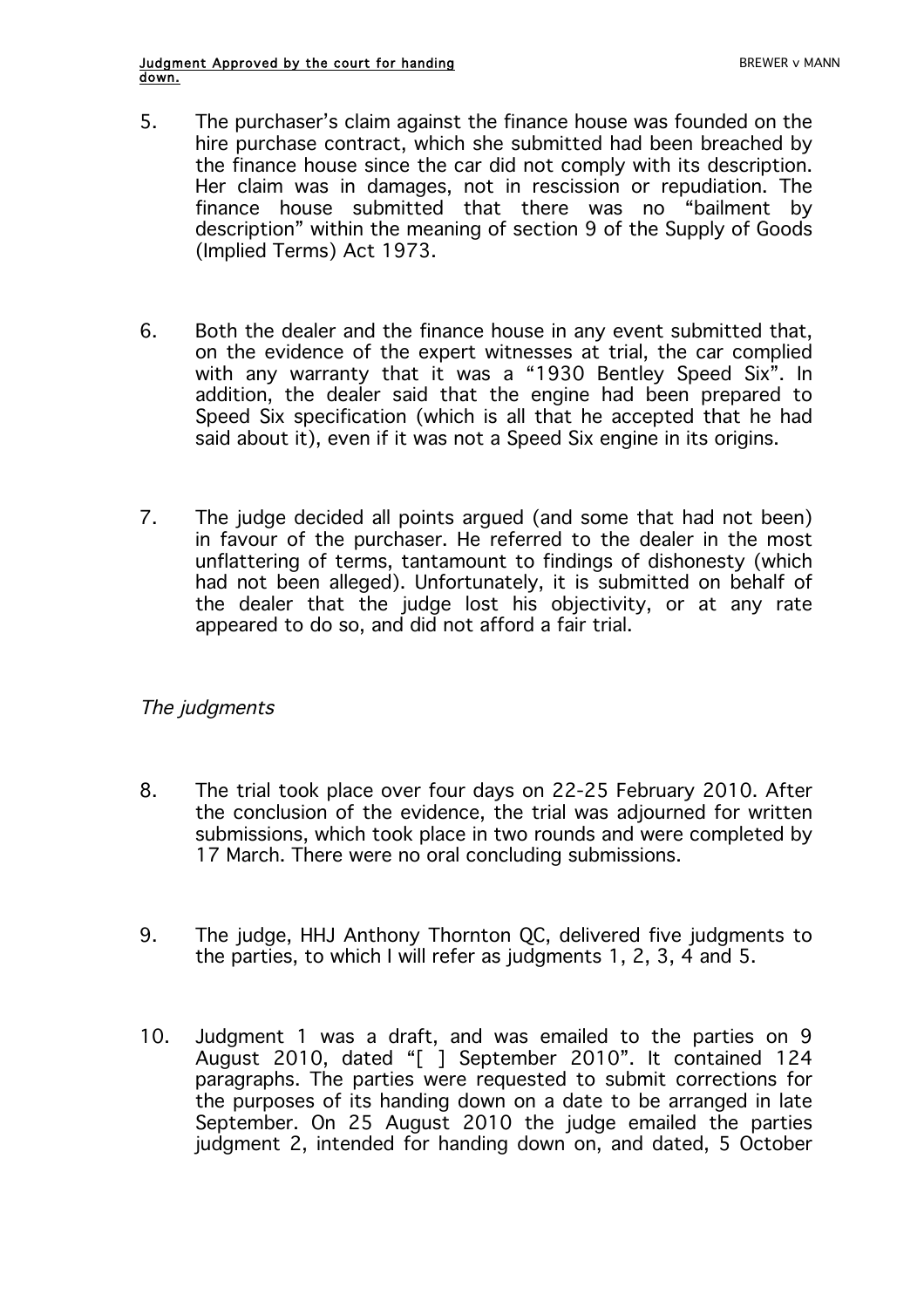2010. It was described as "Amended and Replacement DRAFT JUDGMENT": and its title-page contained the following:

"This draft judgment super[s]edes the draft judgment previously sent to the parties on 8 August 2010. That earlier judgment should be discarded. The changes between the two judgments do not affect or alter the decisions, findings or reasoning set out in that previous judgment."

Judgment 2 contained 203 paragraphs. The judge described it in his email as "the final version of the judgment which replaces the earlier draft". It was twice as long as judgment 1. The judge was subsequently to explain (in his judgment 5) that judgment 1 was sent out in error for judgment 2.

- 11. On 5 October the parties appeared before the judge for the handing down of judgment 2. The judge produced and handed down judgment 3, dated 5 October 2010. Its title-page described it as the "Approved Judgment" and it was given the neutral citation [2010] EWHC [2444] QB. It also contained 203 paragraphs, was in essentially the same form as judgment 2, but had been amended in ways which went beyond the correction of errors and editorial revisions. Consequential matters were debated before the judge. Among those matters were the dealer's and the finance house's applications for permission to appeal. Lengthy draft grounds of appeal had been submitted in advance of the hearing on behalf of the dealer and briefer grounds were put forward on the day of the hearing on behalf of the finance house. Those draft grounds were responding to judgment 2. They were already essentially in the form before this court. Among the grounds put forward on behalf of the dealer were those that must have made unpleasant reading for the judge, viz that he had failed to address important submissions, that there was the appearance of bias, and that the trial had been unfair. A retrial was requested.
- 12. The judge raised the question as to how he was to proceed in such circumstances, for instance whether he should provide further reasons to deal with the complaint that he had ignored submissions that had been made to him. On behalf of the dealer, Mr Oliver Ticciati said that he was not requesting further reasons or a further judgment. He submitted that it would be inappropriate for the judge to produce a further judgment. The judge nevertheless said that –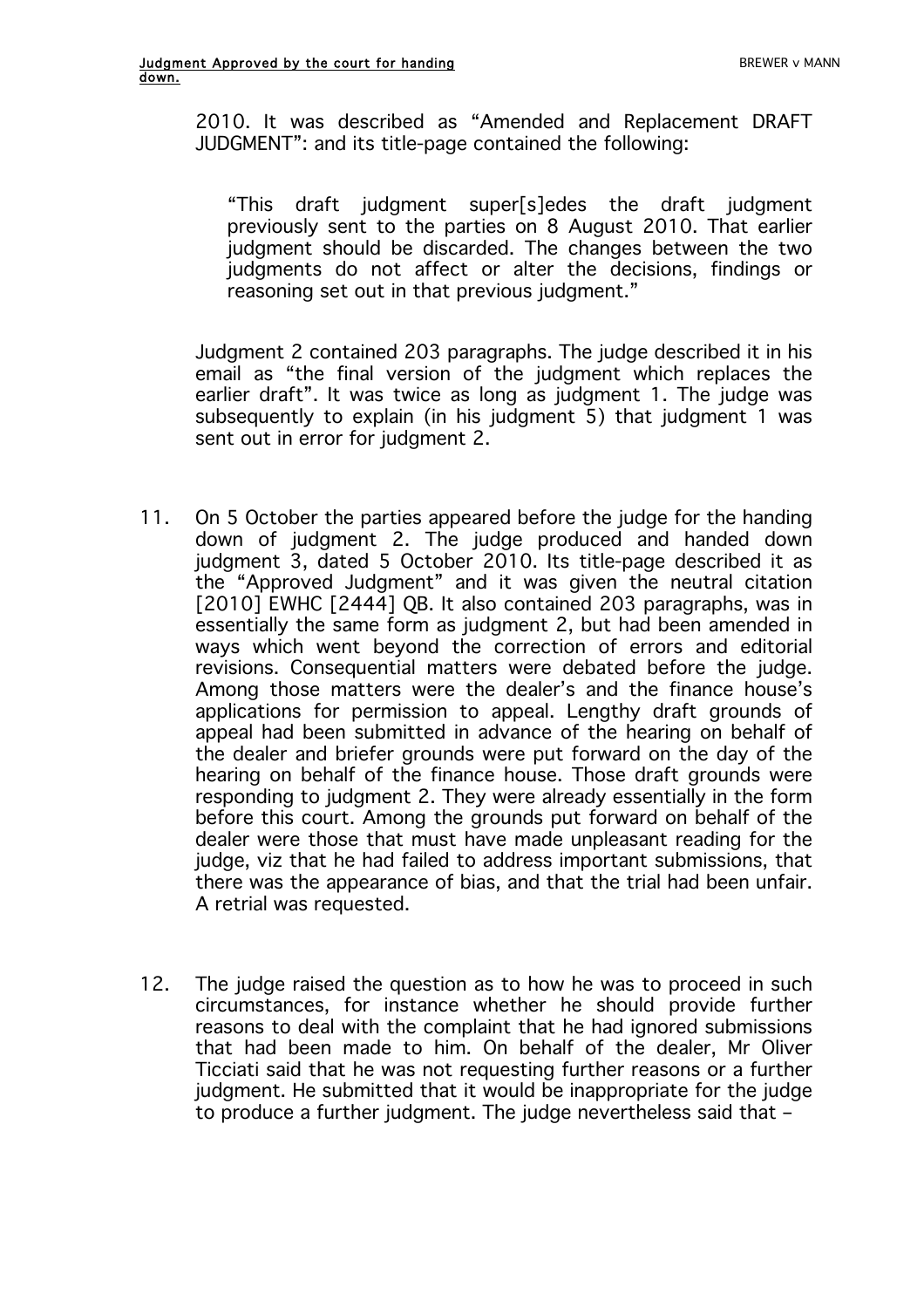"My present inclination is to address the application for permission to appeal, which is fully made, in a written decision with brief reasons which, if I consider it appropriate, will include any additional reasons on the areas of complaint raised in the notice of appeal" (at 1520).

- 13. That is not, however, what he did. In addition to a brief further judgment (judgment 5, below) on the questions of permission to appeal and costs, the judge substantially rewrote his trial judgment, which he had already handed down. Thus on 14 October 2010 the judge emailed the parties judgments 4 and 5. Judgment 4 was described in the email as "the updated version of the above Judgment as a result of the hearing of 5 October 2010". Its titlepage contained the same neutral citation as judgment 3, but its date was now given as 14 October 2010. It was also described as the "Approved Judgment". It contained 248 paragraphs and was half as long again as judgment 3. There were many entirely new paragraphs, but also much rewriting of previously existing paragraphs.
- 14. Judgment 5 ("Approved Judgment No 2") was dated 12 October 2010, was given the same neutral citation as judgments 3 and 4, and contained inter alia the judge's reasons for granting or refusing permission to take to appeal the requested grounds of appeal. He refused permission for the dealer's grounds 13-21 (relating to the conduct of the trial, on the basis of which a retrial had been requested) and ground 24, but granted permission for grounds 1- 12 and 22-23; and also granted permission for the finance house's six grounds. As for the dealer's ground 24 he said:

"11. I also refuse permission on ground 24 which complains that I made findings of dishonesty against Mr Mann [the dealer] which were unjustified and irrelevant. These findings were necessary, fully addressed in the evidence and counsel's submissions and could not be avoided if the issue for determination relating to what was said and warranted was to be determined."

15. The judge also said that he had "published a significantly fuller judgment than the draft handed down on 25 August 2010" in the light of which he requested counsel to review their grounds for which permission had been granted "since the additions to the judgment that have occurred…may have the effect of removing at least some of the grounds from contention" (at paras 9 and 13).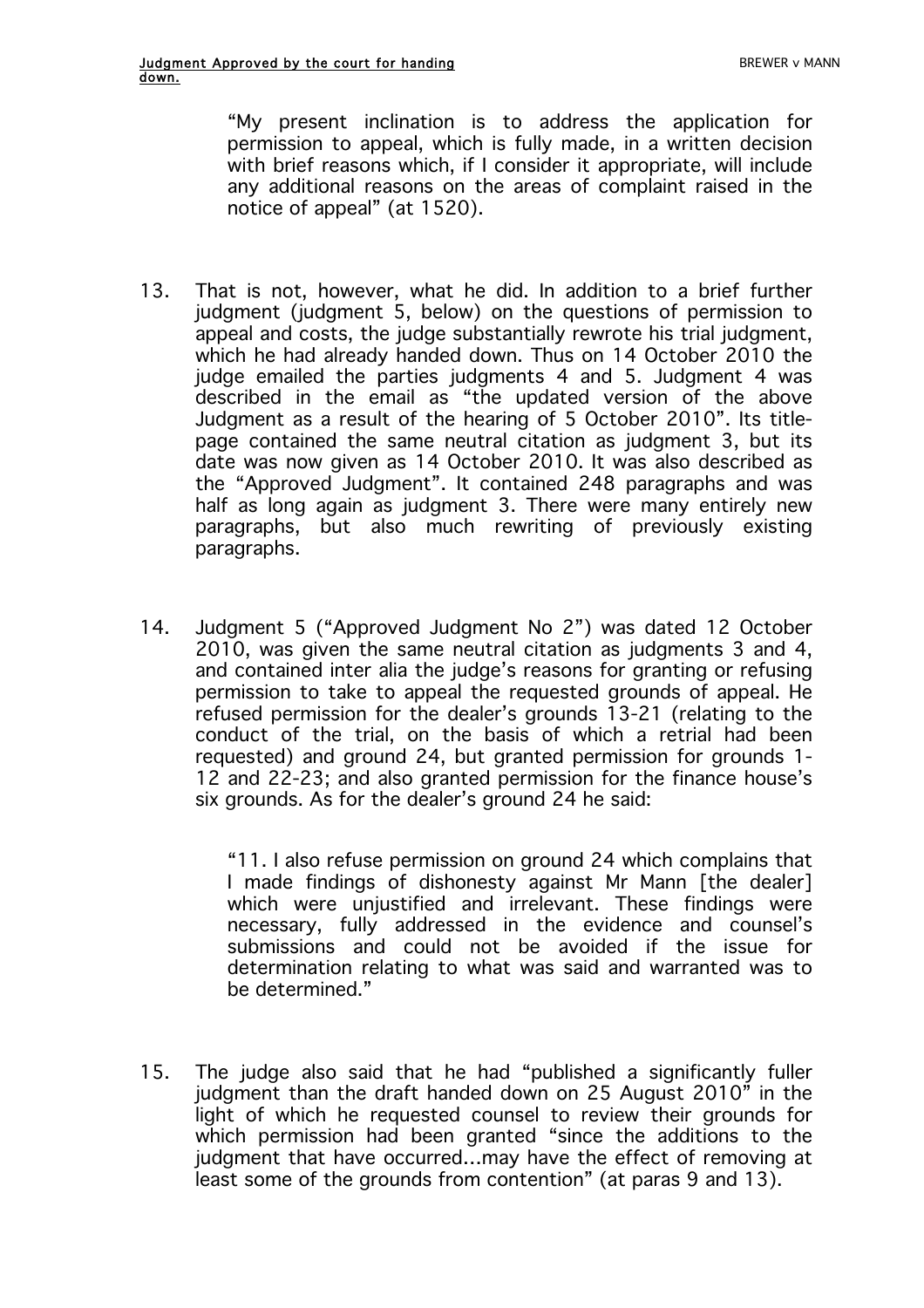- 16. Judgment 5 also dealt with costs and the judge's final order. The purchaser's draft skeleton bill of costs exceeded £210,000. The judge made an order for an interim payment of £110,000.
- 17. The judge's final order is also dated 14 October 2010. He awarded damages of £100,811 (being £94,555 principal and £6,256 interest at 3% from 7 August 2008 to the date of the order) against the dealer, his company and the finance house. He also granted a stay on terms that the defendants fully secure by payment into a joint account in the names of the parties' solicitors the full amount of the purchaser's estimate of costs.

Jurisprudence concerning alterations to judgments

- 18. We have not been shown authority on the situation where an approved and handed down judgment has been replaced or substantially amended by another judgment, albeit before perfection of the judge's final order and without affecting it.
- 19. There is of course the well-recognised, if more or less exceptional, jurisdiction for a judge to change his mind or to be asked to reconsider his judgment before its perfection by way of order: see In re Barrell Enterprises [1973] 1 WLR 19 (CA), where judgment was given orally. However, the present case does not involve a situation where either a party asked the judge to reconsider his decision or a judge decided of his own initiative to do so. This was a case where a judge rewrote his judgment (without changing his decision) in order to meet criticisms that had been made of it by way of grounds of appeal to a higher court.
- 20. In Stewart v. Engel [2000] 3 All ER 518 (CA), in the era of the Civil Procedure Rules, it was held that a judge could alter his order even after his judgment had formally been handed down, but only in exceptional circumstances which did not there exist. The judge, having dismissed an application for summary judgment on a claim pleaded in contract and negligence, and having said moreover that the claim as so pleaded was bound to fail, had altered his order, after judgment but before his order's perfection, so as to grant permission to the claimant, on her post-judgment application, to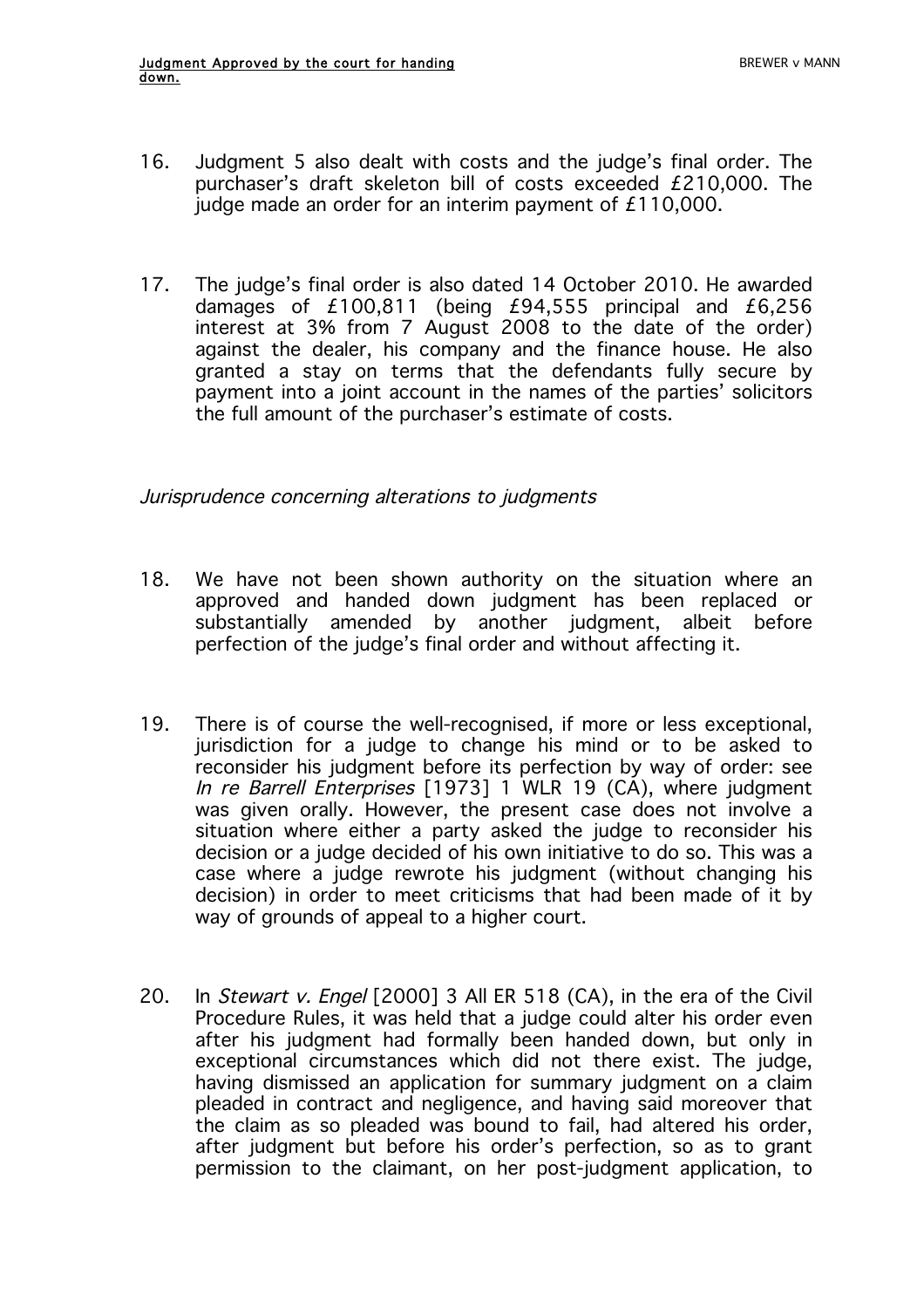amend her pleading so as to claim in conversion and thus to save her action for the future. On appeal this court held by a majority that the alteration did not fall within the exceptional nature of the jurisdiction: the appeal was therefore allowed with the consequence that the action was dismissed. However, there was there no change in the judge's judgment, other than in the ultimate outcome: indeed the judge had invited the claimant to amend her pleading to claim in conversion, but it was not until after the judge's order made in court that, following new advice, she had expressed any wish to do so.

- 21. In Robinson v. Fernsby [2003] EWCA Civ 1820 (unreported) a draft judgment was altered before its formal hand-down: the judge had been invited to reconsider it, he had withdrawn it and substituted a different judgment producing a different result. This court held that he was entitled to do so, indeed "since he was persuaded that his initial view was wrong, he was positively obliged to alter it" (at [98] per May LJ, see also [113] per Mance LJ). There were exceptional circumstances, if they were required (at [98]). As for the judge's final judgment, that on balance survived what May LJ thought in the circumstances was the "inevitable, or at least highly likely" appeal (at [95]). The subject matter of the dispute was a claim under the Inheritance (Provision for Family and Dependants) Act 1975 concerning which a trial judge had to make an assessment which, because it involved the weighing of various factors, was not easily interfered with by a higher court. It was emphasised that neither party requested a retrial (at [75] and [114]).
- 22. Although in that case there had been no alteration to a formally handed down judgment, this court considered whether that would have made a difference. Peter Gibson LJ said that it would not eliminate the jurisdiction to reconsider prior to the sealing of an order, citing Millensted v. Grosvenor House (Park Lane) Ltd [1937] 1 KB 717 (CA) and Pittalis v. Sherefettin [1986] QB 869 (CA). In both those cases the judgments given were oral. May LJ, however, with whose judgment Peter Gibson LJ also agreed, thought that the formal handing down of a written judgment would affect, even if it might not eliminate, the jurisdiction. Thus he said:

"[94] Once a judgment has been handed down or given, there are obvious reasons why the court should hesitate long and hard before making a material alteration to it…The cases also acknowledge that there may very occasionally be circumstances in which a judge not only can, but should make a material alteration in the interests of justice. There may for instance be a palpable error in the judgment and an alteration would save the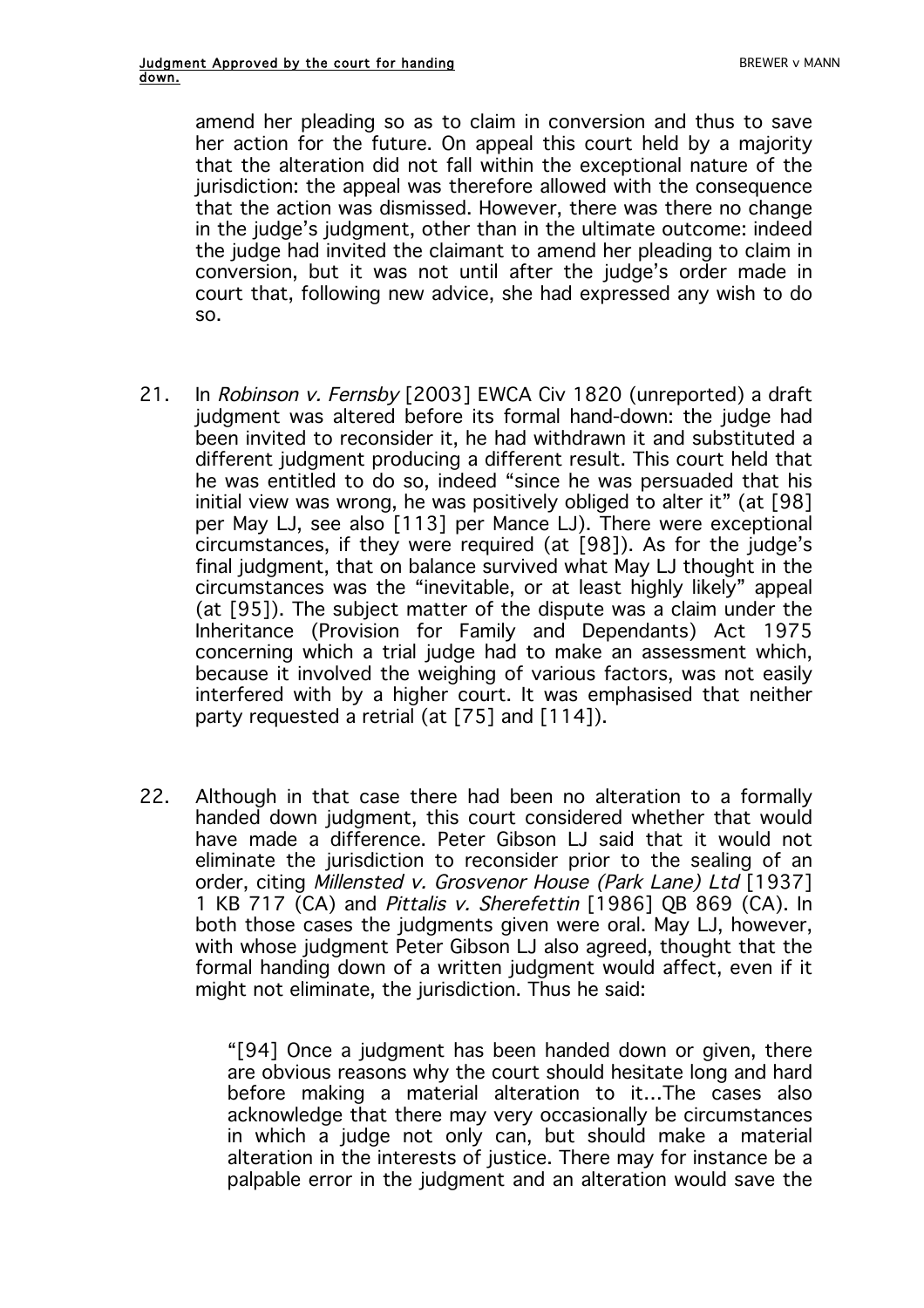parties the expense of an appeal. On the other hand, reopening contentious matters or permitting one or more of the parties to add to their case or make a new case should rarely be allowed. Any attempt to do so is likely to receive summary rejection in most cases. It will only very rarely be appropriate for parties to attempt to do so. This necessarily means that the court would only be persuaded to do so in exceptional circumstances, but that expression by itself is no more than a relatively uninformative label. It is not profitable to debate what it means in isolation from the facts of a particular case.

[95] The practice of providing the parties' legal representatives with a draft of written reserved judgments a day or two before the date appointed for handing them down is intended to promote efficiency and economy. Typographical corrections may be made so that the judgment is available in its final form for publication on the day it is handed down. The parties are enabled to agree the form of any order and consequential order, for instance as to costs. The court time taken in delivering the judgment is reduced to a minimum. In many cases, the parties are relieved from the expense of their lawyers attending when the judgment is handed down. The standard notice on a draft judgment states the purpose of making it available and the limitations on its use and publication. It is not provided so that the parties may reopen its substance. If a draft judgment is altered materially after it has been provided to the lawyers but before it is handed down, that fact will become known to the clients. As a minimum, disappointment may ensue. The possibility of an appeal based on the differences between the draft judgment and the handed down judgment is increased. This was certainly so in the present case in which, as Rix LJ indicated in *Noga v Abacha*<sup>2</sup>, an appeal became inevitable, or at least highly likely.

[96] It scarcely needs saying that judges should not send draft judgments to the parties' legal representatives in accordance with the Practice Direction, if they themselves perceive a risk that they may want to change them materially before they hand them down. More importantly, perhaps, parties should understand that this procedure is not an invitation to the court to reopen or add to contentious matters. The court will only exceptionally make material alterations to a draft judgment provided in this way. So perhaps the uninformative label "exceptional circumstances" needs to be appended to the exercise of the jurisdiction. I personally prefer Rix LJ's "strong reasons", but that again is only a label. The question whether to exercise the jurisdiction can only depend on the circumstances of the particular case…

 $\overline{a}$ <sup>2</sup> [2001] 3 All ER 513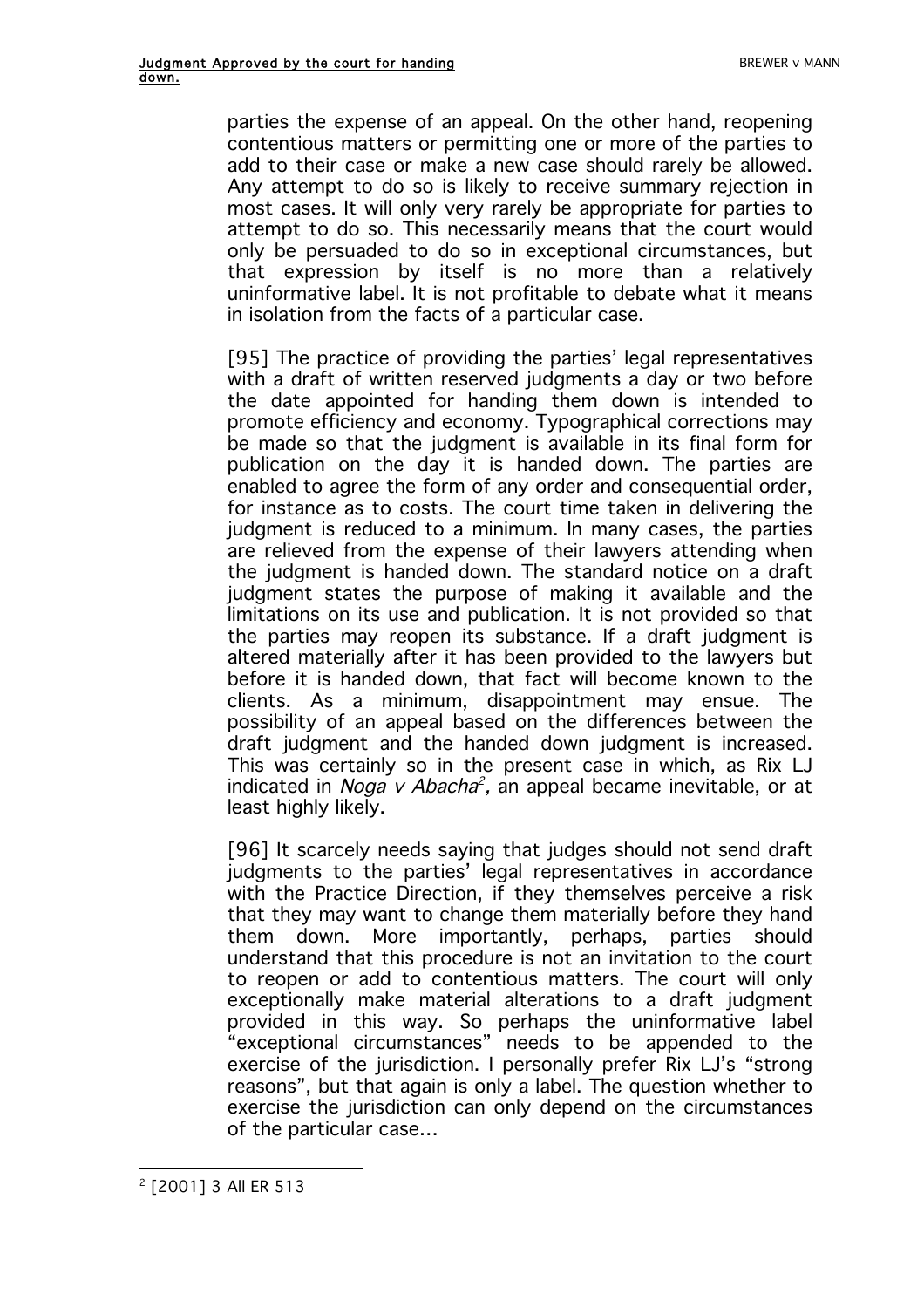[98] The circumstances of the case will usually include the possibility and appropriateness of an appeal. The court in which the problem arises may be a consideration, since appeals in lower courts are generally less troublesome and expensive for the parties than appeals at higher levels. I have indicated my view that there is a material distinction between a judgment which has been handed down or given and a draft judgment which has not yet been handed down. There is also, in my view, a significant difference between a case in which one or more of the parties want to persuade a reluctant judge to reconsider a draft judgment; and a case where the judge himself has decided that his draft judgment is wrong. In the latter case, at least where the judgment is only a draft, I consider that the judge is positively obliged to alter it, however the consequences of doing so may appear. It cannot be right for the law to require a judge to hand down for the first time a judgment which he believes to be wrong…"

- 23. The present case places before the court novel circumstances. The judge was not having second thoughts about his judgment: on the contrary he had formally handed down judgment 3 despite the criticisms made of it (in the form of judgment 2) in the draft grounds of appeal which had been supplied to him. Nor were any of the parties requesting him to reconsider or amend his judgment. He had already adopted in that judgment 3 all the corrections which had been suggested to him by the parties in the light of the distribution of draft judgment 2, as well as made some other not insubstantial changes. On the contrary, the appellants here, the dealer and the finance house, were asking for his permission to appeal from his judgment, on the grounds that it contained errors of law and fact, and in the case of Mr Ticciati's grounds, that the whole process of trial had displayed unfairness and apparent bias. In as much as any of those grounds complained of the judge's failure to deal with matters at trial which had been made the subject matter of submissions to him, Mr Ticciati made it clear that he was not saying that he required further reasons. He wanted to go to appeal.
- 24. The judge nevertheless considered that he should address some of the criticisms made by reference to his failure to deal with points which had been argued before him at trial, in particular on the matter of the witnesses' credibility. In this connection, on 5 October 2010 he mentioned Malaba v. Secretary of State [2006] EWCA Civ 820, which had been cited in Mr Ticciati's draft grounds of appeal. He considered that *Malaba* entitled him to add to his judgment what he referred to as further reasons (5.10.10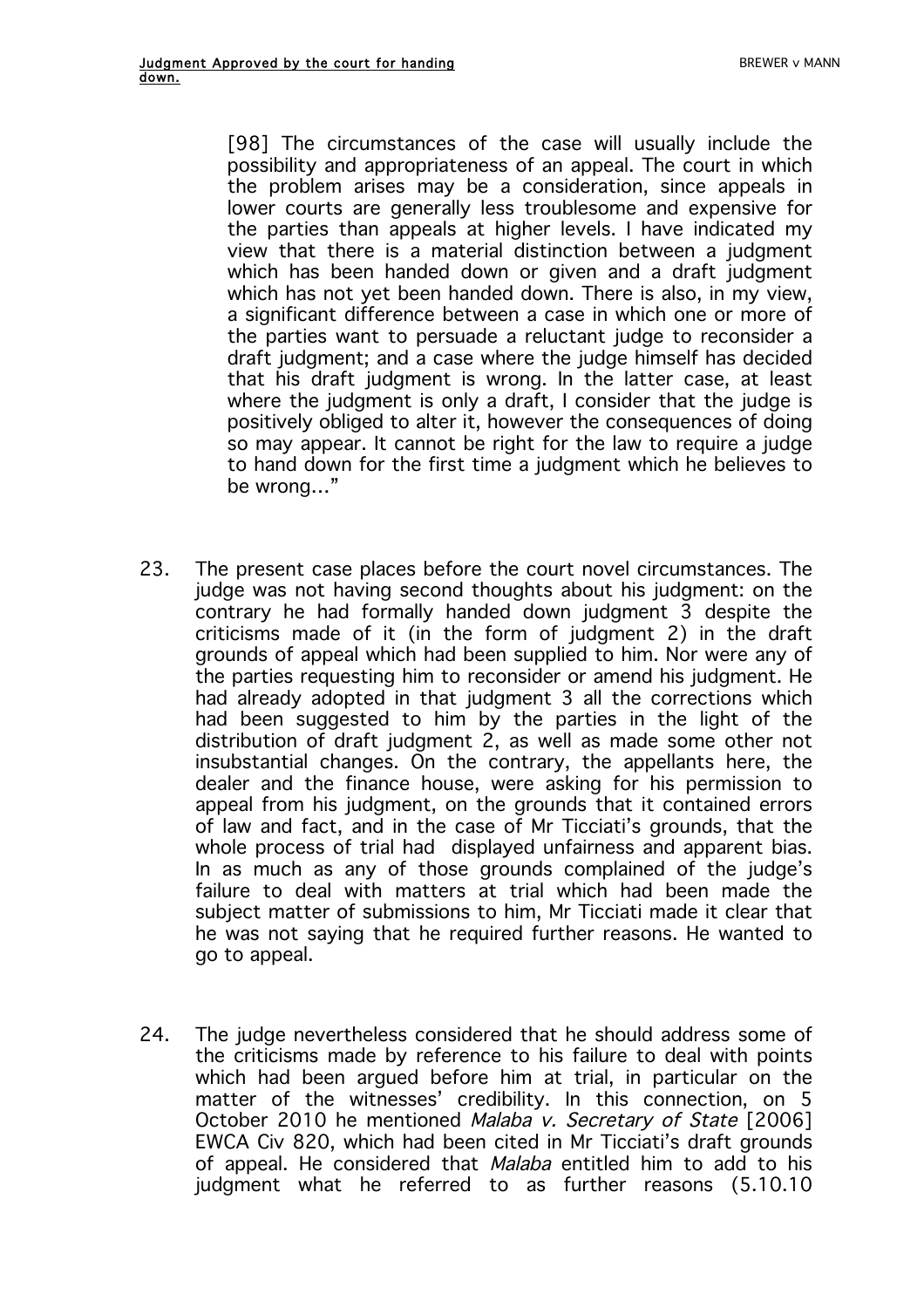transcript at 1517ff). However, Malaba was concerned with criticising an immigration tribunal for failing to give reasons for finding an asylum seeker lacking in credibility: it was not concerned with inviting a judge or tribunal to add to a judgment which had been handed down.

- 25. On the other hand, in the course of submissions to the judge on that occasion, Mr Raoul Downey, on behalf of the purchaser, mentioned the case of English v. Emery Reimbold & Strick Ltd [2002] EWCA Civ 605, [2002] 1 WLR 2409 as encouraging a judge, to whom an application for permission to appeal on the ground of lack of reasons is made, to consider whether he can supply the reasons whose absence is complained of and thus avoid having to give permission to appeal (at 1519). The judge chose to adopt that course: but it was a dangerous course to take in circumstances where this was not the sort of case discussed in English (or Flannery v. Halifax Estate Agencies Ltd [2000] 1 WLR 377 (CA)), which was one where a judgment might be argued to be devoid of reasoning (see below). This was rather a case where the judge had handed down a lengthy judgment but, unfortunately, it was being submitted that his judgment, by reason of errors of both commission and omission, demonstrated apparent bias, all of which required review on appeal. In such a case, and where there was no request for further reasons from him but on the contrary a request that he do not add to his reasons, the judge ought to have been extremely cautious about revisiting his judgment.
- 26. In *English*, Lord Phillips of Worth Matravers MR said, at [19]:

"It need not involve a lengthy judgment. It does require the judge to identify and record those matters which were critical to his decision. If the critical issue was one of fact, it may be enough to say that one witness was preferred to another because the one had manifestly a clearer recollection of the material facts or the other gave answers which demonstrated that his recollection could not be relied upon."

27. It is plain that in *English* this court was considering (i) a relatively straightforward case, (ii) where an appeal might be avoided altogether if further reasons were promptly given by the judge, and (iii) where the judge was effectively invited by the applicant for appeal or the appeal court to supply further reasons. Thus Lord Phillips continued: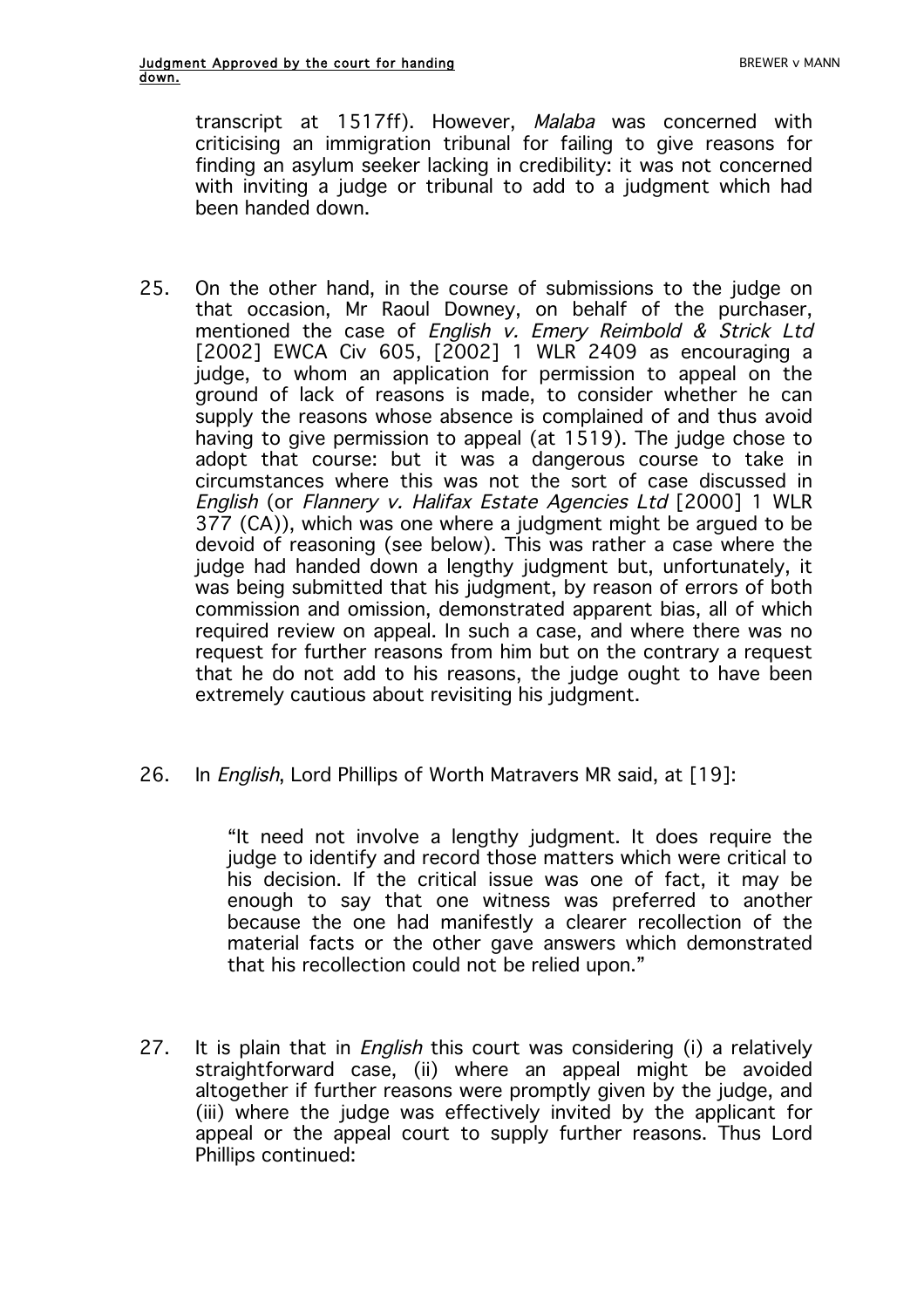"[24] We are not greatly attracted by the suggestion that a judge who has given inadequate reasons should be invited to have a second bite at the cherry. But we are much less attracted at the prospect of expensive appellate proceedings on the ground of lack of reasons. Where the judge who has heard the evidence has based a rational decision on it, the successful party will suffer an injustice if that decision is appealed, let alone set aside, simply because the judge has not included in his judgment adequate reasons for his decision…

[25] Accordingly, we recommend the following course. If an application to appeal on the ground of lack of reasons is made to the trial judge, the judge should consider whether his judgment is defective for lack of reasons, adjourning for that purpose should he find this necessary. If he concludes that it is, he should set out to remedy the defect by the provision of additional reasons refusing permission to appeal on the basis that he has adopted that course. If he concludes that he has given adequate reasons, he will no doubt refuse permission to appeal. If an application for permission to appeal on the ground of lack of reasons is made to the appellate court and it appears to the appellate court that the application is well founded, it should consider adjourning the application and remitting the case to the trial judge with an invitation to provide additional reasons for his decision or, where appropriate, his reasons for a specific finding or findings."

- 28. It does not seem to be contemplated that the judge should alter his existing judgment, but should simply supply what is missing.
- 29. As it is, the judge's provision of a new and substantially altered judgment, judgment 4, has added alleged grist to Mr Ticciati's mill. It is not clear whether or not Mr Ticciati makes the formal submission that the circumstances for the exercise of the *Barrell* jurisdiction have not arisen, for the *Barrell* case has not been cited or included in the parties' bundles of authorities. However, it seems reasonably clear from Mr Ticciati's submissions as a whole that he would submit that the necessary conditions for a proper exercise of that jurisdiction are lacking. If that is so, then we suppose that in one sense the proper judgment on the basis of which this appeal should be conducted would be judgment 3 and not judgment 4. Be that as it may, however, he relies on the new judgment as part of all the circumstances of the case to support his submissions that the judge had erred fundamentally in his appreciation of the case and has done so at least in part because of a demonstrable apparent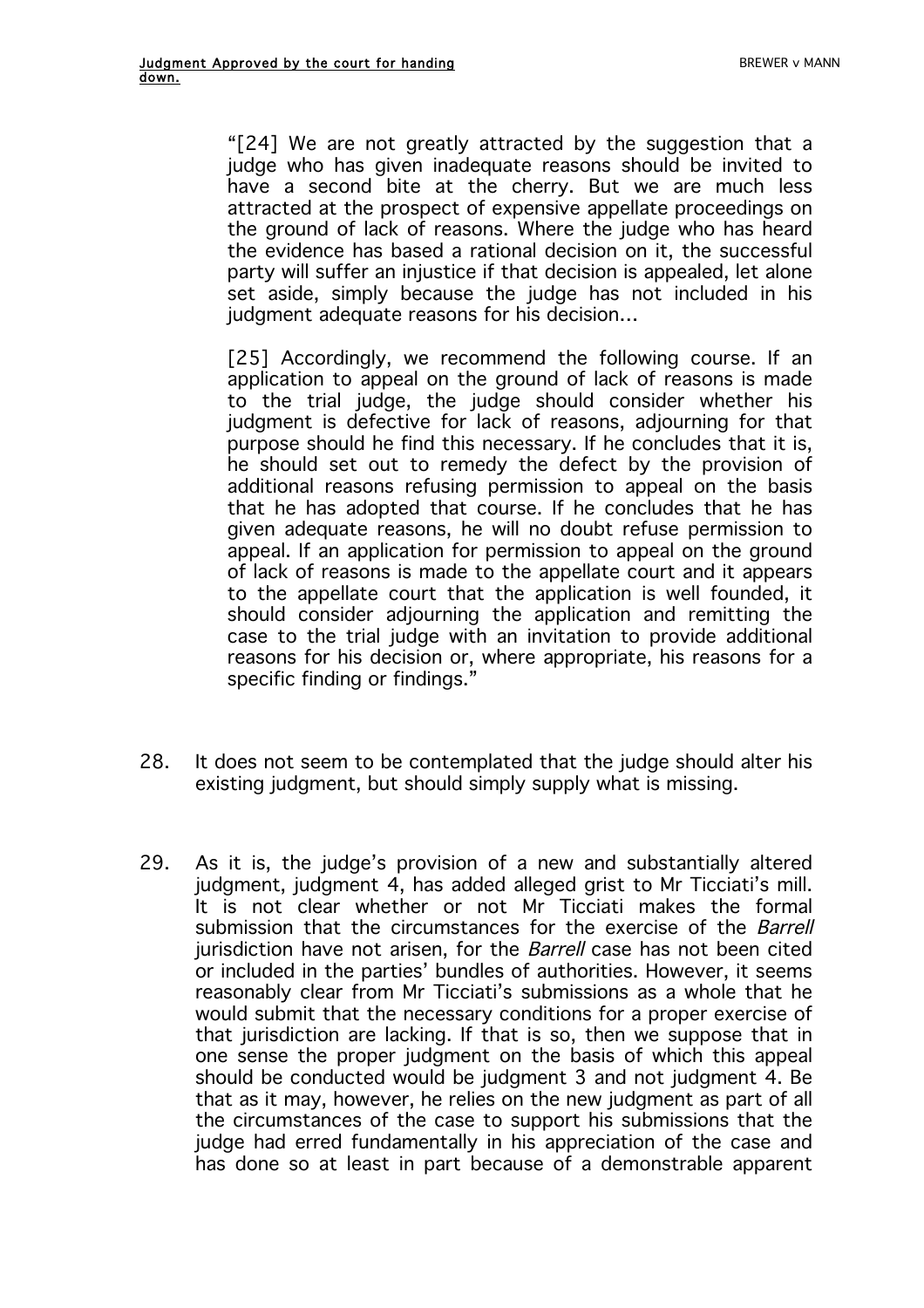bias or unfairness in his conduct of the trial and his progress to final judgment.

- 30. We will have to advert in due course to the significance or otherwise of the judge's manifold changes in his judgments. For the present, we propose to regard judgment 4 as though it was the formal judgment under appeal, or at any rate one such judgment. Indeed, whichever is the final judgment as a matter of form, all the judgments have to be considered for the purposes of Mr Ticciati's fundamental submission.
- 31. It is necessary therefore to suspend for the while our decision on the status of judgment 4. However, we feel that we can provisionally state that where a judge has received no request from the parties to reconsider his judgment or add to his reasons, and has not demonstrated the need in conscience to revisit his judgment, but on the contrary has received grounds of appeal and an application for permission to appeal on the basis of the alleged inadequacies of his judgment, then it would be most unwise for him to rewrite his judgment (other than purely editorially) and it would take the most extraordinary reasons, if any, to justify such a course on his part. It is also plain to us that this was not the case of a short judgment on a straightforward issue where an appeal might be avoided if the judge supplied further reasoning which had been requested of him.

### Permission to appeal

32. The dealer renewed to this court its application for permission to appeal on the grounds on which the judge had refused permission. The application came before Richards LJ on paper. He refused permission. He considered that they added nothing to the grounds for which permission had been granted. If, however, application were to be renewed, they should be made to the full court on the hearing of this appeal. That is what has happened (save that grounds 18/19 have been withdrawn). We invited Mr Ticciati to address us on all his grounds as a whole, since (in the main) the substantive grounds for which permission has been granted and the procedural grounds for which permission has been refused were to a great extent different sides of the same coin.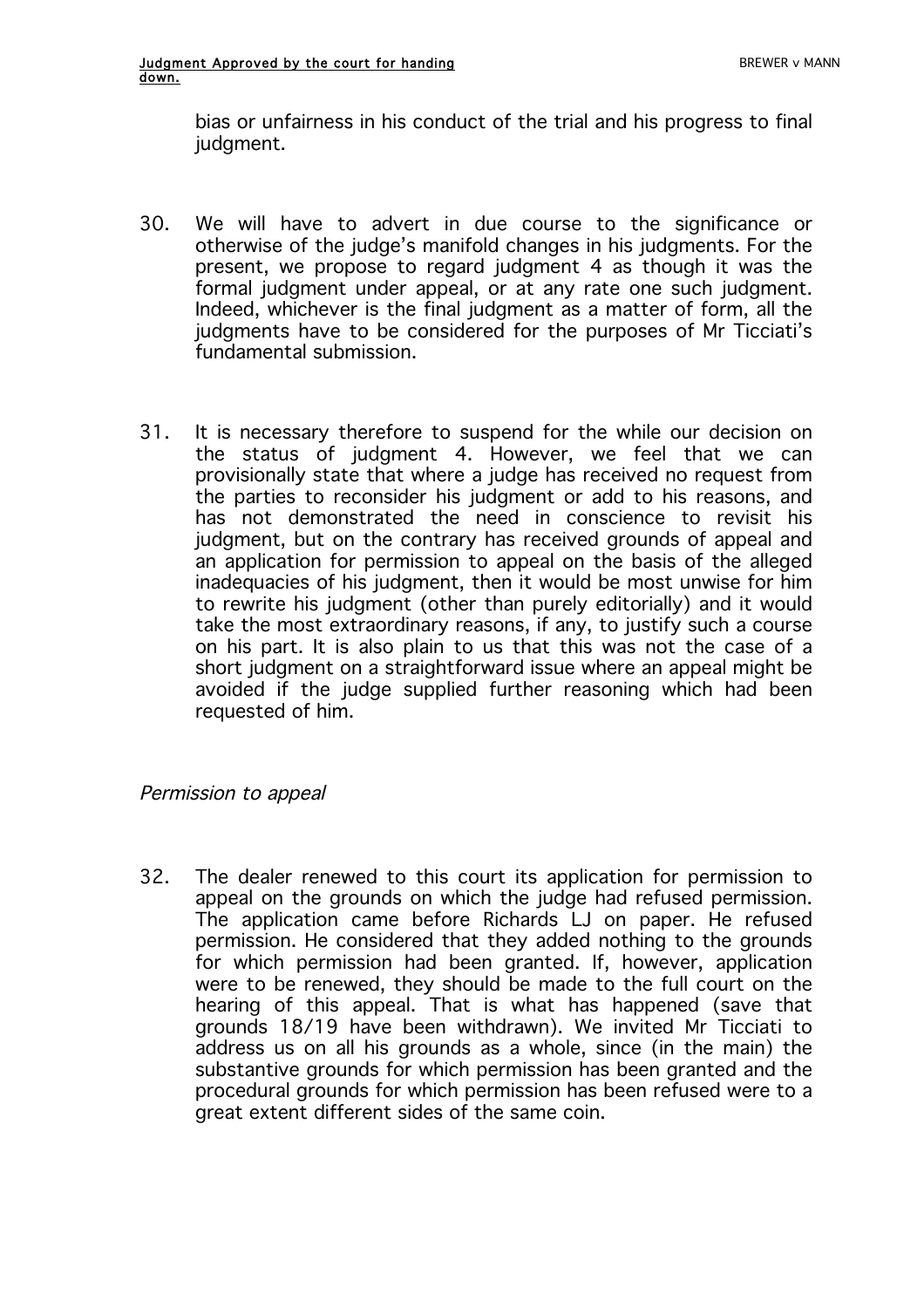33. We shall have to consider those submissions in due course: but we think that they need to be considered as a whole and we therefore give permission to appeal to Mr Ticciati (ie to the dealer and his company) to include the renewed grounds as part of this appeal.

### The parties

- 34. It is time to introduce the parties. The claimant and purchaser of the car is Mrs Mercedes Brewer, a practising US attorney and a practising English solicitor. In this court she is the respondent. She married her husband, Mr Peter Brewer, in 2002. He was a modern car dealer in the 1960s and 1970s and is now a business consultant. He has been a vintage Bentley car enthusiast for many years. He has owned a number of vintage cars, including a 1926 3 litre Bentley. He is particularly knowledgeable about Bentley Speed Sixes. Following her marriage, Mrs Brewer acquired from her husband an enthusiasm for vintage racing Bentleys in general and Speed Sixes in particular. When we say that she is the purchaser, we mean that she took the car on hire purchase from the finance house, having agreed a price with the dealer. There was of course no sale by the dealer to her.
- 35. The dealer and seller of the car is Mr Stanley Mann and/or his wholly-owned company, Stanley Mann Racing Limited ("SMRL" or the "company"). They are respectively the first and third defendants and in this court the first and third appellants. Mr Mann is perhaps the foremost dealer in England in vintage Bentleys, about which he is both an enthusiast and a connoisseur. He has been maintaining and restoring vintage Bentleys and dealing in them since 1975. He has his business premises in Radlett, Hertfordshire. He carries out his business through SMRL. If any liability attaches to the seller in respect of Mrs Brewer's claim, there is an issue as to whether it rests on Mr Mann personally, or on his company, or on both. The judge found that it rested on both. It was SMRL which sold the car to the finance house, having agreed a price with Mrs Brewer of £430,000, subsequently reduced to £425,000. Mrs Brewer paid a deposit of £40,000 directly to SMRL and subsequently received a rebate of £5,000, which was repaid to her by SMRL by cheque. It is convenient to finesse the issue concerning the party responsible for any collateral warranty given to Mrs Brewer by speaking generally of the "dealer", but we will also refer to Mr Mann and to his company, by which we will not necessarily intend to exclude the other.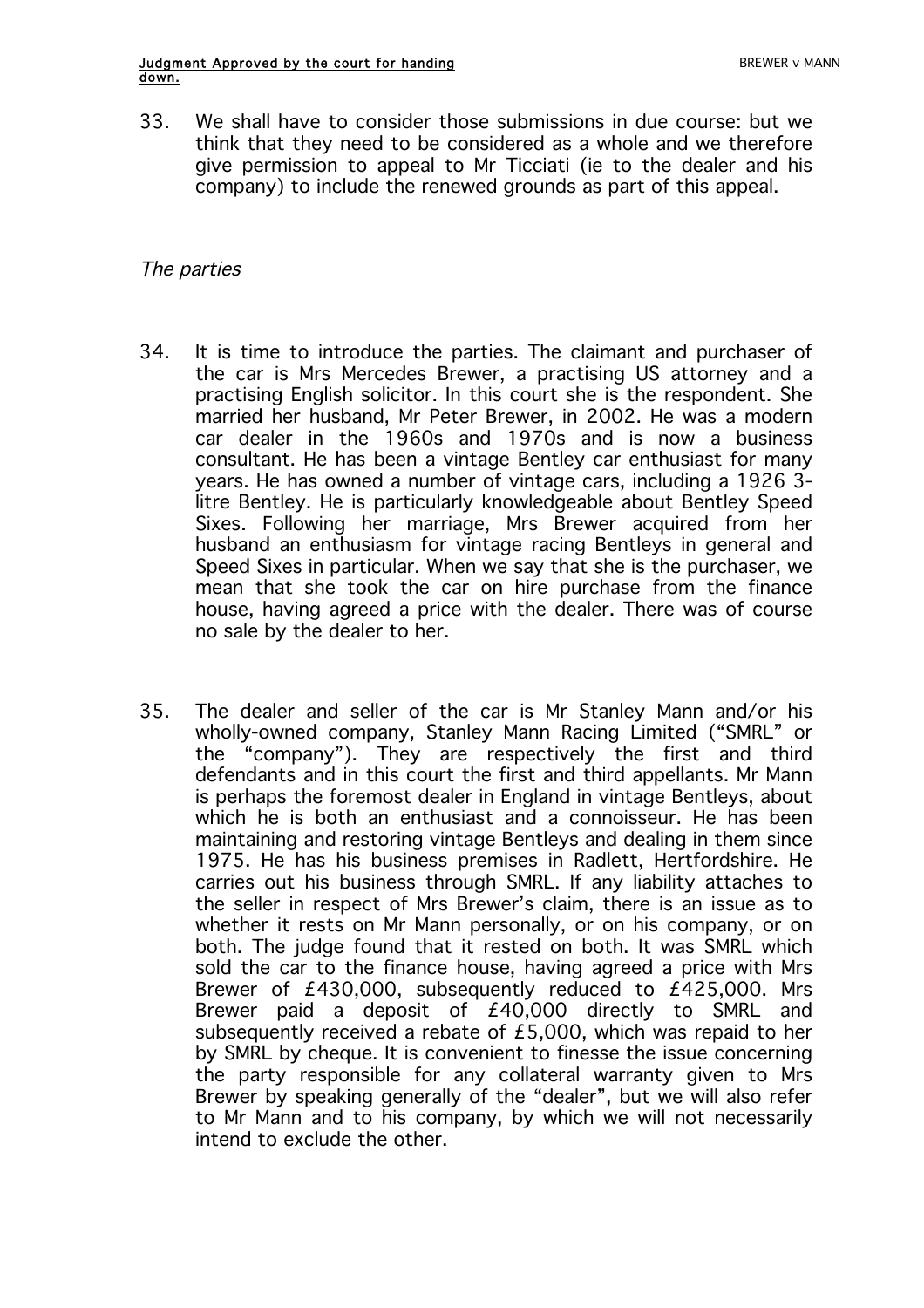- 36. The finance house is Fortis Lease UK Limited, the second defendant and here the second appellant ("Fortis"). It bought the car from SMRL, for £430,000, and let it on hire purchase to Mrs Brewer, on terms which required her to pay it £390,000 by instalments over five years, following a deposit of £40,000. It made no complaint about the £5,000 rebate. The financing charge was approximately 8% with an effective rate of some 8.5%.
- 37. Mrs Brewer used a broker to obtain and negotiate her finance from Fortis. He was a Mr Neil Hardiman of Stoke Park Finance Ltd. He was introduced to her by Mr Mann, but he was her agent.

#### The car and its engine

38. Since so much is in dispute about the facts of this case, even to the extent where it is said that the judgment(s) of the trial judge cannot be relied on as arrived at without an apparent loss of objectivity, as exemplified for instance by his findings that Mr Mann had been dishonest where no dishonesty had been alleged, there is a certain difficulty in presenting an account of the facts which is not immediately overwhelmed by disputes deriving from the trial process itself. For instance, it is submitted in the appeal that the judge fundamentally erred in his dealing with the credibility of the main witnesses, Mr and Mrs Brewer and Mr Mann, and misunderstood or misinterpreted the evidence of the experts; and that he created issues where there were none. We are conscious of course that there are grave difficulties for any appellant who wishes to challenge the essential findings of a trial judge, especially where they derive from his views as to the credibility of the witnesses he has heard. However, it can be said in this case that the judge did not found himself on the demeanour of the witnesses. He said of the three main protagonists (at judgment 4, para 128):

> "Their demeanour when giving evidence must also be considered but all three witnesses gave their evidence with confidence and, therefore, demeanour was not itself much of a guide to the credibility or reliability of any of them."

39. In these circumstances, in setting out the facts at this stage of our judgment, we seek to confine ourselves to those which are based on written records, or which are not in dispute, highlighting on the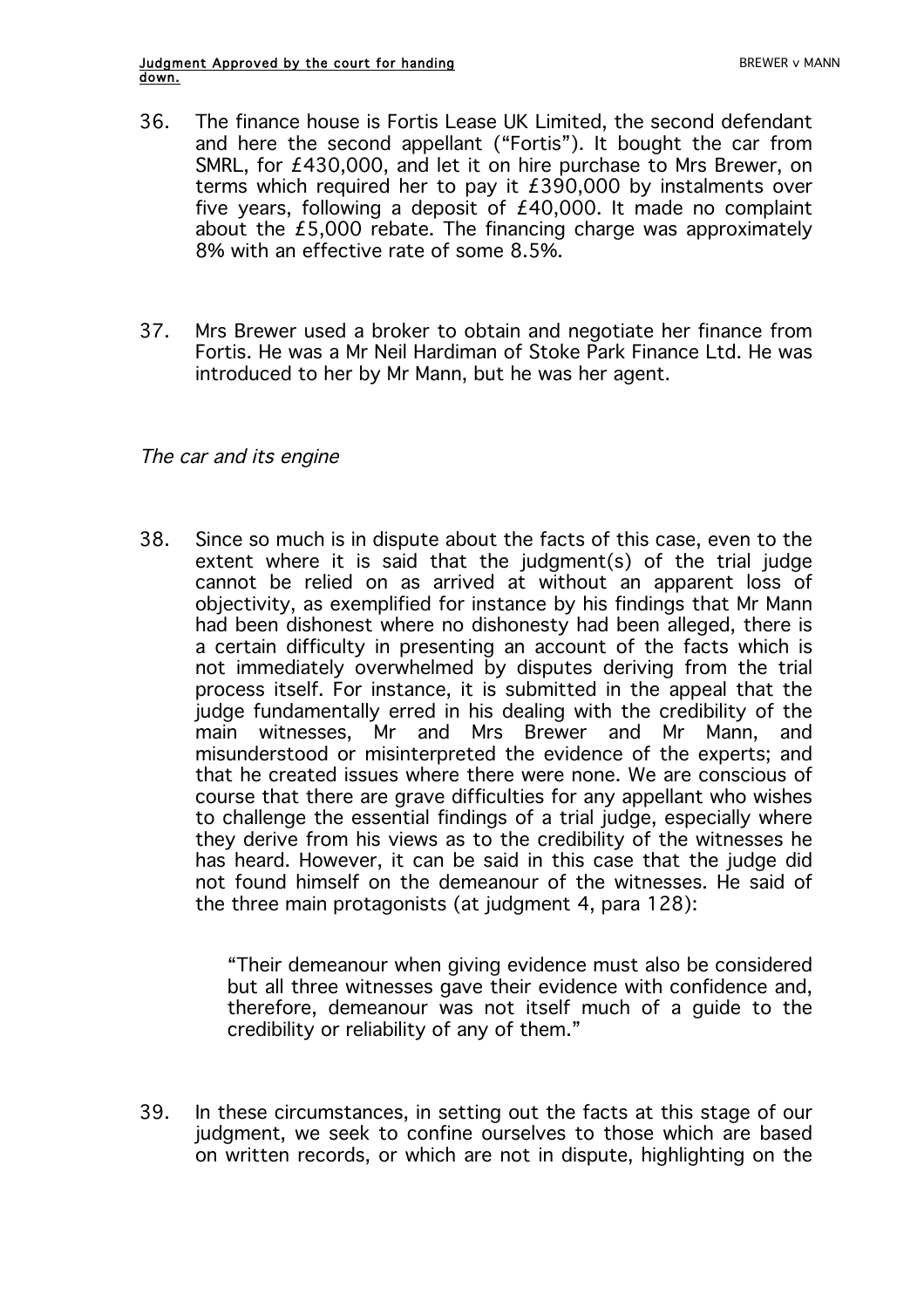way certain aspects of the case where the findings of the judge are said to be controversial.

- 40. There is no issue but that the car was referred to, by Mr Mann to Mrs Brewer, and in Fortis's contract with Mrs Brewer, as a "1930 Bentley Speed Six". It was so described in the dealer's advertisements. However, one of the central issues in the case was whether any contractual warranty was given to Mrs Brewer by the dealer in those terms, and whether the reference to such a car in Fortis's contract with Mrs Brewer rendered that contract a bailment "by description": and if so, whether the car complied with that description. Be that as it may, it is convenient to refer to the car as a "1930 Bentley Speed Six", without prejudice to those issues. The judge himself began his judgment (para 1), in a sentence which goes back to judgment 2 and survived into judgment 4, by saying that "The car was delivered from the Bentley Cricklewood works in 1930". However, by the end of his judgment, he had concluded that "there was no way that the car could be authenticated as a Speed Six or, indeed as a vintage Bentley" (judgment 4, para 189) and that "Part of the front section of the chassis and its attached chassis number is the only surviving part of the 1930 Speed Six car that had originally been delivered to Miss Unwin" (its first owner) "in February 1930" (para 247(5) of judgment 4).
- 41. In 1929 and 1930 W O Bentley's Cricklewood works produced his Speed Six model, regarded generally as the finest vintage racing model which Bentley ever produced, (hence the dealer's reference to "W O's Finest" in his literature) but they did so in tiny numbers. Only 69 were produced in 1929, and 108 in 1930, a total of 177. Today, a mere 40 or so Speed Sixes remain extant.
- 42. Inevitably, over the years such cars have undergone an enormous amount of modification and restoration, even rebuilding. It is not unusual to find that the superstructure, that is to say the bodywork, itself the masterwork of various coachbuilders, has been completely replaced, as had occurred in the case of the car with which we are concerned. It had started life in 1930 with a saloon body built on the Weymann principle by a coachbuilder known as Freestone & Webb. However, as sold to Mrs Brewer, the car had (as of 1980 or thereabouts) been fitted with a new, replica, bodywork in the style of the coachbuilder Van de Plas's Le Mans (1929-1930) body. Mrs Brewer knew that, and it is not a matter of complaint. Other parts of the car have inevitably had to be replaced with entirely modern equivalents: as an example we mention the car's braking system which, in order to meet modern MOT requirements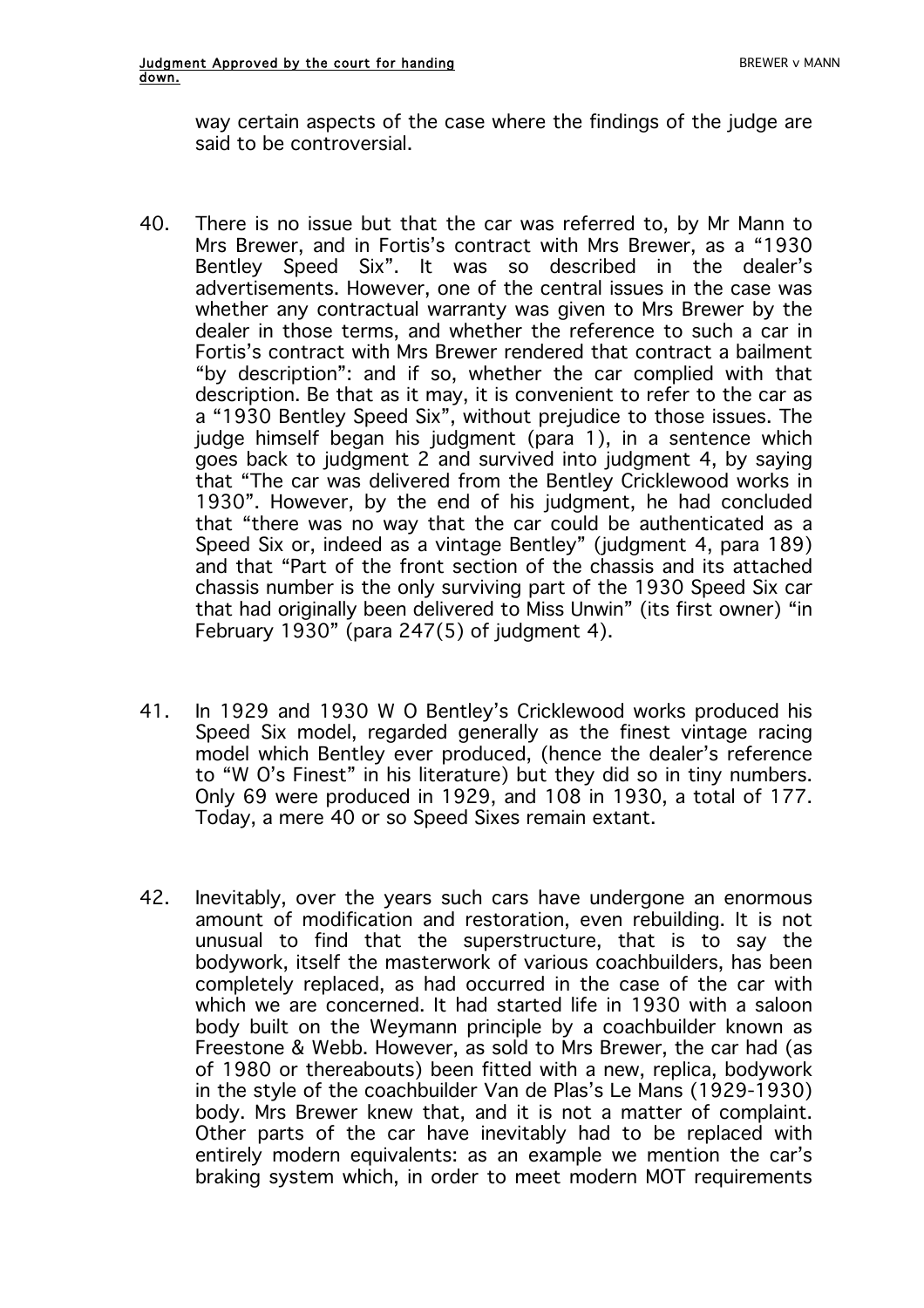(if the car was to be raced, which it was restored to be capable of), is on modern hydraulic principles.

- 43. In such circumstances, what does it mean to say that a vintage Bentley is a "1930 Speed Six"? And did the car meet that description, if it was a warranted description? Mr Mann's case in this respect was essentially in two parts. First, he says that the definitive test of a car being a Bentley Speed Six is that it contains some part of the original chassis with its original chassis number stamped upon it. In all other respects the car may have been more or less entirely rebuilt. It is only in this respect that the car need be or can perhaps be said to be original or authentic. This is a definition which he says is accepted and acknowledged by the prestigious Bentley Drivers Club (BDC) and by the DVLA authorities and is recognised in the market generally and internationally. He says that he is supported in that approach by the evidence of both expert witnesses at trial. Secondly, if one goes beyond that, he says the question becomes philosophical, and a matter of opinion rather than fact, bound up with the question of how much restoration or rebuilding (reference is also made to "reconstruction") is permitted before it becomes impossible to say of a car that it is what it once was. However, it is not necessary, he says, for a 1930 Bentley Speed Six to have a 1930 Bentley Speed Six engine in it.
- 44. The car did contain at any rate some part (how much is disputed) of an original 1930 Speed Six chassis, namely chassis number SB 2770. The car with that chassis number was originally sold to a Miss Unwin in 1930. At that time it contained its original Speed Six engine, NH 2732. These details are known because there is a bible, Hay's Bentley: The Vintage Years, which describes Bentley production during the classic period of 1921-1931 ("Hay"). Its second edition was published in 1997. The entry for Miss Unwin's car is listed among the pages concerned with Speed Sixes, and headlines as follows:

"SB2770 NH2732 PG6345 February 30 Saloon (W) Freestone & Webb Miss Unwin"

There "SB2770" is the chassis number, "NH2732" is the engine number, "PG6345" is the registration number, "February 30" is the delivery date ie February 1930, "Saloon (W)" is the body type where "W" refers to Weymann, "Freestone & Webb" are the original coachbuilders, and "Miss Unwin" is the first owner. It follows that anyone who consults the relatively small number of Speed Six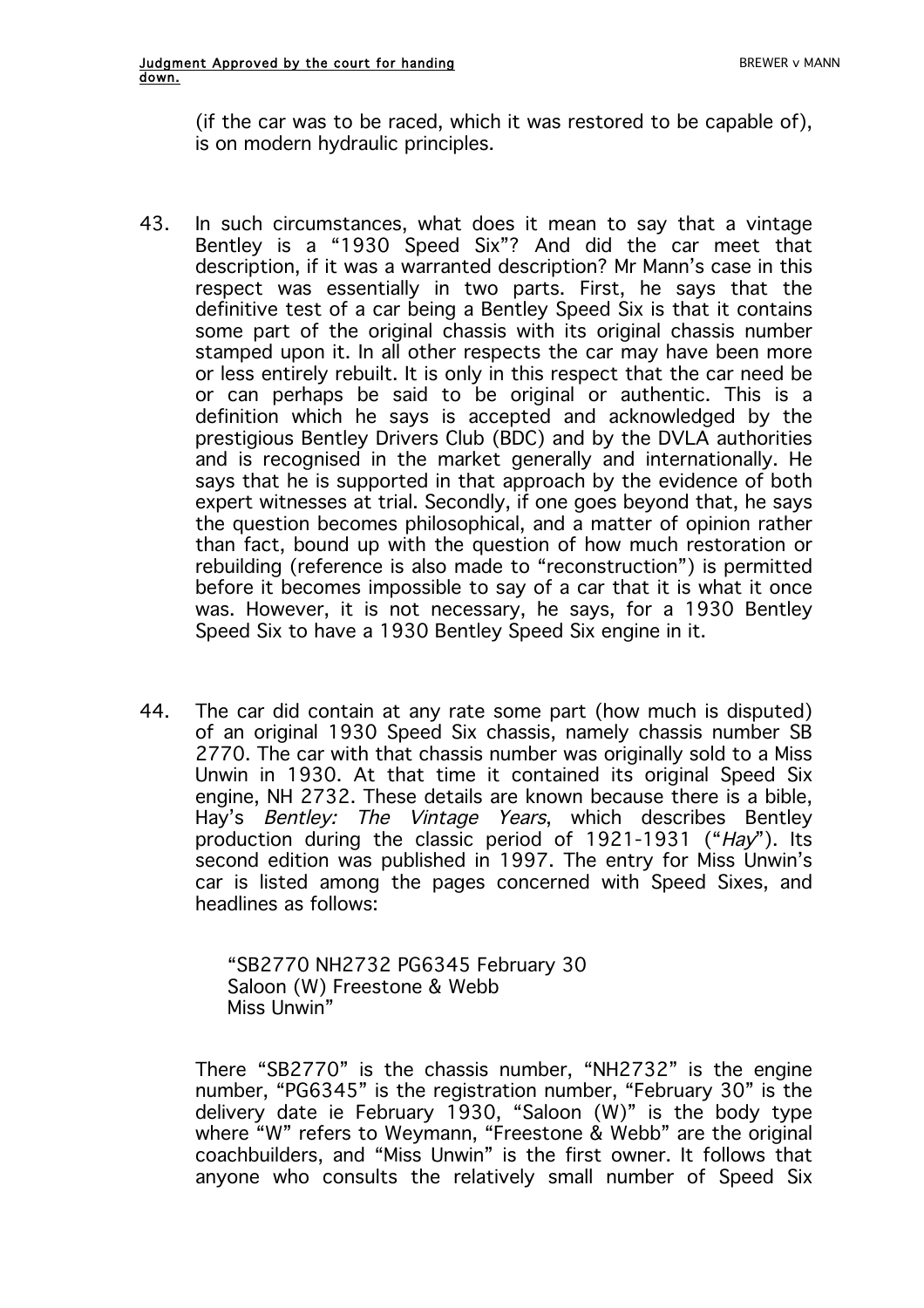entries in Hay will know immediately that the car's original engine had the number NH 2732. The entry contains two photographs of the car, described as "Chassis SB 2770": one as it was in 1938, when owned by a Mr Charles Mortimer, that photograph being reprinted from "an article about the four Speed Sixes he owned in 1937/39, published in *The Autocar*, 27 October 1944"; the other as it was in the late 1970s "outside Stanley Mann's workshop during rebuild in VdP four-seater form with Le Mans petrol tank and hydraulic brakes".

45. There is another bible, although perhaps not quite as eminent or as detailed as Hay, namely Sedgwick's All the pre-war Bentleys – As New, published by BDC, which is sub-titled "A survey of 5438 Bentleys built between 1919 and 1940" ("Sedgwick"). Mr Stanley Sedgewick had been president of the BDC. The line in Sedgwick which concerns chassis SB 2770 reads as follows:

> "SP SB2770 NH2732 PG6345 2/30 Saloon (W) Freestone & Webb Miss Unwin"

Where "SP" stands for "Speed Six" and the remaining details are as in Hay.

46. However, in 1936 the original engine NH 2732 became fitted into another Bentley, as appears from the Bonhams sale particulars of a car auctioned in California in August 2008. The judge regarded those particulars as being correct, on the basis of which it can be said that the engine was removed from Miss Unwin's car at some time between its delivery and 1936. Thus chassis no 2770 and engine number NH 2732 did not spend long together. After the 1944 Autocar entry, the car is lost sight of until the corroded chassis, with two axles and a steering column, were bought by Mr Mann in July 1976 for £2,100 from a Mr Tony Townshend, who was a restorer of vintage cars. Mr Townshend told Mr Mann that the chassis and the axles and steering column came from the same car. Mr Mann had wanted to go racing with a Speed Six, was looking for an original to rebuild, and was told by Mr Townshend that he had a Speed Six chassis. Thus, as the judge accepted, Mr Mann first acquired the chassis for himself, as an "original Speed Six which he could restore, rebuild or reconstruct to his own specification" (judgment 4, para 54). The July 1976 purchase is evidenced by a contemporary purchase note in Mr Mann's manuscript. It reads: "PG 6345 Chassis SB 2770 (Speed Six) with axles and steering column. In need of restoration." Mr Mann spent the next four years on that restoration. A 1978 invoice from his expert restorer, Mr Julian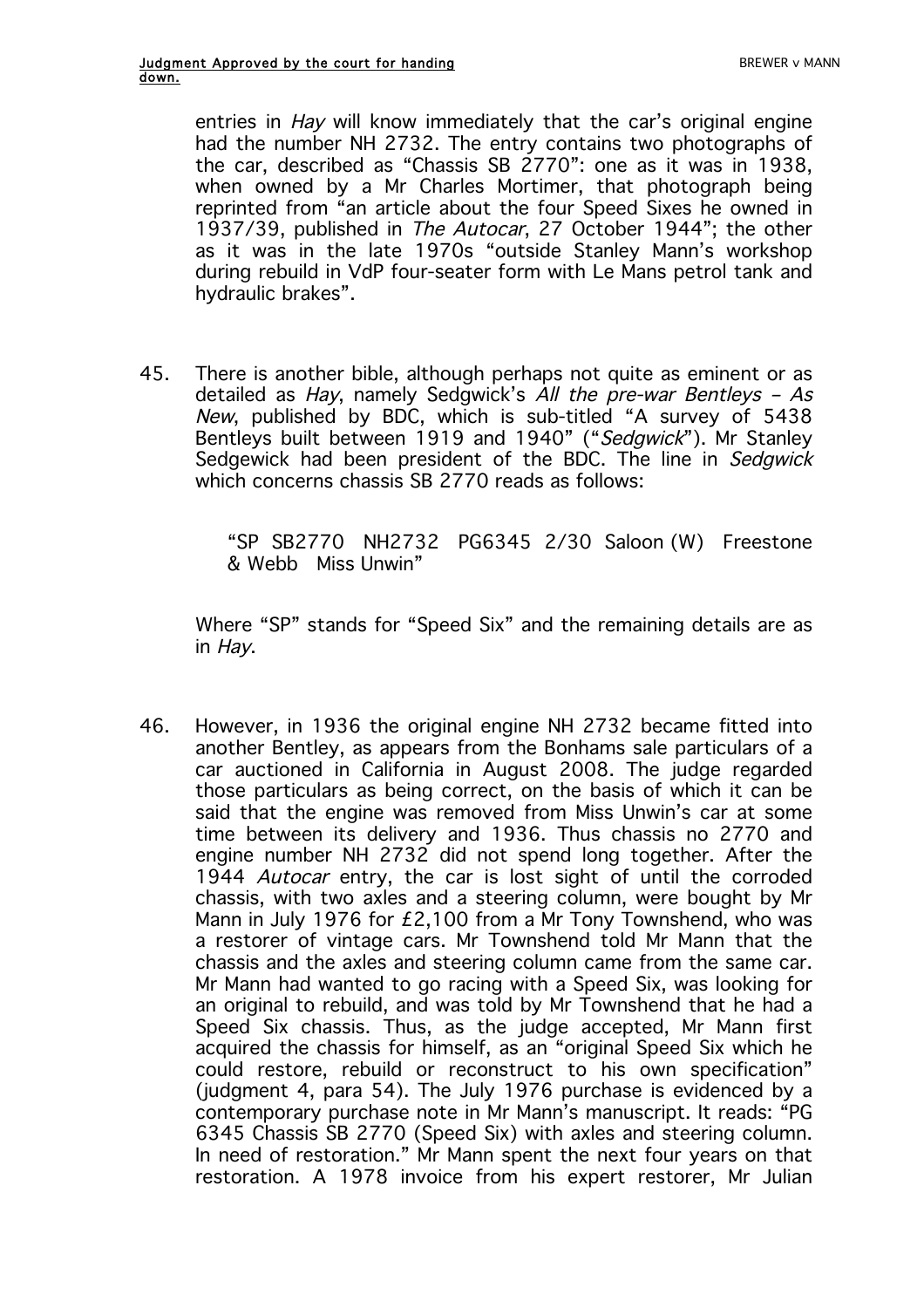Ghosh of Sutton Coalfield, referred to "repair work on Bentley Speed Six chassis SB2770 so as to be suitable for vintage racing".

47. As for the car's engine, it is common ground that it started life, for it too has an original engine number stamped upon it, in a 1927 Bentley Standard 6½ litre car. That was just before the development of the Speed Six and its engine. It is also common ground therefore that the engine could not be described as a "1930 Bentley Speed Six engine" or even a "Speed Six engine". However, Mr Mann's case is that the engine was not so referred to, but as a replacement engine "prepared to Speed Six specification". This is what Mr Mann wrote about the engine in his response dated 14 August 2008 to Mrs Brewer's letter before action:

> "For the avoidance of doubt, let me explain right away the difference between a standard Six engine and a Speed Six engine. Both have the same crank case design, both have the same block design, save for improved porting for better gas flow on the Speed model engine, Both have the same sump design, both have the same ignition. The Speed model has two carburettors instead of a single unit. The Speed model has uprated compression pistons, while a choice of camshaft was available. The horsepower output was increased by virtue of these modifications by around 15%. The car in question has all of the features, including the single port Speed model block, which the Speed model specification offered. It has the uprated horsepower. Only the crank case is from a standard car, but is identical to the Speed Six crank case. This part of the engine bears the engine number WK2671."

48. We believe that description to be correct and not faulted by any evidence or findings in the case, at any rate as concerned the engine's physical specification. Thus both the Standard and the Speed Six engines were of 6½ litre. The Standard engine crank case and the Speed Six engine crank case had always been identical. The superimposed engine block in the case of engine number WK 2671 had been modified to Speed Six specification, and thus had the physical appearance of a Speed Six engine. The critical feature of the Speed Six specification in this respect was a single large port inlet manifold, but all other physical features of a Speed Six specification were also present in the engine. The performance specification of a Speed Six engine was superior to that of a Standard engine, but there was no pleaded complaint about the car's or the engine's performance. On the contrary, the Brewers had nothing but compliments for the car's performance. In his judgments, however, the judge criticised the engine's performance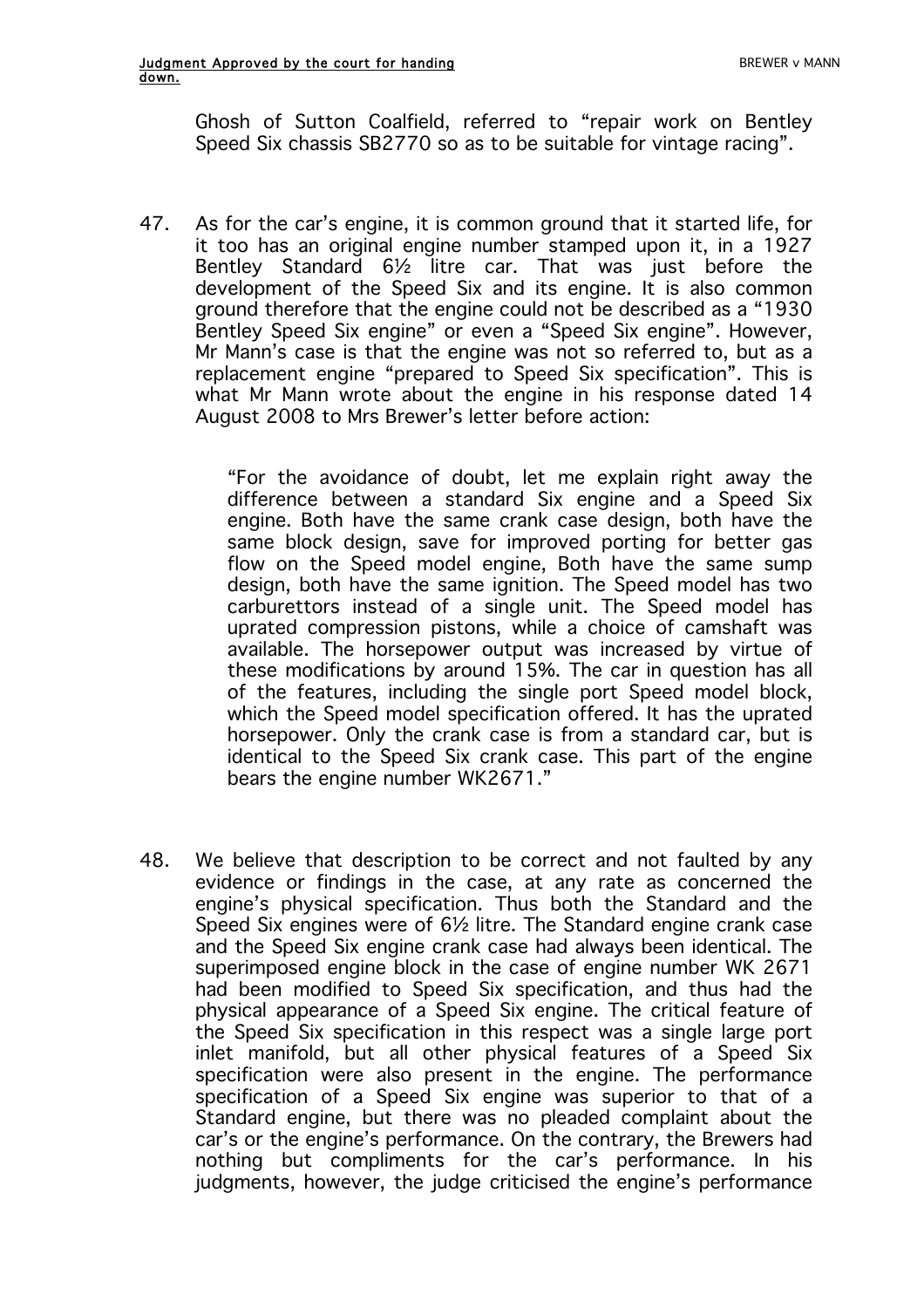capabilities, essentially it would seem as having been unproven. Mr Ticciati (for Mr Mann) complains that in this respect the judge committed two serious errors: one was to hold an unpleaded complaint against the dealer; the other was in any event to reverse the burden of proof.

- 49. The Standard 6½ engine number WK 2671 had started life in a Bentley Standard model with chassis number FW 2614, which had been delivered from the Cricklewood works in January 1927 to its first owner Mr G T Applethwaite. This too is to be found documented in Hay (and Sedgwick). Hay comments: "Engine and f/axle fitted to other cars". The next that is heard of this engine is that it was bought by Mr Mann from Mr Ulf Smith, a Swedish collector and restorer of vintage Bentleys, in March 1978, for £2,000. The invoice from Mr Smith to Mr Mann refers to "Bentley 6½ litre engine no. WK2671." Mr Brewer got in touch with Mr Smith for the purposes of the trial. In an email dated 27 January 2010 Mr Smith described himself as "a Bentley fanatic, have owned 27 W.O. Bentleys and rebuilt 21, most of them complete rebuilds". In another email dated 5 February 2010 Mr Smith recalled having two 6½ litre engines which he sold to Mr Mann. One of them came from a Mr Waldie Greyvensteyn, a South African. Mr Smith also said that one of them "had been upgraded to Sp. 6 spec. which, of course, was done to a large number of them, some by Bentley motors, some by H.M. Bentley and so forth". The reference to Mr Greyvensteyn is relevant to engine number WK 2671, for Mr Mann recalled in his evidence that it was shipped to him directly from South Africa, and that Mr Smith, who had bought it from Mr Greyvensteyn, had never even seen it. When it arrived, said Mr Mann, it was already in its modified form to Speed Six specification; which is what Mr Smith had said in his email, but he must have got that from Mr Mann, for he had never seen it himself. The judge, however, was to find that this was untrue, and that the modification was carried out by Mr Mann himself, after its purchase. The judge regarded this as going to Mr Mann's credibility. It was not otherwise a legally relevant issue in the case. The engine had been advertised by Mr Greyvensteyn in BDC's December 1976 newsletter, for exchange, as a "Touring 6½-litre engine, no WR 2671" with missing parts and damage (where "WR" was simply a mistake for "WK"). The judge relied in part on the fact that both Mr Greyvensteyn's advertisement and Mr Smith's invoice had not referred to the engine as a "Speed Six" engine. But then it was not a Speed Six engine.
- 50. In early 1981 Mr Mann advertised the car as a Bentley Speed Six, "Presently being restored, ready soon. Buy now and save a fortune". In anticipation of this advertisement Mr Mann had applied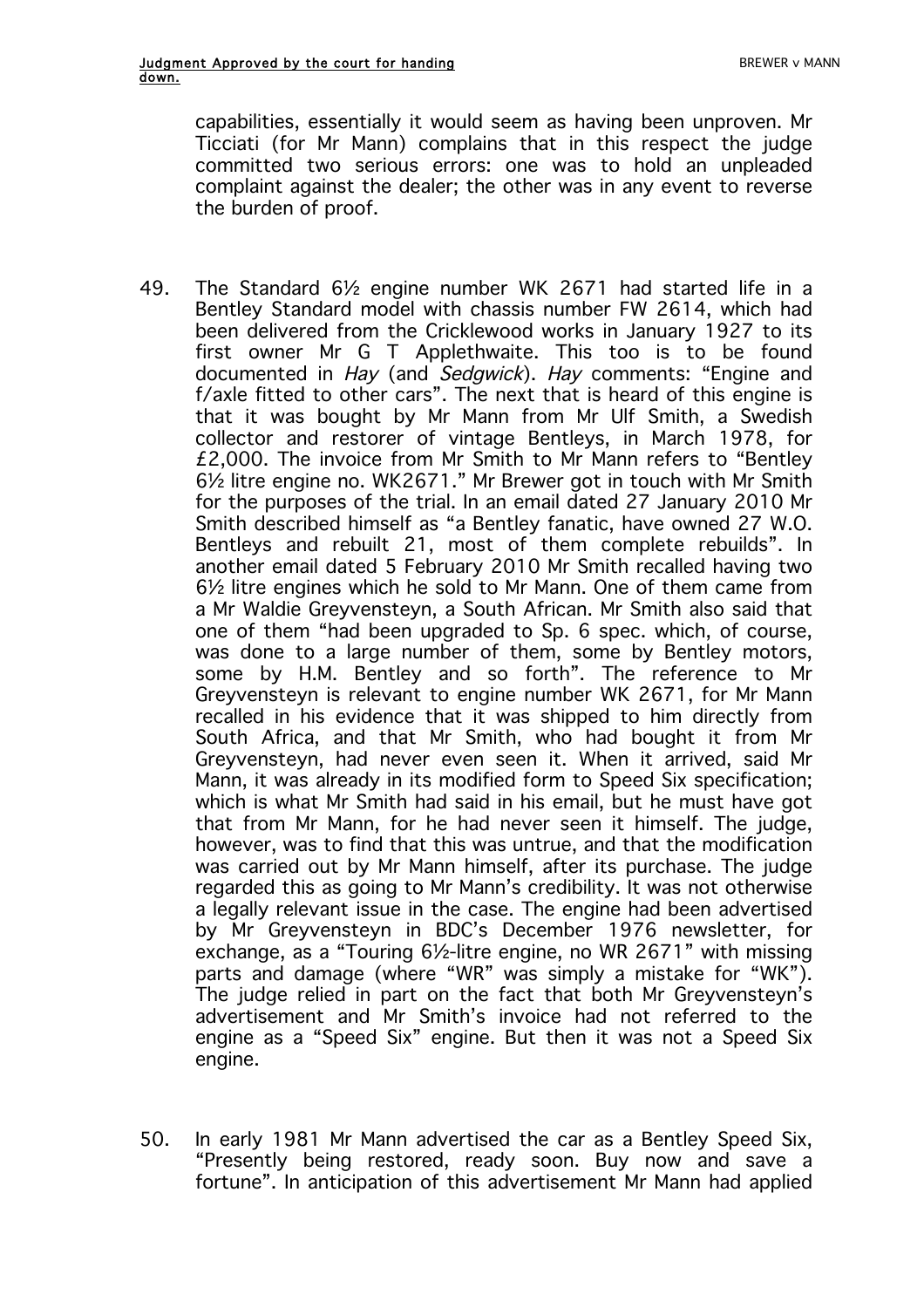to the DVLC (as the DVLA used to be called) to register the car. Such applications for the registration of vintage cars are carefully scrutinised. The DVLC's response dated 6 February 1981 has survived. The letter reads as follows:

### "BENTLEY SPEED 6 CHASSIS NUMBER SB 2770

1. I am in receipt of your letter and V55/5 application for registration and licensing the above vehicle, and enclosing a copy of "All the Pre-War Bentleys" by Stanley Sedgwick, for which latter item I am extremely grateful.

2. I note the body has been restored as a tourer, not as in the original form of the vehicle, a saloon. Please let me know of any particular reasons for this deviation.

3. I shall also require the receipt from the previous owner for the sale of the vehicle to yourself, please. Alternatively, if you will let me know the full name and address details of the preceding owner, I will contact that owner direct.

4. I would also like to know the antecedents of the engine unit which differs from the original – an invoice indicating its origin, or alternatively a statement from yourself in that regard.

5. In the meantime, arrangements will be put in hand for examination at your premises."

51. It appears from Mr Mann's manuscript markings on this letter that he informed the DVLC about his purchase of the chassis etc from Mr Townshend and of the restoration work by Mr Ghosh. There is also a note of an engine number TW 2710. This was the number of the other engine which Mr Mann had bought from Mr Smith, possibly in 1979, although there is a purchase note dated 9 March 1981, written up by Mr Mann and countersigned by Mr Smith, reading "Purchased from UJG Smith Engine for Speed Six PG 6345 Eng No TW2710. Now paid for…£2480". PG 6345 was of course the original registration number of chassis number SB 2770 (see Hay etc and the purchase note of the chassis from Mr Townshend. It might be that this registration number was also to be found on the chassis, which was Mr Mann's evidence). Engine number TW 2710 was regarded by the judge as a Speed Six engine, but that would not seem to be correct for it is said by Hay to come from chassis number TW 2705, which was a Standard 6½ litre car. The suggestion put to Mr Mann in cross-examination was that engine number TW 2710 was Mr Mann's first thoughts for installation in the car with the chassis number SB 2770. That is supported by the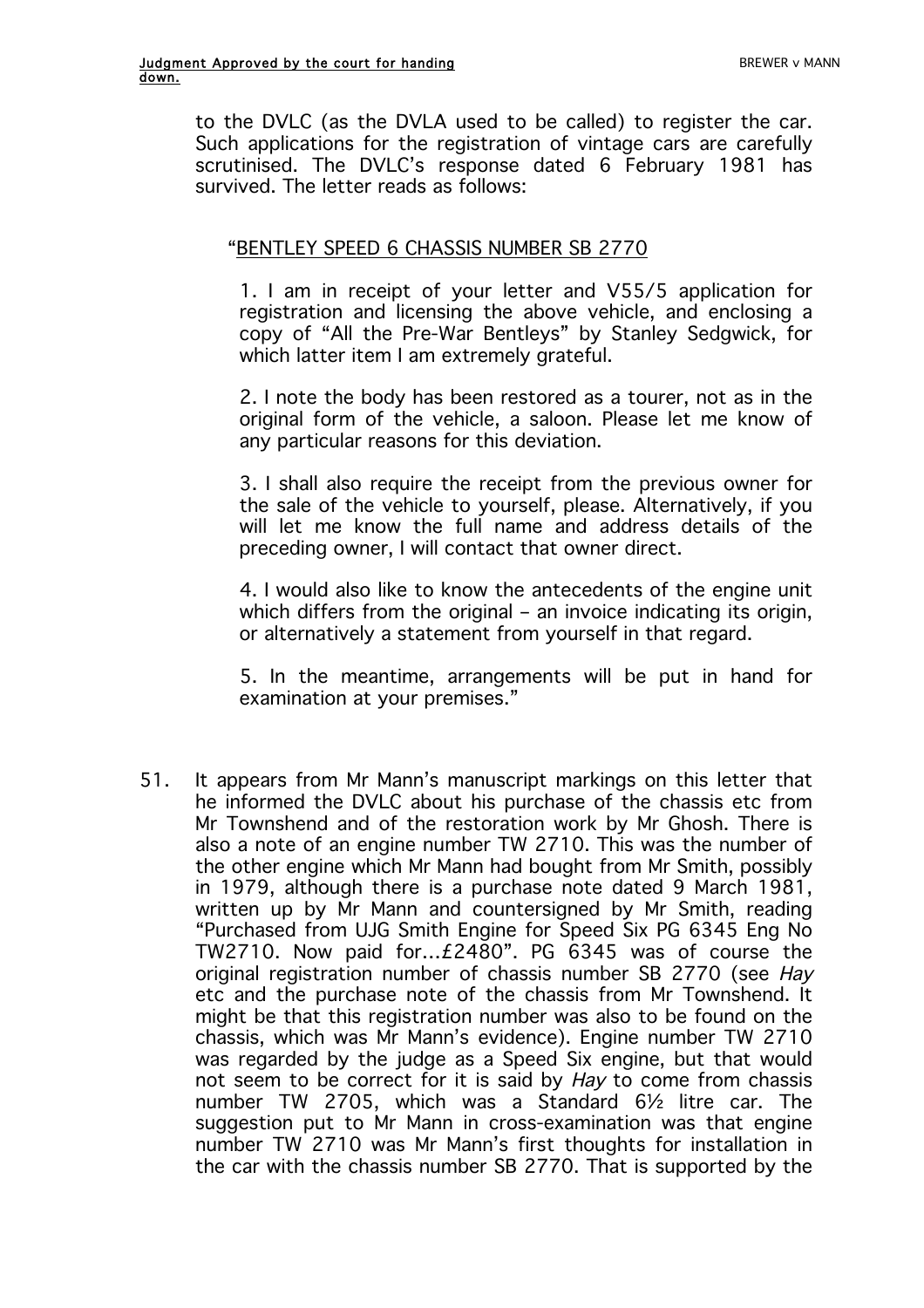fact that Hay refers to chassis number SB 2770 as "Now VdP 4 seater with engine TW 2710 ex ch. TW 2705". Mr Mann said he had been indecisive about which engine to install, but ultimately installed the engine number WK 2671, the modified Standard engine.

52. Certainly, that engine, number WK 2671, was the engine finally installed, and remains in the car to this day. Moreover, Mr Mann's application form to register the car, to which the DVLC letter just cited was a reply, referred to engine number WK 2671. That application form has a manuscript notation on it, put there by the DVLC: "Vehicle inspected…Reg. Mark confirmed by 'All the Pre War Bentleys' p52 written by S Sedgwick". Moreover, on 7 April 1981 a registration document in the number PG 6345 was issued to Mr Mann recording its engine number as WK 2671. The judge found that –

> "to ensure that an apparently moribund previously issued registration number was not reissued to a different car, [the DVLC] had always adopted the policy of only reissuing such a number to a car which had within it the original chassis number irrespective of what other changes had occurred to the car" (at iudgment 4, para 85).

As for the significance of a DVLC registration as supporting the car's description as a 1930 Bentley Speed Six, see at para 139 below.

- 53. In the circumstances, the slight uncertainty over the at most temporary role of engine number TW 2710 would not seem to affect the essential history of the car with which we are concerned.
- 54. To revert: the 1981 advertisement led to a quick sale to a Mr Ian James, who kept the car with both pleasure and profit for some 26 years. Mr James remembered buying it in 1980, but he may have been mistaken about that. His October 2004 DVLA registration certificate said that he had acquired it on 22 March 1981. He paid in the region of £30/35,000 for it (as Mr Mann recalled), but arranged at the end of 2006 that Mr Mann would take the car on sale and return, for £325,000. In his letter dated 20 December 2006 (which of course goes back to before any current dispute) he speaks in his own words: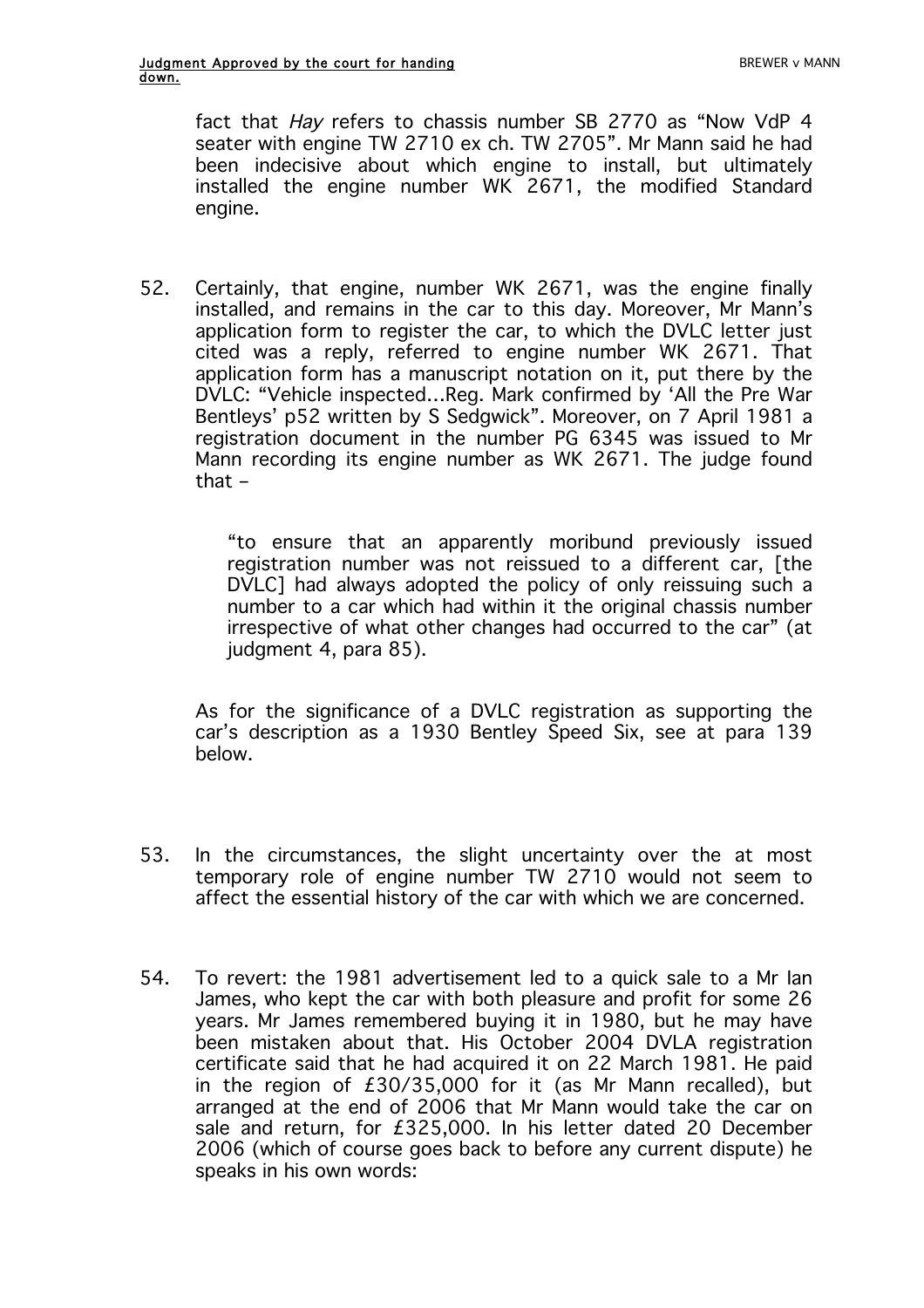"SPEED SIX 1930 PG 6345…

We've had more fun with this car than any of my 14 cars. We bought it in 1980 as a running chassis and you kindly arranged for a body to be built and fitted.

The chassis was finished to a very high standard as you used it as a showroom attraction. I saw it in Motor Sport and came up to chat and managed to persuade you to finish it for me. The engine was also in very good condition with a repair to the L.H. mounting lug.

You accepted monthly payments until it was ready in 1981…

…I used it for continental rallies and once parked next to Paul Sydowsky's Speed Six en route to Venice only to learn that he had the original engine from the car [NH 2732]. We became very good chums…

Up to 1986 I used it to go to Cape St Vincent (Portugal), Czech Republic, and all over Europe on rallies…

Very sorry to part with her but lack of time means she no longer gets the use she deserves."

Mr James would appear to have known all about his car, as he should have done after 26 years, and he described it as a "Speed Six 1930".

Towards Mrs Brewer's hire purchase

55. Mr Mann placed an advertisement in the June 2007 Classic & Sports Car under the heading "Stanley Mann Racing" which had become the trading name of his company, Stanley Mann Racing Ltd (although the judge held critically against him the absence of the "Ltd"). The advertisement referred to a website www.stanleymann.com which made no mention of SMRL. Four cars were advertised with photographs: the first was our car, described as "1930 Bentley Speed Six, restored by Stanley Mann 1980, one owner since then (well he liked her)". Another car was described as "1924 Bentley 3 ltr rare original". A third was described as "1928 Bentley 4½ ltr Le Mans with all her original matching bits Perfect Restoration Good History". It may be observed that nothing was said in relation to the 1930 Speed Six about its being original or with original matching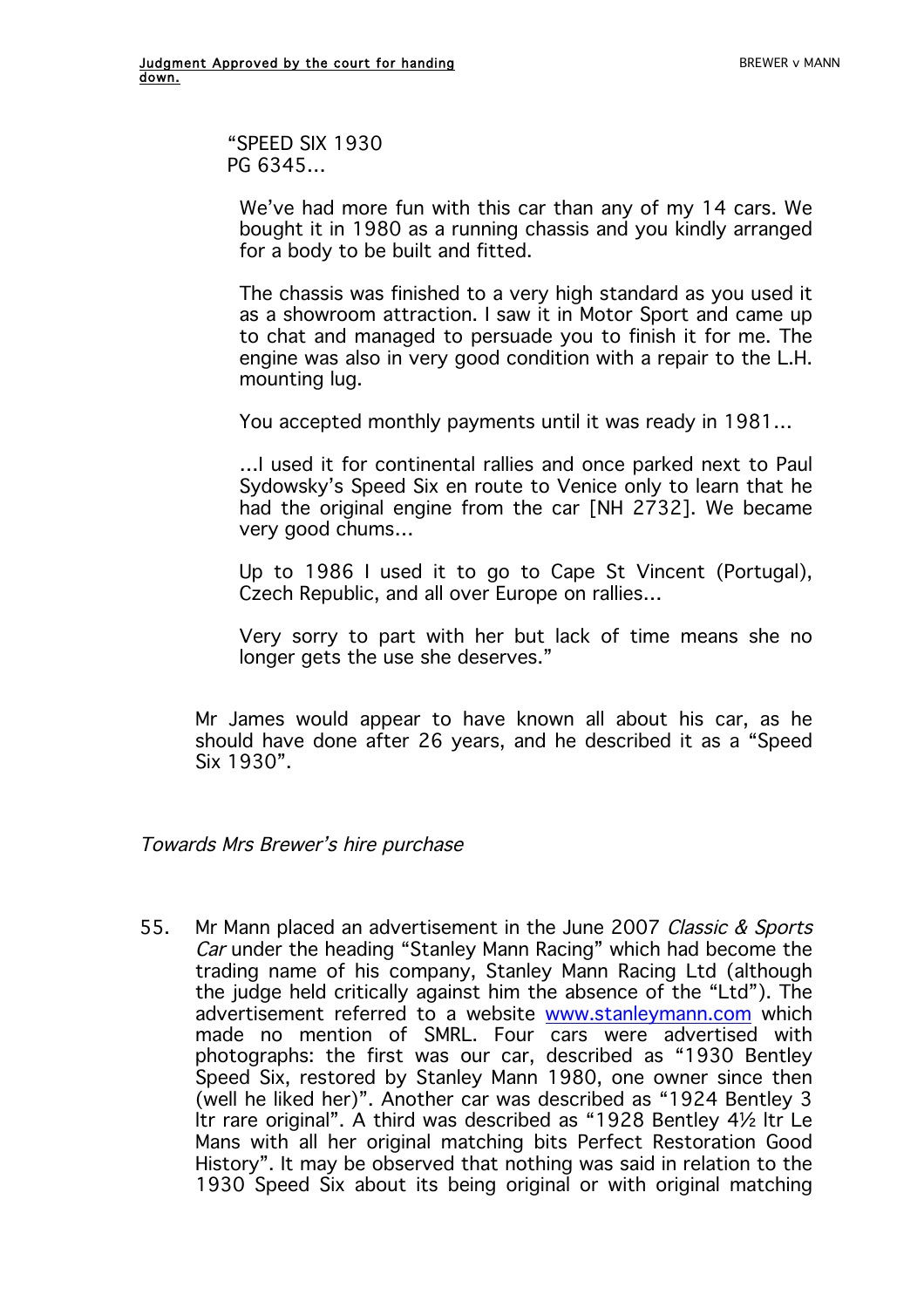bits or about a good history. We would assume that buyers of such cars would like to have (and would have to pay for) original features and a good history; but that every car is different. Some antiques and collectibles come with a good provenance, but most do not.

56. Mr Brewer saw the advertisement and phoned Mr Mann. He knew of him and of his reputation as a leading vintage Bentley expert, dealer and restorer and he had met him at various events. On the phone he was told that the asking price was £425,000. Mr Mann referred him to his website, which Mr Brewer visited. Under a photograph of the car, the website said:

> "Registration No. PG 6345 Chassis No. 68 2770 Engine No. WK 2871 Price **A pleasant surprise**  This Speed Six Bentley was restored by Stanley Mann in our old work shop in 1980.

> At the time I was rebuilding this Bentley with the intention of racing her but this friendly chap walked in and said, "No, I want one of these because I want to do rallies and continental touring and that Speed Six ticks all my boxes."

So the next day we were finishing the car for him.

I think he must have liked her because he is the only owner she had in those 26 years…

Recommended if you want W.O.'s finest and not at a breakbank price."

- 57. The reference to the engine number in that website material in error misstated it as WK 2871 instead of the correct number WK 2671. The error went unnoticed for the while but in due course the correct number WK 2671 was entered into all the transactional documents.
- 58. Soon after that initial phone conversation, Mr Brewer viewed the car on a Sunday morning at Mr Mann's premises. He was given some sales literature, which contained the additional information: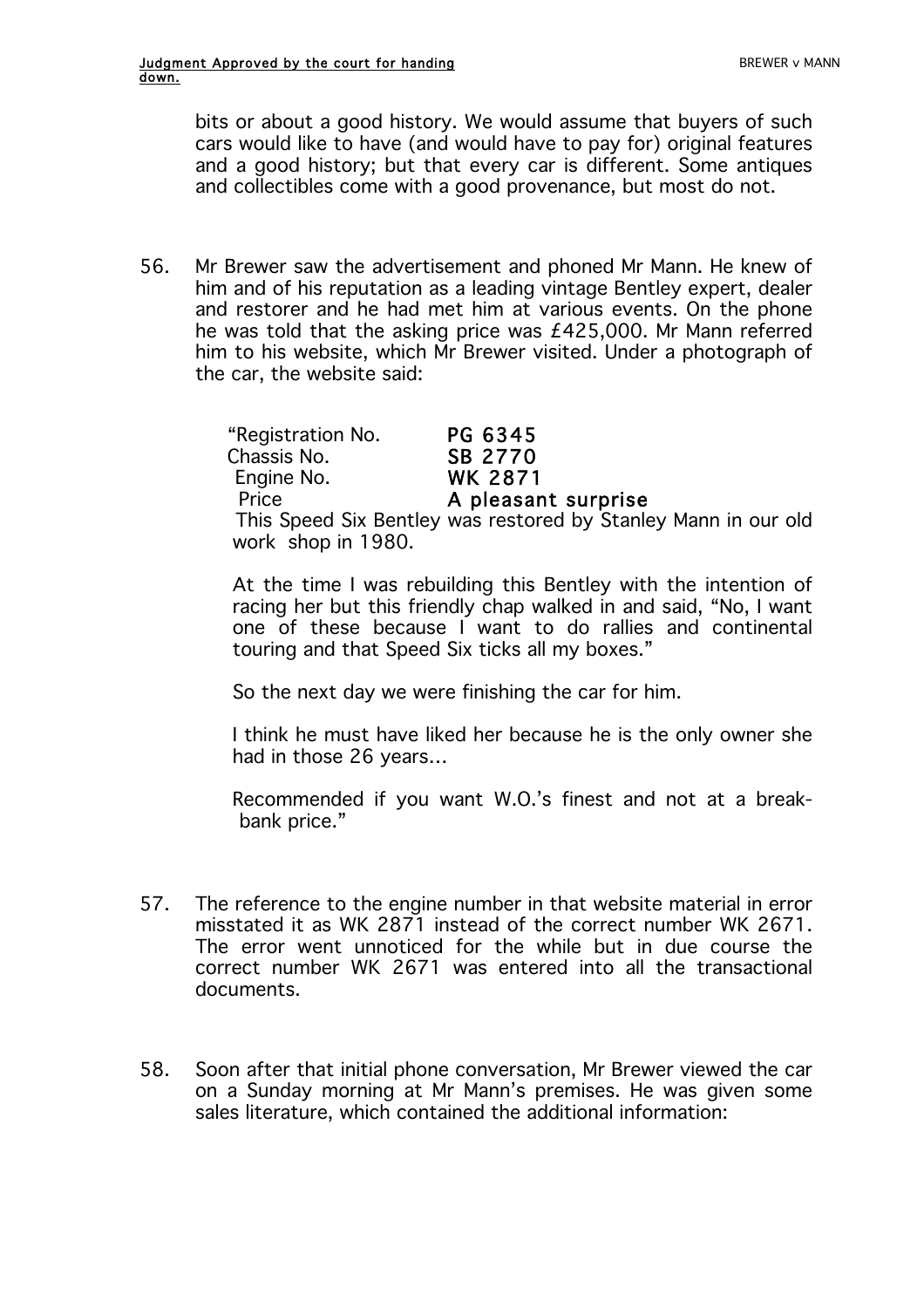"Fully rebuilt some 15,000 miles ago by Stanley Mann (1979- 81) both mechanically and bodily

New correct fitted full V.D.P. Le Mans body to drawings of the 1929 Le Mans Cars. Four seater with racing wings, fold flat screens and Le Mans tank.

Engine rebuilt at this time and has proved very reliable still not showing any signs of heating problems and constant 45 psi oil pressure all perfect.

Rebuild included new radiator core, fully remetalled engine, new bearings all round (engine, rear axle, gearbox and axles).

Trimmed in best materials and still in excellent condition

All brakes functioning well and with a rear axle ratio of 3-1 This Speed Six will happily run all day at 3100 which is its cruising gate of 100 mph."

- 59. The judge was heavily critical of these advertisements and sales material, repeatedly calling them "misleading" (but in large part because of the extended meanings which he ascribed to them). However, Mrs Brewer's case, as confirmed on her behalf at this appeal by her counsel, Mr Raoul Downey, was *not* based on this advertising or sales material. There was moreover no case of misrepresentation at trial (although one had been pleaded). It was common ground that the car had been sold as a 1930 Bentley Speed Six, and a critical issue at trial was what that entailed, and whether the car conformed. The other main element of Mrs Brewer's case was what had been said at a meeting of 20 May 2007, for which she relied on the collateral warranty that the car contained an authentic Speed Six engine. Nevertheless, Mr Downey submitted that the judge was entitled "to take account" of the misleading nature of this material. We will refer to the state of the pleadings and of the submissions at trial below, as well as to the judge's findings.
- 60. It was Mr Brewer's evidence that on that Sunday visit he had asked Mr Mann whether the car's engine was a Speed Six engine, and that Mr Mann said it was. Mr Mann denied this. At any rate Mr Brewer said that the car would be for his wife and she would have to come and see it. Although that was Mr Brewer's evidence, ultimately issue was joined, here and below, on what Mrs Brewer was told by Mr Mann (see below).
- 61. That led to a further meeting, on 20 May 2007, which Mrs Brewer as well as Mr Brewer attended, and which is the crucial meeting about which the judge had to make up his mind.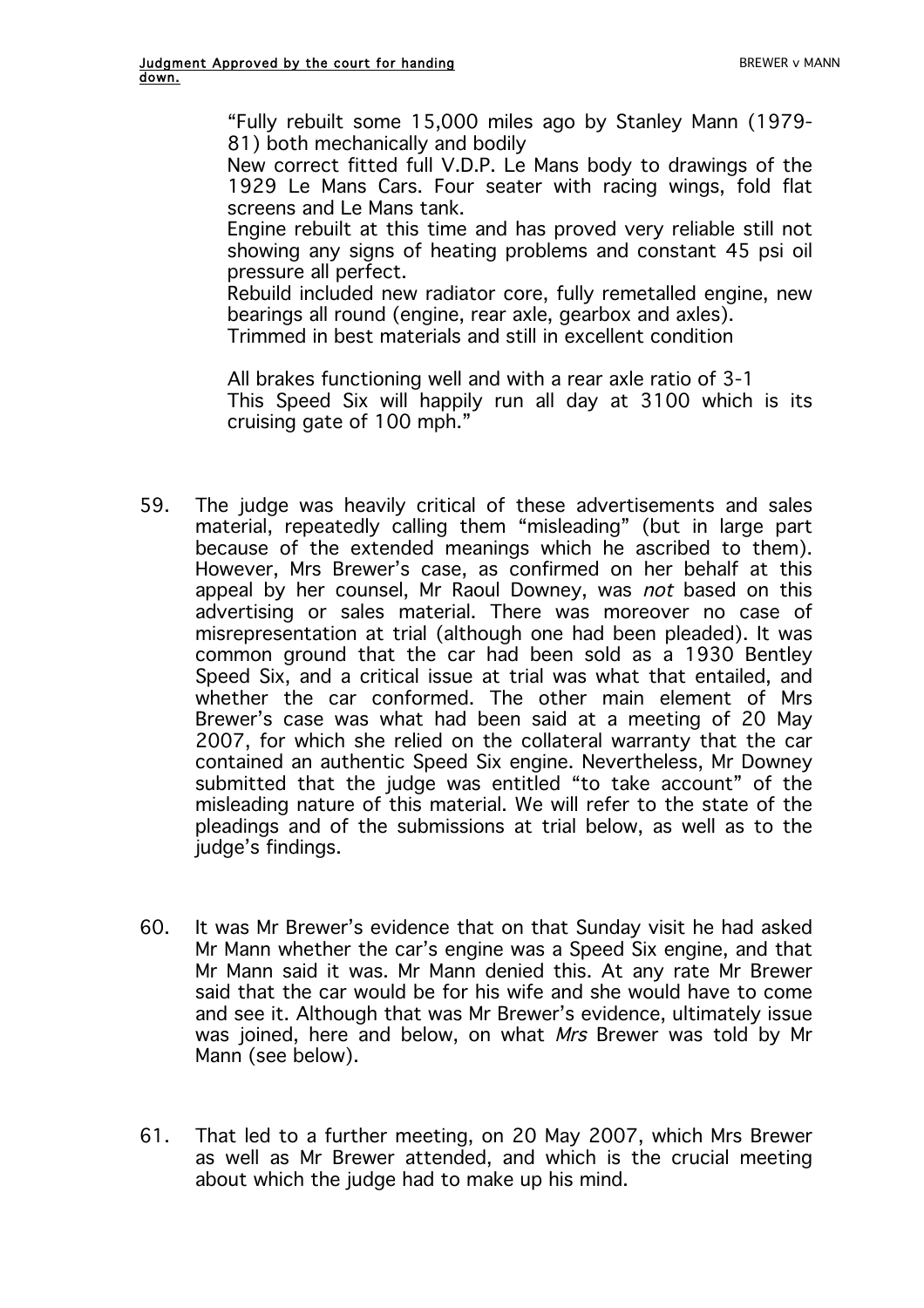- 62. For the present, we will express the dispute in terms of the formal letter before action which Mrs Brewer's solicitors (the same firm in which she was working as a practising solicitor) wrote to Mr Mann/SMRL on 8 August 2008, and of Mr Mann's reply.
- 63. The letter before action, which does not refer to Mr Brewer's visit on the Sunday, states:

"Mrs Brewer and her husband Peter then came down to see you, and obtained from you a more detailed explanation of what had been done to the Bentley namely that it had been rebuilt some 15,000 miles ago by Stanley Mann both mechanically and bodily including an engine rebuild. Mrs Brewer was told by Mr Mann that the engine was not the original engine. Mrs Brewer then specifically asked Mr Mann if the car was a Speed Six since it did not have the original engine and Mr Mann said it was and that Bentley often changed engines if a customer came back with a problem. Mr Peter Brewer also posed the same question to Mr Mann on a number of occasions and was reassured that the engine was a Speed Six" (emphasis added).

64. Mr Mann's personal reply dated 14 August 2008 contains the following:

> "…you recount part of the conversation I held with your Clients. I most certainly did say that the engine had been changed during the car's long life and I am pleased that there is no dispute about what I said. It is true that Mrs Brewer then asked if an engine change meant that it was no longer a Speed Six, to which I correctly answered that it most certainly was a Speed Six, but that it had undergone changes in the last 75 years, as was often the case, but the engine was prepared to Speed Six specification. Both factory and agents as well as private owners frequently undertook changes, not all of which were recorded, while some were inexplicable."

65. It will be observed that on being told that the engine was not the car's original, Mrs Brewer, as recounted in her letter before action, does not ask whether the engine is a Speed Six, but whether the car remains a Speed Six. That in itself suggests that the replacement engine might not be a Speed Six; but be that as it may, it is a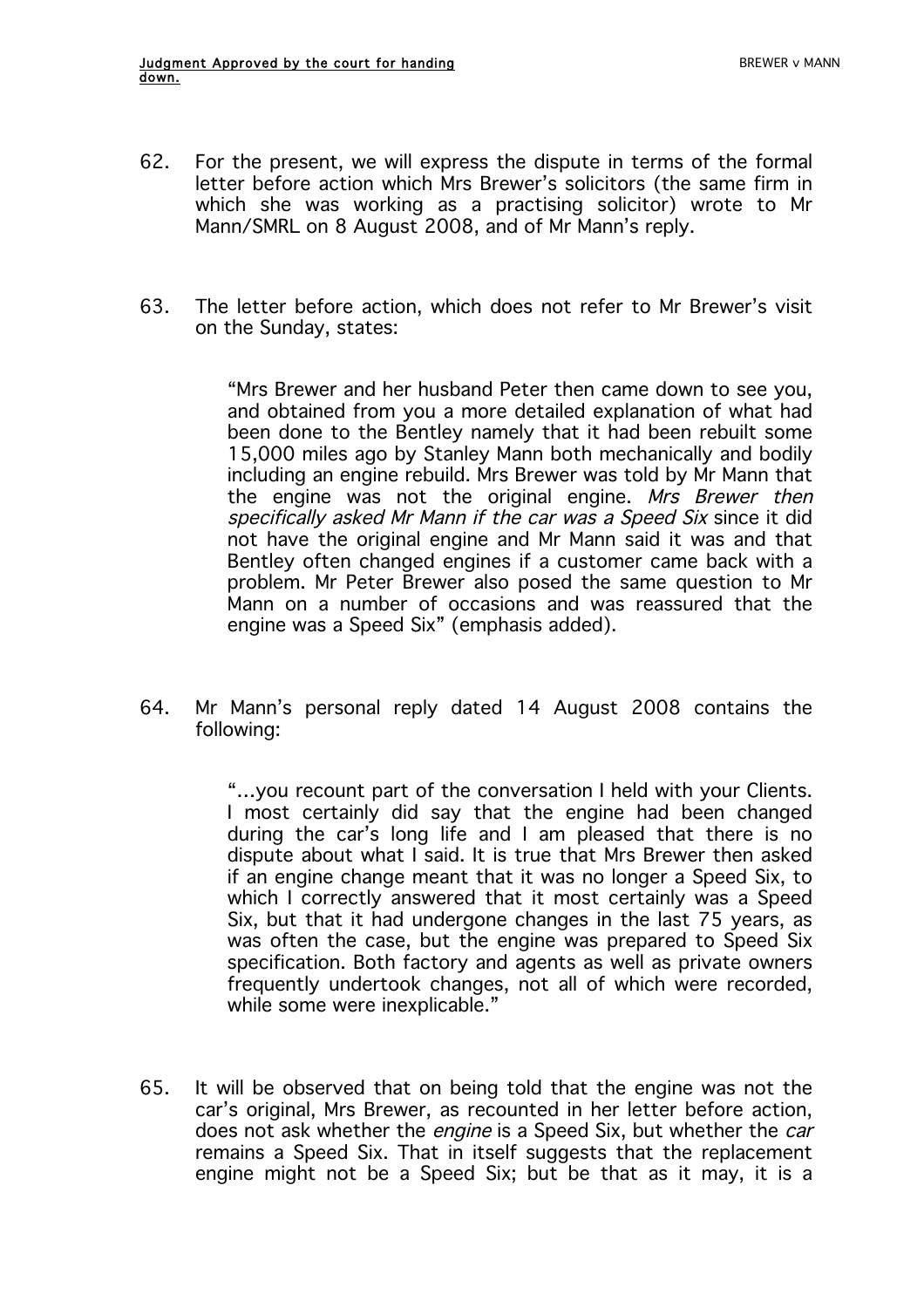question about the car and not the engine. We will recount below how the status of the car's engine, which it was known was not the car's original engine, became an issue between the parties. (The letter then went on to say that Mr Brewer was reassured a number of times that the engine was a Speed Six: however, in their witness statements and at trial the Brewers were to say that Mr Brewer did not participate in the critical part of the conversation of 20 May, and no reliance has been placed on appeal on any other conversation than that at the meeting of 20 May.)

66. One other aspect of the meeting needs to be mentioned at this stage, for it also comes from Mrs Brewer's letter before action, and it concerns the value of the car. Her solicitors' letter put the question of value in these terms:

> "Our client asked Mr Mann how many Speed Six Bentleys were made and she was told about 100 and something (in fact the true figure is 177) and she further enquired as to how many were left and Mr Mann said about 40. She told Mr Mann this was important to her because if there were only 40 in the world the car would hold its value (subject, of course, to market fluctuations). At this point Mr Mann said "I tell all my customers that if they ever want to sell their car I will buy it back for what they paid me."…

> After further consideration and discussions, Mrs Brewer decided to proceed with the transaction and detailed terms were then discussed. E-mails were exchanged with Stoke Park Finance Limited who was approached on your recommendation to finance the transaction and who in fact required a valuation which Mr Mann said he would arrange. This consisted of a letter from Bentley Drivers Club of  $24<sup>th</sup>$  May 2007 (attachment 5) addressed to Mr Mann stating that they had examined the Bentley and confirmed its value of £550,000. This valuation itself was most influential in our client's decision to proceed with the transaction as she regarded Bentley Drivers Club as being of the utmost good standing and importance."

67. The outcome of the meeting was, as that letter stated, a decision by Mrs Brewer to proceed towards a financed hire purchase transaction, with the assistance of Mr Hardiman of Stoke Park Finance Limited. For some reason which has never been explained the price agreed was £430,000 with a rebate of £5,000 (it will be recalled that Mr Mann had quoted Mr Brewer £425,000). Mr Hardiman's first quote, addressed to Mr Brewer ("Dear Peter") was of a "Day one lend" of £375,000.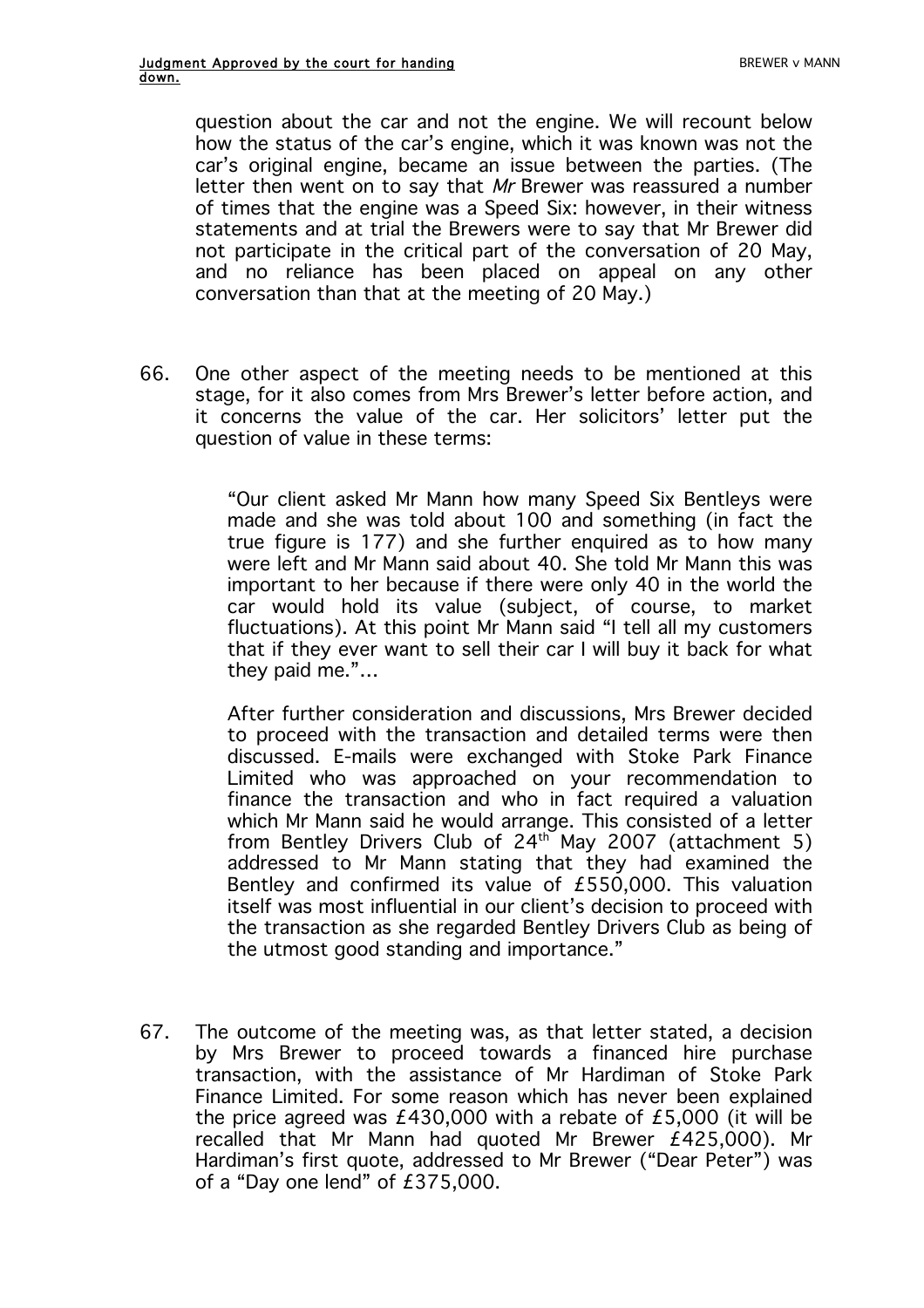- 68. On 24 May 2007 the BDC valuation referred to in Mrs Brewer's letter before action was written, addressed to Mr Mann (personally), following an inspection of the car. The inspection and valuation was performed by Mr Brian Fenn, who signed it as a director and "official valuer" to BDC. Mr Fenn was an expert witness at trial for Mr Mann and we will refer to the experts' evidence below. For the present, we observe that Mr Fenn's BDC valuation has not been challenged in these proceedings. His valuation is headed "1930, Bentley Speed Six, Chassis # SB.2770. Engine # WK.2671. Registration Mark, PG. 6345." The engine number was correctly stated there. The valuation was provided to Mrs Brewer. The judge mentions that valuation at judgment 4, para 192, but without referring to the fact that the engine number was expressly stated in it. Mr Fenn's valuation was not referred to in judgment 1 at all (see at para 108), and was referred to in judgments 2 and 3 but without identifying it as Mr Fenn's and without mentioning its reference to the car's engine number (see at para 168).
- 69. This is what the judge said about Mr Fenn's expertise (at judgment 4):

30. Mr Fenn is now aged seventy seven. His expertise relates to Bentley vintage cars and has been acquired as a result of a lifelong passion for the Bentley Marque. He passed his driving test in about 1950, aged seventeen, in a 3-litre Bentley and he has owned vintage Bentleys ever since. He has been a director of the Bentley Drivers Club ("BDC") for over thirty years and has been the BDC's Vintage Valuer since 1966 and, in that capacity, provides informal valuation advice to BDC members about vintage Bentleys. He has also been chairman of BDC's Eligibility Committee since 1979. His knowledge of Bentley vintage cars has been acquired from this enthusiastic involvement with them for sixty years. Save for a five-year apprenticeship as an electrical and mechanical engineer, he has no professional qualification and there was no evidence that he has actively involved himself in maintaining, repairing, rebuilding and reconstructing Bentleys<sup>3</sup>.

31. Mr Fenn, therefore, has and demonstrated an expert and possibly unrivalled knowledge of the history of Bentley vintage cars and of how they have been raced, looked after and

 $\overline{a}$  $3$  The judge had originally written in his earlier judgment 2 that Mr Fenn "had not actively involved himself maintaining" etc, but when it was pointed out to him that there had been no evidence to support that observation, he amended his judgment to read in the form cited above. However, Mr Sibson had assumed that Mr Fenn did his own repairs.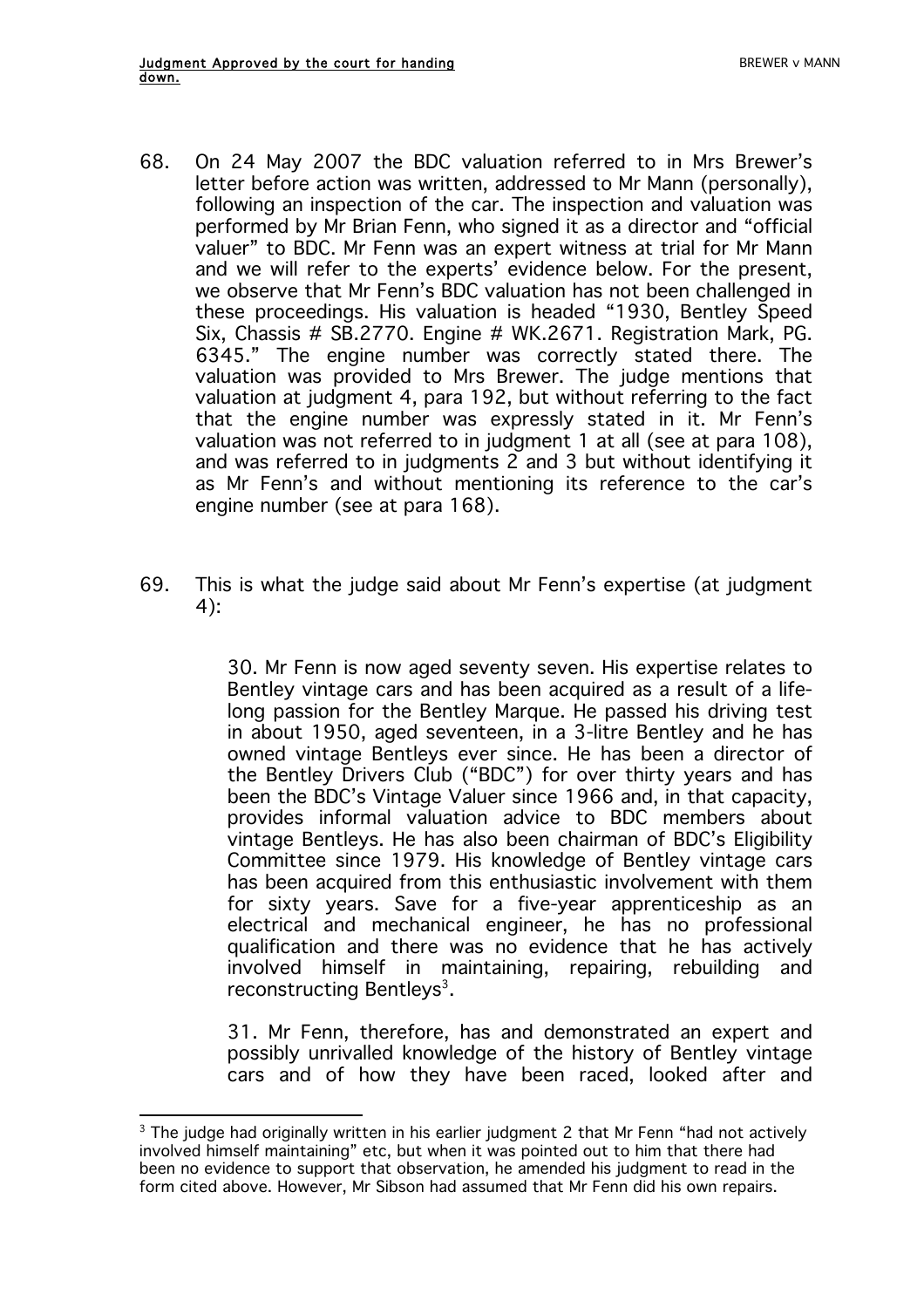described by the BDC and as to how they have been repaired, maintained, rebuilt and reconstructed over time."

- 70. On 25 May 2007, Mr Hardiman sent another email to Mr Brewer in which he discussed a price of £430,000, a deposit of £40,000 and a day one lend of £390,000. On 29 May 2007 he wrote to Fortis with a formal proposal on behalf of Mrs Brewer.
- 71. Fortis required certain conditions precedent to be met, including a valuation in the form of a "desk-top appraisal" (ie without physical inspection) and an insurance cover note showing fully comprehensive cover on the Bentley.
- 72. The desk-top appraisal was carried out by SHM Smith Hodgkinson (the trading name of SHM (UK) Limited). Their report dated 31 May 2007 is headed "Re: 1930 Bentley Speed Six" with references to registration, chassis and engine numbers. It refers to Mr Mann's website's information. It is a mixture of rather general and specific observations regarding the market (as distinct from the car). As for the general: "Research indicates that vehicles with original bodies demand a premium and that detailed records for each vehicle should be available", which may possibly amount to a suggestion that the provenance of each vehicle can be researched (eg through such records as Hay and Sedgwick). As for the specific:

"A recent example of a Speed Six, chassis no SB2773 was sold in the USA at auction in August 2006 for \$1,815,000. In July 2004 the sum of \$5,109,665 was paid for a Speed Six at Christies in London. This vehicle had an exceptional racing provenance having been placed second at Le Mans in 1930 and a Double Twelve Winner in the same year…A price range between \$400,000 and \$5m USD has been attributed to this particular model depending on condition and provenance."

The report also said:

"Typically, high quality classic cars are seen as an investment hence depreciation is not attributable. This assumes that the vessel is kept in appropriate storage and has all relevant documentation."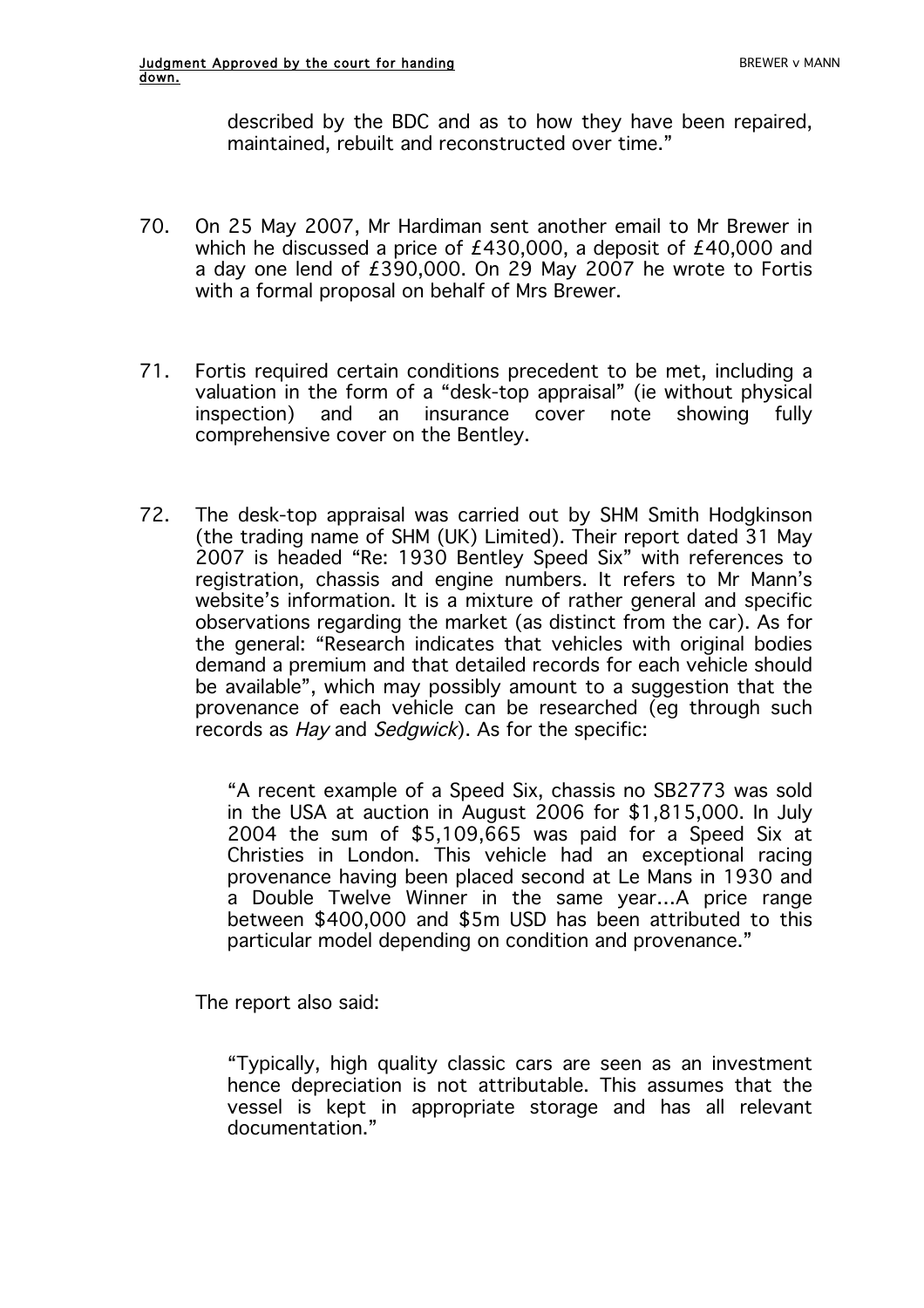- 73. This report was not seen by either Mrs Brewer or Mr Mann. A specific value was not provided because the report advised that a full inspection would have to be carried out before that could be done. However, Fortis was also provided with Mr Fenn's valuation, which had followed an inspection.
- 74. Judgment 4 is the only judgment to refer to the desk-top appraisal report (at paras 193/194). The judge comments (at para 194):

"The appraisal, although not based on an inspection, was clearly based on the assumption that the car had a 1930 Speed Six engine, a continuous history and other significant Speed Six parts…"

- 75. We do not think that the judge was entitled to comment as he did. The report does not expressly refer to any such assumption. The report refers to the availability of records, which if consulted would show what was known of the relevant chassis and engine numbers quoted. In those circumstances it is hard to see why anything is assumed. It states that vehicles with original bodies demand a premium, but the firm would not have known from the website whether the car had an original body or not. It states that price may vary enormously (by a factor of more than twelve) depending on condition and provenance. The firm knew nothing about either, other than that the car was restored by Mr Mann in 1980 and had been with its last owner for 26 years. It knew nothing about whether or not it had "a continuous history and other significant Speed Six parts". The huge disparity of possible valuations, and the specific valuations cited of cars sold in 2004 and 2006, would naturally suggest that our car was not in the same league as the two examples, and came towards the bottom end of the range of value.
- 76. As for the insurance of the car, that was arranged as from 4 June 2007, on comprehensive terms. It was in Mrs Brewer's name and she was the sole named driver. The estimated value notified to the insurer was £500,000. Mr Brewer could not drive on that insurance. However, it emerged that Mr Brewer had done nearly all the driving of the car over the 15 months or so that it was in Mrs Brewer's possession. Mr Brewer claimed that he was entitled to drive it on his own car insurance.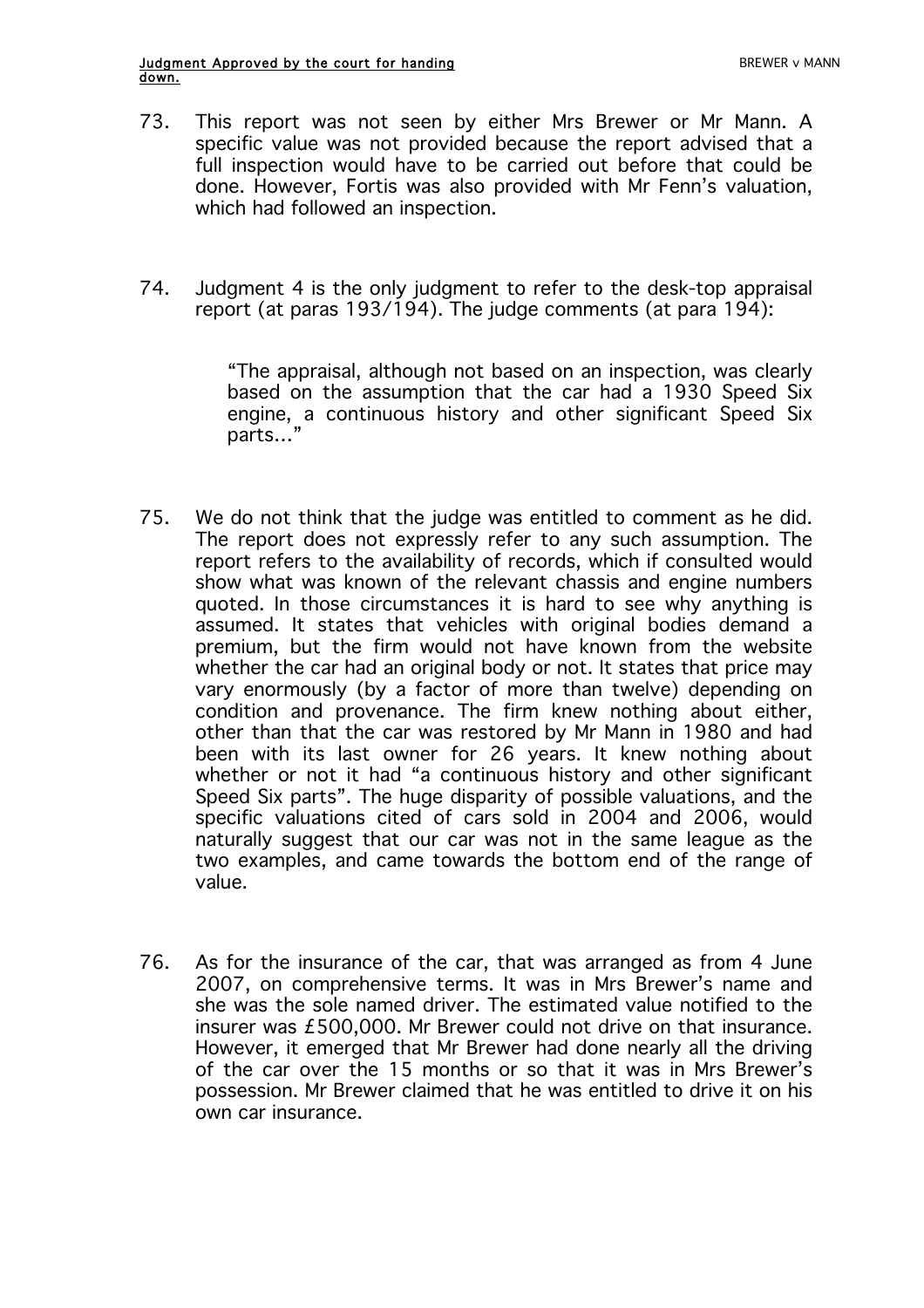The contractual documents

77. On 30 May 2007 Mr Hardiman emailed "invoicing instructions for the Bentley Speed Six". These were instructions coming from his client, Mrs Brewer, as to how she desired the dealer's invoice to Fortis and thus her contract with Fortis to be worded. He attached a draft invoice accordingly, addressed to Fortis, the relevant details of which stated –

| "To sale of One 1930 Bentley Speed Six Car |            |  |  |
|--------------------------------------------|------------|--|--|
| <b>Chassis Number</b>                      | SB2770     |  |  |
| Date of first Registration                 | 31.12.1930 |  |  |
| <b>Registration Number</b>                 | PG 6345"   |  |  |

together with a reference to Mrs Brewer as the person to whom the car was supplied. It may be noted that there is no reference to an engine number in these instructions.

- 78. On the same day Mr Mann drew up an invoice on his standard stationery, headed "Stanley Mann Racing" with a reference at the foot to "Stanley Mann Racing Limited". It described the car simply as "Bentley Motor Car" not "1930 Bentley Speed Six", but it separately stated its "Year" as "1930". It gave chassis number, engine number (WK 2671, the correct number) and registration number. It was signed by Mr Mann "For and on behalf of Stanley Mann Racing Ltd". This was the first specific evidence in the case of SMRL being involved. However, it is clear that a copy of that invoice was emailed to Mr Hardiman and by Mr Hardiman to Mr Brewer on that day, from which time Mrs Brewer must be assumed to have known of Mr Mann's company. As for the invoice's "Bentley Speed Six", the judge said that it was "in blatant disregard of Mr Hardiman's request" (at judgment 4, para 160(6)(d), not found in the earlier judgments). But Mr Mann has never disputed that he presented the car to the Brewers as a 1930 Speed Six.
- 79. On 5 June 2007 Mr Brewer arranged and signed a CHAPS transfer of the deposit of £40,000 to SMRL at its account. As will be seen, this was paid as agent on behalf of Fortis, for Fortis was buying the car from SMRL for £430,000.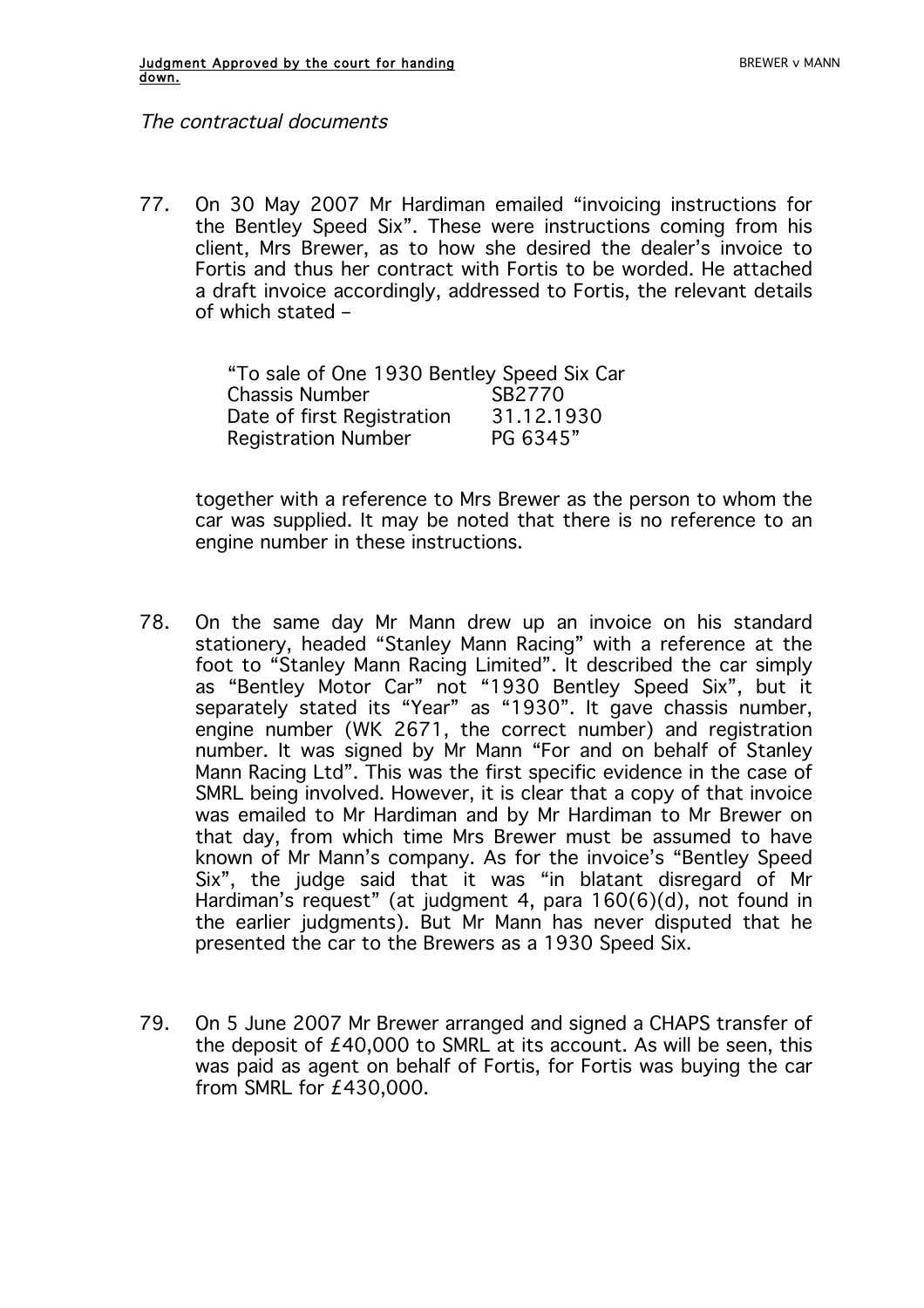- 80. On 6 June 2007 Fortis issued its hire purchase agreement to Mrs Brewer. In form it invited her to offer to enter into the contract, and that offer was then open for Fortis's acceptance in order to complete the contract. That is typical of such transactions and enables the finance house to line up its purchase and letting arrangements. Mrs Brewer signed the Fortis agreement on 6 June 2007, witnessed by Mr Hardiman, and Fortis accepted her offer on 7 June 2007, on which day it paid SMRL the balance of £390,000.
- 81. In accordance with the instructions given on Mrs Brewer's behalf via Mr Hardiman to Fortis, Fortis's hire purchase agreement described "The Goods" as "One 1930 Bentley Speed Six Car". It also stated the car's registration and chassis numbers. The engine number was neither requested nor stated. The price was £430,000 and the deposit of £40,000 was credited as paid.
- 82. On the same day, 7 June 2007, Mrs Brewer countersigned SMRL's invoice to Fortis "For and on behalf of the Purchaser". Also that day, SMRL returned the £5,000 agreed rebate to Mrs Brewer by cheque, and a new SMRL invoice was drawn up relating to its return.
- 83. Thus on 7 June 2007 Fortis both purchased the car from SMRL for £430,000, pursuant to SMRL's invoice dated 30 May 2007, and let it on hire purchase to Mrs Brewer pursuant to its hire purchase contract with her. She had meanwhile, through her husband, paid a deposit of £40,000 to SMRL on behalf of Fortis in anticipation of those contractual arrangements. In as much as Mr Mann either on his own behalf or on behalf of SMRL had made any representations relied on as collateral warranties, ie as warranties collateral to Mrs Brewer's hire purchase contract with Fortis, such warranties, as we would tend to think, could not have taken effect before either 5 June 2007 at the earliest, when Mr Brewer paid the £40,000 deposit, or 7 June 2007, when the anticipated contracts between SMRL and Fortis, and between Fortis and Mrs Brewer, were completed. We make those points because, as will be seen below, the judge developed a much more complicated contractual analysis, whose development continued between judgments 3 and 4. These dates and analysis are relevant to the question of whether the collateral warranties were given by Mr Mann personally or by SMRL.
- 84. On 8 June 2007 SMRL issued a purchase invoice to Mr James for the purchase of the car, which Mr James countersigned, for £325,000. Its details were otherwise the same as the sale invoice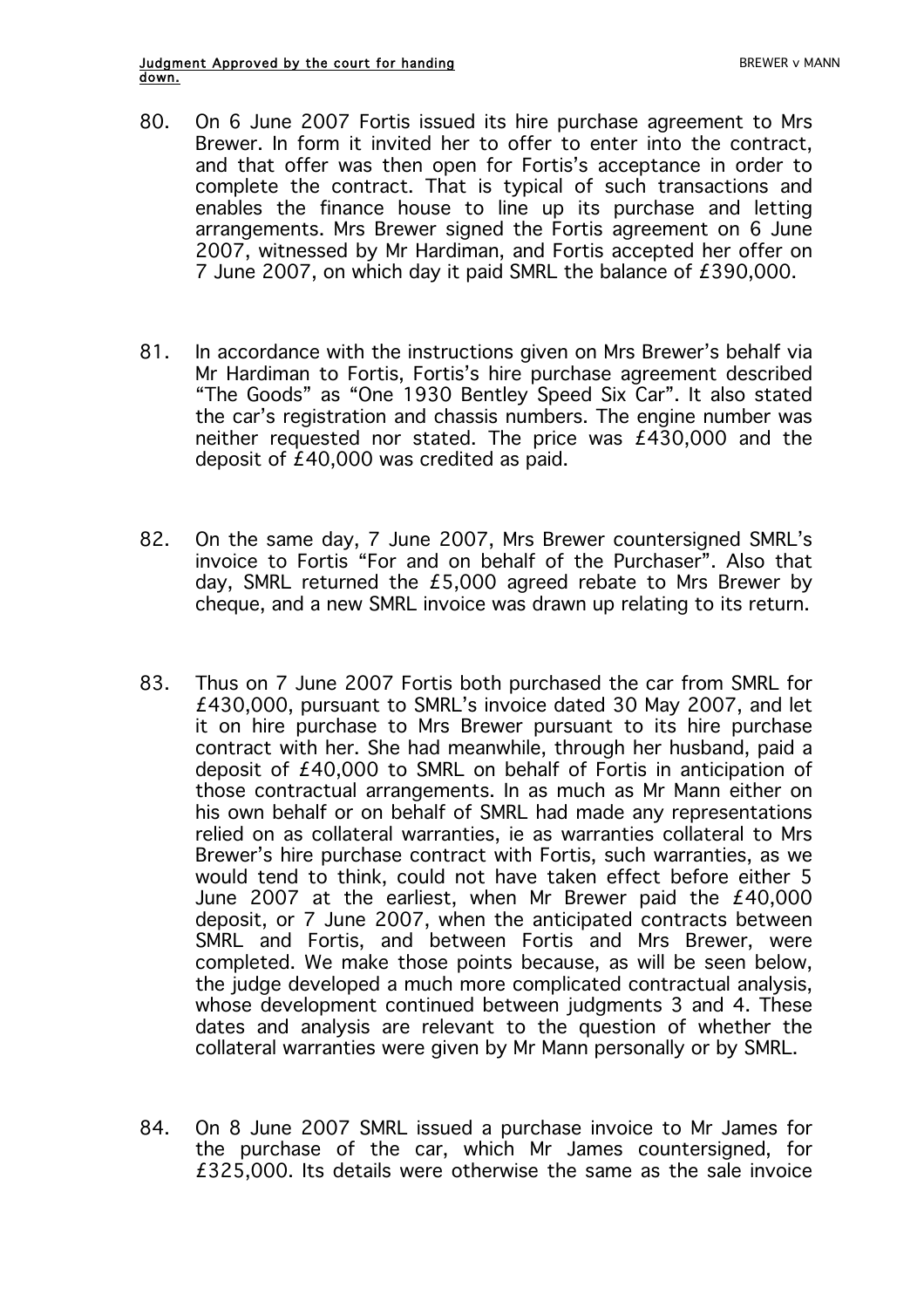issued to Fortis, that is to say it referred to a "Bentley Motor Car", of year 1930, and gave its registration, chassis and engine numbers. The judge held it against Mr Mann that he (or SMRL) did not have title to the car when it was sold to Fortis. That is not a point taken by Fortis, or indeed anyone. No one said that SMRL was in breach of a condition to give good title at the point when title was intended to pass. It is likely to be a bad point. The car was left with Mr Mann or his company, we do not really know which, on sale and return. That would in all probability have authorised Mr Mann or SMRL to sell the car when they had a purchaser. We do not know what conversations Mr Mann and Mr James may have had in the runup to 7 June 2007. It is clear law that a seller does not need title simply to agree to sell something, only at the time that title is intended to pass under any such agreement. In any event, there is no real evidence of a sale by Mr James to Mr Mann and by Mr Mann to SMRL, only of a sale by Mr James to SMRL.

85. On 8 June 2007, Mr Brewer emailed Mr Hardiman to thank him for his assistance. He wrote: "We picked up the Bentley yesterday…The car is wonderful…"

#### SMRL's terms of business

86. On the reverse of SMRL's invoice, seen by both Mrs Brewer and Fortis in advance of the transactions, were inter alia the following "Terms and Conditions":

> "These Terms and Conditions shall apply to any Contract of Sale between Stanley Mann Racing Ltd (the "Seller") and the Purchaser, including any related part-exchange. The subjectmatter of the contract is referred to as "goods" below.

- 1. Any motor vehicle sold by the Seller is sold as a collector's item and not as a means of transport. Purchasers are specifically warned that any vehicle sold as such may well have had parts replaced and paint renewed or be made up of parts from other vehicles, the condition of which may be difficult to establish. Accordingly, the Seller cannot and does not guarantee the serviceability of all or any of the parts of which the motor vehicle being the subject of the contract is made up.
- 2. The Purchaser is specifically warned that when any motor vehicle is described as "original" this does not necessarily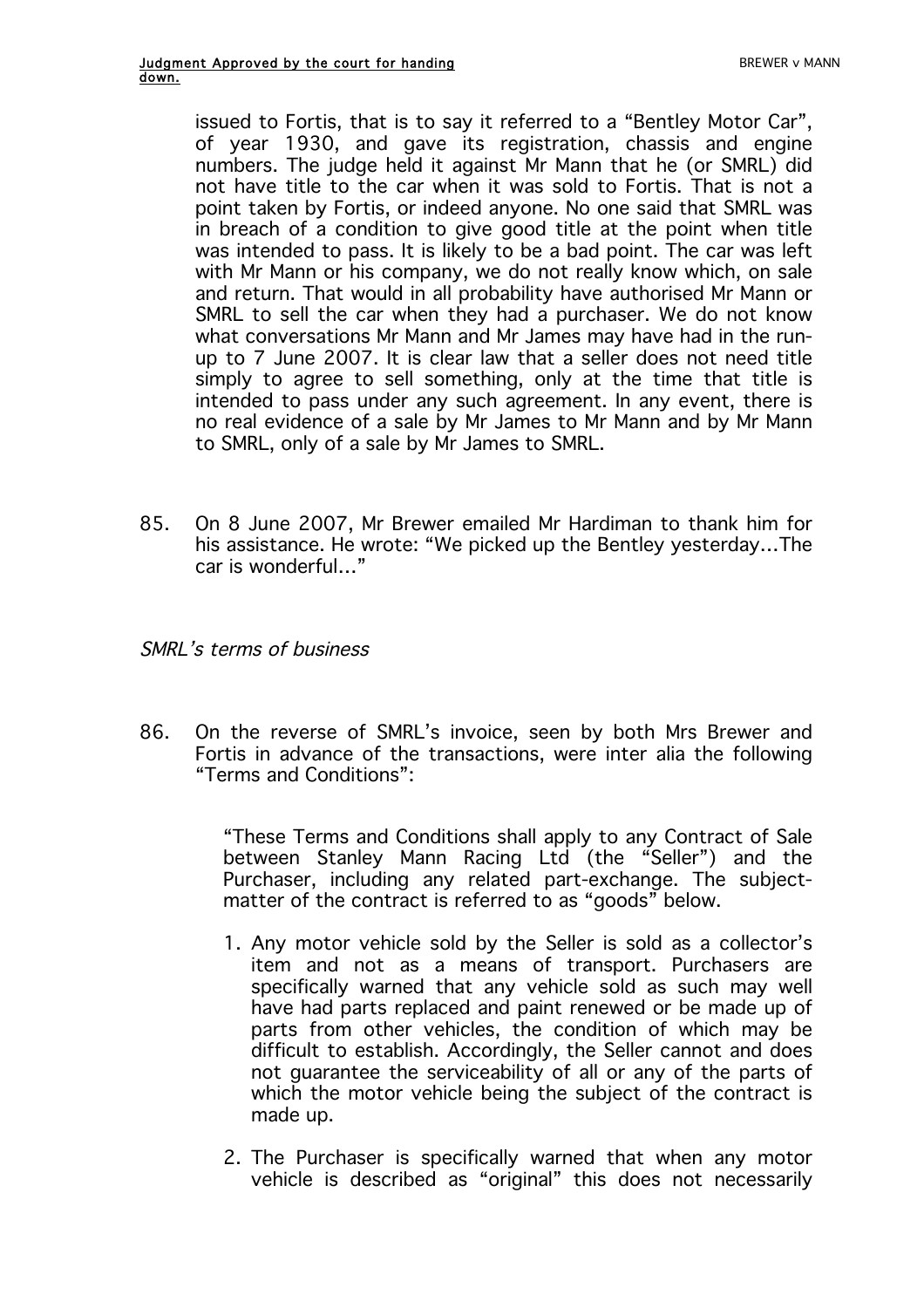mean that the motor vehicle has the original parts or finish with which it was manufactured since the term is often used to denote vehicles which have naturally evolved over the years as distinct from those which have been entirely rebuilt or renewed and the Seller can accept no liability arising out of the use of the word "original" in relation to any motor vehicle…

8. The liability of the Seller under this contract shall be limited to the invoice value of the goods.

These terms were referred to on the front of the invoice, viz "The terms and conditions overleaf form part of this contract."

87. These terms were pleaded in Mr Mann's defence, but ultimately not pressed at trial against Mrs Brewer because (a) they referred to "Contract of Sale", whereas Mr Mann personally entered into no contract of sale; and (b) any contract of sale made on these terms was made only by SMRL with Fortis. However, as will appear below, at the beginning of the trial, the judge encouraged Mrs Brewer to amend to bring into the case, for the first time, SMRL in addition to Mr Mann. This was opposed by both Mr Mann and by Fortis. Previously, Mrs Brewer had clearly elected not to sue SMRL. Previously, Fortis had elected not to third party SMRL. Both Fortis and Mr Mann submitted to the judge, from their respective and opposing viewpoints, that if there was any question of SMRL being joined, it should only be joined on terms that either Fortis should be entitled to bring a third party claim against SMRL (Fortis's submission) or that it should not be so entitled (Mr Mann's submission). The judge, in a manner which is heavily criticised on this appeal, overlooked the problematic consequences for Fortis and Mr Mann of joining SMRL, and ordered joinder of SMRL without deciding, or even adverting to, the third party issue. Later, but only in his judgment, he gave permission to Fortis to bring a third party claim against SMRL. The issues which would then arise between Fortis and SMRL have never been capable of being litigated. Plainly, as it seems to us, SMRL's terms would be potentially relevant to any such issue. They also seem to us to have been potentially relevant to issues of collateral warranty and the meaning of what was said by Mr Mann to the Brewers, but, as they were not relied on for that purpose, we ignore them. They have been cited because the potential future issues between Fortis and Mr Mann are in play in this appeal, in the sense that some proleptic consideration may have to be given to them.

Fortis's terms of business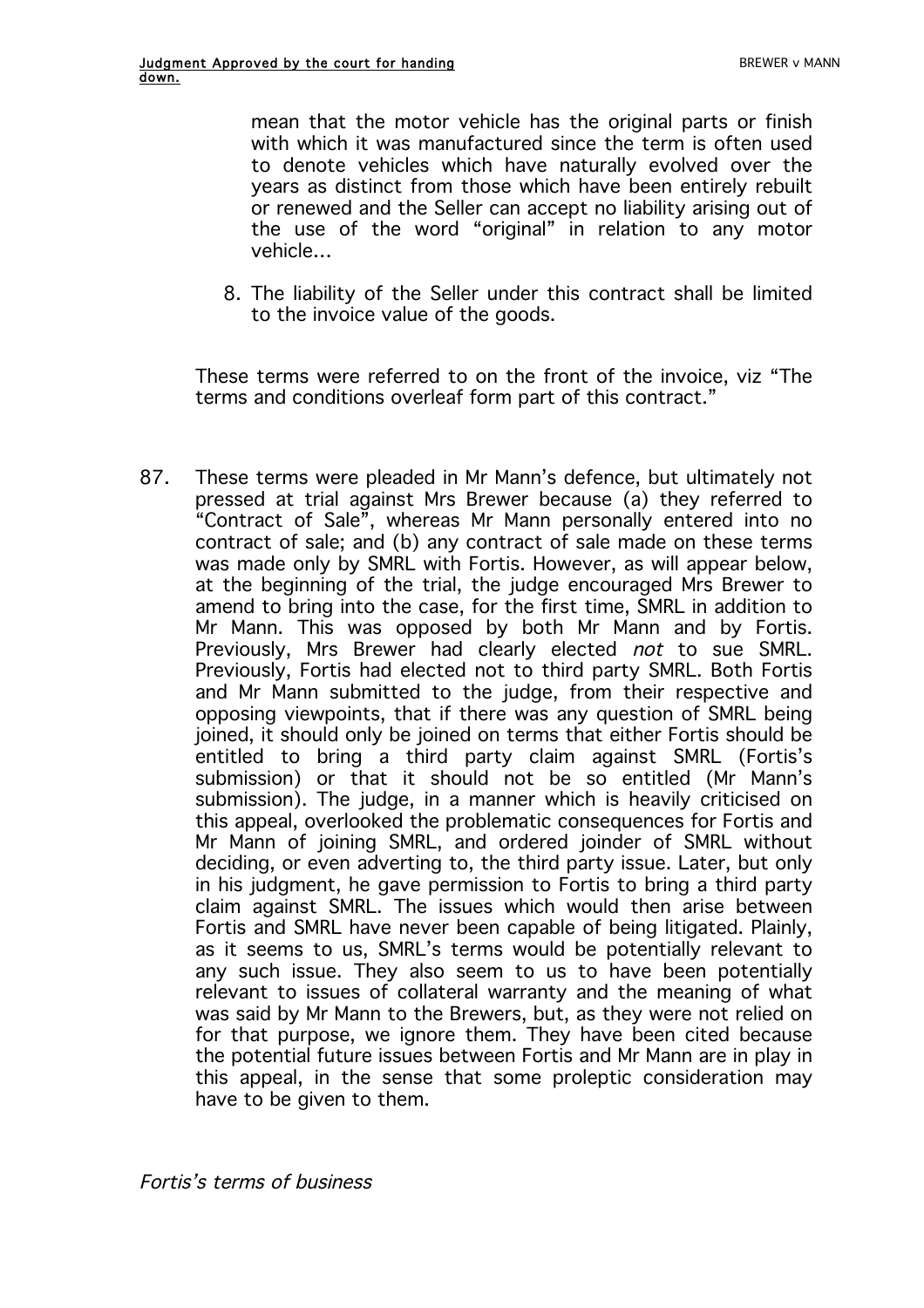88. We will refer to these as may be necessary to deal with specific issues discussed below. For the present it is sufficient to say that Mrs Brewer undertook to make all the scheduled payments and that Fortis was entitled, if she failed to make any such payment, to terminate the contract on the basis that such non-payment was a repudiation of it, and to receive all payments already accrued due and compensation for its loss of profit thereafter. The contract also provided that Fortis had bought the car at Mrs Brewer's request and that she therefore agreed that no implied condition or warranty of any kind was given to her by Fortis.

# During the hiring

- 89. In July 2007 the Brewers returned to Mr Mann. They were going to spend some time abroad and they were taking the opportunity for the car to be serviced. Mr Brewer drove the car to Mr Mann's showrooms (with Mrs Brewer following in another car), just as he had driven the car away from the showrooms on 7 June. On the occasion of the July 2007 visit Mr Mann presented them with a copy of Hay, which he had promised to give them. On return home the Brewers consulted Hay and found the references to chassis number SB 2770. They noted that the car's original engine number had been NH 2732. They noted that the car was now stated to be "VdP 4 seater with engine TW2710 ex ch TW2705" (as recorded above). Mrs Brewer knew that her car's engine number was not TW2710. Her witness statement said: "I assumed that my engine was but another change at Bentley Motor Works and I still believed my engine was a genuine Speed Six engine…we found it impossible to find the details [of engine number WK 2671] in the Hay Book without the chassis number, but at that point I had no reason to believe I had anything but a genuine Speed Six engine." Mr Brewer's witness statement is in identical terms. However, they did not raise any question with Mr Mann at that time or at any time until August 2008 in the circumstances set out below.
- 90. After the Brewers' return from abroad, Mr Brewer went to collect the car from the showrooms. The Brewers also stored the car with Mr Mann on their travel abroad over Christmas 2007. While abroad, in the United States, the Brewers negotiated to buy another Speed Six, in an attempt to persuade its owner to sell. There was another visit to Mr Mann's showrooms in May 2008, for the purpose of renewing the car's MOT. The car had been driven about 2500 miles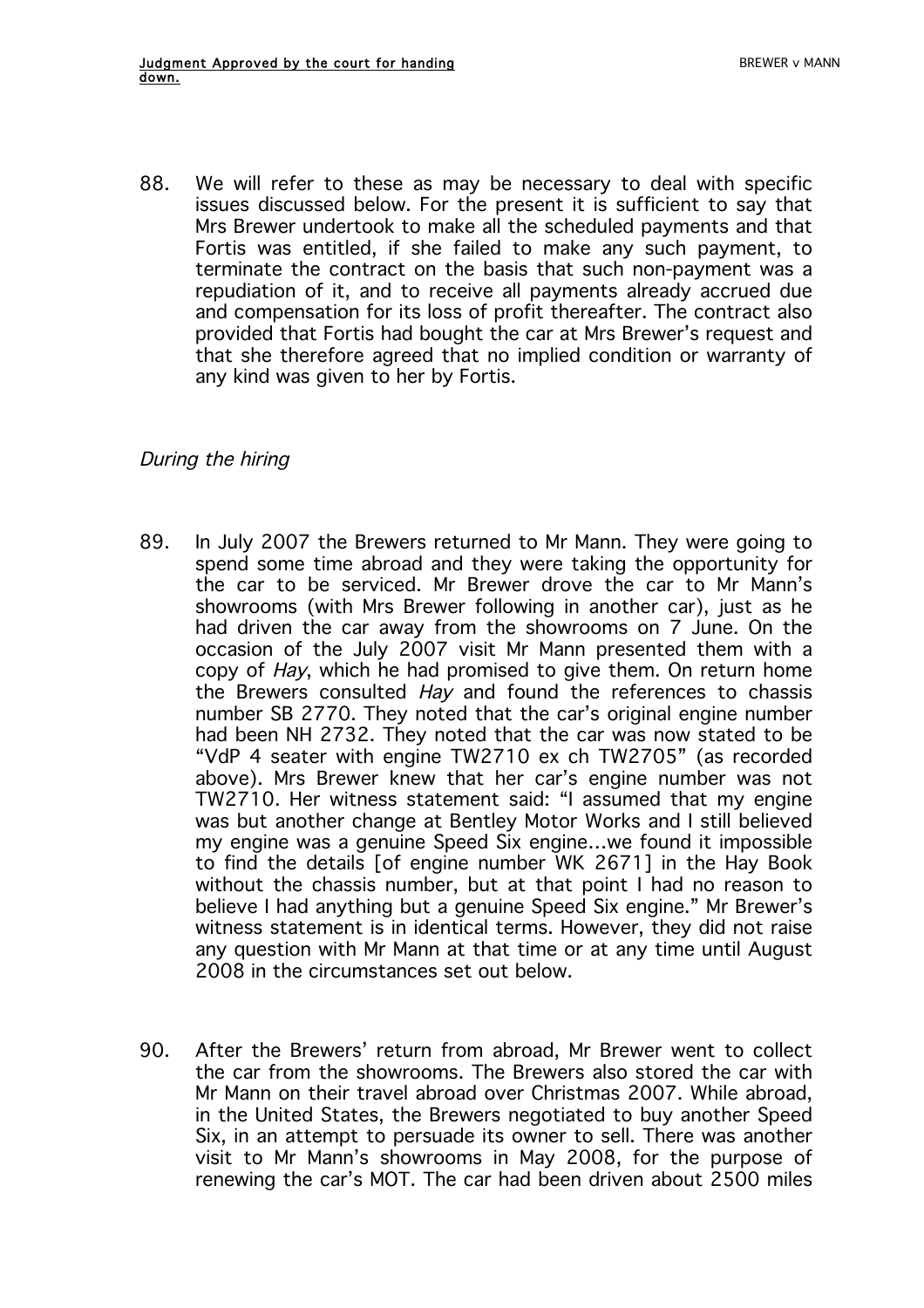in just under the year since its letting to Mrs Brewer. As usual, it was Mr Brewer who drove the car to and from the showrooms.

- 91. As 2008 wore on the Brewers' financial position appears to have become less stable. In February 2008, there was an enquiry about the cost of settling the outstanding balance due to Fortis. Mr Brewer spoke to Mr Hardiman, who obtained the figure of £385,843.23. It may be that the Brewers were contemplating selling the car. However, nothing was done at that time.
- 92. In spring 2008, on the other hand, Mrs Brewer cancelled the direct debit which she had been asked to set up for Fortis and paid by cheque instead. That was, we think, the April instalment.
- 93. By July 2008 Mrs Brewer was two months in arrears with her payments and Fortis wrote to her on 28 July 2008 a letter headed "Final Notice". The arrears were  $E7,802$ . The Brewers acknowledge that this was "Due to cash flow problems we had in the June and July". Fortis's notice stated:

"…we hold you to be in Default under the terms of your agreement and I will have no option but to commence the recovery process unless you take action now to clear the arrears within seven days from the date of this letter.

Failure to make payment within seven days will result in the full outstanding balance of £448,347.00 becoming due, we will then repossess the vehicle, offset any sales proceeds received against this amount and you will be liable for the shortfall.

I look forward to hearing from you by return."

A further £3,901 would fall due on 6 August 2008 and monthly thereafter. Moreover, the repayment schedule provided for a once yearly payment of £28,901 in January 2009 (and each January).

94. In any event, according to the Brewers' witness statements, Mrs Brewer had already decided (it might fairly be inferred that the Brewers decided) that the car would be sold by putting it into a September auction with Bonhams. As Mr Brewer said in his statement: "I had known of Bonhams for years…and therefore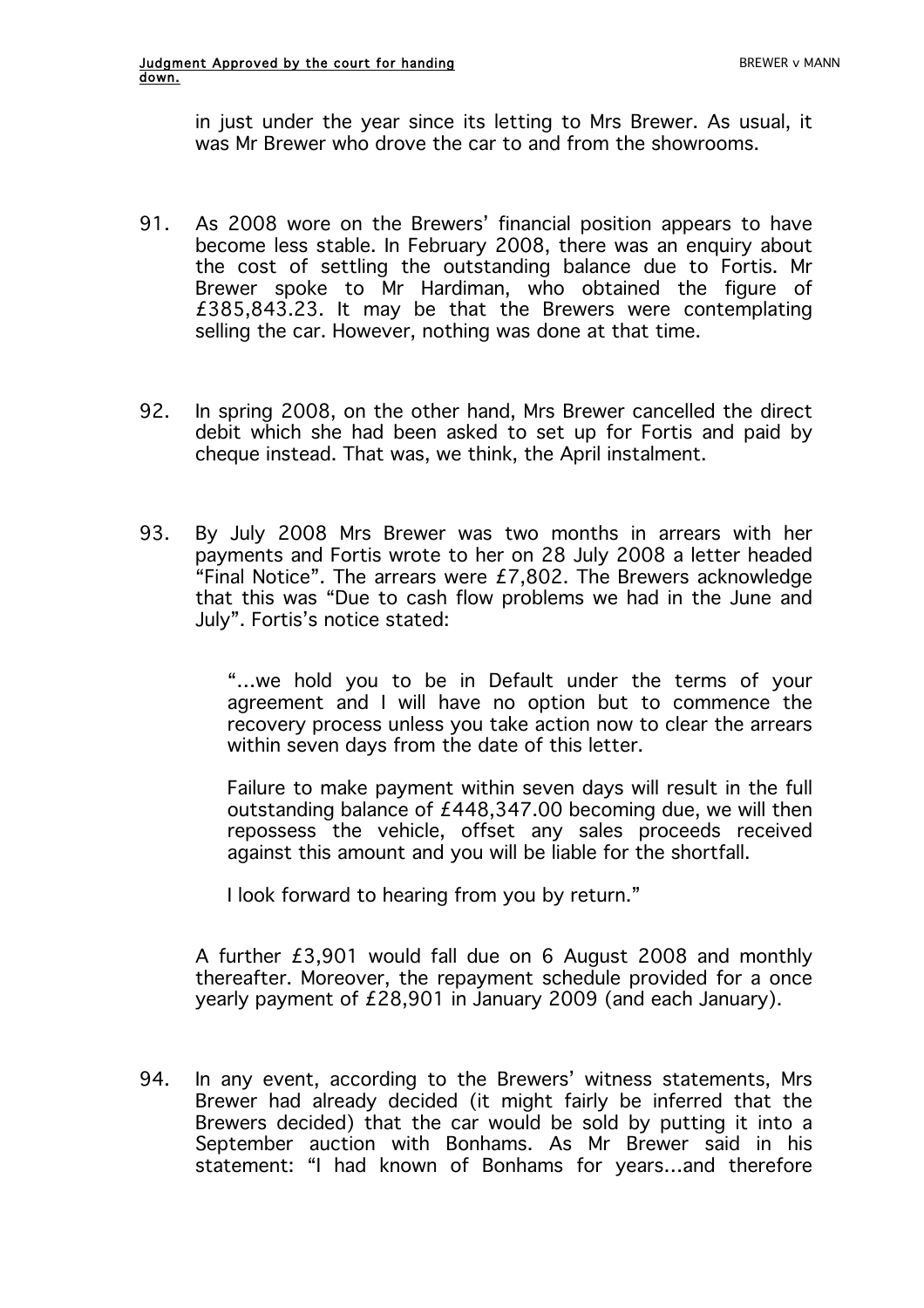supported my wife's decision". The judge said (judgment 4, para 207) that "she was concerned to reduce the overall level of her financial commitments following the collapse of the world's financial markets in late 2007". Mrs Brewer said in her witness statement that she had asked her husband to contact Mr Mann about repurchasing the car and that Mr Mann had merely said he would put it in the showroom; but Mr Brewer's witness statement said nothing about this, and Mr Mann's contemporary correspondence (see below at para 112) indicates that he was not contacted.

- 95. Mr Brewer knew a Mr William Gilbertson well. He was a family friend and a dealer in vintage cars. He had a client who was very interested in a vintage Bentley and said that he would like to show the car to him. The car was therefore taken to Mr Gilbertson on 31 July, and his client saw it and "was very impressed". Mrs Brewer quoted to Mr Gilbertson a price of £650,000 net to her. The client said he would return on 18 August for another look. We take this material from the Brewers' witness statements.
- 96. Mr Gilbertson's son, Sholto, was also contacted. He worked in the vintage car department at Bonhams. He came by arrangement to the Brewers' home on 2 August to take photographs for the auction catalogue. He had already discussed the car with his boss at Bonhams and knew that the engine had come originally from a Standard 6½ litre and not a Speed Six. As a result of that and his visit he wrote a letter to Mr Brewer in the form of a draft valuation, dated 4 August 2008. The letter was as follows:

# "Valuation of 1930 Bentley Speed Six – Chassis Number SB: 2770

Dear Peter

The following letter confirms the official Bonhams Auctioneers valuation of the 1930 Bentley Speed Six. Upon inspection of the vehicle (Chassis Number: SB 2770) we have found that the car in question has been subject to an engine change, the replacement engine (Engine Number: WK 2871)<sup>4</sup> is according to the Bentley records from a 1927 Bentley 6½ Litre (Chassis Number: TW 2705)<sup>5</sup> purported to be up-rated to Speed Six specification. The Bentley Speed Six was not introduced until

 $\overline{a}$ 

<sup>4</sup> In fact WK 2671

 $5$  This is not correct. Hay said that engine number TW 2710 was from chassis number TW 2705. This would indicate that TW 2710 also came from a Standard 6½ litre car: see at para 51 above. Engine number WK 2671 in fact came from chassis number FW 2614, as reference to Hay demonstrates.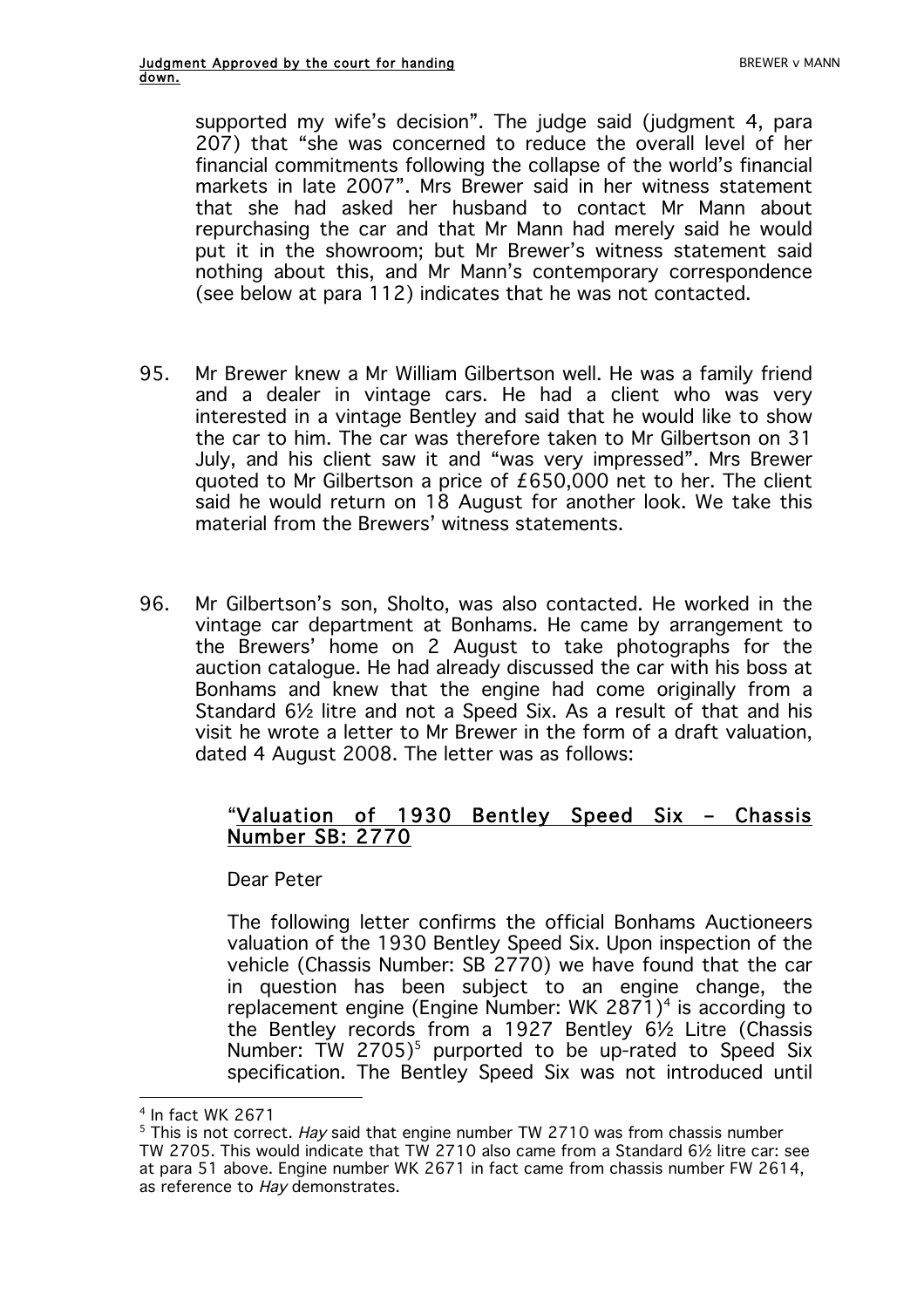1928 so we can conclusively confirm that the car does not contain a Speed Six engine. The car originally carried Saloon coachwork by Freestone & Webb, which has been converted to a 'Le Mans Replica' Open Tourer.

From this information we would place the auction valuation on this car as a 1930 Bentley Speed Six with a 1927 Bentley 6½ Litre engine, fitted with 'Le Mans Replica' coachwork:

## Auction Value: £300,000 – £350,000"

- 97. On 5 August 2008 Sholto Gilbertson sent his formal valuation to Mrs Brewer, as above but amended so that WK 2671 was referred to as the car's correct engine number. It may be noted that the valuation refers to the car's engine as "purported to be up-rated to Speed Six specification". It is not clear where Sholto Gilbertson took this phrase from. He did not give evidence at the trial. It was common ground at the trial that his valuation figure was incorrect.
- 98. The judge accepted that Sholto Gilbertson's valuation of 5 August revealed to Mrs Brewer for the first time that the car did not have a 1930 Speed Six engine and led her to taking legal advice (judgment 4, para 207). The original intimation about the engine and the valuation would have come as early as his visit to the Brewer home on 2 August, or even before (see para 96 above).
- 99. On 4 August there was a telephone conversation between Mr Brewer and Fortis, as a result of which Fortis emailed Mr Brewer to confirm Fortis's acceptance of his payment proposals: to make a TT payment of the arrears of £7,802 on 5 August, to remit the August instalment due 6 August no later than 14 August, and to reinstate a direct debit "to continue each month thereafter until the vehicle is either sold or the agreement runs to the expiry date". In addition, Mr Brewer advised Fortis, as recorded in its email, that Bonhams had confirmed their interest for inclusion of the car in their September auction; that a Swiss gentleman had shown interest and was returning with his wife for another look on 18 August; and that a settlement figure from Fortis may be required in two weeks – "which will assume all payments are fully up to date at that point".
- 100. On 5 August Mrs Brewer did not pay the arrears of £7,802 as promised by her husband.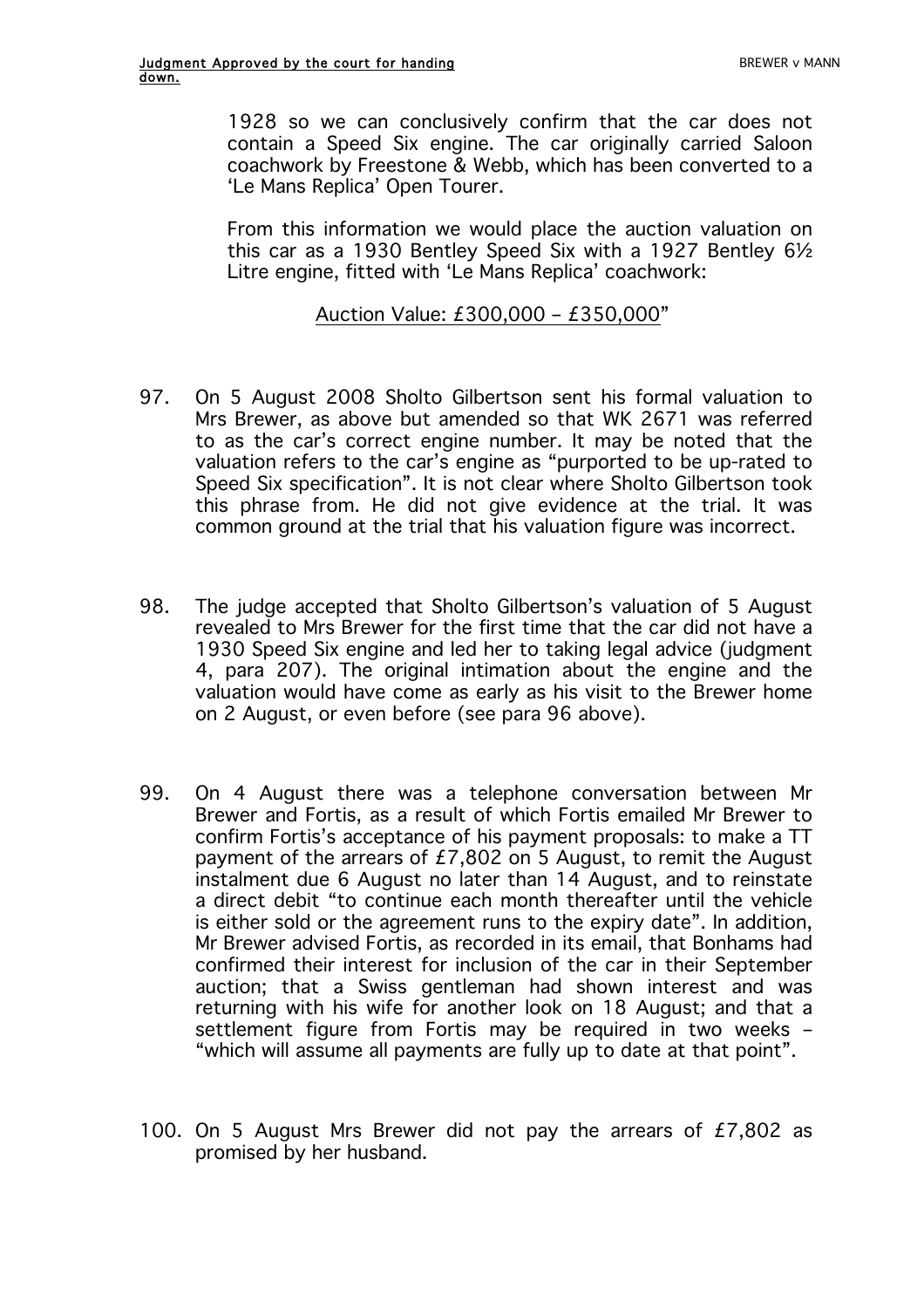- 101. On 6 August Mrs Brewer had a telephone conversation with Fortis after which she wrote a letter, enclosing inter alia Mr Fenn's and Bonhams' valuations. In that letter she complained that she had been misled about the car: she put it on the basis that "I believed that my Bentley was a 1930 Speed Six, meaning that both the chassis and the engine were Speed Six". She said that she fully intended to pursue Stanley Mann, and requested a moratorium in the meantime ("I indicated we would wish a moratorium on the agreement whilst this can be done"), and for the car to be securely stored in the meantime.
- 102. However, Fortis was clearly unwilling to give Mrs Brewer more time or to be involved in a legal dispute, but preferred to exercise the self-help remedies available to it under its agreement. On the next day, 7 August, it therefore sent Mrs Brewer a "Notice of Termination", noting arrears of £11,703, and giving formal notice of termination and of repossession of the car. That placed Mrs Brewer in a difficult position.
- 103. On 8 August Mrs Brewer's solicitors sent off her letters before action, both to "Stanley Mann Racing Limited" and to "Stanley Mann, Stanley Mann Racing Limited", from which we have quoted above (see at para 63). The letters also stated:

"the Bentley has been subject to an engine change, and the replacement engine is according to Bentley records from a 1927 Bentley 6½ litre Chassis Number FW 2614<sup>6</sup> purported to be updated to Speed Six specification…there has been misrepresentation by you and it is considered that since you would have known of the true position concerning the engine that accordingly the misrepresentation was fraudulent…Mrs Brewer has a claim against you for breach of a collateral contract and requires…"

and the demands there set out were for payment of the deposit, the instalments paid to Fortis, any further liability to Fortis, and other expenses such as insurance, interest and legal costs. Despite the reference to the Bonhams' valuation and to fraud, there was even then no claim for loss on any higher value that the car would have had if it had been worth more than the £425,000 price on the basis of which Mrs Brewer had entered into her contract with Fortis.

 $\overline{a}$ <sup>6</sup> This is now correct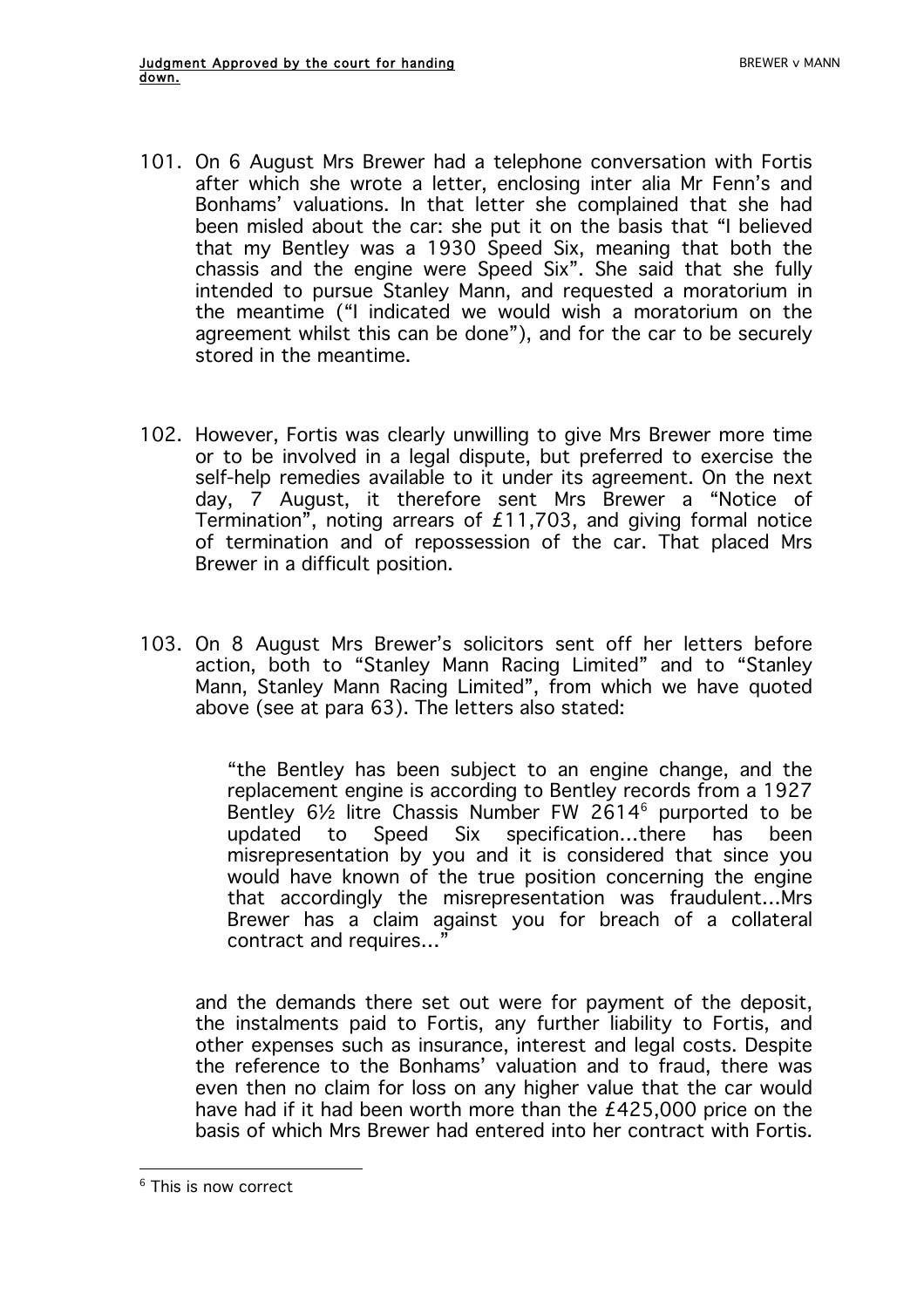It will be recalled that Mr Mann replied on 14 August 2008 to say that he had told Mrs Brewer that the engine was not the car's original but had been prepared to speed Six specification (see para 64 above). He had a few days earlier told Mrs Brewer on the telephone, on 11 August 2008, that Mrs Brewer knew what engine was in the car (see at para 111 below).

- 104. No letter before action was sent at that time to Fortis. However, on 9 August 2008 Mrs Brewer sent her own letter to Fortis in which she now said that it was her "clear impression" that Fortis had agreed, in her telephone conversation on 5 August, a moratorium and joint storage of the car for their mutual benefit. She said that a similar agreement had been reached with Mr Brewer during a further conversation with Fortis on 6 August. She asked to know whether or not Fortis was proceeding with its termination. On 11 August her solicitors wrote to Fortis suggesting that Fortis as well as Mrs Brewer had been the victim of misrepresentation "possibly fraudulent", and therefore requesting co-operation and "that you grant a moratorium of say six weeks to see how matters progress". That letter was sent for the attention of Ms Isobel McEwan of Fortis, with whom Mrs Brewer had had her telephone conversation with Fortis on 6 August and to whom she had sent her letter to Fortis of the same day. On 11 August Fortis wrote by fax to Mrs Brewer confirming that their agreement had been formally terminated on 7 August and asking for co-operation in the matter of repossession, which had been arranged for 13 August. On 12 August Mrs Brewer replied to that letter, referring to a telephone conversation between its writer (Mr Mark Samson) and her the previous day. The letter did not dispute Fortis's termination or insist that a moratorium had been agreed, but, in answer to the request for co-operation in repossession, said that she would not be at home on 13 August, that the car was not at her home, but had been "housed for our mutual benefit in a safe, secure storage". She said further communications would come from her solicitors.
- 105. On 14 August 2008 Mrs Brewer's solicitors wrote a letter before action to Fortis which began with "formal notice rescinding the above Agreement" for breach of the condition implied by section 9(1) of the Supply of Goods (Implied Terms) Act 1973. The letter referred to the previous letter before action to the dealer, a copy of which had been sent to Fortis previously, and made the point "In summary" that the car did not contain a 1930 Speed Six engine but an earlier engine from a Standard 6½ litre Bentley so that the car could not properly be described as a 1930 Bentley Speed Six. The letter said: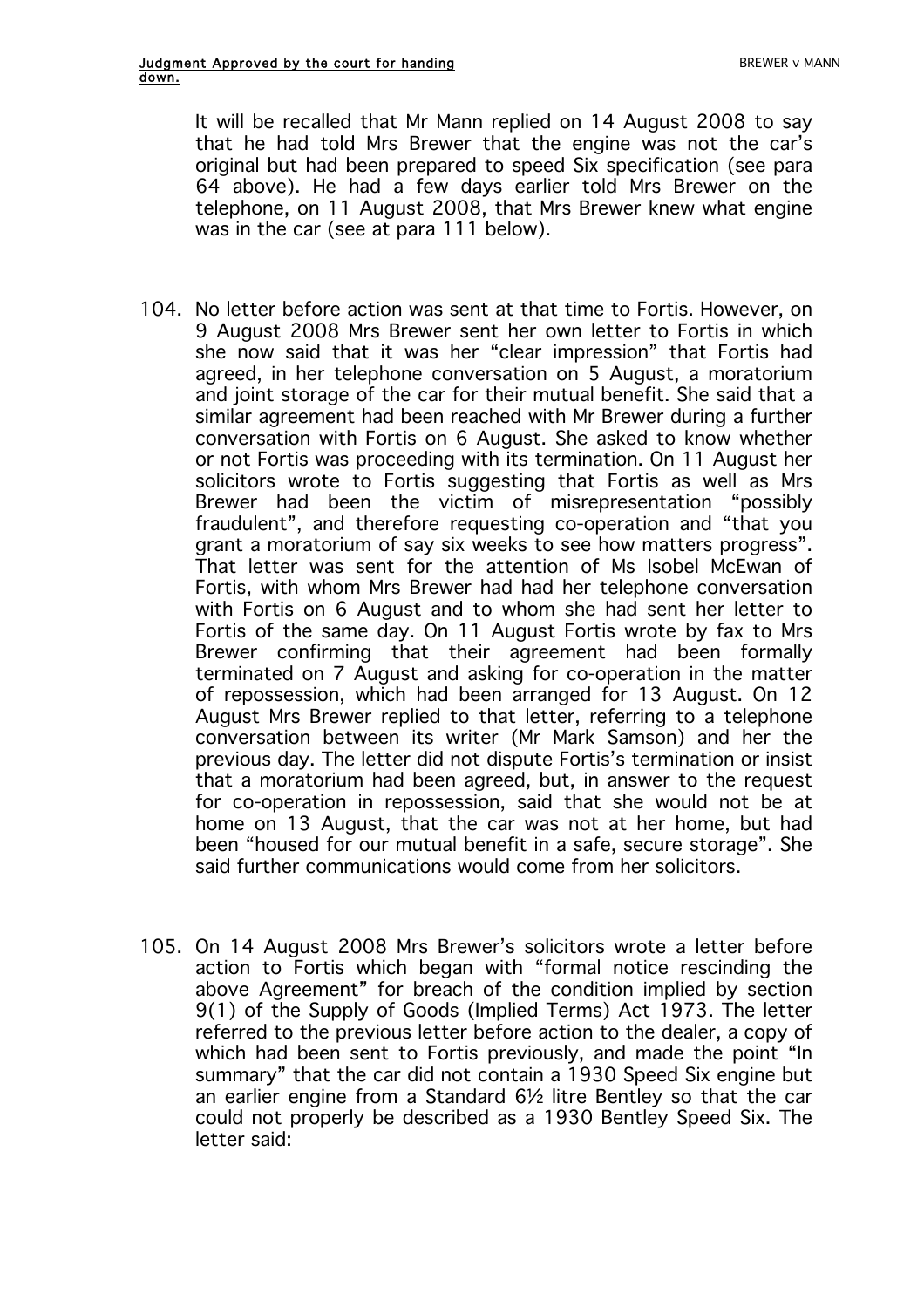"Our client would never have entered into the Agreement had she known the true situation as she never wanted a hybrid car worth very substantially less than the genuine article especially since one of the side benefits of owning a genuine Speed Six is appreciation in value, subject to market fluctuations."

- 106. This letter before action made no reference to an agreed moratorium. A further letter of the same date from Mrs Brewer's solicitors said that the car would be returned by Mr Brewer. It reminded Fortis of the need to obtain the best price for the car, and to bear in mind that Mr Mann had said he was always willing to buy back the car at the original price. It was not suggested that he had already been asked and had refused.
- 107. It seems clear on the face of this correspondence that there was never any agreement of a moratorium suspending Mrs Brewer's obligations under the hire purchase agreement.
- 108. When Mrs Brewer came to sue Fortis as well as Mr Mann, there was no plea that any moratorium had been agreed. On the contrary, it was pleaded that "On or about 6 August 2008 the Claimant orally rejected the Bentley in a conversation with Mrs Isobel McEwan of [Fortis]. By a letter from the Claimant's solicitors dated 14 August 2008 the Claimant formally rescinded the Hire Purchase Agreement…" There is no sign of any allegation of an oral rejection of the car on 6 August in the correspondence discussed above. Alternatively, it was pleaded that the agreement was void for mutual mistake. All that was said about Fortis's termination of 7 August was that Fortis "purported to terminate the Hire Purchase Agreement on  $7<sup>th</sup>$  August and repossessed the Bentley thereafter".
- 109. At trial Fortis relied on its termination in the face of Mrs Brewer's non-payment as a complete answer to Mrs Brewer's submission that it was she who was entitled to rescind or terminate the agreement; and also for its counterclaim, the quantum of which was agreed, subject to liability. Mrs Brewer for her part did not claim damages for rescission or repudiation, or a right to reject the car, but "reliance" damages for breach of a warranty of compliance with description. The judge nevertheless appears to have considered that she was entitled to reject the car, even if her claim was not dependent on that right (judgment 4, para 216); and that for its part Fortis was not entitled to terminate the agreement, for a variety of reasons, first amongst which was that Mrs Brewer had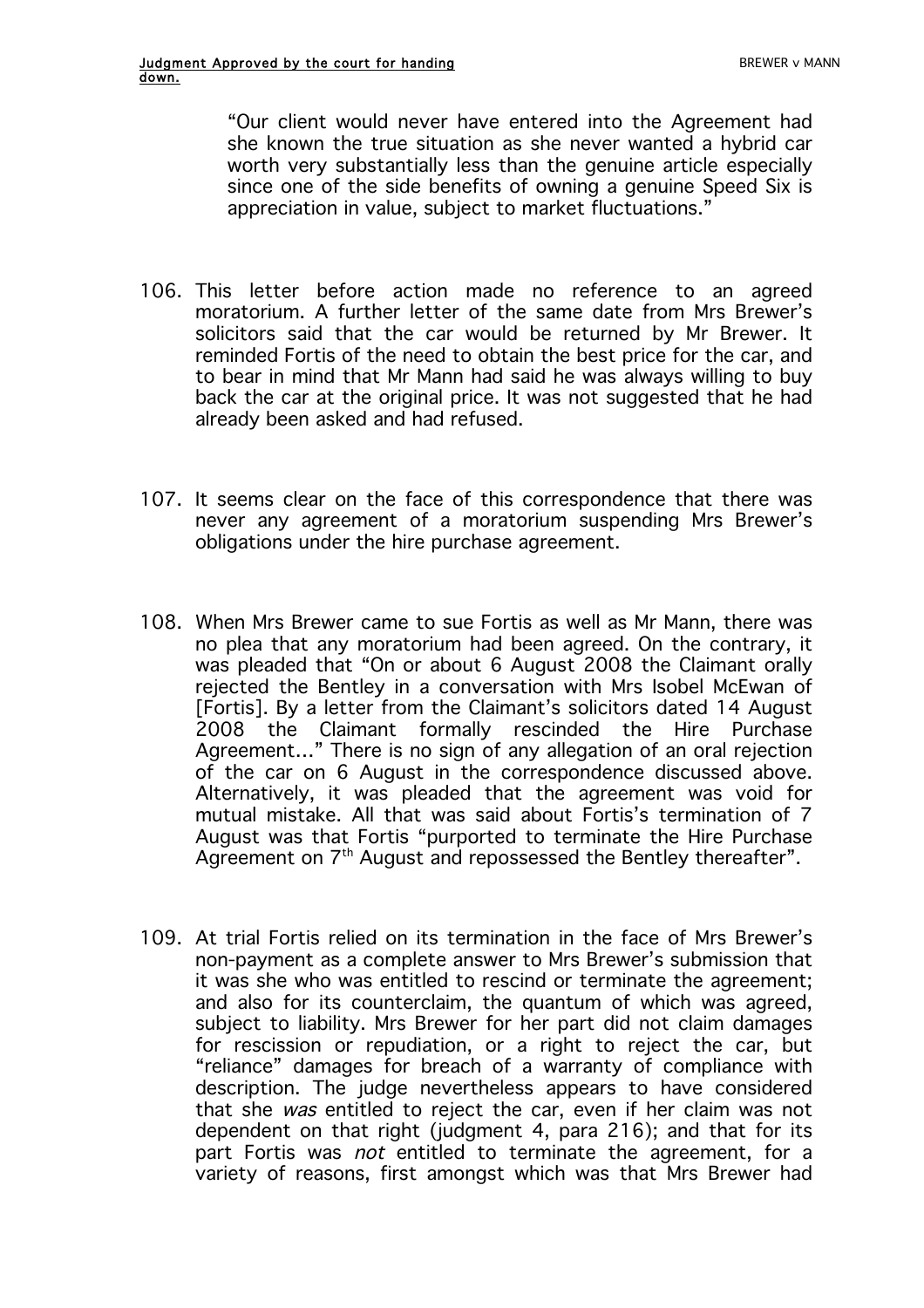"no outstanding liability to pay the outstanding hire charges because Fortis did not terminate for non-payment but instead terminated in an attempt to pre-empt Mrs Brewer's intimated claim to rescind the agreement and to reject the car" (judgment 4, para 223). He also rejected the defendants' plea that in any event Mrs Brewer had to give credit for the use of the car during the 15 months in her possession.

### Attempts to settle the dispute

- 110. The documents discussed in this section of our judgment were all disclosed and admitted at trial, even if any of them had originally been privileged. We refer to them because to some extent they express the attitude of the parties to the facts and allegations of their dispute at a time well before trial; and partly to demonstrate a regrettable truth. Namely that, for the comparatively small sums in issue in this case, the parties should have been more than capable of settling their dispute without taking to trial, at huge expense, issues which were largely either the inevitably troublesome question of what was said at a meeting which had occurred three years before trial, or else raised some difficult questions of law and of the exercise of judgment.
- 111. On 11 August 2008 Mr Mann telephoned Mrs Brewer. That was more or less immediately after receiving Mrs Brewer's letters before action. She was unavailable and returned his call. She took contemporaneous notes of the telephone conversation and addressed it in detail in her witness statement. Her notes read as follows:

"he says he wants to settle it amicably, but of course he has in mind £425,000. I told him I would be looking for my costs and Fortis' settlement figure. He tried to say I knew the engine in the car. I said I knew the engine number not what it was. He tried to explain to me technically how the top of the engine has been modified and the bottom not. I said I relied on what he told me and the appraisal (which the bank relied on as well). I told him that the car should never have been marketed as a Speed Six, and explained how Bonhams says it should be defined. I said that I did not know I had a 1927 6½ litre engine. Stanley tried to say why it's a speed six, I said it is not. I told him that Fortis is owed roughly  $£380,000$  and I have  $£94,000+$  in the deal. He said "well you have had the benefit of the car for a year." I said so what, I do not have what I thought I bought. He complained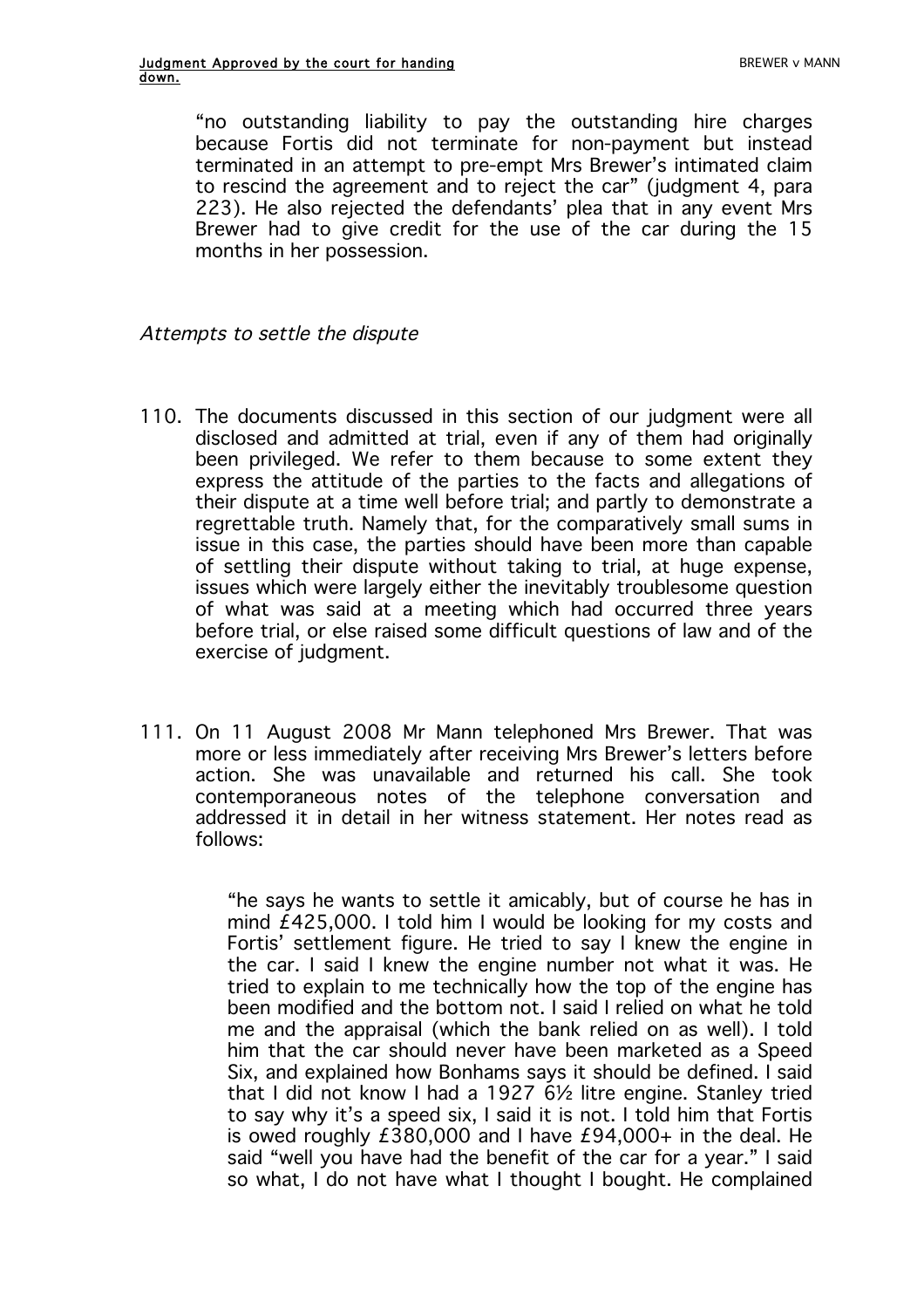that I financed the car and thereby the costs are higher. I said how I paid for it was my business and that did not change that I do not have what I thought I was buying. He said he would have to see the car. I told him he saw it recently and it is in as good if not better condition than when we got it from him…he said he would call in a couple of days…He ended by saying he would rather not go to court (I don't blame him because whatever reputation he has left would be seriously damaged by this case). He seemed very worried."

A conversation like this suggests the value of mediation.

112. On 14 August 2008 Mr Mann replied to the letter before action which had been sent to him or his company. We have briefly referred to it already above (at para 47). In his reply he also said:

> "Your Clients have purchased and have had the use of a most attractive and very reliable car of utmost quality for the past fifteen months. If they have decided to sell for profit or because they need to, they could have approached me. If they were unhappy or misunderstood the description of the car they could have put it to me directly…

> In accordance with the concept of seeking to resolve these matters without recourse to Court proceedings however, we both have to demonstrate that we remain willing to talk. I am prepared [to] talk to you and or your Clients direct and may be willing to reach an accommodation with them.

> May I suggest that upon receipt of this letter, you, or your Clients call me within the next ten days?"

113. On 21 August 2008 Fortis wrote to SMRL as follows:

"It is understood that there has been an indication by you that you may be willing to make a proposal which sees the vehicle being sold back to you. We are writing to ascertain whether you would be prepared to buy the vehicle back at the price paid to you for it, namely £430,000. If you are, we would propose to Mrs Brewer's solicitors that £390,000 be paid to our clients and £40,000 to Mrs Brewer. Our clients will then accept that sum in full and final settlement of their claim against Mrs Brewer for the outstanding balance under the Agreement but Mrs Brewer must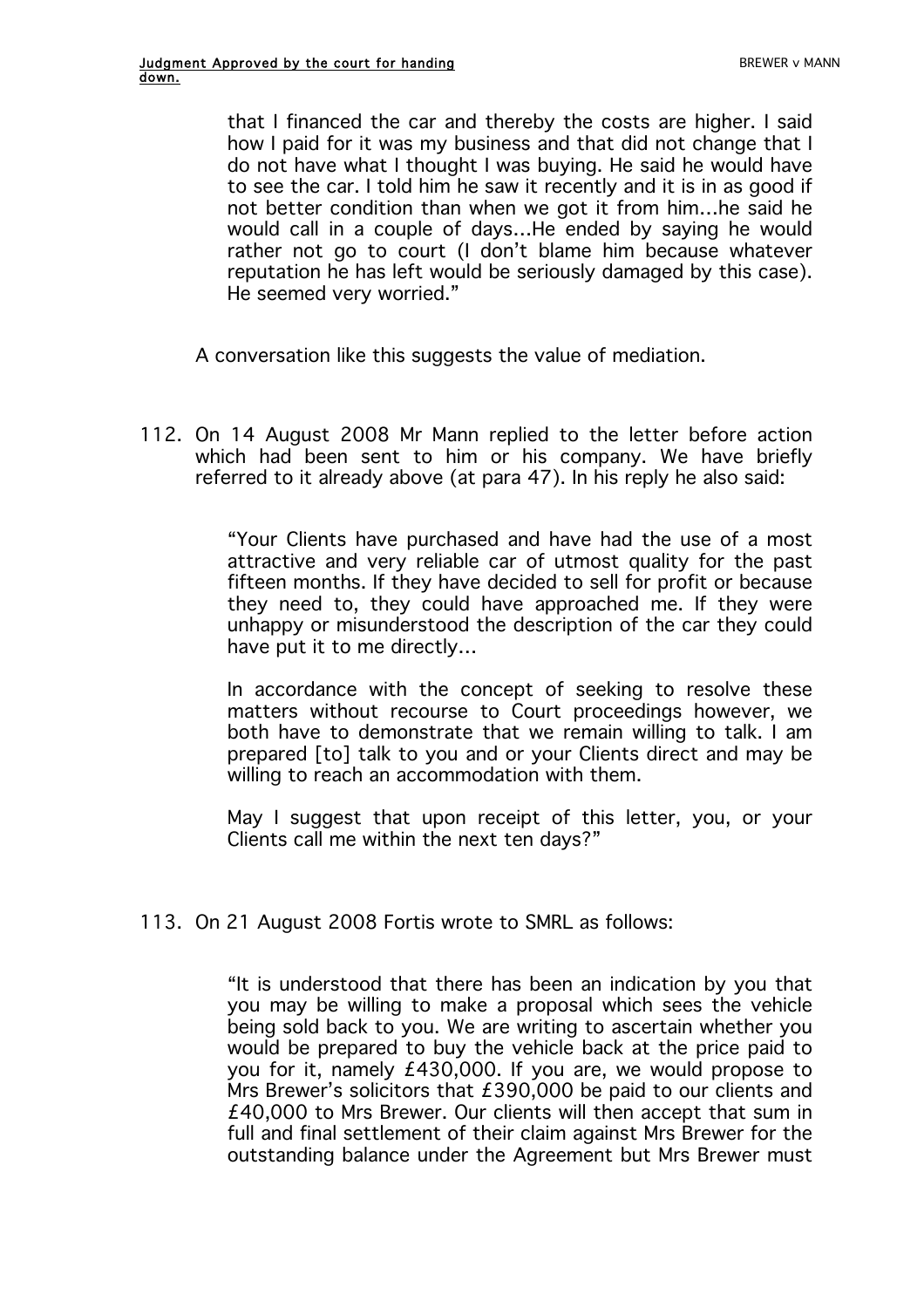also accept the £40,000 in full and final settlement of her claim against our clients and against yourselves."

114. On 26 August 2008 Mr Mann responded essentially in those terms, with each party bearing its own costs (and pointing out that the deposit was £35,000). On the same day Mrs Brewer's solicitors also responded to the Fortis suggestion, but insisting that any settlement "must be on terms whereby she is reimbursed for all of her losses" (ie capitulation not compromise). Thus:

> "Subject to the precise figure our client might be willing to accept a payment from [Fortis] in full satisfaction of any claims against them but only on the strict understanding that this would leave her open to pursue Stanley Mann for any shortfall."

This letter also re-emphasised the importance to Mrs Brewer of Mr Fenn's valuation: "The valuation was crucial to our client's decision to proceed and she placed heavy reliance on this."

- 115. If Mrs Brewer believed in the Bonhams valuation, she was taking a huge risk by declining any compromise. The settlement she was offered would have recovered for her the deposit of £35,000, eliminated any potential liability to Fortis, and secured her freedom from all further expenses of dealing with the car and all further legal costs. It would also have wiped out her liability for further payments already accrued due to Fortis in the sum of £11,703. It would have left her only out of pocket to the tune of some £60,000 in respect of instalments already paid, plus some legal costs, in return for which she would have enjoyed some 14 months happy motoring in the car, and a future freedom from any further liability for a car which she no longer wanted (or could afford) and which in her view could not be sold into the market without a large loss. Moreover, at about this time the world's financial markets were about to descend into chaos, and Fortis's claim against her amounted to nearly £450,000.
- 116. It was only on 3 September 2008 that the car was recovered from Mrs Brewer.
- 117. On 4 September 2008 Fortis's solicitors communicated to SMRL Mrs Brewer's solicitors' response to them. Their letter pointed out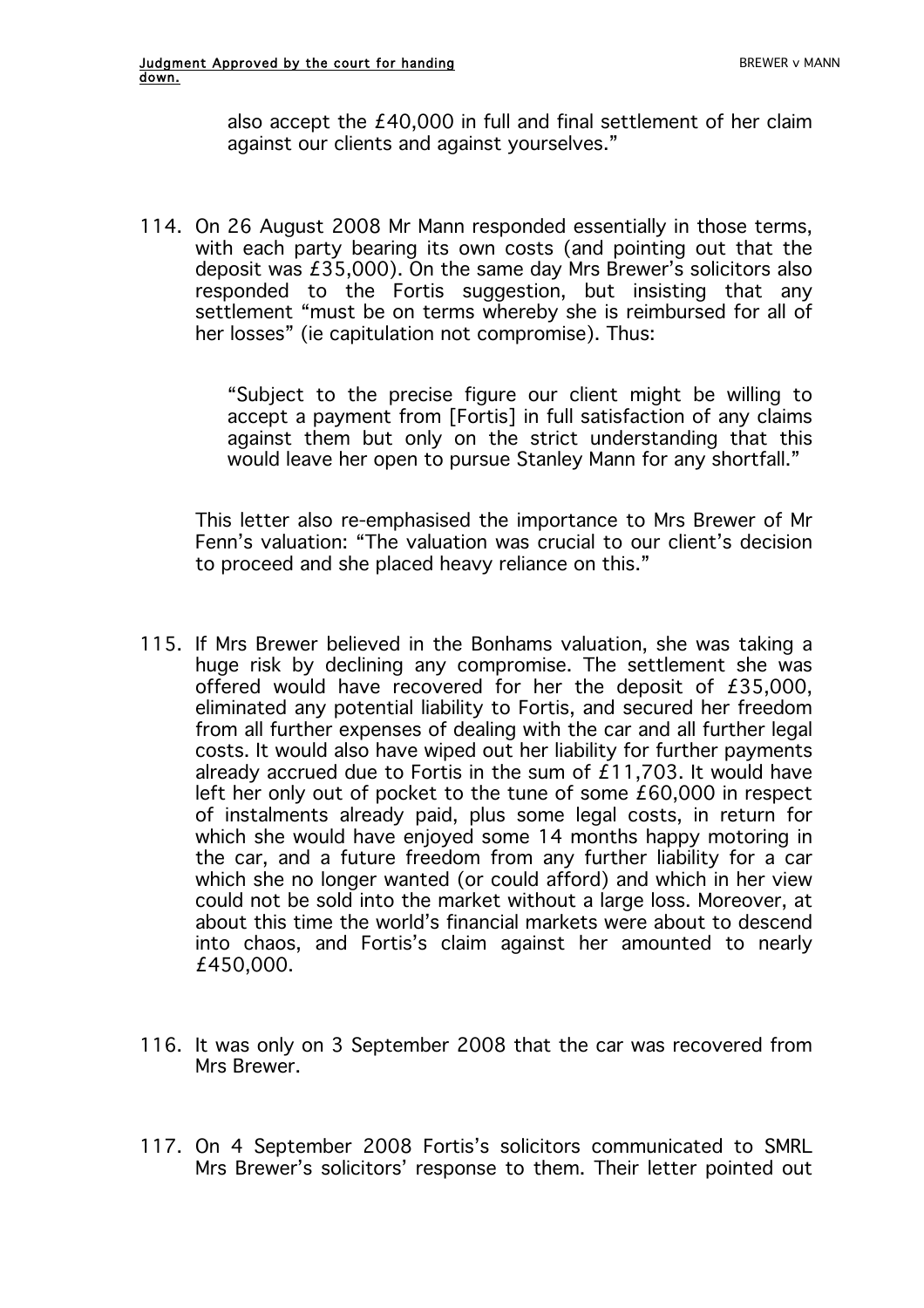that since Mrs Brewer "is intent on being reimbursed for all of her losses", no deal was possible at that time, since what was needed was a "global compromise". However, Fortis remained interested in such a compromise.

- 118. Mrs Brewer commenced her proceedings against Mr Mann and Fortis (not against SMRL) on 28 November 2008.
- 119. On 27 July 2009 the car was shortly to come up for auction on the instructions of Fortis, when SMRL bought it from Fortis for £425,000, pursuant to its offer dated 3 July. Since no global compromise with Mrs Brewer had been possible, this repurchase was without prejudice to the parties' rights, save that there was a side arrangement that any commission to be paid to the auctioneers for the car's late withdrawal (in the event £25,000 was payable) was Fortis's responsibility. The sale was as seen, no warranties given or implied, but the car was described as a "1930 Bentley Speed Six car – PG3645 – SB2770 – WK 2671". Mrs Brewer was consulted about the sale, and her solicitors' wrote that she "agrees the figure of £425,000" but only as going to the question of Fortis's mitigation. In the circumstances, Fortis's counterclaim fell by £425,000, but included the costs of the aborted auction.

## The pleaded issues

120. Mrs Brewer brought proceedings against Mr Mann personally (but not SMRL) and Fortis. In her original particulars of claim, there was no mention of or reliance on Mr Brewer's visit to Mr Mann's premises on a Sunday before 20 May 2007, ie the dispute about what was said by Mr Mann was limited to the meeting on that day. Her case was also limited to the plea that on that day Mr Mann had represented and warranted that "although the engine inside the Bentley was not the original engine, it was still a Speed Six engine". It was alleged that Mr Mann had made that representation "when he knew, or ought to have known" that the engine inside the Bentley was not a Speed Six engine but an earlier 1927 6½ litre engine. Reference was also made to Mr Fenn's valuation as a matter of reliance, and to the Bonhams valuation, but there was no claim in respect of value. The reference to Mr Fenn's valuation appears to have been part of a plea of mistake (based on "mutual understanding") undermining her contract with Fortis. There was a claim in misrepresentation (which ultimately was not pursued). The essential claim was for damages for breach of Mr Mann's "warranty"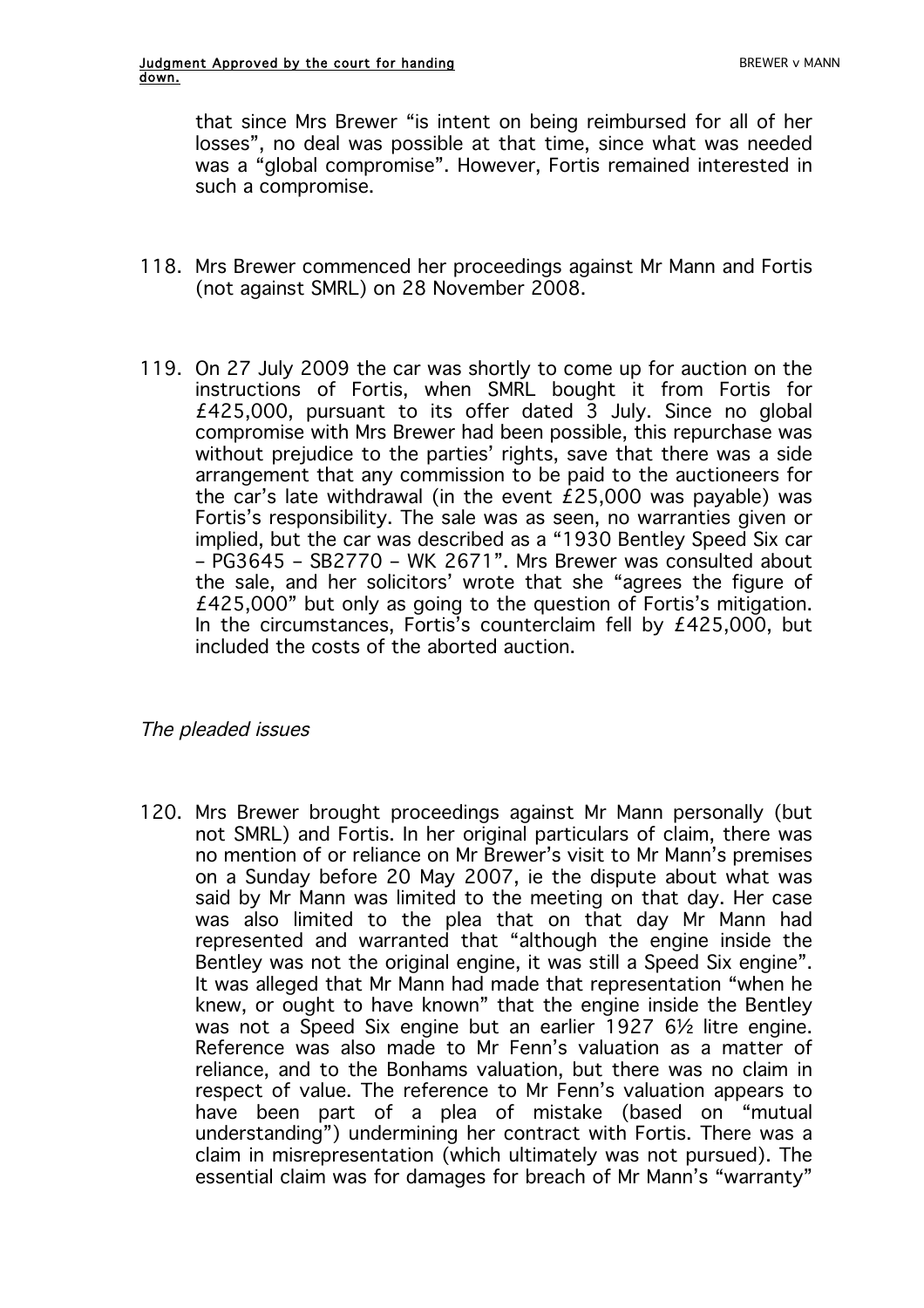(in the singular, and relating only to the engine and not the car) and of the Fortis contract (for breach of the implied condition of correspondence with description, again limited to a complaint about the engine, viz that the car did not correspond with its description as a 1930 Bentley Speed Six with a Speed Six engine because the engine was not a Speed Six engine). As stated above, there was a claim to have rejected the car in a conversation with Fortis on 6 August 2008. The primary claim against Fortis was a declaration that the hire purchase agreement was void or not binding (that was not pursued at trial), with damages claimed in the alternative.

- 121. It would seem that the primary basis of that pleading was the Bonhams valuation. It was not at that time alleged that the car was not a 1930 Speed Six aside from its engine.
- 122. On 22 July 2009 the particulars of claim were radically amended, but the claim remained one against Mr Mann personally and not against SMRL. It was now alleged that Mr Mann had told Mr Brewer on a date before 20 May 2007, in answer to Mr Brewer's question if the engine was a Speed Six engine, that it was. Mrs Brewer also pleaded that on 20 May 2007 Mr Mann had represented and warranted the following, that:
	- "(a) he had restored the Bentley;
	- (b) the Bentley was not a matching number car and that it did not have its original engine but it was still a Speed Six and that the Bentley factory often changed engines if a customer came back with a problem;
	- (c) the engine was a Speed Six engine;
	- (d) the chassis had been shortened to comply with the specifications of another Bentley known as Old Bentley No 2 and the rear axle had been modified to the Old Bentley No 2 specifications of 3 to 1; and
	- (e) the Le Mans body was a replica of Old Bentley No 2."
- 123. Mr Mann's warranty, pleaded now implicitly as well as expressly, was that the Bentley "and specifically the engine inside it, was a genuine 1930 Speed Six", or that "the Bentley was a *genuine* 1930 Bentley Speed Six with an *authentic* Speed Six engine". Allegations of breach now extended to the overall complaint that the car "was not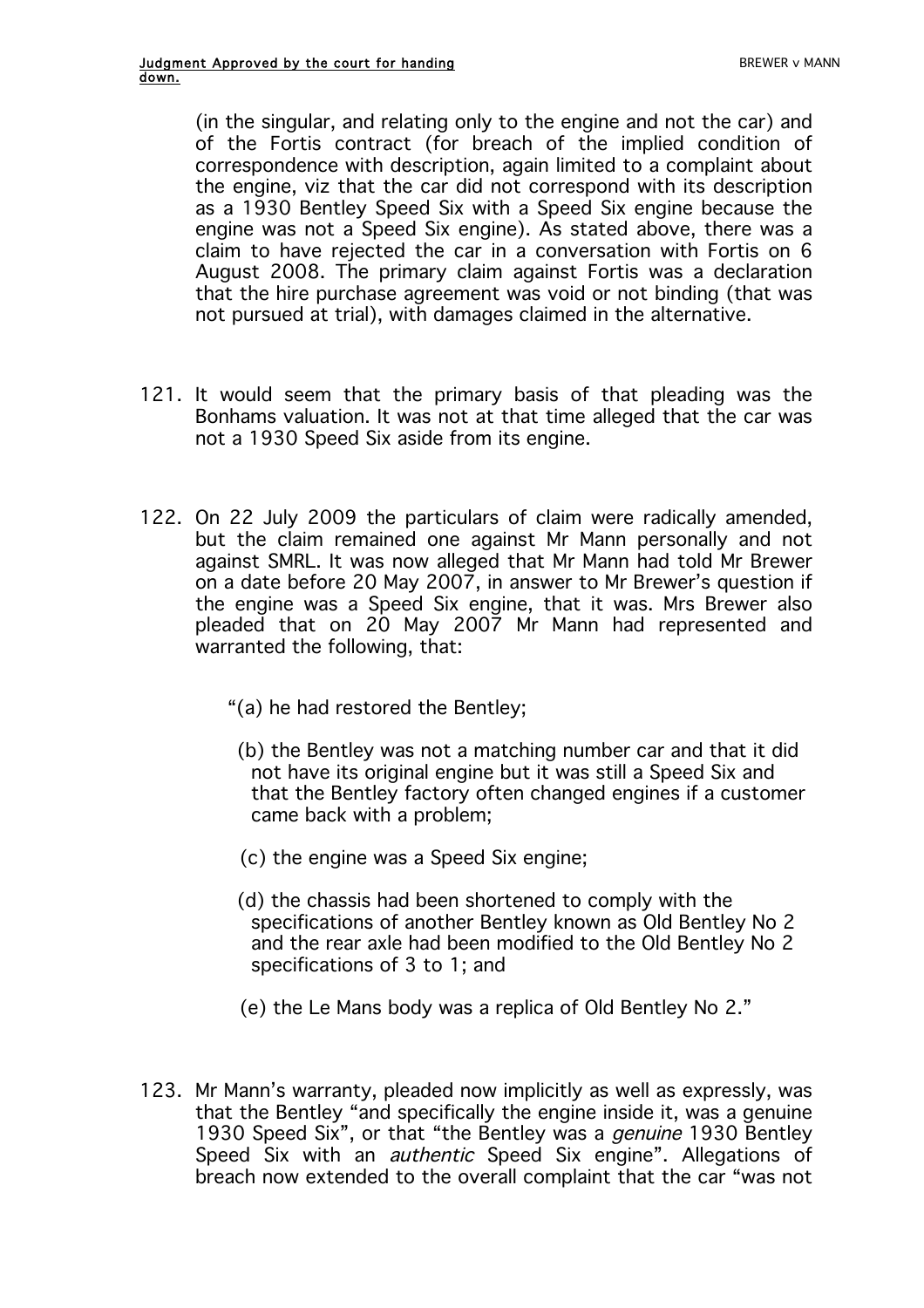a 1930 Speed Six that had been rebuilt and restored by the First Defendant but was actually a reconstruction by him of a Le Mans type Speed Six replica using what remained of the chassis of a Speed Six Saloon which he had acquired without the engine". It appears that these reformulations reflected the first report of Mrs Brewer's expert, Mr Sibson (see below).

124. It may be observed, however, that if, contrary to Mrs Brewer's case, Mr Mann had not said that the car's engine was a Speed Six engine but had said that it was an engine prepared to Speed Six specification, there was no plea that the engine had not been prepared to Speed Six specification, either physically or in terms of performance.

### The expert evidence

- 125. Mr Dennis Sibson gave expert testimony on behalf of Mrs Brewer, and Mr Fenn gave expert testimony on behalf of Mr Mann and (when it was joined at trial) SMRL.
- 126. We have already introduced Mr Fenn (see para 69 above). The judge described Mr Sibson as follows (at judgment 4, paras 24/25):

"He is now aged sixty-four and is qualified to act as an expert in the engineering of Bentley cars by a five-year Motor Vehicle Technician apprenticeship, which he started when he was fourteen, and by over forty years' working experience with vintage cars…He has had a great wealth of practical qualifying experience to act as an expert."

127. Mr Sibson's evidence was submitted to criticism by Mr Ticciati (on behalf of Mr Mann) at the trial, as lacking in independence and impartiality. This was partly on the ground that he worked for about two days a week for Mr William Gilbertson, with whom the Brewers were friendly, and whose son, Sholto, had given the Bonhams' valuation which had controversially precipitated the litigation. The judge rejected these and other criticisms as undermining his credibility. It could have been said on the other side that Mr Mann and Mr Fenn had known each other during their professional lives, and Mr Fenn had been involved in providing his May 2007 valuation.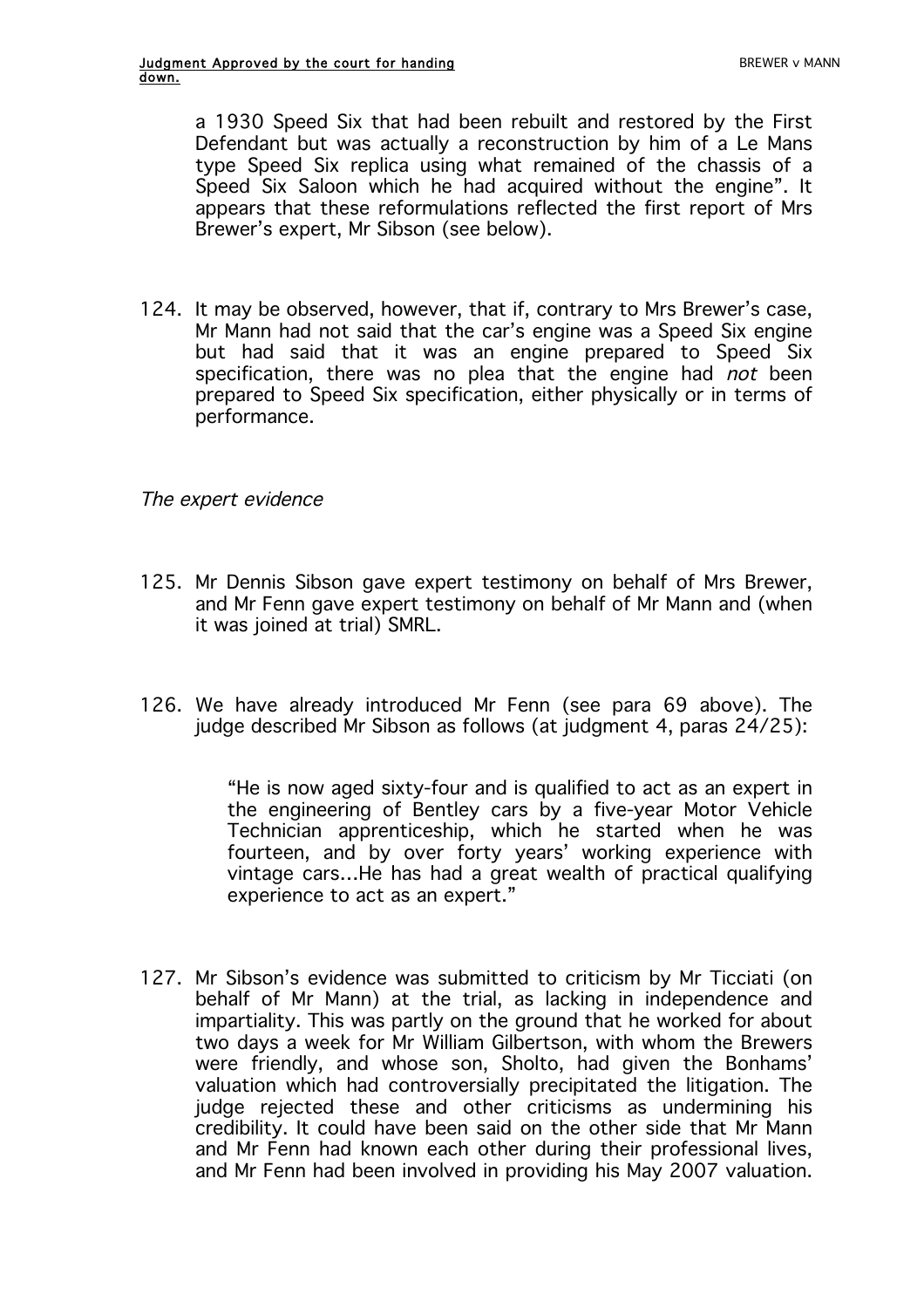(Mr Fenn said that he had known Mr Mann for 40 years, but had never done a transaction with him, and that "He is regarded in the Club as a quintessentially honest trader. Otherwise he would not have been around that long.") Neither witness had given expert testimony before. We suspect nevertheless that the judge was on the whole well served by two considerable experts in a field which, being quite small, was likely to involve witnesses who were not wholly divorced from some greater or lesser acquaintanceship with the parties.

- 128. On the other hand the two experts, although they complemented one another, perhaps had different strengths. Mr Sibson appears to have been the more hands-on engineer, although his specific experience with Speed Six Bentleys was perhaps limited, while Mr Fenn had what the judge described as "possibly unrivalled" knowledge of Bentley vintage cars and their histories. These different strengths may have played to different aspects of the issues about which they were asked to give evidence. The major issue was how our car could be properly or at any rate adequately described, and in particular whether the expression "1930 Bentley Speed Six" involved a promise about its engine. On that issue, it might be that Mr Fenn could be particularly authoritative. Other matters debated in the experts' evidence were as to the physical state of the car's chassis and engine. As for the chassis, if it were the definitive component which gave to the car its status as a Speed Six, did it matter whether the chassis was not in its original state? And as for the engine, granted that it was common ground that it could not be described as a Speed Six engine, was it nevertheless to Speed Six specification, as Mr Mann had described it? (It must be emphasised, however, that the latter issue was not pleaded, even if it grew out of Mr Sibson's evidence. $^7$ ).
- 129. On these issues the two experts gave the following evidence.
- 130. On the question of the car's description, Mr Sibson's first report (dated 8 April 2009) stated its conclusions as follows:

"4.1 Having read the information given to me prior to my inspection, I fully expected to see an original Speed Six Bentley in excellent condition, the literature describes a rebuild and a restoration but not a vehicle that does not have its original body

 $\overline{a}$  $7$  A question was however put to the experts in the immediate run-up to trial, as to whether the engine was "built to Speed Six specification": see at para 135 below. That appears to have been directed to its physical properties, rather than its performance.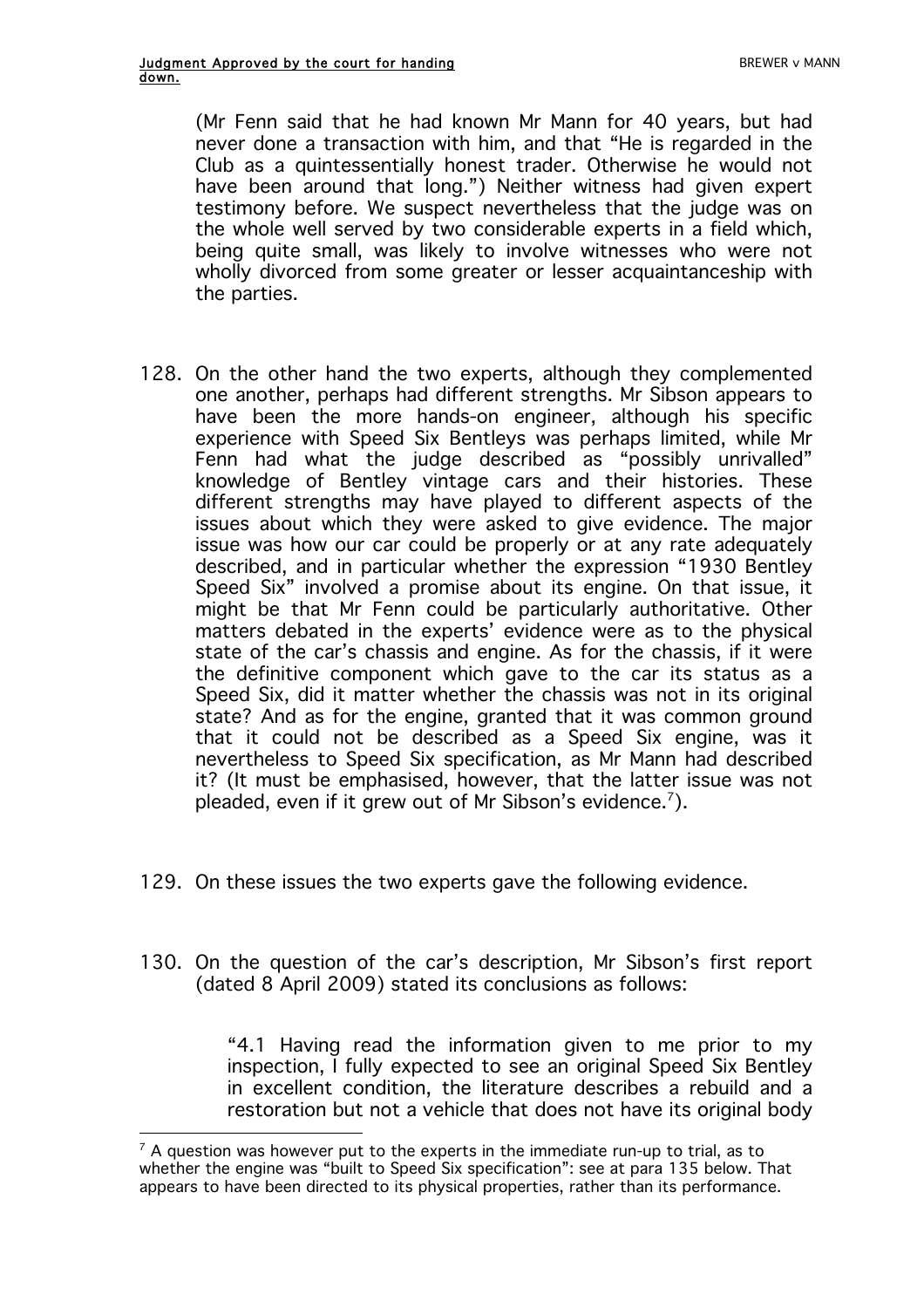nor its original engine. The specification of the present engine has not been confirmed either. The Chassis having been shortened to replicate another vehicle leads me to believe it is not as described and the sole purpose of such conversion is to inflate the value.

4.2 Throughout the motor trade, the word restoration describes a vehicle which has been overhauled to as far as possible, its exact specifications and condition as when new. To me, this vehicle obviously does not meet this criteria.

A rebuild is a description of a vehicle that has been overhauled but not necessarily restored back to its original condition.

I believe the only way to describe this vehicle is that it has been the subject of a conversion from a Saloon to a Le Mans type replica.

Therefore I conclude that the vehicle represents a mere reconstruction meaning a car which stems from a single original component or a collection of components from a variety of cars and where there is little left of the original except the chassis and registration number."

131. We confess that, although of course we were not present at trial to hear and see Mr Sibson give evidence, this was not on the face of it impressive evidence. Mrs Brewer knew that the bodywork was new (in 1980 or thereabouts) and as such a replica of a Le Mans style open tourer; and she also knew that the chassis had been shortened to enable the car to be presented in this style. She also knew that it did not have its original engine. She had been told these matters. Moreover, the car had not been given this style to "inflate" its value, but because Mr Mann had wanted to race the car, when he had started to restore it for himself, and because it appealed to Mr James. And there was no question of the value being "inflated", for there was no issue at trial about value. As for the engine, granted that it was not an original Speed Six engine, but had it been prepared to Speed Six specification? Mr Sibson does not say it had not, only that its specification "has not been confirmed". He did not start up or road test the car. Some at least of his language appears to have originated in the instructions given to him by Mrs Brewer's solicitors in their "Terms of Engagement", viz

> "You should attempt to conclude whether or not the work performed in the 1979/80 restoration (a) represents a Vehicle which evolved over a period of time as a continuous entity and can still be properly regarded as a legitimate manifestation of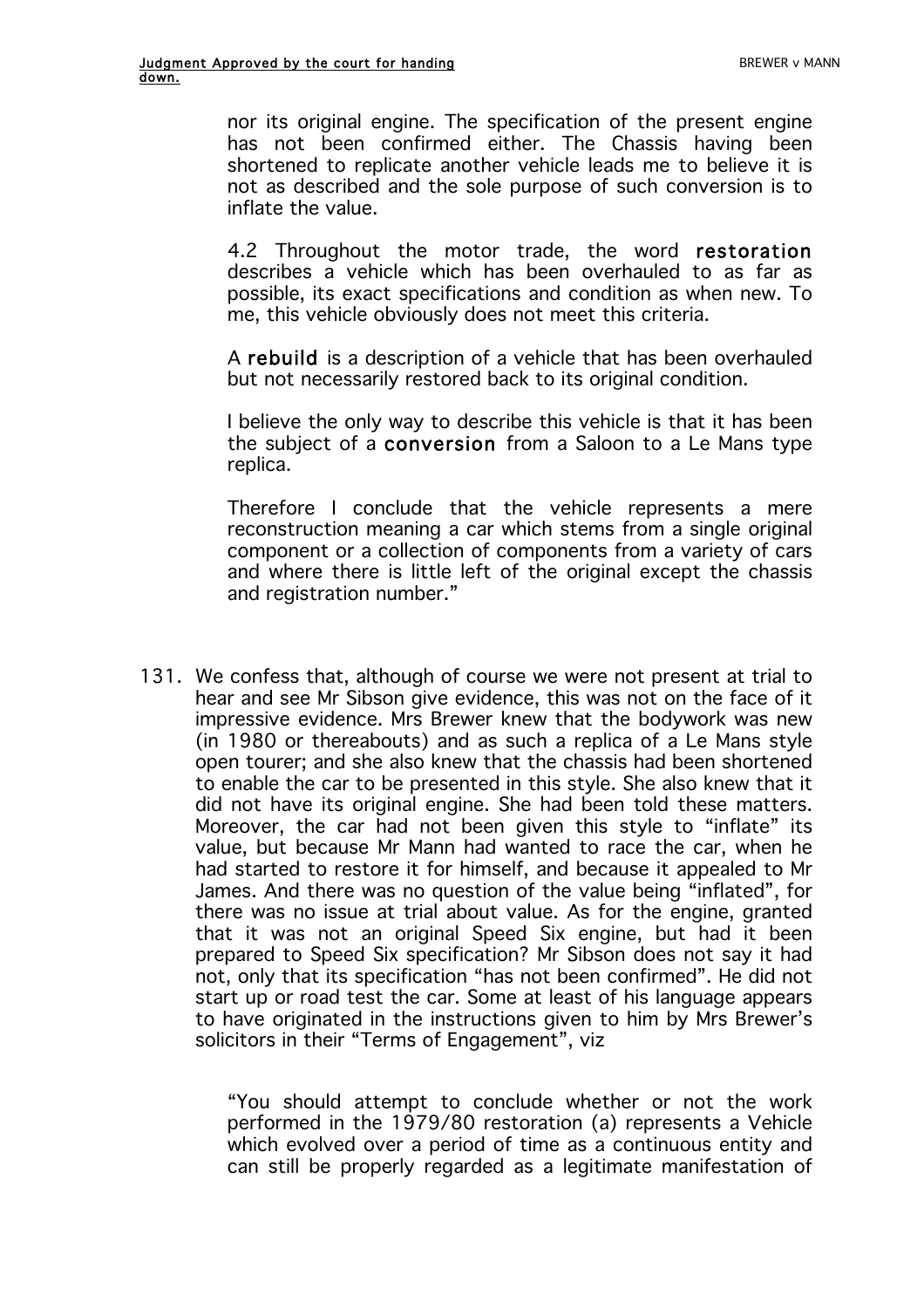PB6345 or (b) represents a mere reconstruction meaning a car which stems from a single original component or a collection of components from a variety of cars and where there is little left of the original except the Chassis and registration number."8

- 132. However, Mr Sibson did not address the question repeatedly asked in his instructions, which was "whether the car can be adequately described as a '1930 Bentley Speed Six'", otherwise than through his conclusion that "the only way to describe this vehicle" is that it has been the subject of a conversion from saloon to Le Mans type replica; which is to concentrate almost entirely on the (uncontroversial matter of the) bodywork.
- 133. Mr Fenn's first report, dated 17 August 2009, was not written to terms of engagement, but addressed Mrs Brewer's particulars of claim as well as Mr Sibson's report. The essence of it is in the following passages:

"6.14…I am quite satisfied that this car is a rebuilt speed Six Bentley, and not a "reconstruction". It is difficult, in any event, to be exact about these terms, but the fact is that this car has an original chassis with original parts on it, and all the driving gear, engine etc were originally Bentley parts. It has a Bentley Speed Six spec engine…

6.15 In the vintage and classic car world generally, the chassis is regarded as the identity of the car in any event. This is partly historical because Bentleys and other major manufacturers of quality cars, generally sold their cars in chassis form, together with the bulkhead engine, gear box and running gear, and it was up to the owner then to decide what body, interior fittings, lights etc, he would install on that chassis. Chassis might undergo a number of different body styles during their life. Provided, however, the chassis remains intact, it is accepted that the car's identity remains as it was when it was manufactured.

Paragraph 6.15 was agreed by Mr Sibson in a joint report dated 23 February 2010.

 $\overline{a}$  $8$  This appears to have been taken from the judgment of Otton J in Hubbard v. Middlebridge Scimitar Limited (unreported, 27 July 1990), albeit it appears there in relation to the identity of a specific famous car "Old Number One" (see at paras 301/302 below).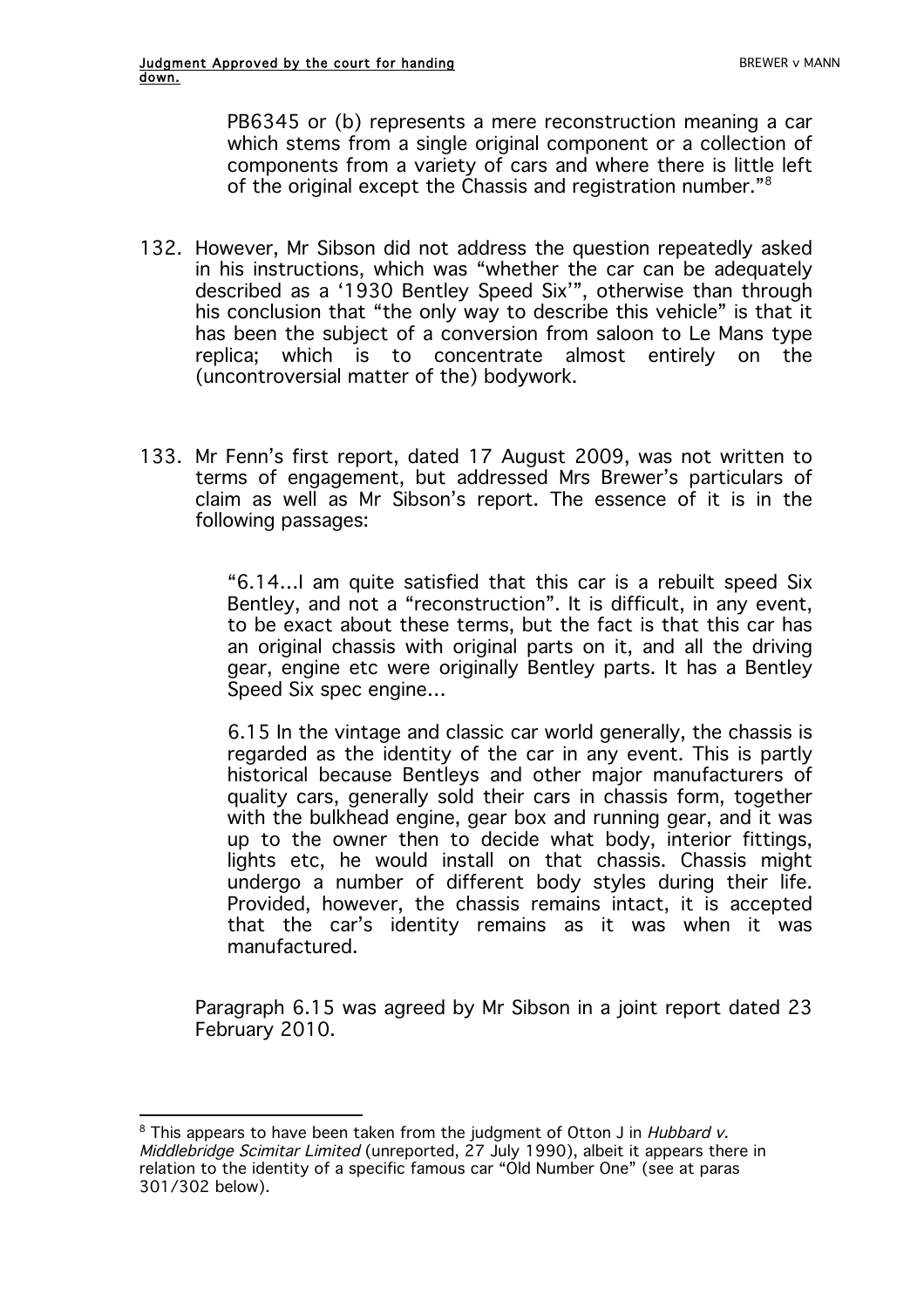- 134. Mr Sibson wrote a second report, dated 2 October 2009, at the request of Mrs Brewer. His conclusions remained essentially the same. There is further comment to the effect that the engine's dynamic specification remained unproved, and even that without taking the engine apart it could not be certain whether the engine met Speed Six specification. As for the chassis, he went somewhat beyond his first report, which had said that he was "a little concerned that the rear section is thinner metal. It could possibly be from a different chassis altogether", to state, albeit without a further inspection, that it was of "an entirely different thickness altogether" and "therefore could possibly be from a different chassis altogether". However, he concentrated, as before, on the shortening of the chassis to say "The chassis is not original as it is definitely not the same length as when it left the factory so cannot be described as original". Of course, the word "original" had not been used in describing the car.
- 135. Subsequently, and shortly before trial, Mr Ticciati posed seven questions, which Mr Sibson answered on 23 February 2010, of which the first was whether the engine was built to Speed Six specification. He said this could not be verified in certain respects. The second question related to the rear end of the chassis, and he now said that it did not appear to be part of the original chassis as indicated by thinner metal and welds. In answer to question 6(a), he said that the gearbox was of C type, which was appropriate to a Speed Six engine specification. Question 7 asked whether the description of the car in Mr Mann's sales literature was a reasonable description, to which he gave the answer "No".
- 136. Mr Fenn did not write a second report (Mr Sibson's second report was, we believe, permitted simply to allow him to address some evidence about registration by the DVLC/A, even if he did range much more widely than that). Mr Fenn answered the seven questions on 16 February 2010. To the first, he said that the engine was built to the latest (ie 1930) Speed Six specification. As for the chassis, he said that the rear section was to specification and had always been part of chassis SB 2770. He agreed about the gearbox. He said that the sales literature gave a reasonable description of the car.
- 137. Mr Fenn had also been asked a series of questions about his BDC valuation, by a letter from Mrs Brewer's solicitors dated 13 March 2009. His reply dated 18 March 2009 began: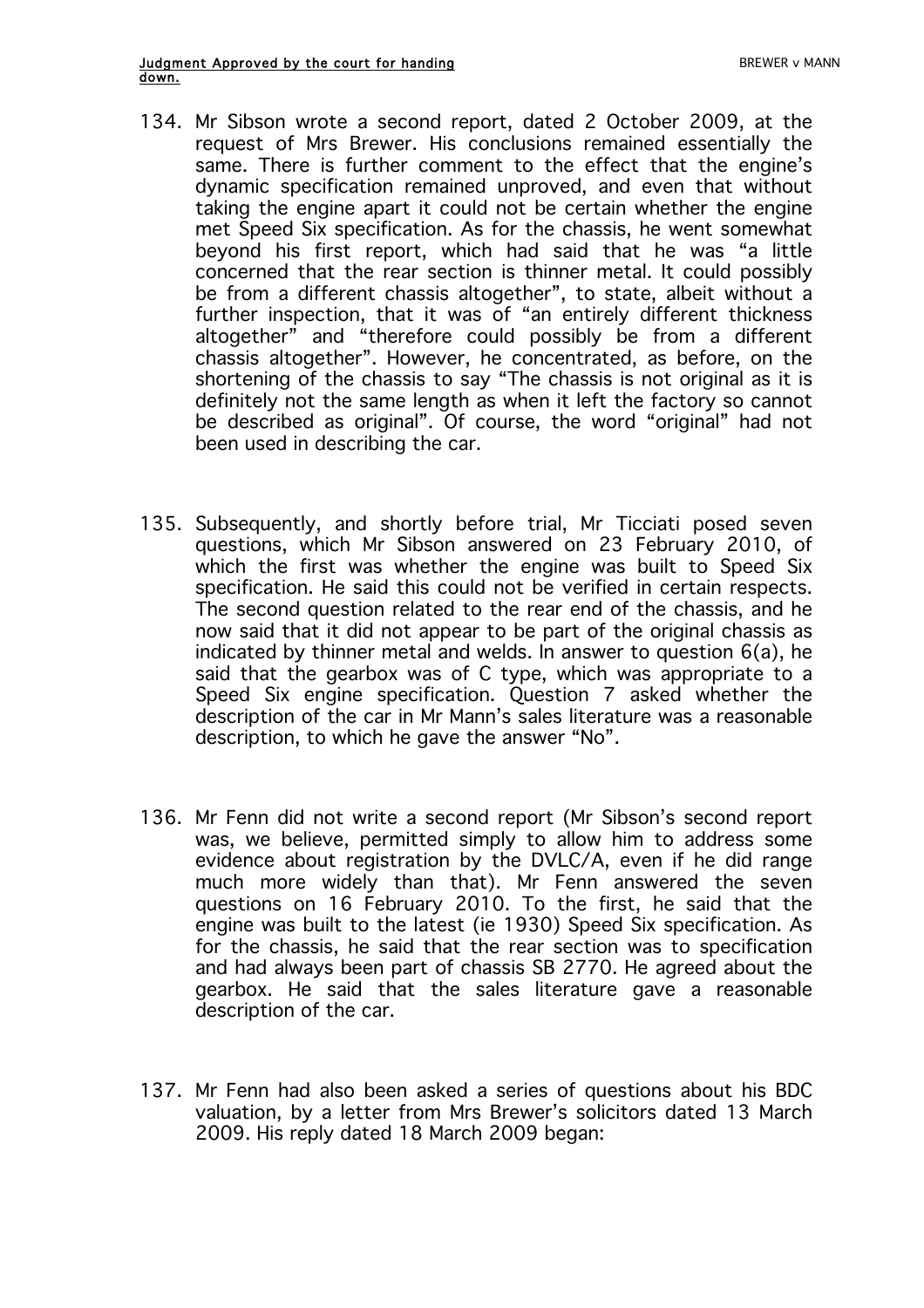"you state that engine # WK.2671 has been re-built with unidentified spares to look like a Speed Six engine. This is not the case; using parts made and supplied by Bentley Motors Ltd. it has been brought up to the specification of engine # NH.2732 originally fitted to chassis SB.2770. Modifications of this nature have been carried out on 6½ litre Bentley engines for the past 79 years!"

In answer to the questions, he confirmed, as his valuation had stated, that he had inspected the car before providing the valuation; and also that his valuation would have been no different if the vehicle had been described as "a 1930 Bentley with a 1927 6½ litre Bentley standard engine purported to be modified to Speed Six modifications".

138. It was in any event clear that he had understood at the time of his valuation that engine number WK 2671 had originally derived from a Standard car in 1927. Thus his letter dated 30 September 2008 to Mr Mann was also before the court, which said:

> "1930 Bentley. Speed Six Chassis No. SB.2770. Engine No. WK.2671 Registration Mark. PG.6345

I have examined this car in the recent past and can confirm that although the engine fitted was manufactured in 1927, it has been modified to the full Speed Six specification. This would include a single port cylinder block, up-rated connecting rods, twin type U. HVG5 carburettors and testing. This work was often undertaken by Bentley Motors Ltd. after they had introduced the Speed Six model in February, 1929. Others have done so since.

From all engineering aspects this vehicle can be regarded as a Speed Six Bentley and I value it as such. To replace it would cost at least £550,000."

Mr Fenn referred to this letter in his report to the court and confirmed it.

139. At trial, however, Mr Sibson departed from his report as to how the car should be described. He then adopted the description put forward in Sholto Gilbertson's Bonhams' valuation, a description which he said was "excellent". Since that letter, before going on to refer to the engine, referred to the car as a "1930 Bentley Speed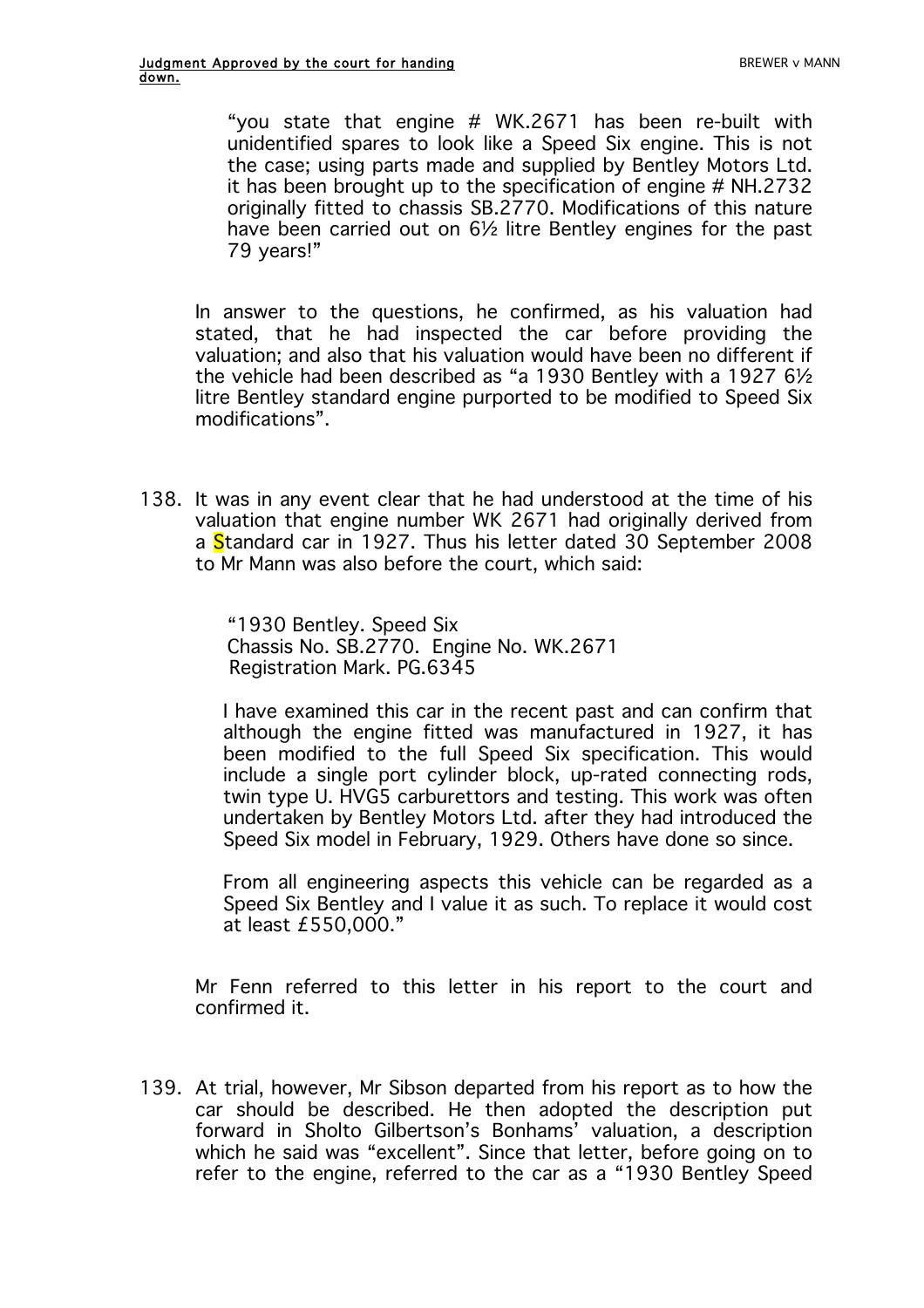Six", Mr Sibson was asked: "So it is fair to call it a Bentley Speed Six?" To which he replied an unqualified "Yes" (Day 4.1423/4). A little later Mr Sibson accepted that the DVLC's acceptance of the car as deserving of its original registration number was that that "is a very important indication of authenticity", although they also made a lot of mistakes (Day 4.1428). The cross-examination then continued as follows (Day 4.1429):

"Q. If they are in doubt about matters they go to Mr [Fenn] did they not?

A. I think with Bentley, yes.

Q. Then, you are not dealing with an office worker, you are dealing with possibly…

A. Yes, I'm not suggesting…what actually happens. I'm not questioning what you say.

Q. So far as someone purchasing the car is concerned, that event in this vehicle's life, it has been given by the DVLA that imprimatur, is a very important fact, is it not?

A. It is. It is indeed, and one of my greatest concerns is the fact that you can build a special, go to the DVLA, take Mr Fenn's statement…chassis number on that vehicle, and you can…

Q. No-one is suggesting that is what happened in this case, are they?

A. No.

Q. Taking the evidence in its totality, you accept that it is perfectly acceptable to call this car a 1930 Bentley Speed Six, because it has got the…

A. That's true, it is a 1930 Speed Six, with reservations over the engine.

Q. Precisely. Its engine is to Speed Six specification, is it not?

A. It might be; I have seen no proof of that."

There was no re-examination.

140. Mr Fenn's evidence at trial was in accordance with his written material. For instance, he gave these answers in cross-examination:

> "Q. Do you consider that if you have a chassis of a 1930 Speed six, and you add a Standard 6.5 engine, you have a Speed Six? A. Yes, the chassis dictates what the car is?" (Day 4.1437)

> "Q. Surely an engine is the key thing with the Speed Six. That is the big feature, is it not?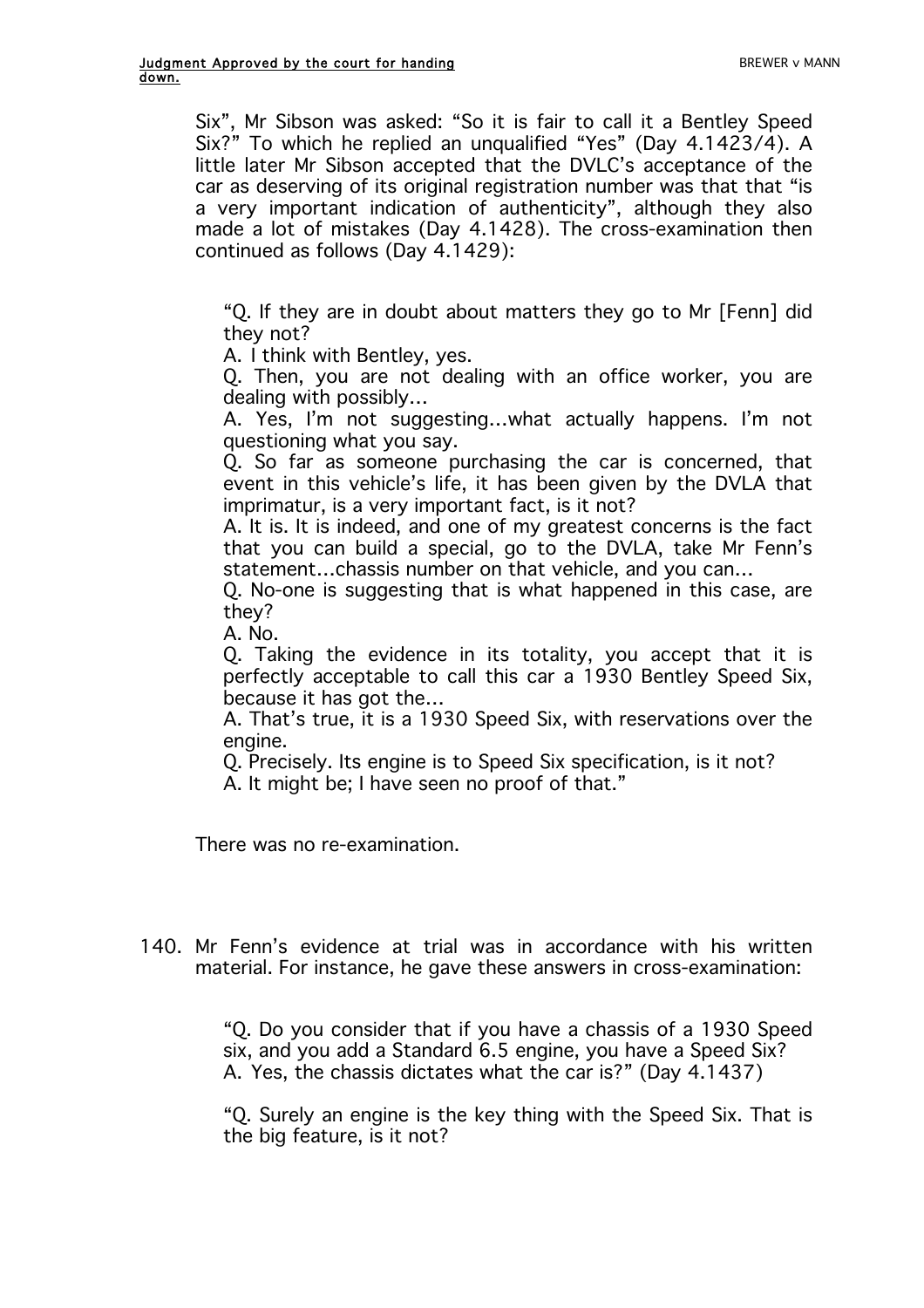A. No. It has to be the chassis, because if you have a Speed Six engine on an ordinary 6.5 chassis, that becomes a 6.5; it doesn't become a Speed Six…" (Day 4.1438)

"Q…All I am trying to put to you is you do not simply define a car by a chassis?

A. The Vintage Drivers' Club leadership does, so do all the…as I have said in Europe." (Day 4.1440)

"Q. One of the problems you have is that if you have an engine that has been put together by Bentley and comes out of Bentley, you have an assurance of quality and that it is up to spec. But once you have a situation like this, which is a mixture of all sorts of engines, it starts off as a Standard engine, you add in other features to make it up to Speed Six spec, you do not have that assurance, do you?

A. It isn't a mixture of all sorts of engines, with all due respect. As we have said before and in this court and it is in the bundles, it is a 1927 engine brought up to the latest 6.5 litre specification, Speed Six, using Mr Bentley's components." (Day 5.1444)

"Q…you knew at the time [of Mr Fenn's valuation] that what the engine was that it had started out as a Standard 6.5 litre engine which had been modified, you were aware of that? A. Yes." (Day 4.1447)

"Q. If you were describing this car, the accurate description would have been to point out that you have got a 1930 Speed Six chassis and a modified 1927 6.5 litre engine up to Speed Six specification?

A. Or use the words which I put in my second valuation<sup>9</sup>, which describes exactly what it is…you have to tell the person, the prospective buyer, what the engine had happen to it. It's a 1927 engine brought up to Speed Six specification." (Day 4.1450/1)

141. Mr Fenn was not cross-examined at great length on the technical details of the car, apart from the chassis and the ability of the car's engine to meet the 1930 performance specification for a Speed Six. As for the chassis, he did not accept that the rear end was not original. The chassis had to be cut, to shorten it<sup>10</sup>, and he had measured another 1930 Speed Six and found our car's chassis measurements in tolerance with the other's. In any event, the critical thing was that the chassis part with the chassis number on it

 $\overline{a}$ <sup>9</sup> His second letter dated 30 September 2007, which said the engine fitted was manufactured in 1927 and modified to the full Speed Six specification.

 $10$  As the Brewers had been told.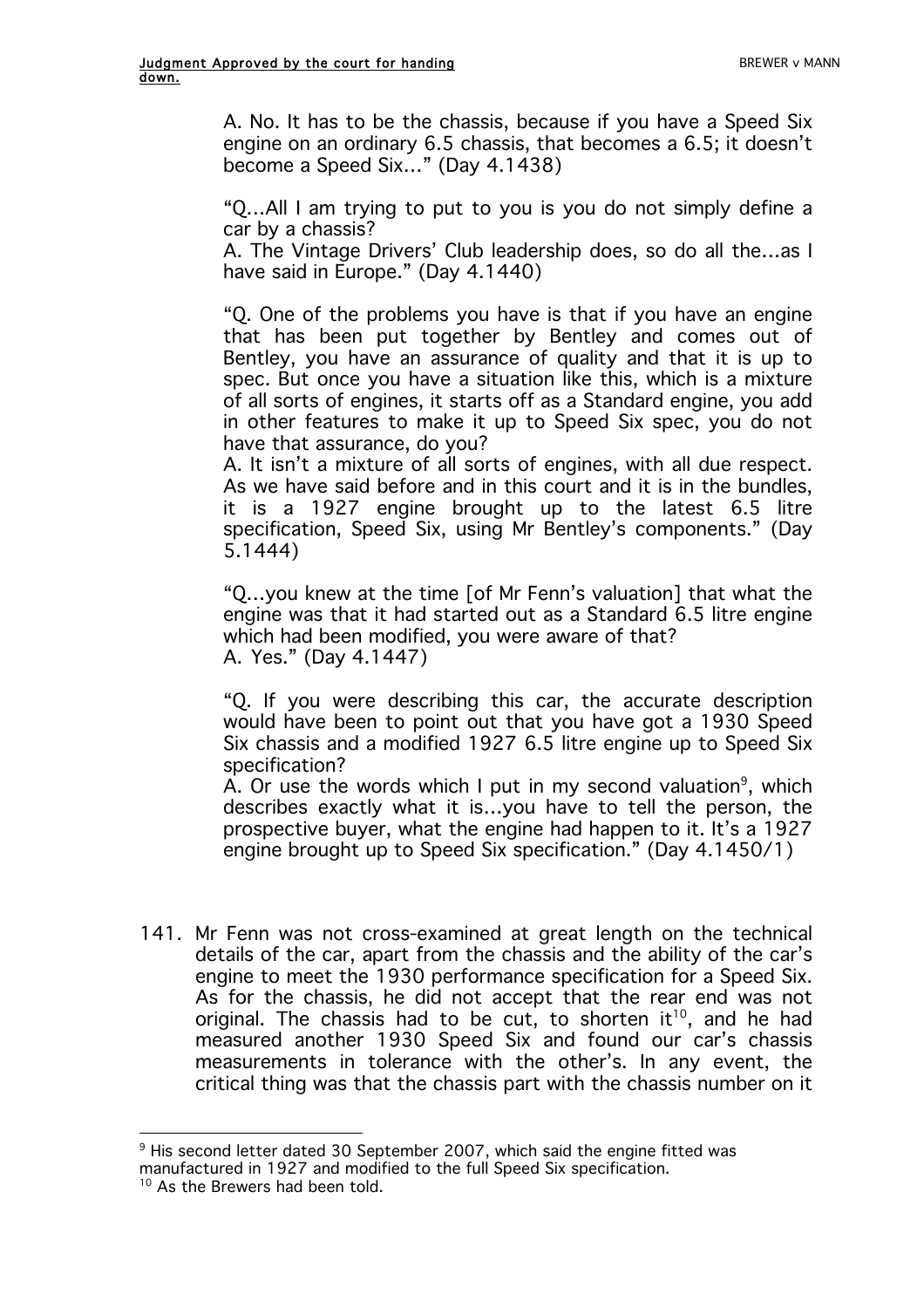was there.<sup>11</sup> As for performance specification, unlike Mr Sibson, he had been able to carry out a compression test, which had entirely satisfied him that the engine met its performance criteria, demonstrating 140 psi (8 to 1). He said that on Mr Sibson's demand for 225 psi, "it would blow the head off it. Really, you couldn't possibly have an engine that was 16 to 1" (Day 4.1439).

142. Mr Ticciati relies on those passages in this appeal, especially Mr Sibson's evidence, for his submission that, by the end of the trial, it was common ground that the car was, and could fairly be described as, a 1930 Bentley Speed Six, even though there might be a reservation about its engine. (It was common ground that the engine was not a Speed Six engine. That had not been an issue at trial.) As to whether the engine was to Speed Six specification, it was not asserted that it had been proved otherwise. Mr Ticciati submits that on these two critical questions debated in the evidence (even if the second issue was unpleaded), namely whether the car was a 1930 Bentley Speed Six, and whether its engine was to Speed Six specification, the judge not only got the answers wrong, but did so in a way which calls in question his objectivity.

Are the complaints about the judge's treatment of the expert evidence justified?

- 143. For these purposes, on the basis of Mr Ticciati's submissions, reference may be made to the following aspects of the judge's judgments.
- 144. The judge dealt with the expert evidence and the question of whether the car could properly be described as a 1930 Speed Six in separate parts of his judgments. It appears that he ultimately considered that the expert evidence was not relevant at all to that question, although that is not entirely clear.
- 145. In judgment 1 the judge said this (at para 19):

 $\overline{a}$  $11$  As Mr Ticciati pointed out to us, it was common ground that the chassis number appeared in three places: on the chassis, on the steering box and on the rear axle, and the car had all three chassis number markings.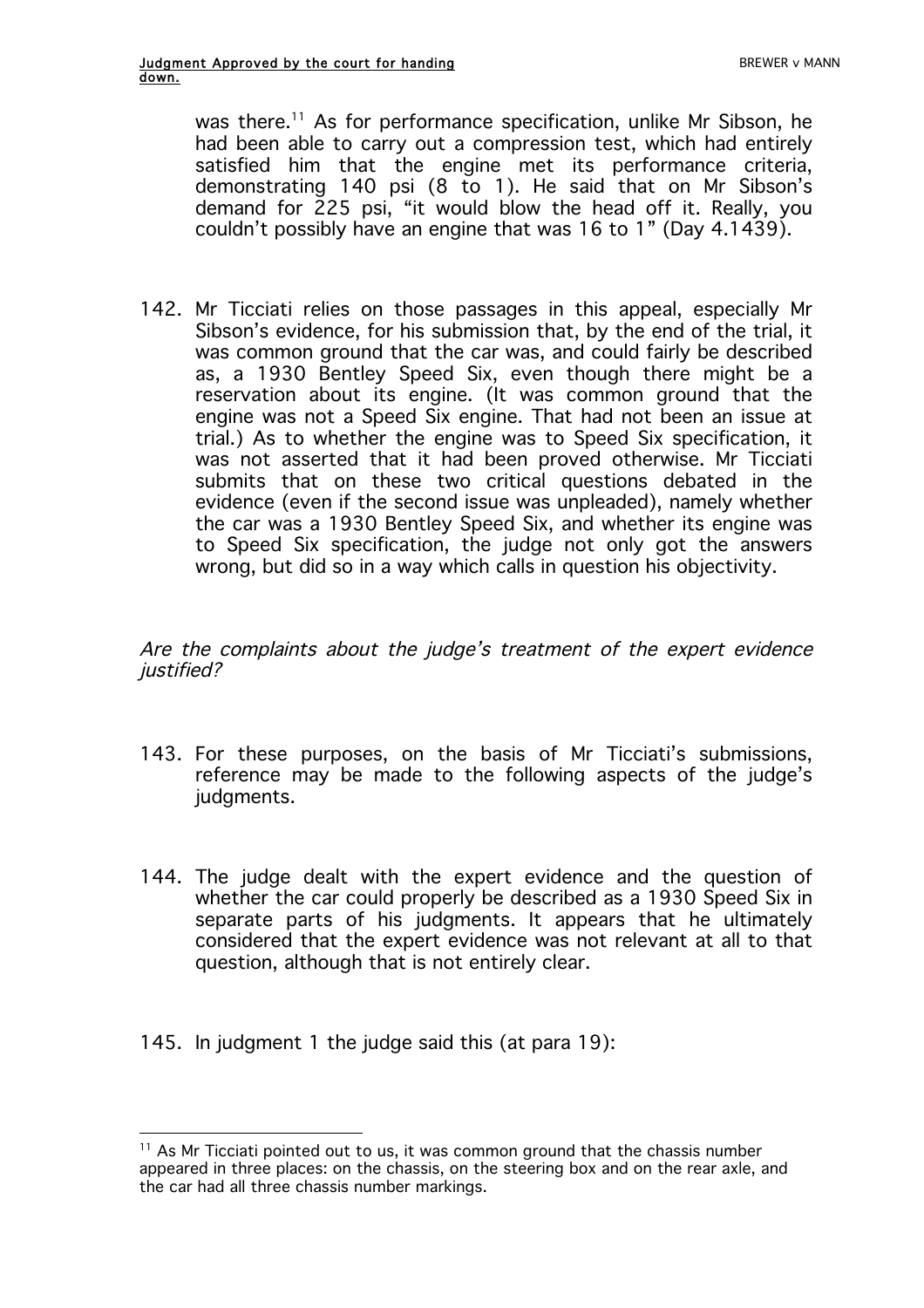"Given their respective lengthy working experiences of Speed Six cars and engines, both experts were highly qualified to give evidence and both assisted the court considerably in relation to their evidence of technical opinion. I accepted Mr Sibson's evidence in its entirety. It was considered, authoritative and based on his detailed inspection of the car's engine. I also accepted Mr Fenn's historical and valuation evidence in its entirety. I also accepted his view as to how factually the car should be described."

146. That paragraph survived into judgment 4 (at para 33), with this significant change: the last two sentences had become the following single sentence<sup>12</sup>:

> "I also accepted Mr Fenn's historical evidence, his evidence as to the value of the car and his summary of the physical changes that had been made to the 1927 engine."

147. In judgment 1, the judge did not thereafter refer much to the evidence of the experts. On the contrary, contrary to the view he was to develop later, he stated (at judgment 1, para 49) that –

> "By the end of the trial, much but not all of the history of the car's engine, chassis, bodywork and DVLA number had been ascertained and was not the subject of any significant on-going disagreement between the parties."

By judgment 2 that had become (para 49):

"By the end of the trial, as much but not all of the history of the car's engine, bodywork, and DVLA number had been ascertained as it is now possible to ascertain but there are still significant gaps in knowledge about the car's continuous history up to 1981."

That survived to judgment 4 (para 72).

 $\overline{a}$  $12$  The change was made in two stages, in judgments 2 and 3.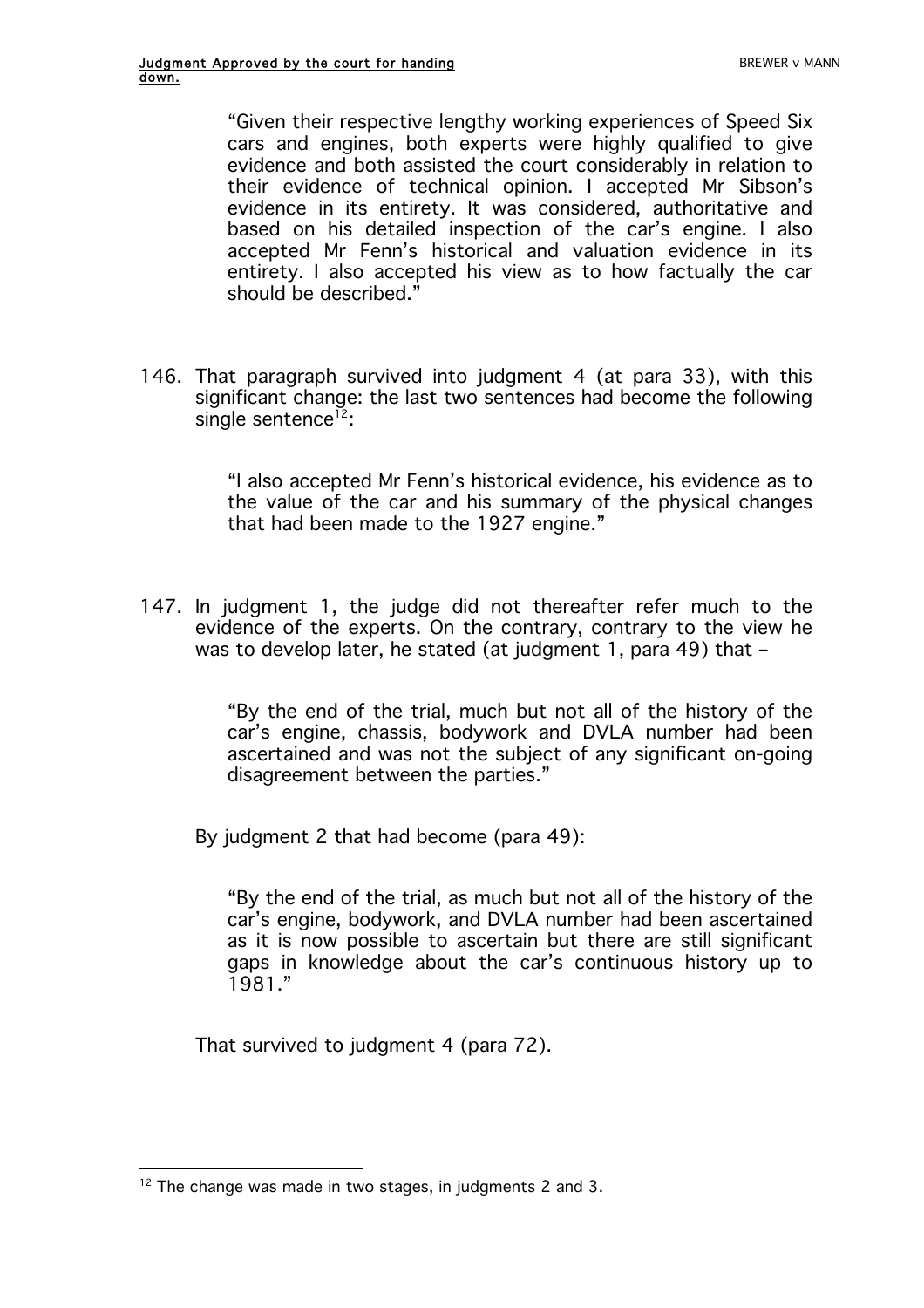148. The judge did however refer to a disagreement between Mr Sibson and Mr Fenn about the rear section of the chassis. He felt himself able to make a firm decision that the rear section of the chassis plainly came from "a Standard Bentley or similar chassis" (judgment 1, para 56; now judgment 4, para 80) and not from the original chassis. As for the engine's specification, the judge did not, as far as we can find, deal with this in any detail (having satisfied himself that Mr Mann had said nothing about an engine to Speed Six specification), but included the following matters as reasons why in his opinion the car could not be described as a 1930 Speed Six (at judgment 1, para 102), all of which put the burden of proof onto Mr Mann:

> "(2) The changes that had been made to the 1927 engine were not documented, the contents of the Speed Six specification the engine was said to conform to had not been identified and no formal check or certification of the engine's compliance with the performance specification relied on had ever been undertaken.

> (3) There was no continuous history available for…the adaptation of the 1927 engine…

> (4)There was no evidence in the form of a test certificate or test results that the car in fact complied with the Speed Six specification and the details of the applicable specification were never established or proved."

- 149. An altered version of that has survived into judgment 4 (para 202), but judgment 4 also refers *passim* to the failure of proof of the engine's specification. The judge also there said that "the evidence showed that the performance parts of the BDC 1930 Speed Six specification were not capable of being satisfied by the engine that was currently in the car" (para  $202(2)$ ). Mr Ticciati submits that simply does not square with Mr Sibson's "It might be Ito Speed Six specification]. I have seen no proof of that", let alone Mr Fenn's evidence.
- 150. As for the description of the car as a 1930 Speed Six, the judge concluded that, despite Mr Fenn's evidence, which at any rate in judgment 1 the judge said that he accepted (see above), Mr Fenn's BDC view of things did not carry weight as a matter of contract between a seller and a buyer or hirer of a car (judgment 1, paras 101/106). The reasons why the car could not be described as a 1930 Speed Six were because of the survival of only the front section of the chassis and the deficiencies relating to the engine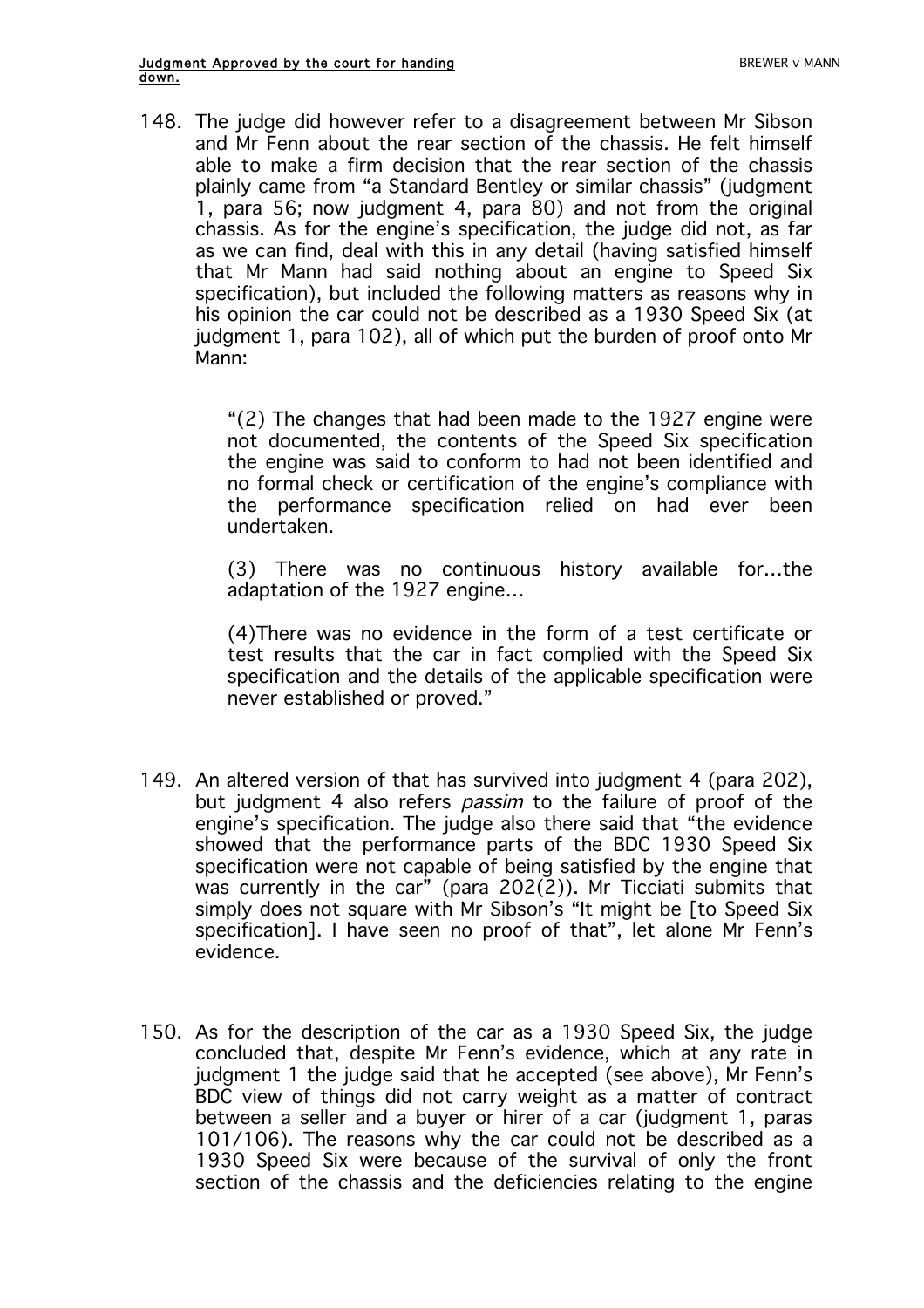(para 102, cited above). By judgment 4, however, the judge had deleted any reference to accepting Mr Fenn's evidence "as to how factually the car should be described", and had written the following two paragraphs which were almost entirely new to judgment 4, in the face of Mr Ticciati's grounds of appeal. The judge now rejected Mr Fenn's evidence.

151. It is necessary in the circumstances to set out these paragraphs in full:

> "37. Expert evidence – description of the car. Overall, Mr Sibson contended that the car could not be described as a Speed Six and the engine could not be described as either a Speed Six engine or as one which was to Speed Six specification. Mr Fenn contended that the car could be described as a Speed Six car but only if that description included reference to the additional fact that it had a 1927 Standard 6½-litre engine which had been modified to Speed Six specification. I accepted Mr Sibson's opinion and rejected Mr Fenn's opinion on these matters. Mr Sibson had carefully examined the engine and had concluded that it could not satisfy the performance requirements of the BDC specification, which it would have had to be able to do if it was to comply with that specification. Mr Fenn was unable satisfactorily to answer Mr Sibson's well-made explanations for his opinion $13$ .

> 38. The experts had been instructed to express their opinion as to how the car and the engine should be described, Mr Fenn's evidence was somewhat rigidly based on how the BDC would describe the car. This evidence was clearly relevant to the question of how the car might be described within the BDC but was only of marginal relevance on the question of whether the contractual descriptions of the car satisfied the applicable statutory and contractual provisions relating to the need for the car to comply with those descriptions. This wider question must be based on the intentions of the contracting parties, all relevant facts and a correct application of those facts to the relevant statutory and contractual provisions. Mr Sibson did not confine himself to the BDC method of describing Bentleys in general and Speed Sixes in particular. Indeed, Mr Fenn came close to accepting the gist of Mr Sibson's reasoning when admitting in cross-examination that the car's description should have included a reference to its reconstructed 1927 Standard engine. However, these matters of description, being the

 $\overline{a}$  $13$  The judge here, by his footnote 5, cross-referred to paragraphs 97-99 of his judgment 4, where the judge went into further detail about the performance component of a Speed Six specification.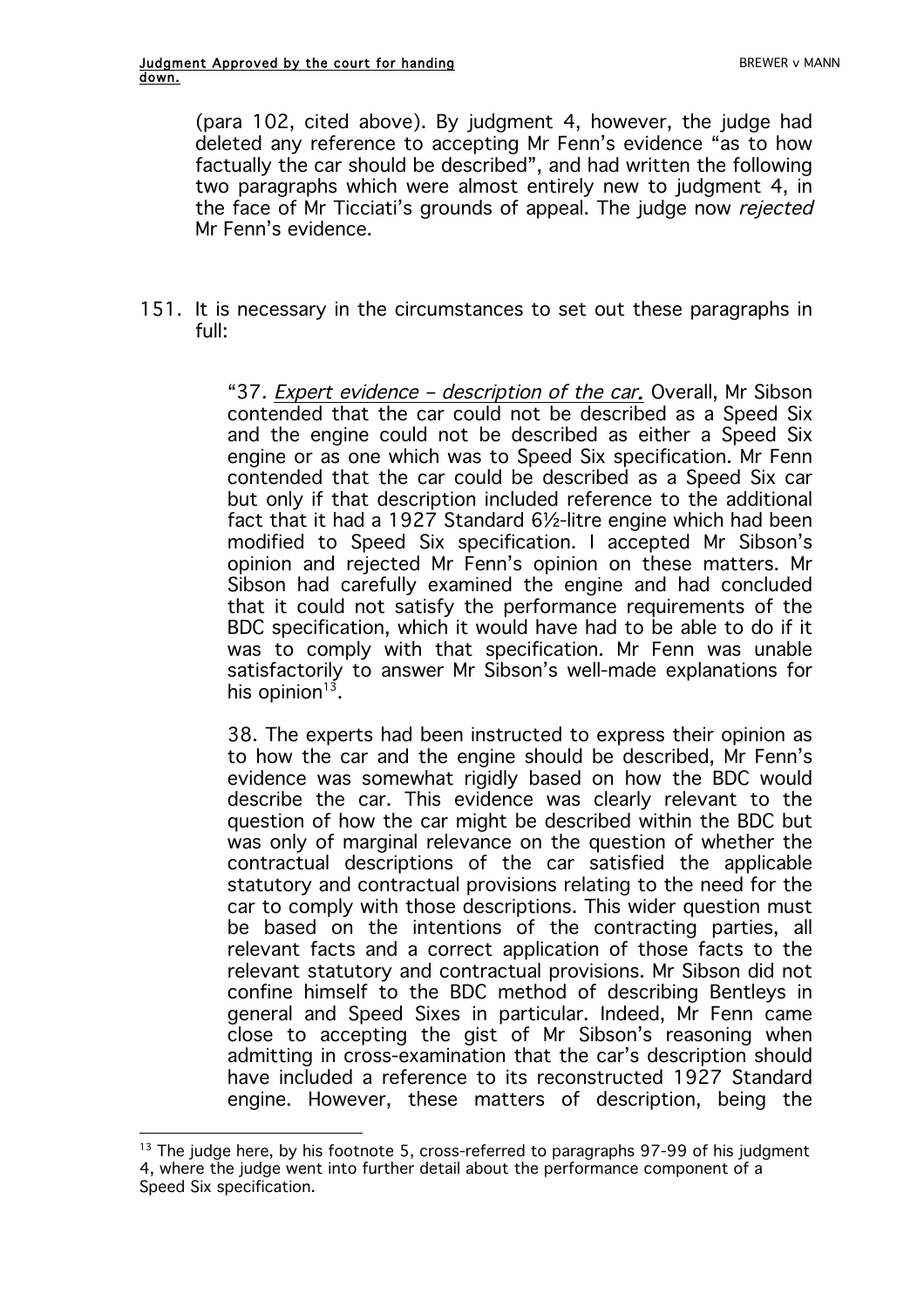ultimate issues that I had to decide and being mixed questions of law and fact, were not matters on which the two experts could give admissible expert opinion evidence about notwithstanding the procedural orders that had been made for the adducing of expert evidence.<sup>14"</sup>

152. Mr Ticciati submits: (i) that the judge had overlooked that, whatever Mr Sibson had "contended", he had agreed in crossexamination that the car could be described as a Speed Six car, even though it did not have a Speed Six engine; (ii) that the judge had overlooked this or chosen to overlook this, even though Mr Ticciati's grounds of appeal had brought this evidence to his attention; (iii) that Mr Fenn and Mr Mann had given similar evidence and that even Sholto Gilbertson in his Bonhams' valuation had described the car as a 1930 Speed Six, while decrying its engine; (iv) that Mr Fenn had said that the car could be described as a Speed Six irrespective of its engine, on the basis of its chassis number, and was only agreeing that the engine could not be described as a Speed Six engine when it was not, as was common ground; (v) that on the evidence in the case the judge could not properly have "rejected" Mr Fenn's opinion, even if that was expressed as the judge had done, viz that the car could only be described as a Speed Six if the engine was described as a modified 1927 Standard engine; (vi) that there was no pleaded issue that the engine did not comply either physically or in performance terms with Speed Six specification; (vii) that Mr Sibson's evidence regarding compliance with the Speed Six specification could in any event only be properly categorised as "not proven" and that in this connection the judge had reversed the burden of proof which was on Mrs Brewer; (viii) that if Mr Mann had said at the meeting on 20 May 2007 that the engine had been prepared to Speed Six specification, a matter which had yet to be decided, then there could in any event be no complaint about what he had said about either car or engine; (ix) that the judge was quite wrong to say that these matters of description "were not matters on which the two experts could give admissible expert opinion", since, even if the judge was not ultimately bound by such opinion, he was required to take it into account and give it appropriate weight, which in the circumstances and given the expertise concerned was very considerable; (x) that in any event the judge was wrong to think that these matters were simply matters of law and fact, since the proper or adequate descriptions of items of connoisseurship were essentially matters of opinion rather than fact, which had to be judged by the standard of honesty, not accuracy (see Cartwright,

 $\overline{a}$ 

<sup>&</sup>lt;sup>14</sup> The judge here by his footnote 6 cross-referred to paragraphs 175-182 of his judgment 4 where he entered into further discussion of Mr Fenn's and Mr Mann's opinions that the car could properly be described as a 1930 Speed Six on the basis of its chassis number.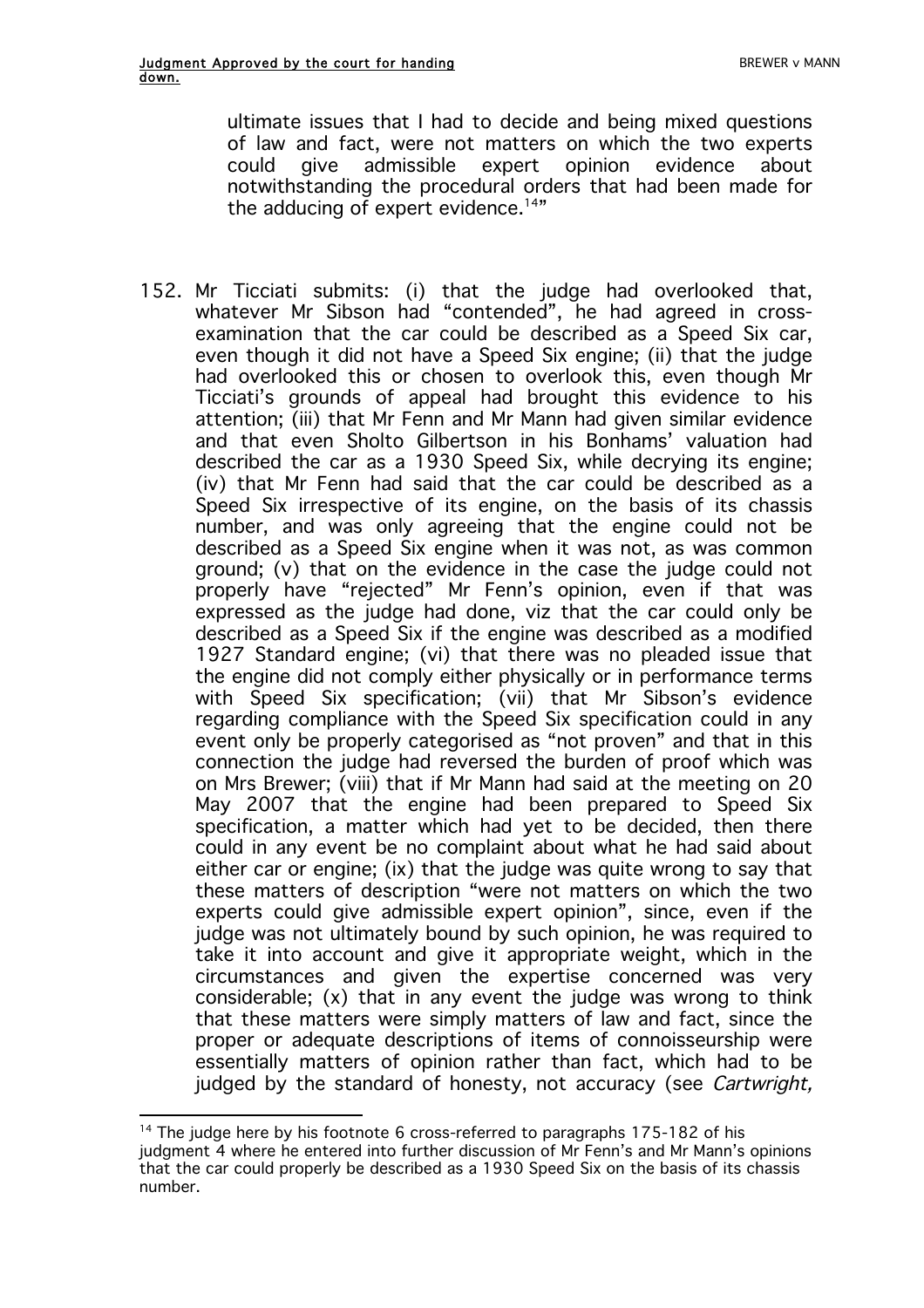Misrepresentation, Mistake and Non-Disclosure, 2<sup>nd</sup> ed, 2007, at para 3.15, Harlingdon and Leinster Enterprises v. Christopher Hull Fine Art Limited [1991] 1 QB 564 (CA), Drake v. Thos Agnew & Sons Limited  $[2002]$  EWHC 294 (Buckley J)<sup>15</sup>; (xi) that the judge had misled himself by failing to ask first, what was said, and next, whether it was an adequate description in all the circumstances, and instead had asked himself what would be a perfect description, and in this connection had wrongly treated the contract as one of the utmost good faith, rather than one in which "buyer beware" is the order of the day; and (xii) that the judge's approach was very damaging to the other critical question which he had to decide, namely what had been said at the meeting of 20 May 2007, since that question could only be fairly judged without the wrong assumptions about what needed to be said.

153. These submissions were interrelated with a further passage in the judgment where the judge summarised his reasons for saying that the car could not be described as a "1930 Bentley Speed Six Car". The judge's final version of this was at judgment 4, paragraphs 202 (cf his earlier version at para 148 above) and 203:

> "202. The reasons why the car could no longer be described in this way may be summarised as follows:

- (1) The 1930 Speed Six engine had been substituted with a reconstructed 1927 standard 6½-litre engine.
- (2) The changes that had been made to the 1927 engine were not documented, the contents of the Speed Six specification the engine was said to satisfy had not been identified and no formal check or certification of the engine's specification relied on had ever been undertaken. Moreover, the evidence showed that the performance parts of the BDC 1930 Speed Six specification were not capable of being satisfied by the engine that was currently in the car.
- (3) The chassis was, to a very significant extent, different from and constructed to a different specification from, the original chassis.
- (4) There was no continuous history available for the car or its chassis, its Standard engine and 1930 chassis or the racing characteristics and Speed Six performance capabilities that it was said to have been provided with.

203. The only accurate description that the car could have been provided with would have been one that explained in detail all four of these changed aspects of the car. Alternatively, these

 $\overline{a}$ <sup>15</sup> See below at paras 277-282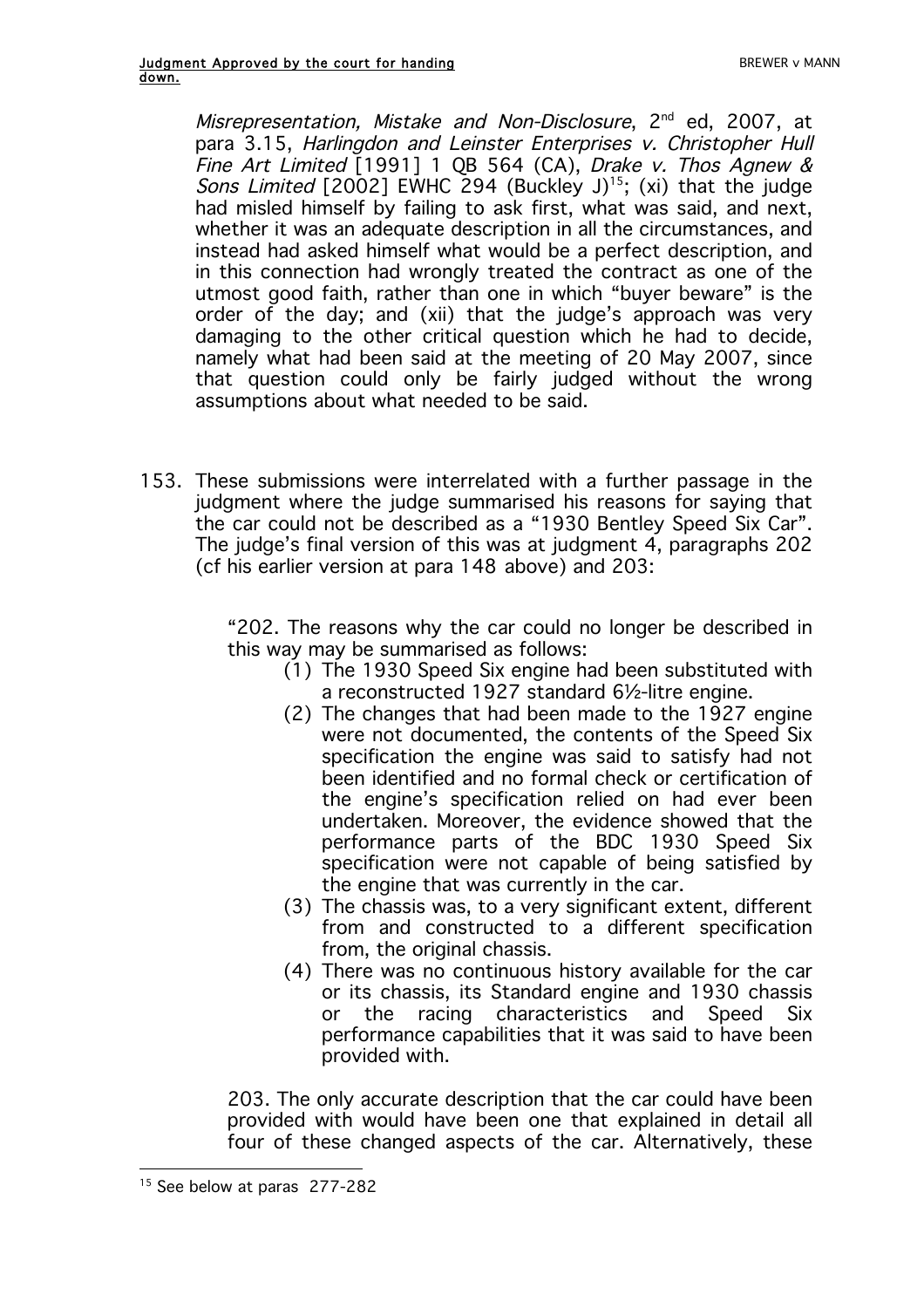aspects would have had to have been listed in a schedule and the description would have had to have referred to the contents of that schedule."

- 154. As to this passage, Mr Ticciati submits that: (i) reason (1), and aspects of the other reasons, ignore all the submissions made with respect to the earlier passage at paragraphs 37/38 of the same judgment; (ii) reason (2) relates entirely to the engine and therefore, on the same basis, does not detract from the description of the car as a 1930 Speed Six; (iii) in any event, the requirement imposed in reason (2) of the need for historic documentation is beside the point: documentary provenance may be better or worse, or complete or completely absent, and that may of course affect the value of a car for better or worse, but unless such documentation has been promised, its absence cannot undermine the description of the car; (iv) the judge has again ignored the absence of any pleading in relation to compliance with Speed Six specification and in any event again reversed the burden of proof, all in circumstances where there was in any event a lack of evidence for the judge's finding; (y) as to reason  $(3)$ , it was disclosed that the chassis had been shortened, Mr Sibson's view about the rear end of the chassis had been put only tentatively and had not been accepted by Mr Fenn, and in any event Mr Sibson had agreed that the car could properly be described as a 1930 Speed Six; (vi) as to reason (4), the absence of a continuous history, which was a recurrent theme throughout the judgment, was a red herring: there was no promise of a continuous history, Mrs Brewer was provided with such documents as were available at the time of the transaction, which was not much, and it was therefore plain that the car did not have available a continuous history.
- 155. These were formidable sets of submissions, but we can take them relatively shortly, for three reasons. The first is that, on behalf of Mrs Brewer, Mr Downey did not challenge Mr Ticciati's submission about the overall, but essential, outcome of the experts' evidence concerning the acceptability of the expression "1930 Bentley Speed Six" in relation to the car (whatever might be said of the engine). His submission rather was that, as a matter of law, to describe the car as a 1930 Speed Six involved a promise as to the car having an original Speed Six engine. Indeed, he made it clear to us that, as against Mr Mann and SMRL, he did not rely on any finding of a collateral warranty concerning the car itself as distinct from its engine. He did, however, rely on the description of the *car* as against Fortis, for the hire purchase agreement itself described the goods as a 1930 Bentley Speed Six. Therefore, for the purposes of the Fortis appeal, we still have to resolve, if we can, an issue as to whether the car complied with its description. However, the judge's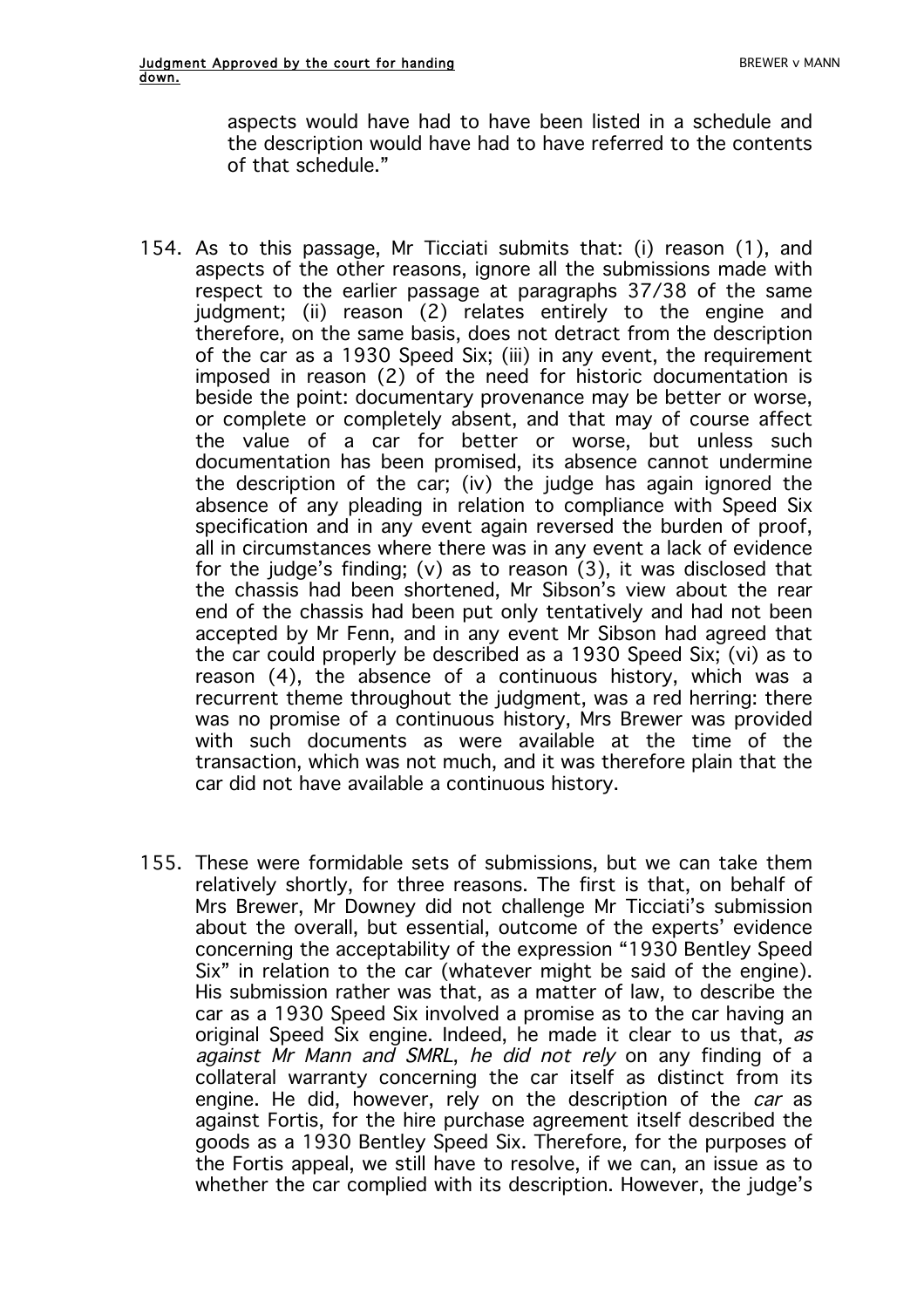findings in this respect are much undermined by Mr Downey's lack of challenge to Mr Ticciati's submissions concerning the proper assessment of Mr Sibson's and Mr Fenn's evidence.

- 156. Secondly, Mr Downey had no answer to the complaint that the condition of the engine, if it had to be judged against a Speed Six specification, had not been pleaded. In this respect, certain specific criticisms about the car had been identified, in reliance on Mr Sibson's report, in para 13 of the July 2009 amended particulars of claim: for instance the point about the rear section of the chassis, or points about the car's petrol pump, or steering drop arm, or gearbox. However, no point was pleaded about the engine's physical or dynamic conformity with the specification of a 1930 Speed Six engine. (At most there had been a question put to the experts, in the immediate run-up to trial, asking if the engine had been built to Speed Six specification: but Mr Downey placed no specific reliance on this.) It is true that in his evidence Mr Sibson did suggest that the car's engine could not be said to live up to its specification: however, his bottom line was always that it could not be proved or had not been proved to be within specification. Mr Downey sought to support the judge's findings in this respect, but in our judgment unsuccessfully. Thus, the judge agreed with Mr Sibson's suggestion that a test (made in 2009) of pressure at 140 psi was inadequate, and that the result ought to have been 225 psi. However, Mr Fenn's evidence was that that was ridiculous (see above at para 141), and there was no reason to accept Mr Sibson's view in preference to Mr Fenn's, a fortiori on an unpleaded point on which the experts could not be regarded as formally locking horns. There was no specification ingredient in terms of psi, only in terms of compression ratio (5.1 to 1) and brake horse power (180). Mr Downey also relied on Mr Sibson's complaint that he had not been given the chance to test the engine dynamically, since he had not been invited to the 2009 compression test made by Mr Fenn, and that thereafter Mr Mann had dismantled the engine (presumably to prepare it for the car's resale). The suggestion was that Mrs Brewer and Mr Sibson had been prevented from proving their case. That, however, would have been an unfair inference in circumstances where no such case had ever been pleaded.
- 157. The third reason lies in the essential nature of this appeal, at any rate so far as Mr Mann and SMRL are concerned. Mr Ticciati recognises that the best he could probably hope for, however successful he is in this court on behalf of his clients, is an order for a retrial. This is because he acknowledges that at least SMRL, even if not Mr Mann personally, would be liable for breach of collateral warranty if Mr Mann had assured Mrs Brewer that the engine in the car was a Speed Six engine: but that issue, about what was said on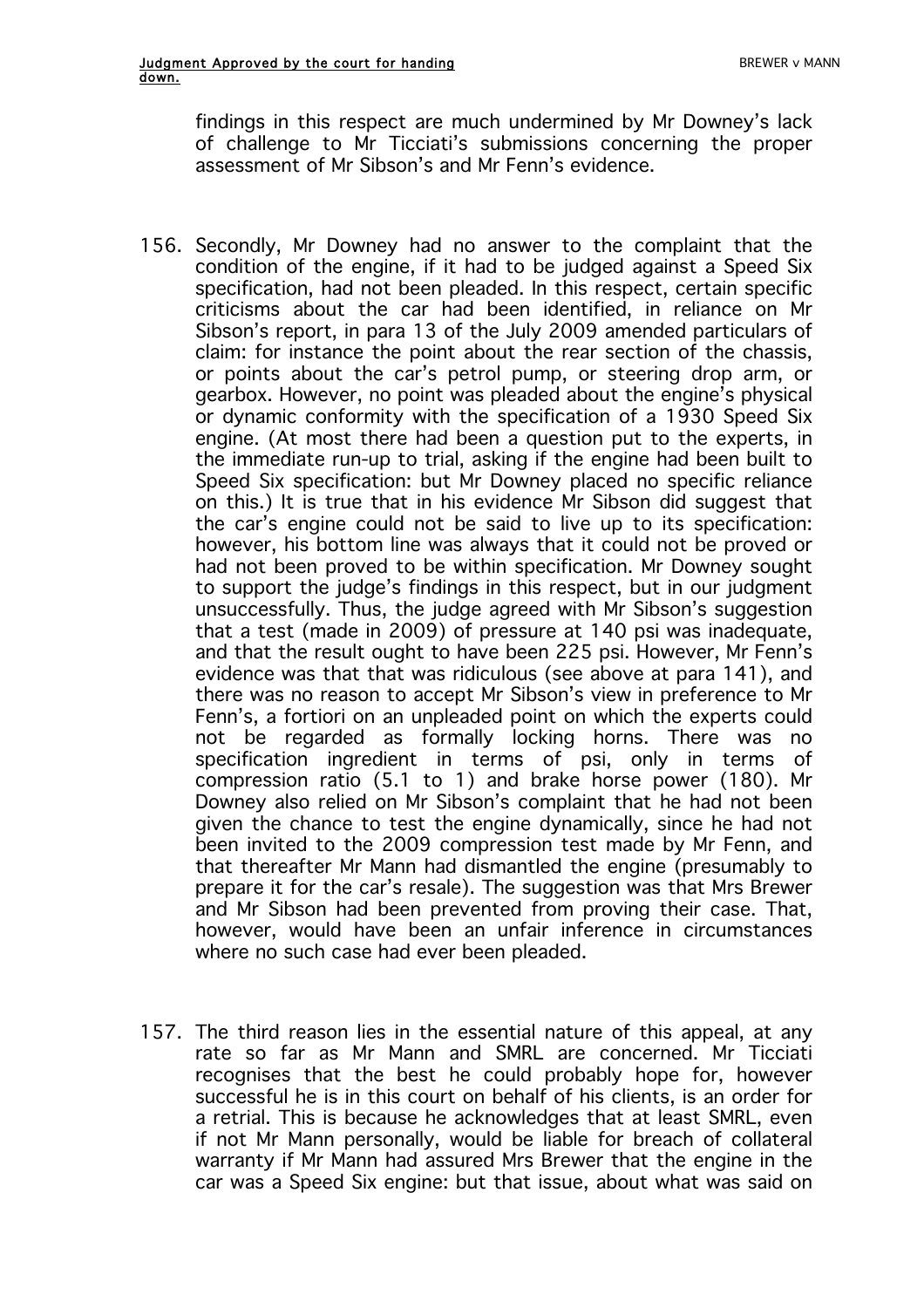20 May 2007, cannot finally be resolved in this court. Therefore the gravamen of his appeal, without detracting from any points that this court might find it possible to resolve finally, is to the effect that an overall consideration of the way in which the judge dealt with the numerous issues demonstrates that the judge failed to approach his task with the necessary objectivity, with the result that his judgment cannot stand. The position is, he submits, that on nearly every issue between the parties at trial, whether of fact, or credibility, or preference for one expert over another, or of the application of some potentially difficult law to the facts as they might be found, the judge had to make an evaluation or assessment which required care and objectivity. It was, however, his duty to submit that the judge had failed in that duty, or at least gave the appearance of that failure.

158. Under the present heading, we would accept that the judge's treatment of the expert evidence was, in many of the respects complained of, difficult to comprehend. We will revert below, to matters such as specification, continuous history, the question whether the description of the car is one of fact or opinion, and the law of correspondence with description. We also bear in mind that the ultimate issue can only be considered in the light of all the material in the appeal. For the present, however, it sufficient to say that on the complaints made about the judge's treatment of the expert evidence, there must be serious concern as to the way in which he summarised the experts' essential evidence about how the car should be described, which the judge misstated; about the fact that he rewrote his assessment of Mr Fenn's evidence at judgment 4, para 37, after complaint had been made to him about the coherence of his assessment of the expert evidence; and in this connection about the fact that his summarised reasons for finding that the car did not correspond to its description (para 202) are so much bound up with the state of its engine and with other matters which are at least highly questionable, such as an unpleaded and unproved failure to comply with specification, a lack of continuous history, and an absence of documentation.

The concession that Mr Mann and SMRL were not responsible for a collateral warranty about the car, as distinct from the engine

159. We have made the point above that Mr Downey accepted that he had and made no case on this appeal against Mr Mann and SMRL based on a collateral warranty about the car as distinct from the engine. This came as something of a surprise to the court, for Mr Mann had always made it clear that he accepted that he referred to the car as a 1930 Bentley Speed Six and was, through his company,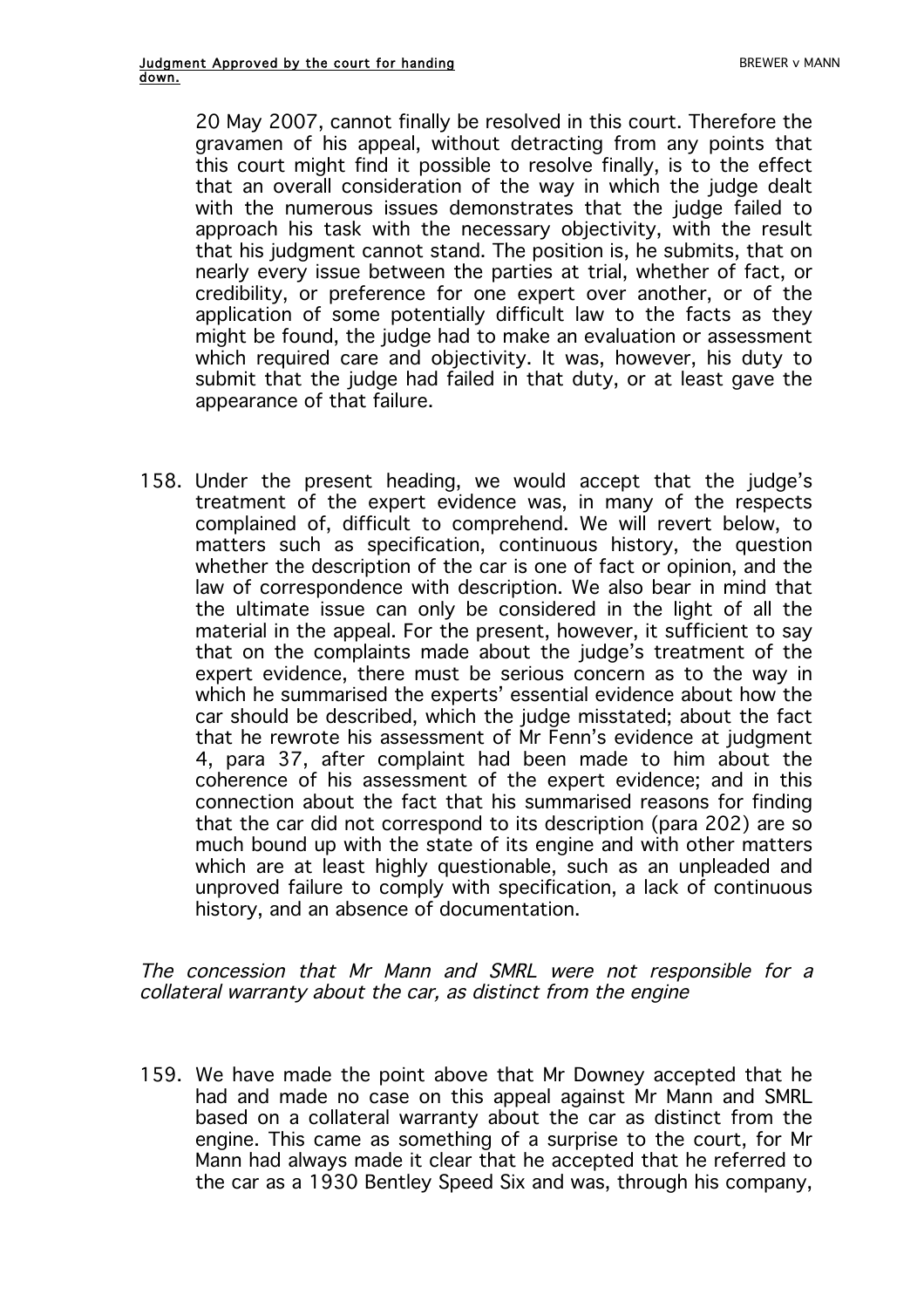ready to stand by that (for what he said it amounted to), and we had been inclined to read the judge's judgment as holding him and his company responsible not only for a warranty about the engine, but also about the car. Nevertheless, when Mr Downey was pressed by us about this, he was adamant and clear that he had no case on appeal against Mr Mann or SMRL based on any collateral warranty about the car, as distinct from the engine; and that even if there were aspects of the judge's judgment which might have supported an argument otherwise (such as judgment 4, para 188), he did not rely on them.

160. Mr Downey pointed out that he had no finding from the judge of a collateral warranty about the car. Thus he referred to the judge's opening paragraph (judgment 4, para 1): "The principal issue is whether or not this car had been contractually warranted to be or described as, a "1930 Bentley Speed Six with a Speed Six engine"; to the judge's definition of the contractual warranty alleged (at para 6): "Mrs Brewer contends that she was induced to buy the car by Mr Mann when he warranted in this critical pre-contract meeting that the car had a 1930 Speed Six engine"; and to the judge's conclusion on this issue (at para 145):

> "Conclusion – collateral contractual warranty. I therefore conclude:

> (1) Mr Mann did state unequivocally that the engine was a Speed Six engine;

> (2) Mr Mann did not make any reference to the engine being to Speed Six specification;

> (3) If Mr Mann used the phrase "to Speed Six specification", this would reasonably have been taken to have been a reference to an original 1930 Speed Six engine that had been renovated to Speed Six Specification and that phrase would have been an erroneous misrepresentation; and

> (4) The statement "the engine is a Speed Six engine", in its context, amounted to a collateral warranty…"

Similarly, see para 172 (under the heading of "Breach of collateral contractual warranty"): "As recorded already, it was accepted by SMRL that it would be liable to Mrs Brewer if, as I have found, Mr Mann made an enforceable collateral warranty to the effect that the car had a 1930 Speed Six engine".

161. There are many obscurities about the judge's complex (partly because so often rewritten) judgment. The question of what collateral warranty the judge found proved (which is clear enough in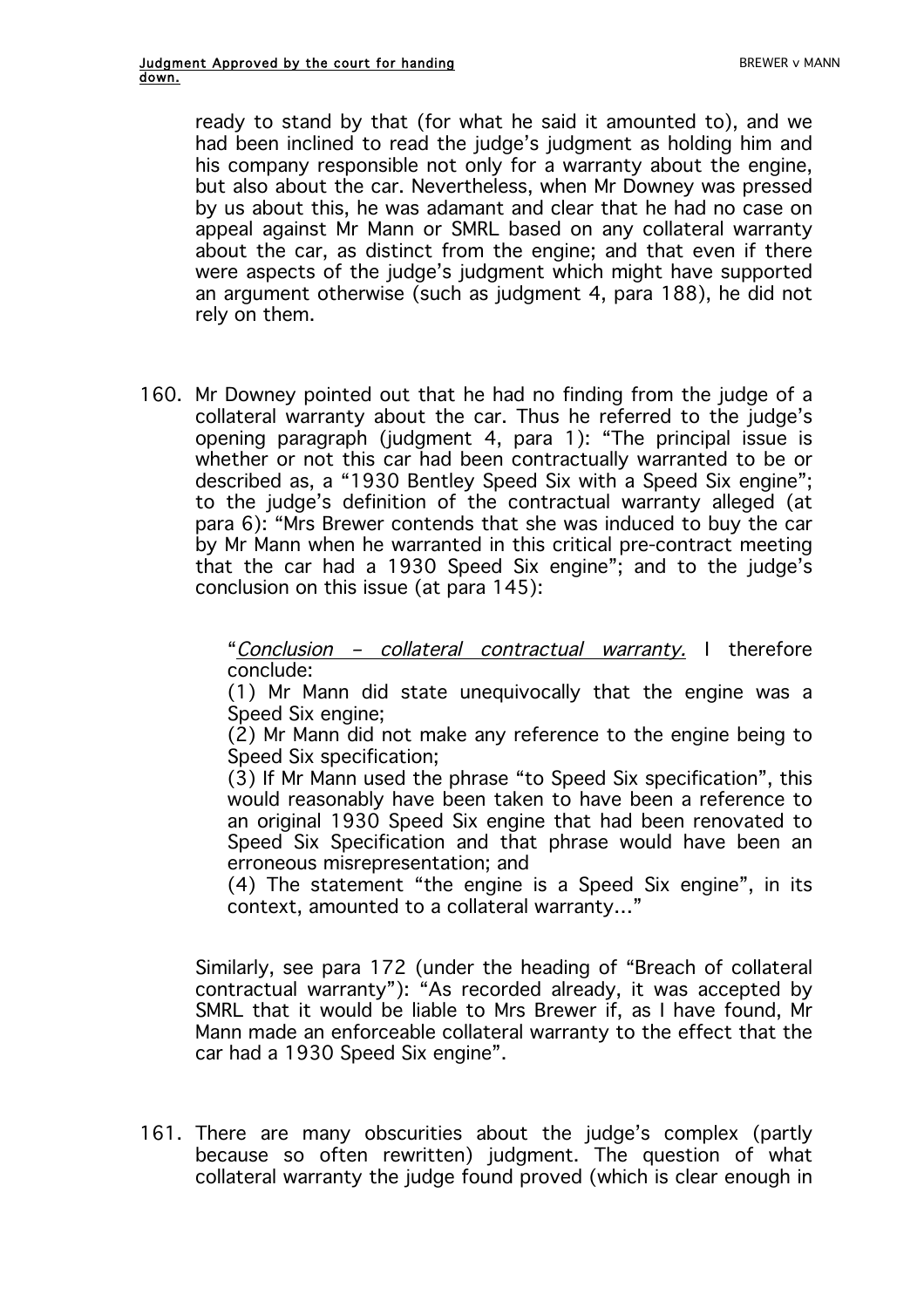the passages just cited) is overlaid by his separate analysis, which was entirely of his own making and not put forward by Mr Malek QC on behalf of Mrs Brewer at trial, of a so-called "deposit contract" which Mrs Brewer and SMRL had made at the time when Mrs Brewer paid the deposit. That was itself bound up with the judge's theory, again entirely of his own making, that SMRL's responsibilities under this deposit contract mirrored the responsibilities undertaken by Mr Mann by reference to his collateral warranty and by Fortis when it described the car in its contract with Mrs Brewer as "One 1930 Bentley Speed Six Car": see judgment 4, paras 159-171. Thus para 171 concludes:

"The description "Bentley Motor Car" in the deposit contract between SMRL and Mrs Brewer [which the judge derived from SMRL's invoice to Fortis] and "1930 Bentley Speed Six Car" in the hire purchase agreement between Fortis and Mrs Brewer are contractual descriptions which have the meaning: a "1930 Bentley Speed Six with a Speed Six engine".

- 162. The judge's development, of his own motion, of this deposit contract was heavily criticised in Mr Ticciati's submissions. Mr Downey conceded that he placed no reliance on the judge's analysis in this respect. That is entirely understandable. In the circumstances, we will not have to say much about the deposit contract. However, we will have to say something (see paras 213ff below), for it is relevant to Mr Ticciati's overriding submission that the judge appears to have lost his objectivity.
- 163. In sum, we are content to proceed on Mr Downey's basis, and we compliment him on a fairly made concession about something which we might otherwise have lost sight of amid the complexities of this case. In the light of his concession, we note that passages in which the judge appears to hold the dealer responsible for the description of the car as a Speed Six (such as judgment 4, paras 188 and 201/2) are bound up with or premised on his deposit contract theory.

Mr Mann's credibility

164. We turn next to another subject which was crucial for the outturn of the trial, and that was Mr Mann's credibility. That was certainly vital to the Brewers' case against Mr Mann and SMRL, and against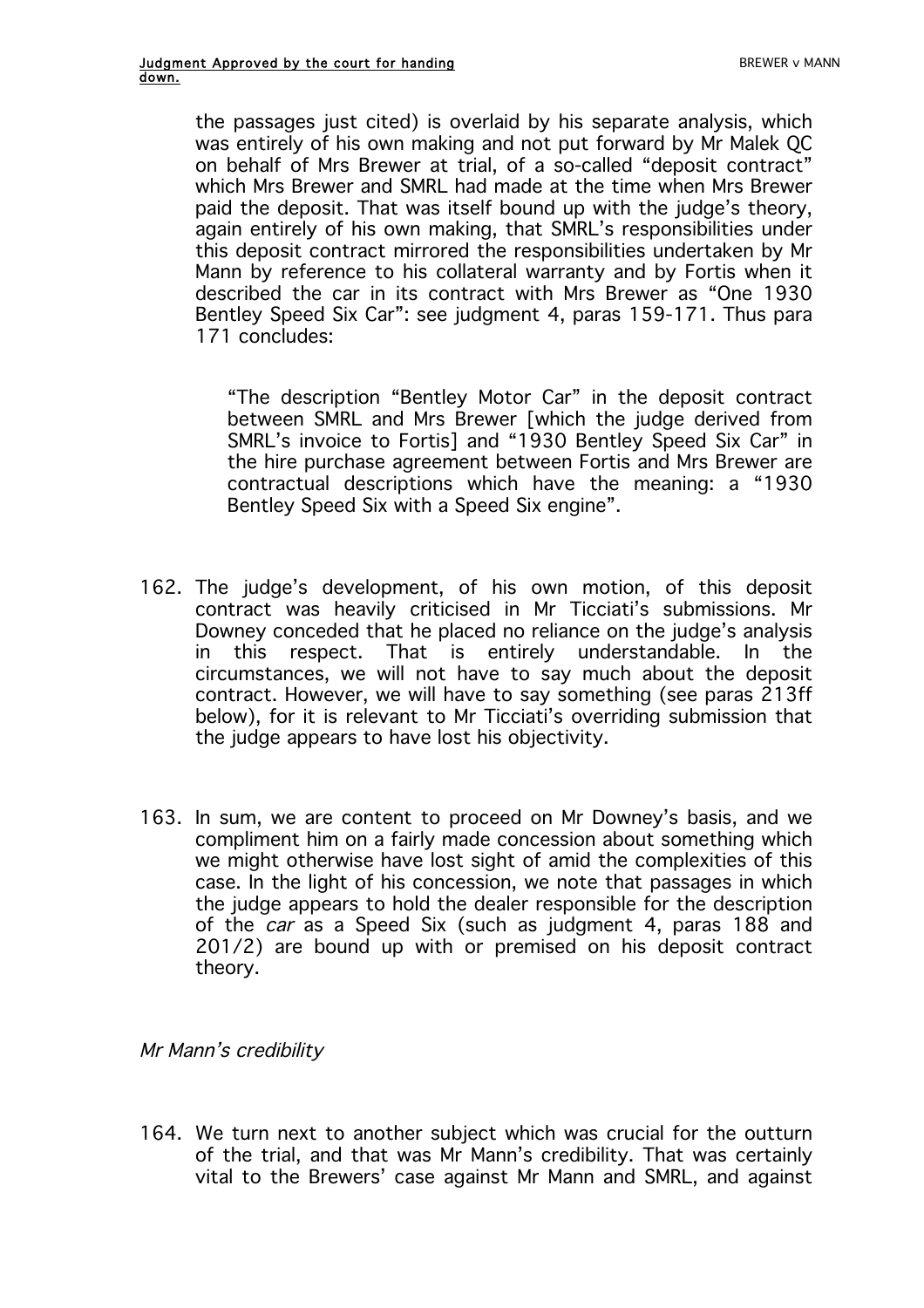Fortis as well, since it too was held to bear the burden of what Mr Mann told the Brewers. Of course the judge's impression of Mr Mann's credibility bore directly and profoundly on his findings on the issue of what was said at the meeting of 20 May 2007.

- 165. The judge thought ill of Mr Mann's credibility and was impressed by Mr and Mrs Brewer. Normally, such assessments lie very much within the province of a trial judge. However, in this case, the judge said that demeanour did not assist him, and he found his markers elsewhere. The essential complaint by Mr Ticciati is that the judge found Mr Mann's lack of credibility in incidental matters about which he considered that Mr Mann had been untruthful and dishonest, where dishonesty had never been asserted or cross-examined to – and then carried that over to his judgment as to the critical meeting. Moreover, the judge seems to have come to his decision first, and to his reasons second, rather than the other way round
- 166. We set out below some of the critical findings of the judge in this regard.
- 167. In his judgment 1, the judge said nothing whatsoever about credibility. He went directly to a discussion of the meeting of 20 May and simply stated that he was "satisfied, taking the evidence as a whole, that Mrs Brewer's account was correct" (para 78). His reasons were based on what he regarded as the nature of the conversation, viz (i) that the expression "Speed Six specification" had not been shown to have been used by any one else or to have had any valid content (para 81); (ii) that the crucial feature of a Speed Six engine was not in its specification but was existential, in its being originally delivered as a Speed Six engine by the Cricklewood works (para 82); and (iii) that the Brewers would not have been content with a non Speed Six engine which had been adapted to look like and perform like a Speed Six engine (para 84). Therefore, the judge reasoned, Mr Mann had not used the phrase "Speed Six specification", or, if he had, it would have been objectively understood as merely referring to his rebuilding of what was already a Speed Six engine (para 84). As for Mr Mann's description of the car as a Speed Six car, that reflected the standpoint of the BDC, which did not suffice on an objective construction of the term (para 106).
- 168. That reasoning, the reasoning contained in judgment 1, was more or less consistent (perhaps reason (i) less consistent) with the parties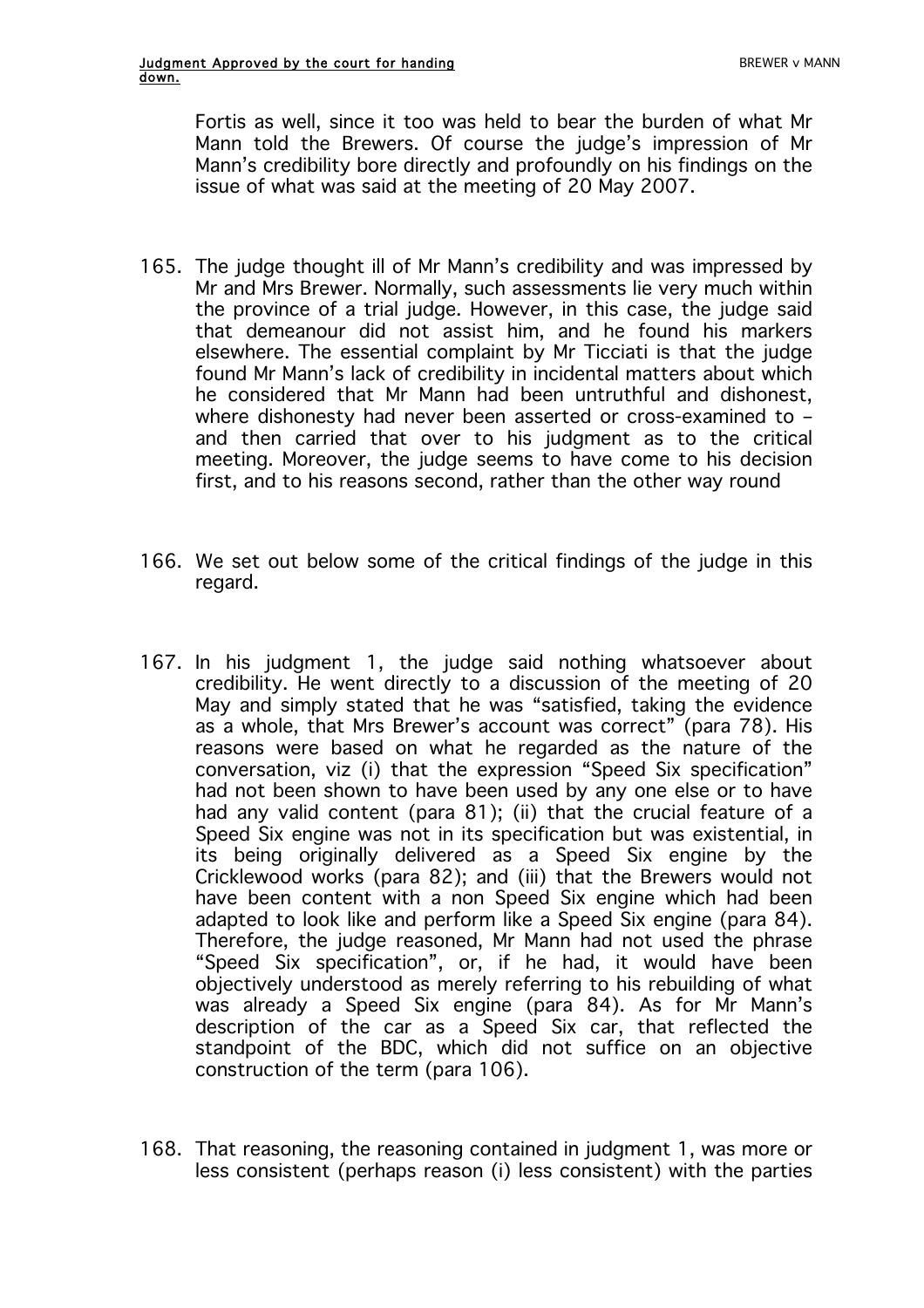simply being at cross-purposes. We will revert to this reasoning under the next heading of this judgment, concerned with the 20 May meeting.

169. In his judgment 2, the judge introduced for the first time a series of comments which seemed to have relevance if any – but for the most part silent relevance – only for the sake of undermining Mr Mann's credit (at paras 78/98). Thus, before he arrived at his account of the meeting of 20 May, the judge had already, first, castigated Mr Mann for being untruthful about saying that he had bought the engine in its already modified form, whereas the judge regarded him as having modified it himself (at paras 81-85). The judge then added:

> "This conclusion is highly relevant in assessing the truthfulness and reliability of Mr Mann's evidence as to what he stated to Mrs Brewer about the engine" (at para 85).

Mr Ticciati submitted that this was a wholly unjustified finding on an otherwise collateral and irrelevant matter. Moreover, no one had given evidence to the contrary of what Mr Mann had said.

170. Next the judge blamed Mr Mann for telling the Brewers that the few documents he provided to them about the background to the car were all he possessed: but not because Mr Mann had more documents (although there were some further invoices about his work on the car which he said he had overlooked and only found later), but because of the very opposite reason, that he had wrongly implied that "there were a variety of other documents that provided a continuous history of the car that had existed but were not in his possession" (at para 89). In other words the judge found an (implied) representation that the car was well documented, when it was not. That is in our judgment an impossible implication. We suppose that the car must have had its history, such as it was, over the years even it largely consisted in having been dismantled at some quite early stage. But in any event it was an acknowledged gap in the history and provenance of the car that all that Mr Mann could say about it was that he had rebuilt it in the late 1970s before selling it to its previous owner in 1981. The Brewers knew that. Although the judge kept on repeating that Mr Mann had somehow failed Mrs Brewer by not providing a continuous and documented history of the car, that was a wholly unjustified theory about the nature of their contract. Mrs Brewer knew that the history of the car before its 1980 rebuild was essentially unknown: and Mr Mann made no other promise.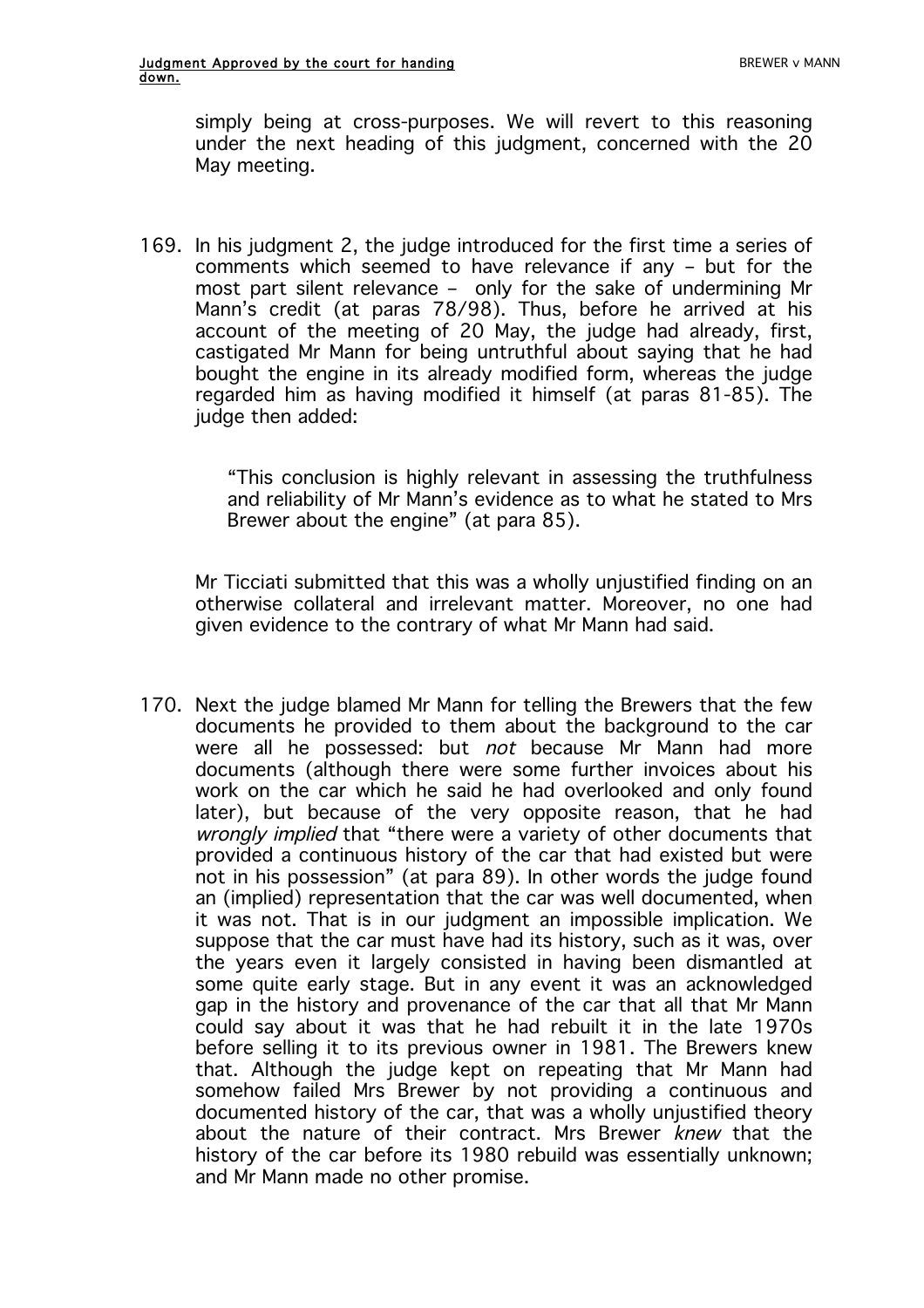- 171. Thirdly, the judge blamed Mr Mann for not making the car available during the course of the litigation for testing (at paras 91-93). The inference left hanging in the air, but not stated, was that Mr Mann had something to hide: but there was never any pleaded case that the car could not or did not perform to specification, and, in any event, the fact that the car had been prepared to Speed Six specification at some uncertain time in the past had promised absolutely nothing about its current performance (nor was it said to).
- 172. Fourthly, the judge suggested that Mr Mann had "somewhat misleadingly" said that he bought the car from Mr James in 2006 (at para 94). However, what Mr Mann was accurately referring to was that he had taken it on sale or return (in 2006). The judge built a theory, of his own making, that Mr Mann had somehow been deceptive because he had not had title to the car when he sold it to Fortis. However, as remarked at para 84 above, there is likely to be nothing, and certainly nothing dishonest, in this point.
- 173. Fifthly, the judge criticised Mr Mann severely for suggesting in his evidence that there would have been little difference in value between the car with its Standard 6½ litre engine modified to Speed Six specification and the car with a substituted Speed 6 engine. The judge said –

"Mr Mann sought to persuade the court in his oral evidence that there was no significant difference in value between a car with a Standard 6½-litre engine with an unproved ability to satisfy a Speed Six specification and one containing one of the few surviving W.O. Speed Six engines that had been rebuilt and which was still in good condition. This evidence is both selfevidently wrong and highly damaging to Mr Mann's general credibility and reliability."

That is a curious passage. Mrs Brewer had no case to make on value, even though she had initiated her claim on the back of the discredited figure given in the Bonhams' valuation. It had always been open to her, therefore, to seek to advance a case that, if the car had had the promised virtues with which she alleged it had been presented to her, it would have been worth even more than the price she had agreed. However, she did not do so, and presented no evidence to that effect. The judge was therefore wrong to suggest that Mr Mann was "self-evidently wrong" and even dishonestly so in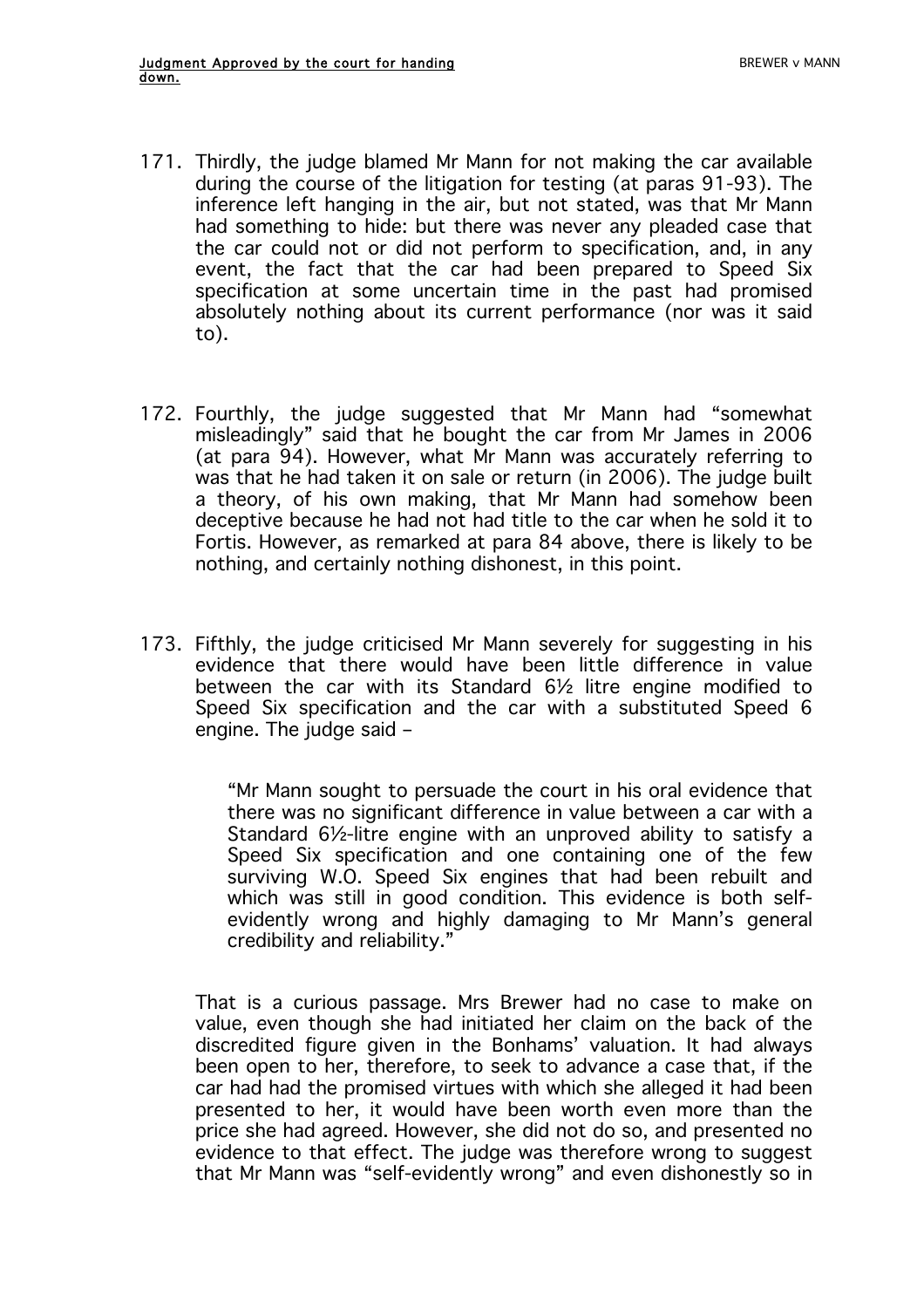giving the evidence he did. There was no evidence to the contrary given in the case. Mr Fenn's evidence on valuation supported Mr Mann's. The judge in any event was not comparing like with like, for he was assuming an inadequate engine in one case and a good engine in another. For him expressly to hold this against Mr Mann's credit in a case which to a large extent turned on a disputed oral conversation was, in our judgment, unfair.

- 174. Sixthly, the judge referred to the car's lack of a continuous history (at para 98). He implicitly blamed Mr Mann for that lack, as though he had promised such a continuous or documented history, which he did not.
- 175. Subsequently, there was an entirely new passage (at paras 107/108) headed "Misleading nature of the advertising material" which picked apart what in the judge's view were the misleading inadequacies of that literature. It is true that some (only) of Mr Mann's sales literature had been pleaded by Mrs Brewer for the purpose of a (limited) plea of misrepresentation and warranty focused on the genuineness and authenticity of the car and its engine; and that it was also pleaded that Mr Mann "knew or ought to have known" that the car was "not a 1930 Speed Six that had been restored by him but was actually a reconstruction of a Le Mans type replica using what remained of the chassis of a Speed Six saloon". That was a *sub silentio* but formally inadequate plea of fraud. However, as Mr Downey made abundantly clear to us, the only complaint was as to a collateral warranty to the effect that car and engine were a Speed Six car and engine, and there was no attack on Mr Mann's honesty in the transaction, nor on the honesty of his sales literature. Our reading of Mr Mann's relatively brief cross-examination confirms Mr Downey's assurance, even if there was a passing reference to Mr Mann's advertising being "misleading" in the closing written submissions provided to the judge on behalf of Mrs Brewer.
- 176. In the circumstances, it is worrying to read the judge's new introduction (at para 105) and conclusion (at para 108) to this passage, that –

"I will set out these three pieces of sale literature in full. I have highlighted the relevant critical passages in each which are, in the light of my findings, both significantly misleading and substantially inaccurate."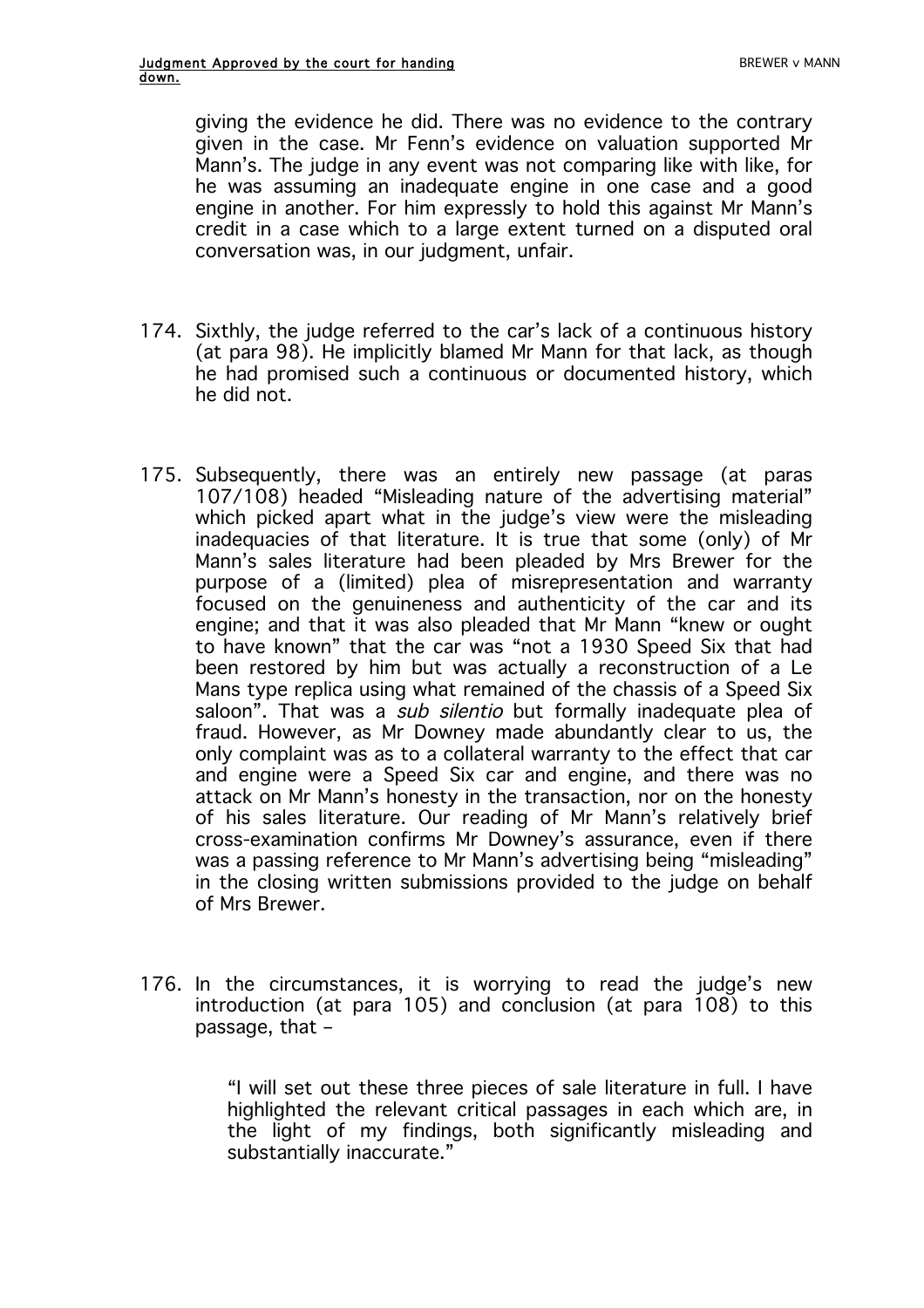"In summary, these representations inaccurately and misleadingly conveyed the meaning to an informed reader such as Mrs Brewer that the car retained its original Speed Six engine and chassis which had been rebuilt but still survived as a Speed Six engine with a proved capability of satisfying all aspects of the Speed Six specification."

Inaccuracy is one thing, but the additional phrases "significantly misleading" and "misleadingly" were, in context, intended to convey a more sinister meaning. Why Mr Mann should be blamed in this way for representing that the car retained its original engine, when the material did not expressly claim originality (although his advertisements of other cars did) and when he was to tell Mrs Brewer expressly on 20 May that the car did not contain its original engine, we do not know.

- 177. It was against this background that the judge came to the passage of his judgment 2 in which he considered the meeting of 20 May. This passage (at paras 114-124) was almost entirely rewritten as against judgment 1. It began, as before, with an immediate acceptance of Mrs Brewer's evidence (at para 114) and a rejection of Mr Mann's evidence (at para 115). He deleted his previous reasoning for those conclusions and reasoned as follows. First, he said that the background was Mrs Brewer's desire to have a Speed Six engine originally delivered as a Speed Six engine by the Cricklewood works and thereafter documented for any changes to ensure that it could still be correctly described "as the original engine" (at para 116). We comment: that is not a reason for preferring Mrs Brewer's evidence, but an acceptance of it. Secondly, or what he described as "another crucial reason why I do not accept Mr Mann's account of the meeting", he said that the Brewers "particularly wanted to buy one of the very few surviving Speed Six engines. Mrs Brewer was therefore bound to question the provenance of the engine..." (at para 117). However, that is again an acceptance of the Brewers' evidence, not a reason for its acceptance. Thirdly, the judge said that "I also take into account the misleading nature of his advertisements" (para 118). Therefore the judge held against Mr Mann that his advertisements had been "misleading" (with regards to the engine), even though Mr Downey assures us that it had not been part of the Brewers' case that they were.
- 178. Fourthly, the judge rejected Mr Mann's evidence that he had used the expression "to Speed Six specification". He gave two reasons for that finding. The first was that Mr Mann was under a duty in the circumstances to have been clear and unambiguous that the engine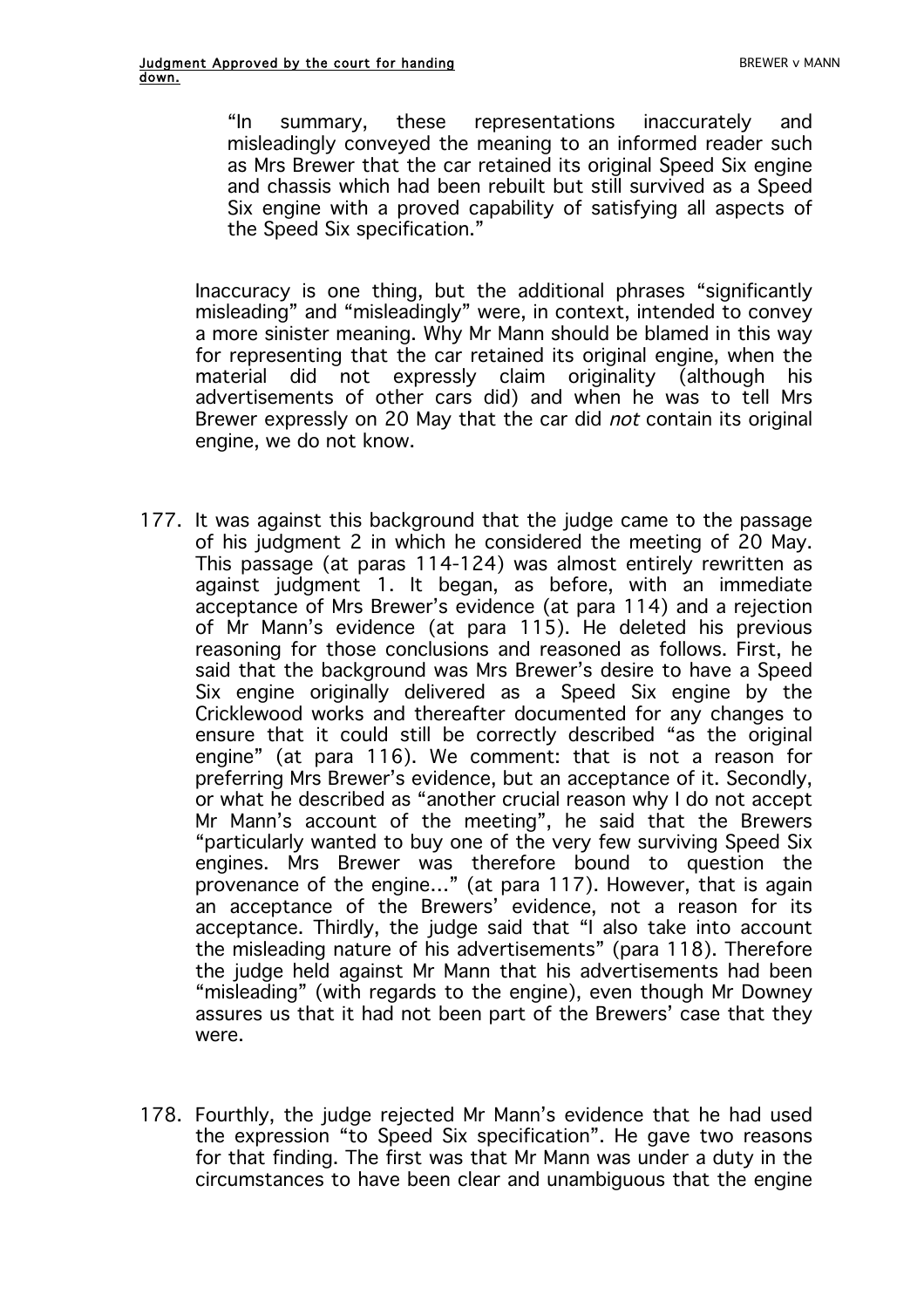had started life as a Standard 6<sup>1</sup>/<sub>2</sub> litre engine, instead of using an expression that was "fraught with ambiguity and…unduly terse and its meaning unclear" (at para 120). That may be a statement about what may or may not have been, in law and in the circumstances, a sufficient disclosure: but we do not think it was a reason for preferring the Brewers' account to Mr Mann's unless, implicit in that reasoning, is the unspoken premise that, by breaching his duty, Mr Mann displayed himself as untrustworthy. The judge's second reason for rejecting Mr Mann's use of the expression "to Speed Six specification" (and this was reasoning that had been used in judgment 1) was that "there is no surviving official or formal Speed Six specification" (at para 122).

179. Now, it is true that WO Bentley did not publish his own specification (albeit he must have known what he was building). However, BDC did publish a specification for a 1930 Speed Six engine and that was the specification which was used at trial when, for instance, Mr Sibson was saying that the car's engine had not been proved to comply with its performance criteria. Its details had been set out by the judge in judgment 2, paras 58/59. At para 58, the judge had said "The Speed Six specification comes in two versions, being the 1929 and the 1930 versions, and the parties accepted that the 1930 version was the appropriate one to use for the car". Moreover, Mr Sholto Gilbertson in his Bonhams' valuation had said that the engine "purported to be up-rated to Speed Six specification". Mr Sibson and Mr Fenn had repeatedly referred to Speed Six specification. For instance, Mr Fenn referred to it in his report at para 6.14 (see at para 133 above), in his reply dated 18 March 2009 to Mrs Brewer's solicitors' letter (see at para 137 above), and in his letter dated 30 September 2008 (see at para 138 above). Mrs Brewer's letters before action had referred to the car's engine as "purported to be updated to Speed Six Specification" (see at para 103 above). Her solicitors' letter to Mr Fenn dated 13 March 2009 had referred to an engine "purported to be modified to Speed Six specifications" (see para 137 above). The first of the seven questions put to the experts shortly before trial was whether the engine was built to Speed Six specification. In these circumstances, the question may be asked whether Mr Mann's first reply to Mrs Brewer's challenge, and his evidence, that he had spoken of the engine as "prepared to Speed Six specification" are to be doubted on the basis that in 1930 W O Bentley might have published no formal specification? We doubt that this could be a valid reason. The expression "Speed Six specification" is clearly used by everyone in the trade. The judge's rejection of the expression is strange.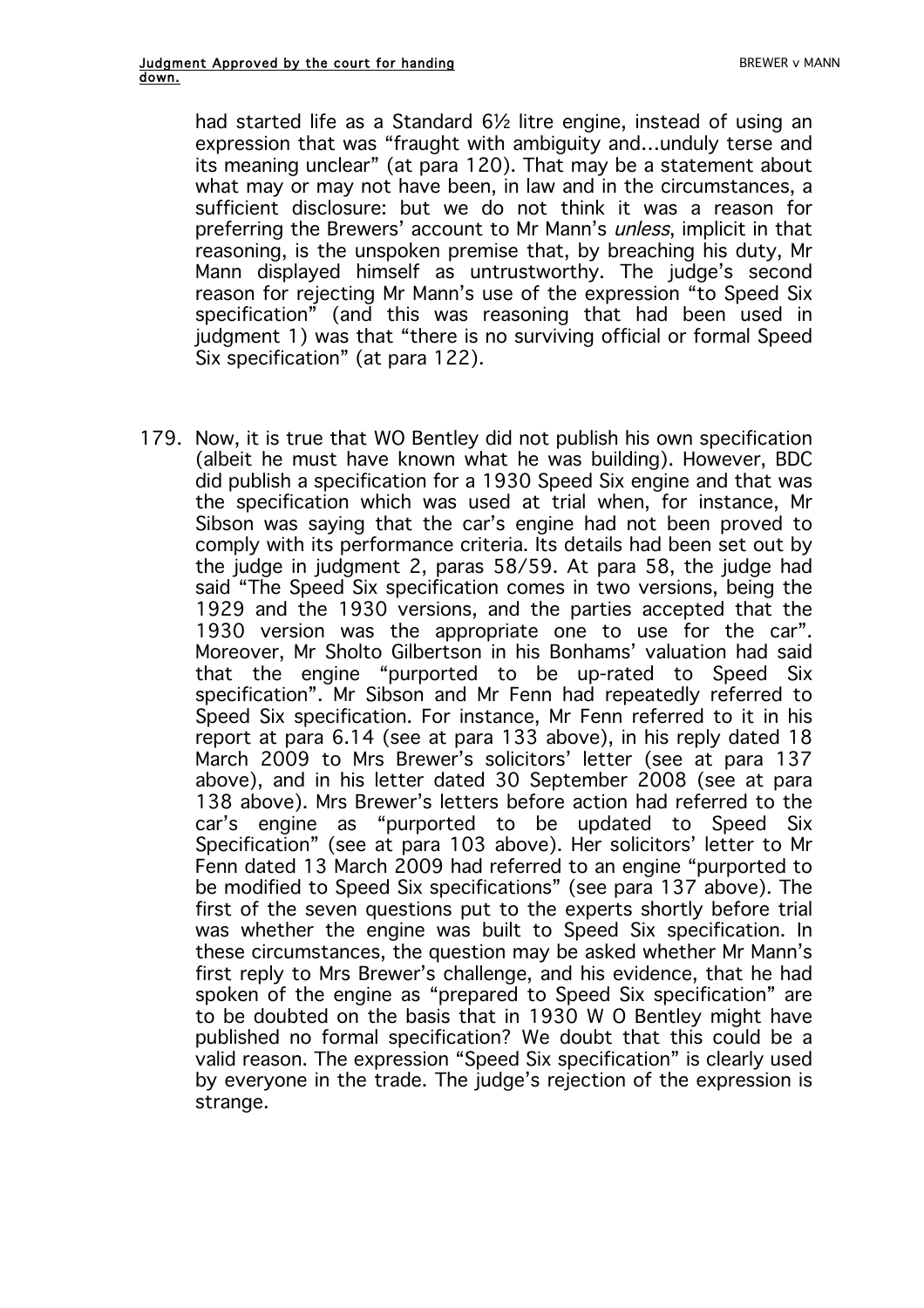- 180. Finally, the judge reasoned that even the expression claimed to have been used by Mr Mann would in the circumstances have either meant that he was confirming that the engine was a Speed Six engine or would have been inaccurate. But that is not a reason which goes to explain a preference for the Brewers' evidence.
- 181. In sum, the judge accepted the Brewers' evidence without any explanation other than that he regarded Mr Mann's credibility as weakened by his misleading advertisements, the inadequacy of his description of the car, and the absence of anything that could properly be called a Speed Six specification. Although the judge did not expressly bring back into his reasoning directly concerned with the 20 May meeting all the complaints, express or otherwise, that he had made elsewhere in his judgment against Mr Mann, it is nevertheless a natural inference that he held all of this material against Mr Mann in evaluating what had been said by Mr Mann. And having rejected Mr Mann's account, he accepted everything that the Brewers gave evidence about. Or was it the other way about? That having accepted, without analysis, everything the Brewers said, he rejected Mr Mann's evidence?
- 182. It was judgment 2 which led to Mr Ticciati's original grounds of appeal presented to the judge at the hand-down hearing of 5 October 2010. In those grounds of appeal, Mr Ticciati submitted that the judge had wholly ignored his submissions inter alia regarding Mrs Brewer's and Mr Mann's respective credibility. As for those matters, they were addressed in detail as ground 9 at paras 70-82 of that document. In brief, Mr Ticciati referred to the evidence as to Mr Mann's excellent reputation, his lack of incentive to lie, his good faith in offering to repurchase, the distinction between the advertisement for our car, which did not use the word "original", as distinct from what was said about other cars, the ease of checking the origin of engine number WK 2671 in Hay, the absence of any allegation that Mrs Brewer had asked about the engine as distinct from the car in her letter before action, and the circumstances which led to the dispute precipitated as they were by the Brewers' financial difficulties and the erroneous valuation by Bonhams. At what was then ground 20 he submitted that the judge had put forward inadequate reasons for convicting Mr Mann of lying about whether the conversion to Speed Six specification had been done by him or before he had acquired the engine; and at what was then ground 21 he complained similarly about the judge's finding that Mr Mann's evidence about the value of the car with the engine it had as against its value with a Speed six engine was "both selfevidently wrong and highly damaging to his general credibility and reliability". He submitted that these findings were unjustified and irrelevant and were unfairly destructive of a reputation for honesty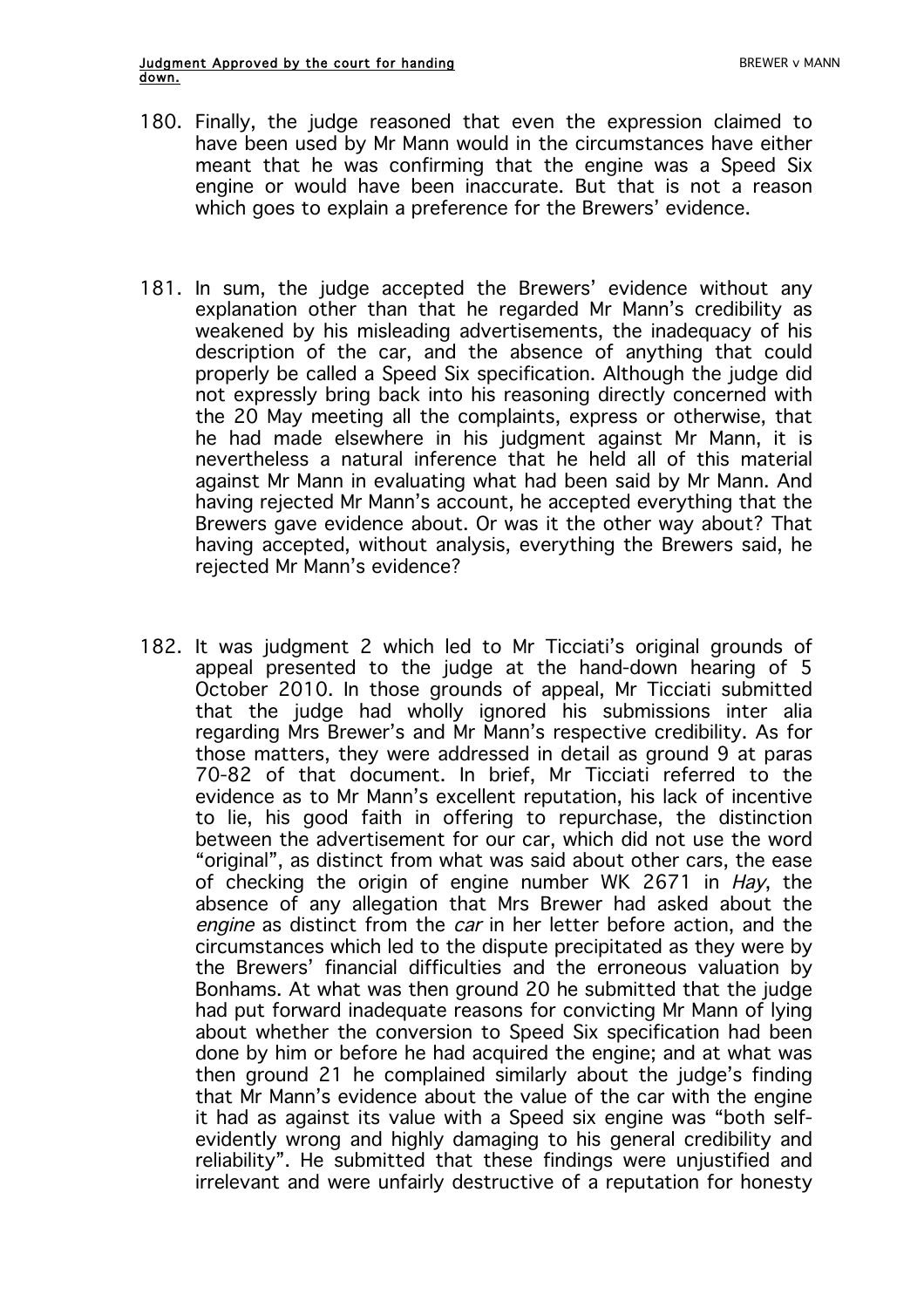that Mr Mann had spent decades building up (and of which Mr Fenn, who had reason to know, had given evidence, see para 127 above). That, he submitted, was in itself another compelling reason why permission to appeal should be granted.

- 183. The result of these and other submissions was judgment 4. On the question of credibility, judgment 4 proceeded as follows.
- 184. First, as for the passages at judgment 2, paras 78/98, the judge both maintained them, but developed them in order to meet Mr Ticciati's arguments: see judgment 4, paras 82/105 and elsewhere. Thus, as for the matter of whether or not Mr Mann had himself modified the engine from Standard to Speed Six specification, the judge found additional reasons to support his conclusion, such as that Mr Mann would have disclosed to the Brewers the provenance of the engine from Mr Greyvensteyn *if* the engine had been already modified to Speed Six specification. However, that seems to us, like the judge's earlier reasons, to be a weak basis on which to condemn Mr Mann as a liar in this regard. As for the question of valuation, the judge had recourse to adding a citation of the desk-top appraisal of SHM Smith Hodgkinson for its mention of Speed Sixes sold for \$1.8 and \$5.1 million. He referred to this as "snatches of evidence" which supported his condemnation of Mr Mann in this regard. We would regard this, on a matter not in issue, and with almost total ignorance of these cars, and without expert evidence to assist, as being of insignificance. As for the car's lack of continuous history, he again relied on the desk-top appraisal, which he cited in full for the first time (at para 194), for the additional comment that it confirmed the importance of the "need for full documentary evidence of the relevant history of a Speed Six". But that begs the question of whether such documentary history has been promised. Of course such a history is a desirable thing to be able to offer to a customer. That is all the appraisal was saying.
- 185. Secondly, at judgment 4, paras 128-134, over the course of 9 single spaced pages, the judge inserted an extended passage on the subject of credibility. This passage immediately followed paras 117/127 (which reproduced paras 110/120 of judgment 2) in which the previous reasoning for accepting the Brewers' account and for rejecting Mr Mann's account of the meeting of 20 May had been set out. This passage commenced as follows:

"Credibility. On this crucial issue of what was said and the context and consequence of what was said at the meeting of 20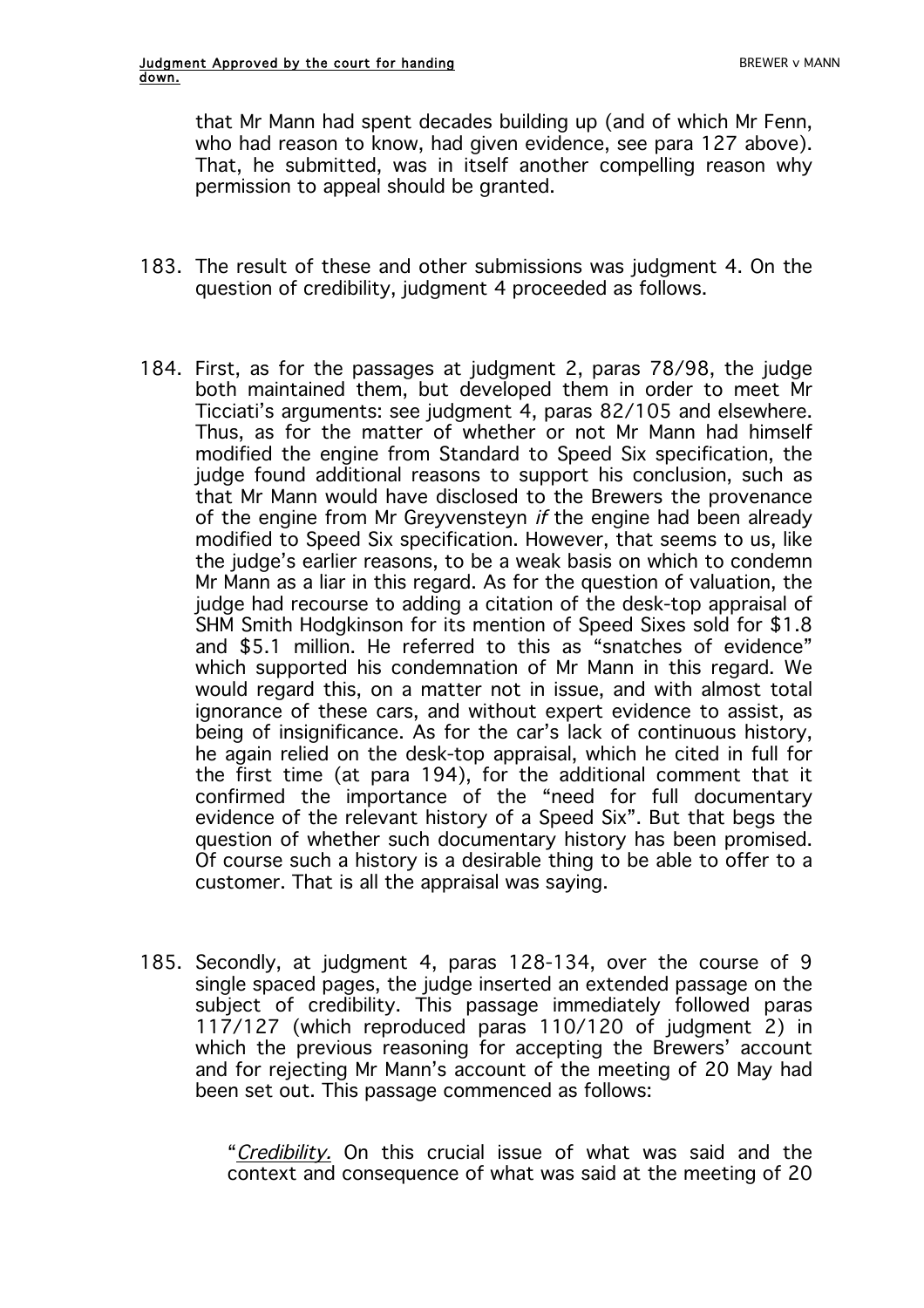May 2007, I must assess and reach a conclusion as to the credibility and reliability of the evidence of Mr and Mrs Brewer and Mr Mann. This involves my taking account of what they stated in their written and oral evidence and testing that against their statement and actions generally, their motives as revealed by the evidence, the consistency of their evidence with their other statements and actions and their general creditworthiness. Their demeanour when giving evidence must also be considered but all three witnesses gave their evidence with confidence and, therefore, demeanour was not itself much of a guide to the credibility or reliability of any of them."

- 186. Thus, the judge's professed approach was as if he was approaching the issue of the meeting of 20 May for the first time, and was resolving issues of credibility before coming to a conclusion on the disputed issue of what was said. In fact, he had already made up his mind, and had expressed his reasons for doing so, as far as they went, before writing this passage.
- 187. The passage ends with this conclusion (at para 134):

"Credibility – conclusion. The matters set out above are all relevant to the assessment of the credibility of the three participants in relation to what Mr Mann stated at the 20 May 2007 meeting. My overall conclusion is that both Mrs Brewer and Mr Mann had obvious and clear reasons why they would wish to preserve their respective professional and personal reputations and that Mr and Mrs Brewer and Mr Mann's evidence should be approached with caution. Adopting those starting points, I concluded that there were no obvious reasons for regarding the evidence of Mr and Mrs Brewer as being unreliable, particularly since the factual matrix to the meeting on 20 May 2007 clearly pointed to the probability that Mrs Brewer's evidence was correct. Thus, there was no reason for regarding Mr Brewer's supporting evidence as being unreliable. However, and most significantly, Mr Mann's evidence was inherently unreliable given all the unsatisfactory aspects of his evidence that are summarised above. Taking all these matters into account, I was unhesitatingly able to reach the conclusions that I have set out above<sup>16</sup>. Thus, I find that Mrs Brewer's evidence of what was said by Mr Mann at that meeting was correct and Mr Mann's evidence of what he said was incorrect."

 $\overline{a}$ <sup>16</sup> The judge refers back, in his footnote 35, to his paragraphs 121-127.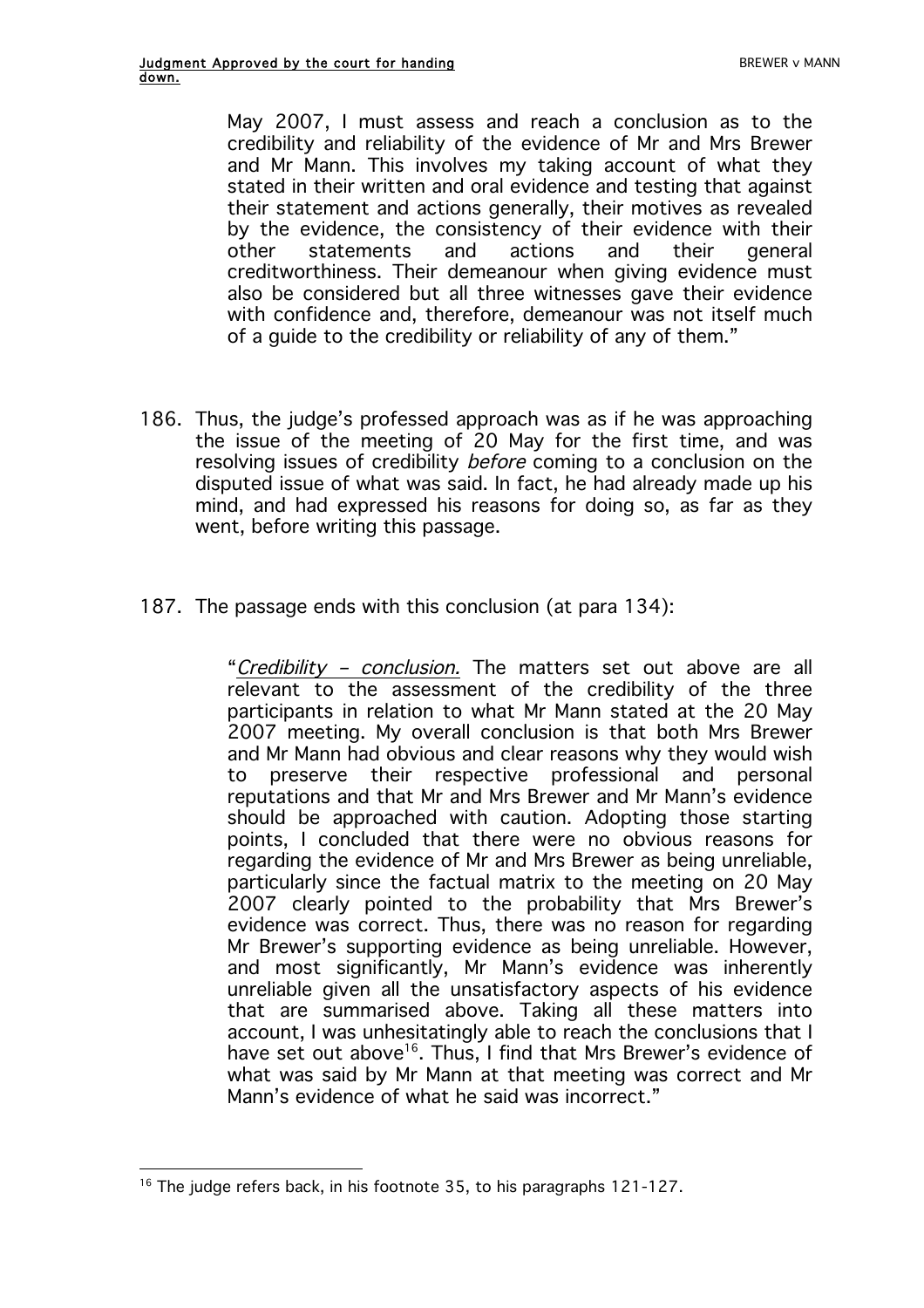- 188. In between that introduction and conclusion to the subject of credibility, the judge dealt in detail with the criticisms that had been made by Mr Ticciati of the Brewers, and reformulated what he found wanting in Mr Mann. The judge's treatment of the former subject is too long to deal with in detail: we will therefore select sparingly from it. The judge's treatment of the latter is briefer, for it is a summary of what has gone before, but we will need to consider it carefully.
- 189. We regret to say that we can feel no confidence that the judge's explanations for some of the difficulties in Mrs Brewer's case avoid giving the appearance of a loss of objectivity. We do not speak of her evidence, but of her case. Her case was that she was interested in authenticity and genuineness and that that was as true for the engine as for the car. Although she knew little about such matters herself, she was properly advised by her husband. Moreover, she wanted a good investment, and therefore wanted "WO's finest". If she had been told that the engine was a modified Standard 6½ litre engine, she would not have been interested. Not only was she not told that, however, but she was directly assured that the engine was a Speed Six.
- 190. Some of the forensic difficulties in that case are these. If not Mrs Brewer, then at any rate Mr Brewer must have known that the chassis and engine numbers could be checked with Hay. The Brewers may not have had a copy of Hay at the time of purchase, for they asked Mr Mann to get them a copy, which he promised to do, but they knew about Hay and obtained their copy from Mr Mann only shortly after the purchase. They say they immediately checked the book, and confirmed, what they had been told, that engine WK 2671 was not the car's original engine. However, they did not check to see where WK 2671 came from. This was despite their evidence that the genuineness and authenticity of the engine were vital to the purchase. They kept the car another year or more without attempting to find out about the engine's origin. When they decided to sell the car, hoping to get a net £650,000 for it, it would have come as a great shock to be told by Bonhams that it was only worth between £300,000 and £350,000 gross. That was only half of their expectations; and at a time when they were facing financial difficulties even in maintaining the hire purchase payments. If they had been told specifically that the engine was a Speed Six engine, then it would be very strange that this allegation would not have been at the very forefront of Mrs Brewer's immediate letter before action. It was, after all, the nature of the car's engine that was given by Bonhams as the reason for the disappointing valuation. That was something that Bonhams had researched immediately even before Sholto Gilbertson had come to photograph the car (see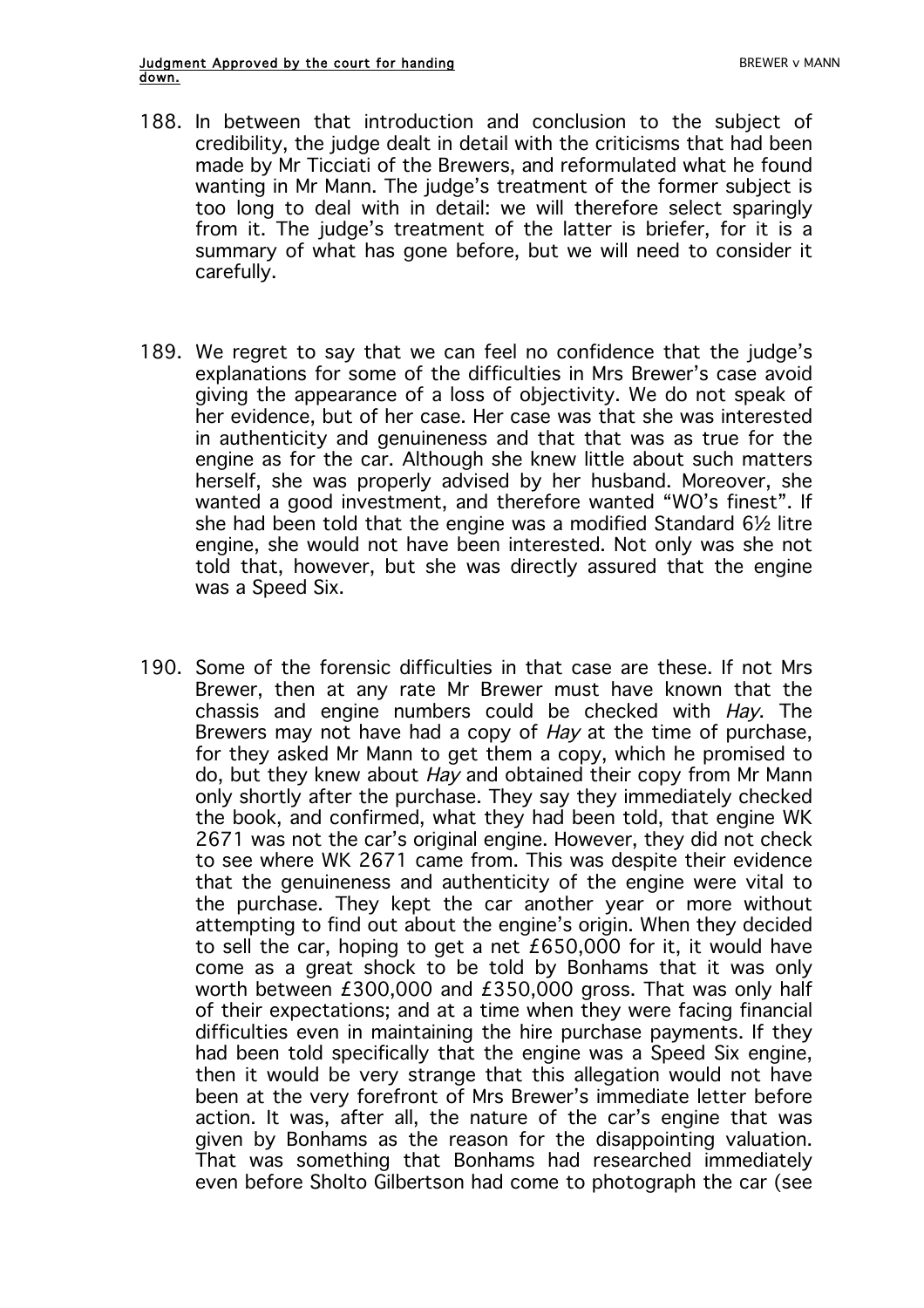the terms of his letter valuation). And as the letter before action only a few days later stated engine number WK 2671 came from a Standard 6½ litre chassis number FW 2614. However, the argument addressed in that letter before action was not, as one would expect, a direct complaint that Mrs Brewer had been told, in answer to a specific question, that the engine was a Speed six engine, but rather that it was the description of the *car* as a Speed Six car that led her to think that the car's engine would be an original Speed Six engine, even if not, as she knew, the car's original engine. Moreover, it was on the basis of the *car's* description as a Speed Six that the letter before action went straight to the allegation of fraud. However, that was a weak allegation of fraud compared to the allegation that might have been made if Mrs Brewer had been told specifically that the engine was a Speed Six. It might also be said that Mrs Brewer's reaction to Mr Mann trying to explain to her about the modified engine in their telephone conversation of 11 August 2007 is consistent with her letter before action. Her line remains that she had been misled by what had been said about the *car* as a Speed Six: "I told him that the car should never have been marketed as a Speed Six". But if she had been told directly that the engine was a Speed Six, in answer to her specific question, her rejoinders would very likely have been in different terms.

- 191. Now, the judge nowhere in his lengthy exposition in judgment 4 deals with the point about what the letter before action says, even though that point was directly addressed in Mr Ticciati's grounds of appeal before the judge. That is striking. Moreover, the judge only addresses the Brewers' failure to investigate the car before the purchase, and does not comment on their failure to address the provenance in the almost immediate aftermath of the purchase. We are deliberately concentrating on the nature of Mrs Brewer's case, and not on her evidence: but it has to be said that the judge's acceptance of her evidence, namely that she had not been influenced by Mr Fenn's valuation at all (whereas her letters before action and witness statement tell a different story, see at paras 66, 105 above), as evidence "adding to rather than differing from her earlier written evidence and her solicitor's statements" (at para 131(8)) is unconvincing and very charitable.
- 192. On the other side of the argument, Mr Mann knew that the engine had started life as a Standard not a Speed Six engine. If therefore, in answer to a direct question about the engine, he had assured Mrs Brewer that it was a Speed Six engine, it would have been a lie. Why should he lie? The car did not belong to him, it was on sale and return. He could make a profit on it, of course, but his capital was not tied up in it. If, however, he lied, and the car came back to him, he would be stuck with it. Moreover, because of the engine number,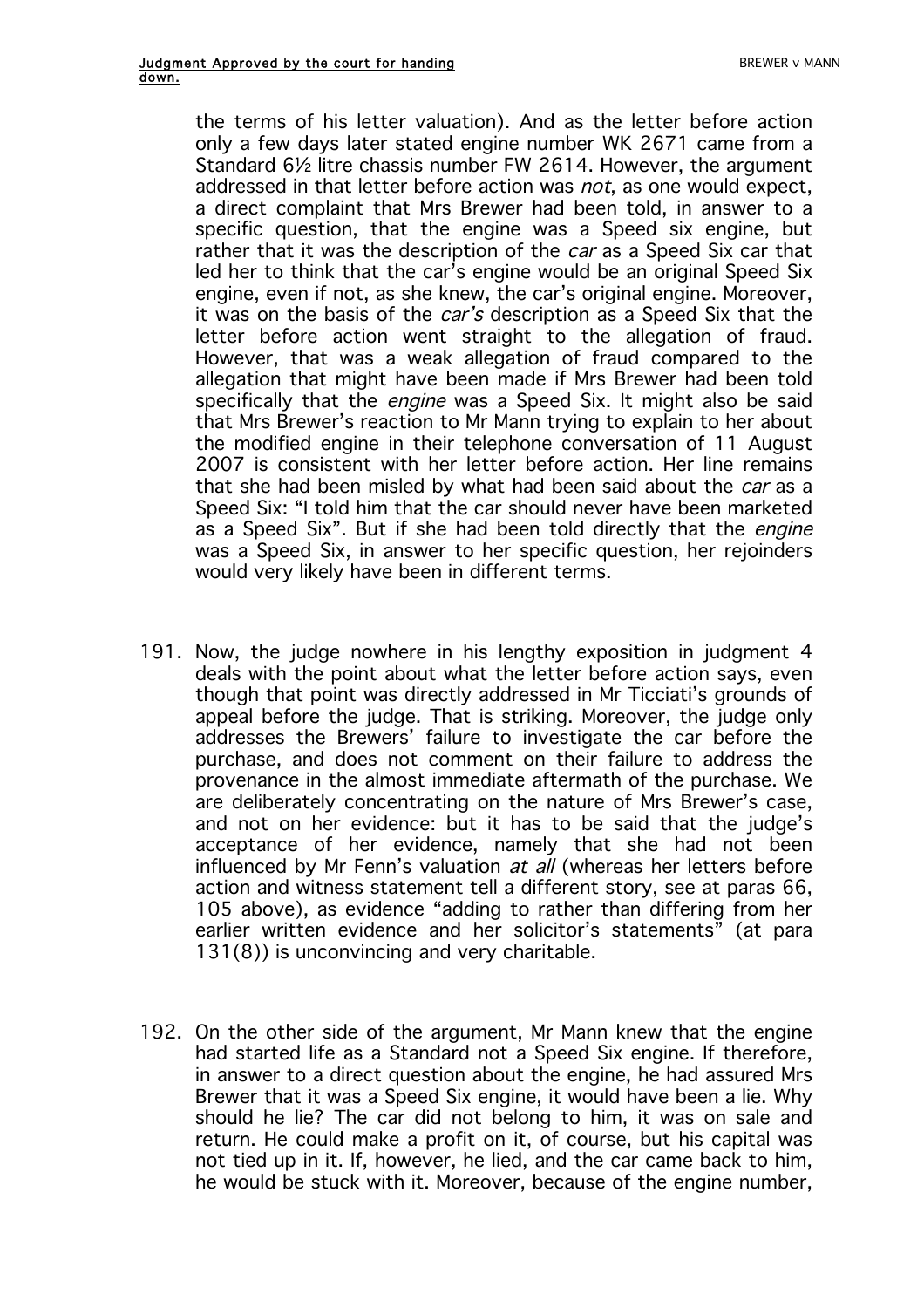his lie could not escape detection, because Hay would reveal all. And he offered to provide the Brewers with a copy of Hay and not long later did so. That would have been an extraordinary risk to take with his reputation and business. His immediate reaction to Mrs Brewer's complaint was to explain that he had told the Brewers that the engine was "prepared to Speed Six specification". That was at a time when Mrs Brewer had not yet said against him that he had said specifically, in answer to her direct question, that it was a Speed Six engine. Therefore his explanation is not defensive. His other immediate reaction was to say: Well, we can work this out. If Mrs Brewer had not wanted a complete indemnity, and had been prepared to compromise her claim, this litigation would have been unnecessary. As it is, he bought the car back for the full price from Fortis. But if he had lied at the time, he must have been conscious of it, in which case his failure to close the gap (no doubt with Fortis's help), would have been taking an extraordinary risk. Anything is possible, and sometimes the most reputable of dealers turn out to have feet of clay, but this does not sound like a case of dishonest dealing (and was not even, at any rate at trial, alleged to be).

- 193. How did the judge summarise the case against Mr Mann on the subject of credibility? He now (judgment 4) listed no less than sixteen matters (at para 133). He described them as "Preliminary findings of facts allegedly going to credit": but of course the judge had made up his mind long since. They are a mixture of old points and some new ones. We have described many of them previously. They amount not only to a rejection of Mr Mann's credibility as a witness, but to a wholesale attack on the honesty of his dealings as a dealer, in a case where his honesty as a dealer was not in question.
- 194. Mr Downey submits that the judge was entitled to form a view of Mr Mann as a witness, and, if necessary, to conclude that he had not been telling the truth in the witness box. We agree. That is what has been described as the melancholy duty of any judge at trial. However, it is another matter for a judge to accuse a party of dishonesty, when none has been alleged against him by the other party at trial, and then to use that finding of dishonesty to undermine the credibility of the party as a witness on the critical factual issue in the case. As it is, despite Mrs Brewer's early accusation of fraud (in her letter before action), at a time when she had not even formulated her case of an express description of the engine as a Speed Six engine in answer to her specific question, and despite the implicit (but not express) allegation of dishonest knowledge in her particulars of claim, no allegation of dishonesty was put to Mr Mann in cross-examination, and we have Mr Downey's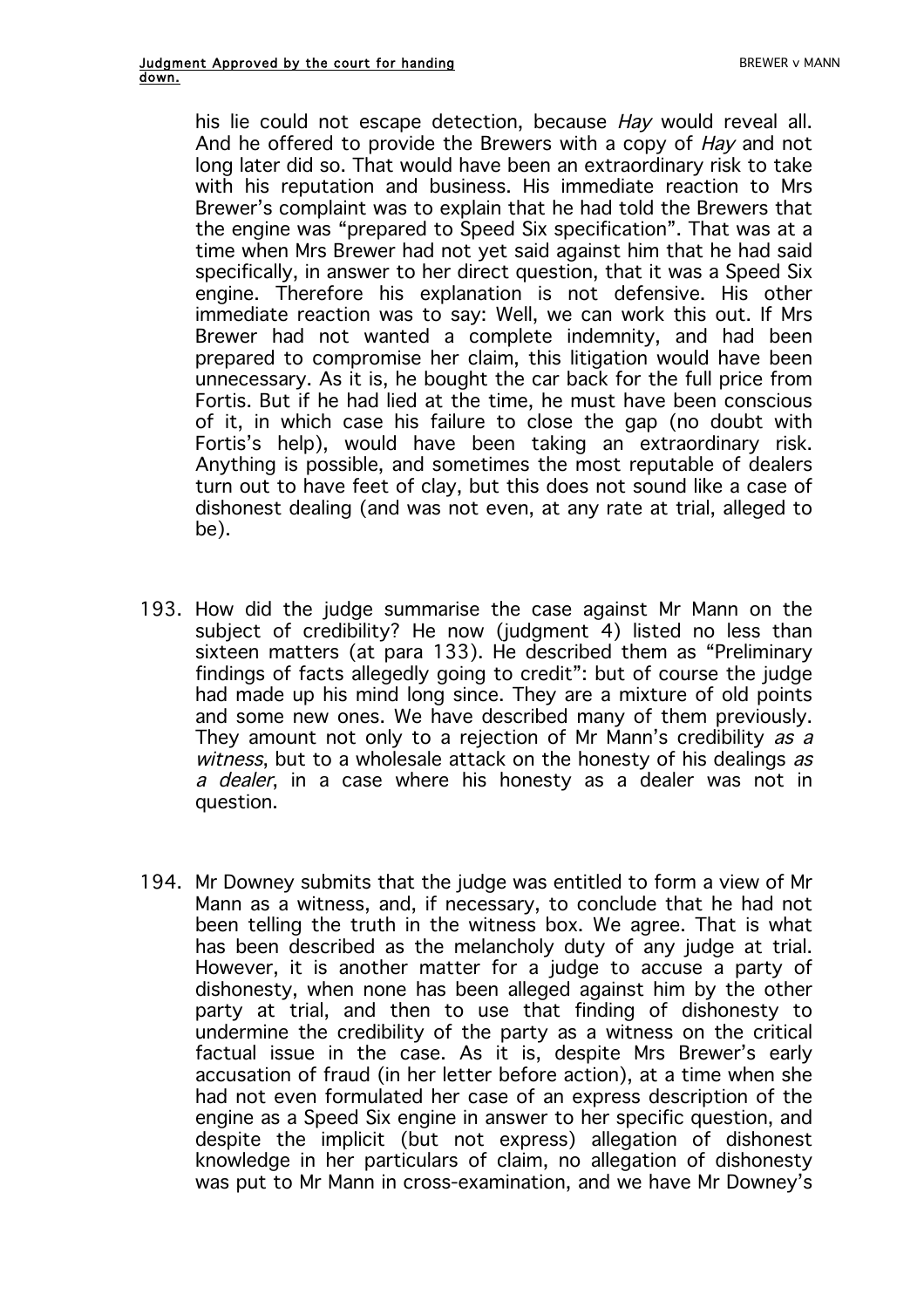commendably open assurance that there was at trial and is no allegation of dishonesty in these proceedings.

- 195. However, the judge's judgments proceeded by stages to elaborate what ended up as a sustained assault on Mr Mann's honesty. He regarded even Mr Mann's case, that he had described the car's engine as "prepared to Speed Six specification", as an "economy with the truth" (judgment 4, para 87, also judgment 2, para 83). He justified his approach as "necessary, fully addressed in the evidence" (judgment 5, para 11, see para 14 hereof above), when it was neither.
- 196. Jurisprudence tells us, however, that it is unfair for a judge to make findings of dishonesty without such dishonesty being put properly in issue.
- 197. In Co-operative (CWS) Ltd v. International Computers Ltd [2003] EWCA Civ 1955, Tuckey LJ said this:

"38…Put bluntly the judge's findings are obviously unfair. CWS never had an opportunity of considering, (with the assistance of its legal advisers) or answering a case of dishonesty which had never been put. It is an essential safeguard of our judicial process that the judge 'should hear the other side' (audi alteram partem). Where a judge acts, without warning, on his own view of an extended case of bad faith as providing a critical explanation of events…it is a matter of fundamental fairness that the judge's concern should be broached to the parties, above all to the party prejudiced by his view of things. Without that safeguard, the judge is likely to fall into error not only on the matter which is causing him particular concern, but also on other ramifications of the case. He simply has not heard what the party most affected has to say about what concerns him."…

"85…It must often be the melancholy duty of a judge to conclude that the truth, and the legal merits too, lie on only one side of the dispute; and to say so in necessarily clear and strong terms. In the present case, however, what is so troubling is that the judge has made findings of bad faith and false evidence, against CWS and its principal witness, Mr Brydon, and against Mr Melmoth who was not even a witness, when no bad faith had been pleaded or suggested, and then has inevitably been drawn, consciously or unconsciously, into utilising his conclusions about CWS' or its employees' bad faith for the purpose of deciding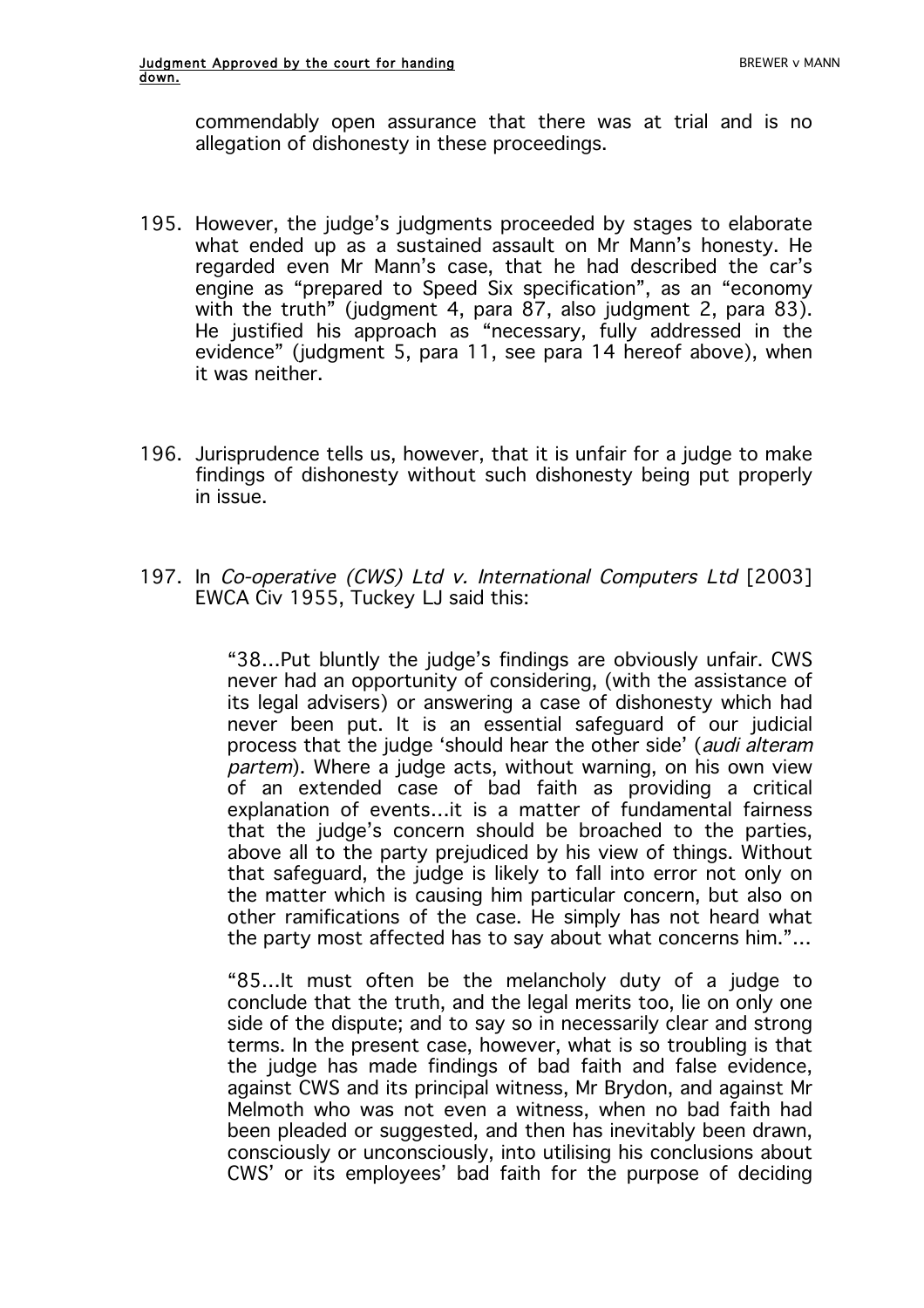other disputed issues of fact and law. In this way the focus of the judge's objective vision was distorted."

See also *Vogon International Ltd v. The Serious Fraud Office* [2004] EWCA Civ 104 at paras 28 and 29 per May LJ; The Mayor and Burgesses of the London Borough of Haringey v. Hines [2010] EWCA Civ 1111 at para 39 per Rimer LJ, citing Abbey Forwarding Ltd (in liquidation) v. Hone [2010] EWHC 2029 (Ch) at paras 46-49 per Lewison J; and Driver v. Air India Ltd [2011] EWCA Civ 830 at para 92 per Rix LJ.

The meeting of 20 May 2007

- 198. It is against this background that it is necessary to look again at the judge's rationale for his findings as to the meeting of 20 May 2007. We have set them out above (at paras 177-181 and 184-189,193, dealing with judgments 2 and 4 respectively). In our judgment, that reasoning is seriously flawed by a combination of assuming the truth of the Brewers' account of the meeting and doubting Mr Mann's credibility. Of course, the one thing is an aspect of the other. Moreover, what we do not find is an examination of the parties' different accounts of the meeting by reference to matters of more contemporaneous documentation or undisputed findings of fact (see at paras 190-192 above).
- 199. We recognise the difficulties of finding the truth where parties give conflicting evidence about an undocumented meeting which took place a number of years before trial. It is all the harder because, as every judge knows, once an issue has arisen, it is all too easy to persuade oneself, entirely honestly, that one was in the right, or that it was not one's own failure that let one down, but someone else's fault. This is a frequently observed pattern of human behaviour. Thus, once Sholto Gilbertson had identified the car's engine as pulling the car's value down (albeit he was wrong about his valuation), it was entirely natural for the Brewers to think (and of course we allow it possibly to be true) that what they really wanted was a car with an original Speed Six engine, and that that was what they had been promised. Therefore, on either hypothesis, namely that it was true or that it was thought to be true, the case was made that "Speed Six car" *means* or includes "Speed Six engine". That was the essential case made in Mrs Brewer's letters before action, to both Mr Mann/SMRL and to Fortis. That was the burden of Mrs Brewer's telephone conversation with Mr Mann a few days later.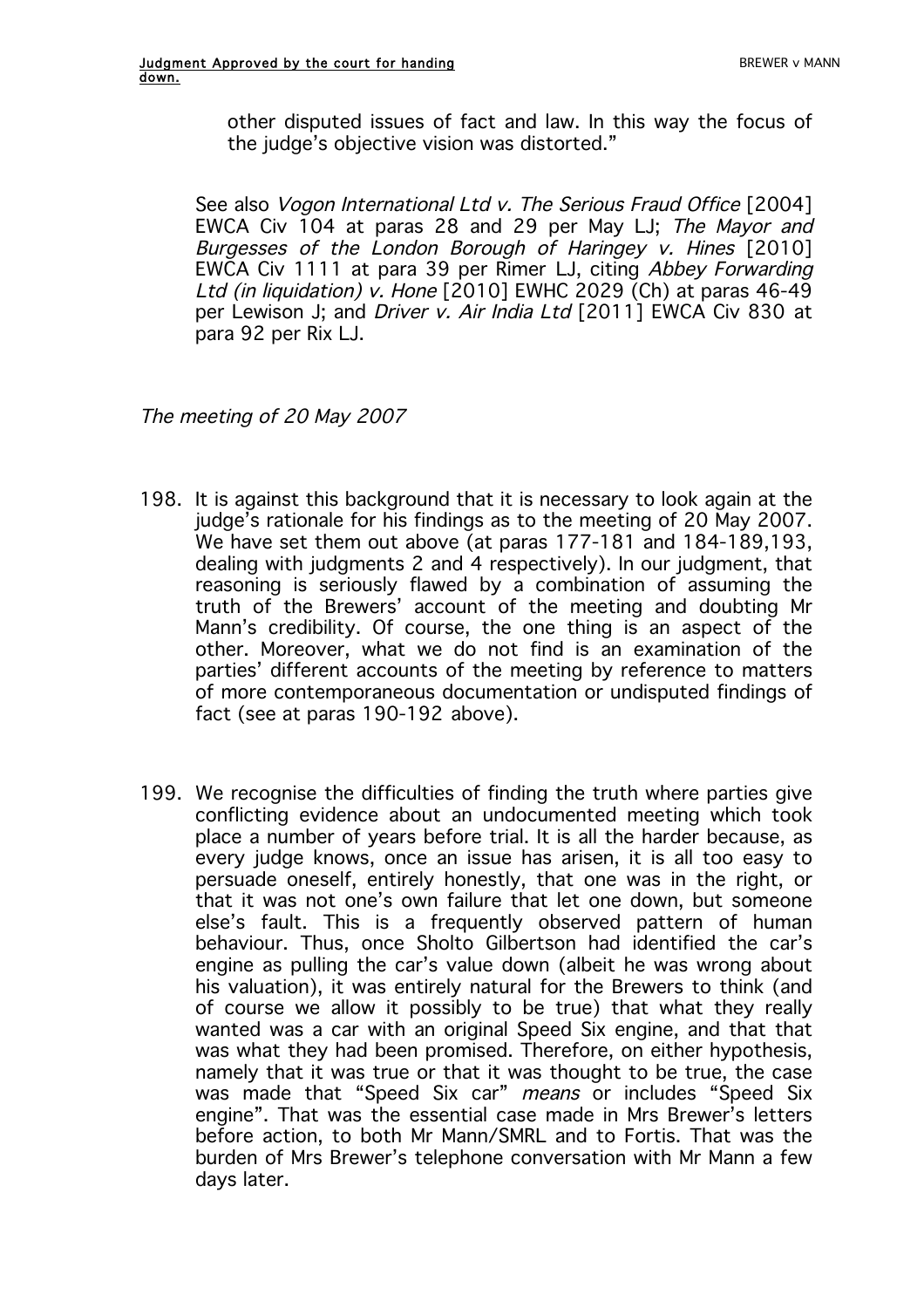200. However, it was only later, when she came to plead her particulars of claim, in November 2008, by which time she had to take into account Mr Mann's response that he had told her that the engine had been "prepared to Speed Six specification", that she pleaded, albeit entirely baldly, that he had said that the car had a Speed Six engine. At that time no further details of the conversation were given. As the case made its way to trial, further details appeared about Mrs Brewer's case. Thus, in her witness statement of April 2009, which she re-signed in September 2009 and thus did not alter after the substantial amendments made to her particulars of claim in July 2009, she gave this account of the conversation:

> "I asked Mr Mann if it was a matching number car<sup>17</sup>. Mr Mann said it was not and that it did not have the original engine which we later came to learn was number NH2732. I then asked if the car was a Speed Six since it did not have the original engine. Mr Mann said yes. Mr Mann went on to say that Bentley often changed engines if a customer came back with a problem. I then asked if the engine was a Speed Six engine. Mr Mann said yes. These questions and the answers Mr Mann gave me clearly led me to the conclusion that the car had at one time or another gone back to old Bentley Motor works and had an engine change to another original Speed Six engine. Mr Mann then went on to describe some of the work he had done in the restoration. He explained that the engine was up to Speed Six racing specifications and that the chassis had been shortened to comply with the specifications of Old Bentley No 2, which was another famous Bentley racing car. He explained that the rear axle had been modified to the Old Bentley No 2 specifications of 3 to 1. Lastly he explained that the Le Mans body was a replica of Old Bentley No 2."

- 201. It will be observed that in that account she asked both whether the car was a Speed Six and whether its engine was a Speed Six engine, and was told Yes to both questions. But she also said that Mr Mann had spoken of the engine as up to Speed Six racing specifications. However, in her pleaded Reply, she had earlier said, in March 2009, that "It is specifically denied that [Mr Mann] stated that the 'engine was prepared to Speed Six specification'".
- 202. Mr Mann's first written account of the conversation was contained in his reply to Mrs Brewer's letter before action, which is cited

 $\overline{a}$  $17$  A new formulation.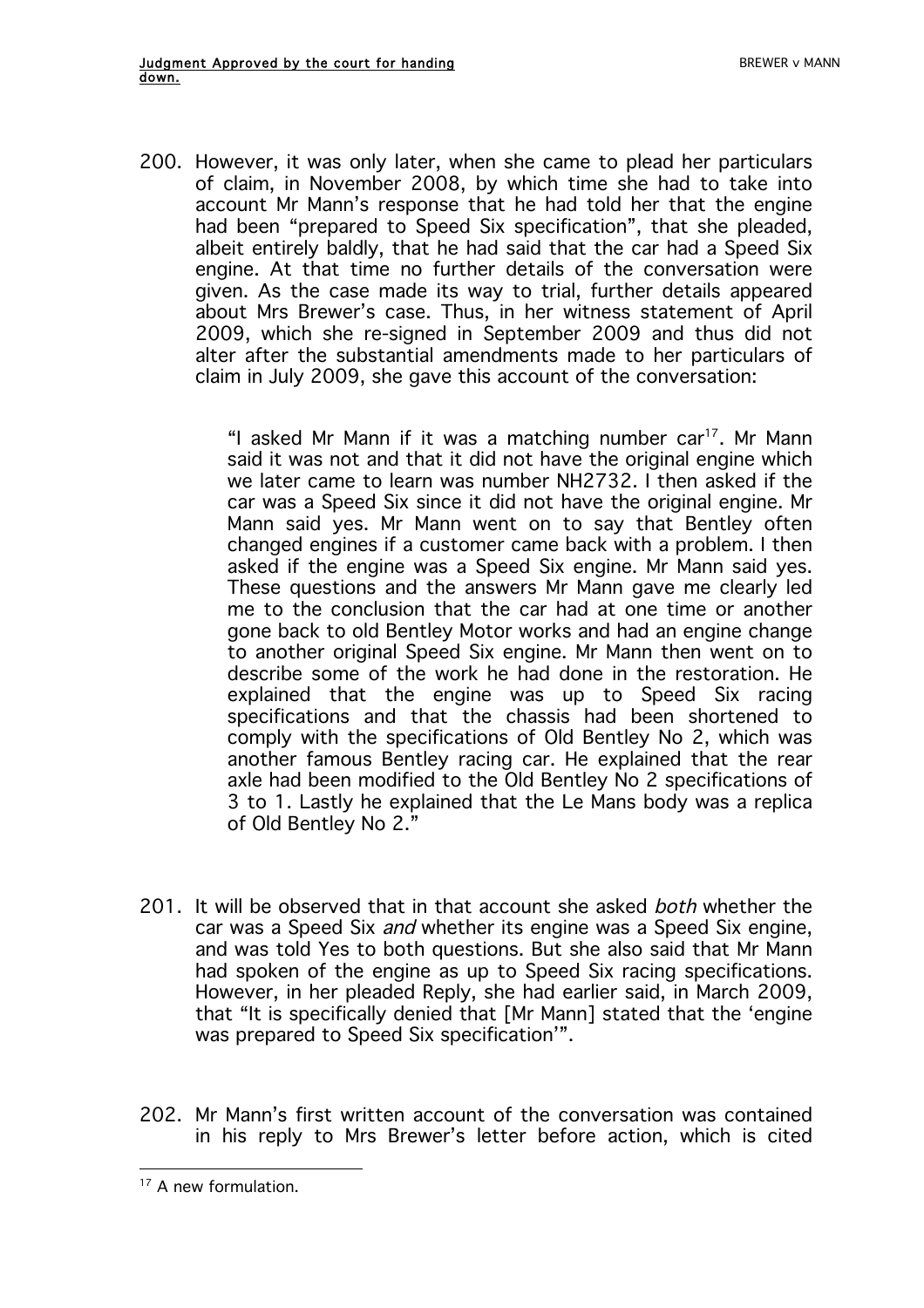above (at para 64). It will be recalled that he said that he was asked whether the fact that the engine was not original, which he had volunteered ("the engine had been changed during it's long life"), meant that the car was no longer a Speed Six, to which he said that it was, even though it had undergone changes in the last 75 years, but the engine was prepared to Speed Six specification. He added "Both factory and agents as well as private owners frequently undertook changes, not all of which were recorded, while some were inexplicable." His defence stated that he had said that the engine was prepared to Speed Six specification. His witness statement (June 2009) gave this account of the conversation in very much the terms of his August 2008 letter:

"There was a discussion at some stage with both of them about the engine, but it was certainly not the conversation which Mrs Brewer now alleges took place. I simply said that the engine was not original to the car, and one of them did ask if the engine change meant that the car was no longer a Speed Six motor car. I said it most certainly was a Speed Six motor car but like all cars of that age, of 75 years old, it had undergone changes during its life, but the engine was prepared to Speed Six specification. As I pointed out in my letter to her solicitors dated  $14<sup>th</sup>$  August 2008...both factory and agents as well as private owners frequently undertook changes, not all of which were recorded, whilst some were inexplicable. Neither Mr nor Mrs Brewer gave me any indication at all that this part of the discussion was critical to their decision to buy the car, and I certainly had no problems about describing the car absolutely accurately. I could have sold the car several times over at that time…It has been asserted that Mr Brewer asked me several times whether the engine was a Speed Six engine…That is not true."

- 203. It is equally possible for Mr Mann to have persuaded himself, wrongly, that he had addressed the question of the engine correctly, by describing it as prepared to Speed Six specification. It is possible that, if further questions had been asked, he would have given a further explanation of what "Speed Six specification" meant in that context. However, it seems to have been common ground, on the witness statements at any rate, that Mr Mann did say something about Speed Six specification(s).
- 204. Now the judge does not seem to have approached the question of what was said at the meeting about the engine by reference to any of this material, but to have proceeded directly to accept Mrs Brewer's case about the importance to her of an authentic Speed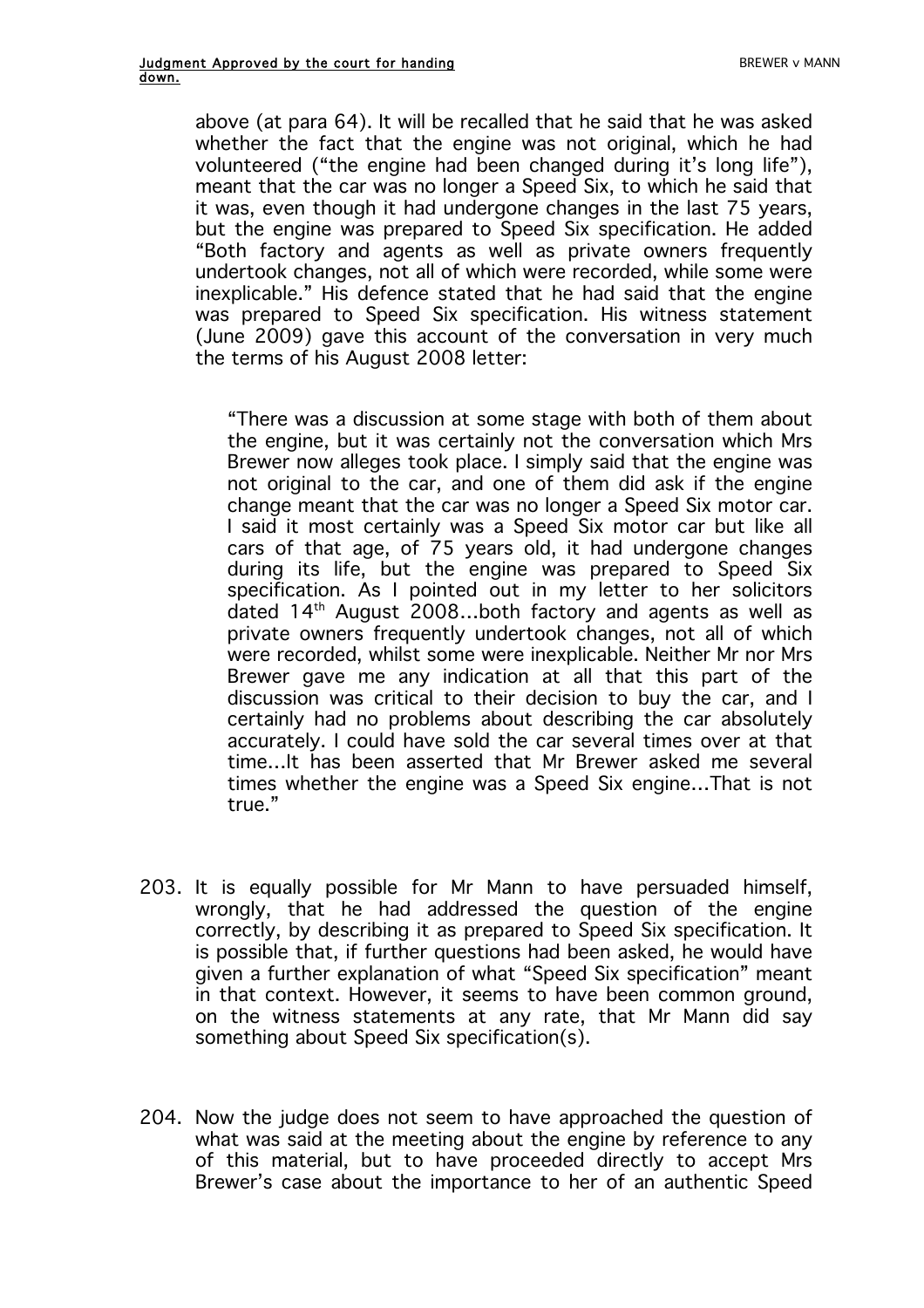Six engine. As the judge said (at judgment 4, para 124, and this goes back in its essence as far as judgment 1, para 83): "The Brewers particularly wanted to buy one of the very few surviving Speed Six engines. Mrs Brewer was therefore bound to question the provenance of the engine…" But what persuaded the judge of the fact that they wanted to buy one of the very few surviving Speed Six engines? This looks very much like a *petitio principii*, a begging of the question.

205. It is not even as though the judge chose between the witnesses on the basis of their demeanour. It is hard to escape the impression that the judge's preference for the Brewers' evidence is because he considered, for the reasons which he developed over the course of his judgments, that Mr Mann had been dishonest in his dealings with the Brewers, as well as therefore dishonest in the evidence which he gave to the court.

The outcome of Mr Mann's and SMRL's appeals

- 206. It was for these reasons that we have considered that we should give permission to appeal for all the grounds for which Mr Ticciati renewed his application, since they are all ultimately connected with his overriding submission that the judge demonstrated unfairness and an apparent loss of objectivity in his approach to the trial.
- 207. We also consider that in the circumstances we are bound to allow the appeals of Mr Mann and SMRL and order a new trial. The judgment and order of the judge as against Mr Mann and his company ultimately rest, as Mr Downey accepts, exclusively on the oral collateral warranty found by the judge to have been given by Mr Mann on 20 May 2007. However, the judge's conclusions about this issue are wholly bound up, as we would conclude, in the judge's apparent loss of objectivity and unfairness in relation to his dark view of Mr Mann's honesty and of his evidence. On the central issue of the meeting of 20 May, the judge has combined an unfair, because unheralded, attack, of his own making, on Mr Mann's honesty with an otherwise unstructured and unaccountable discussion of the opposing cases. It also seems to us that there was similar unfairness and apparent loss of objectivity in the judge's errors in presentation of the expert evidence which he had heard from Mr Sibson and Mr Fenn; as well as in his finding that the car had been represented and sold, or ought to be treated as if it had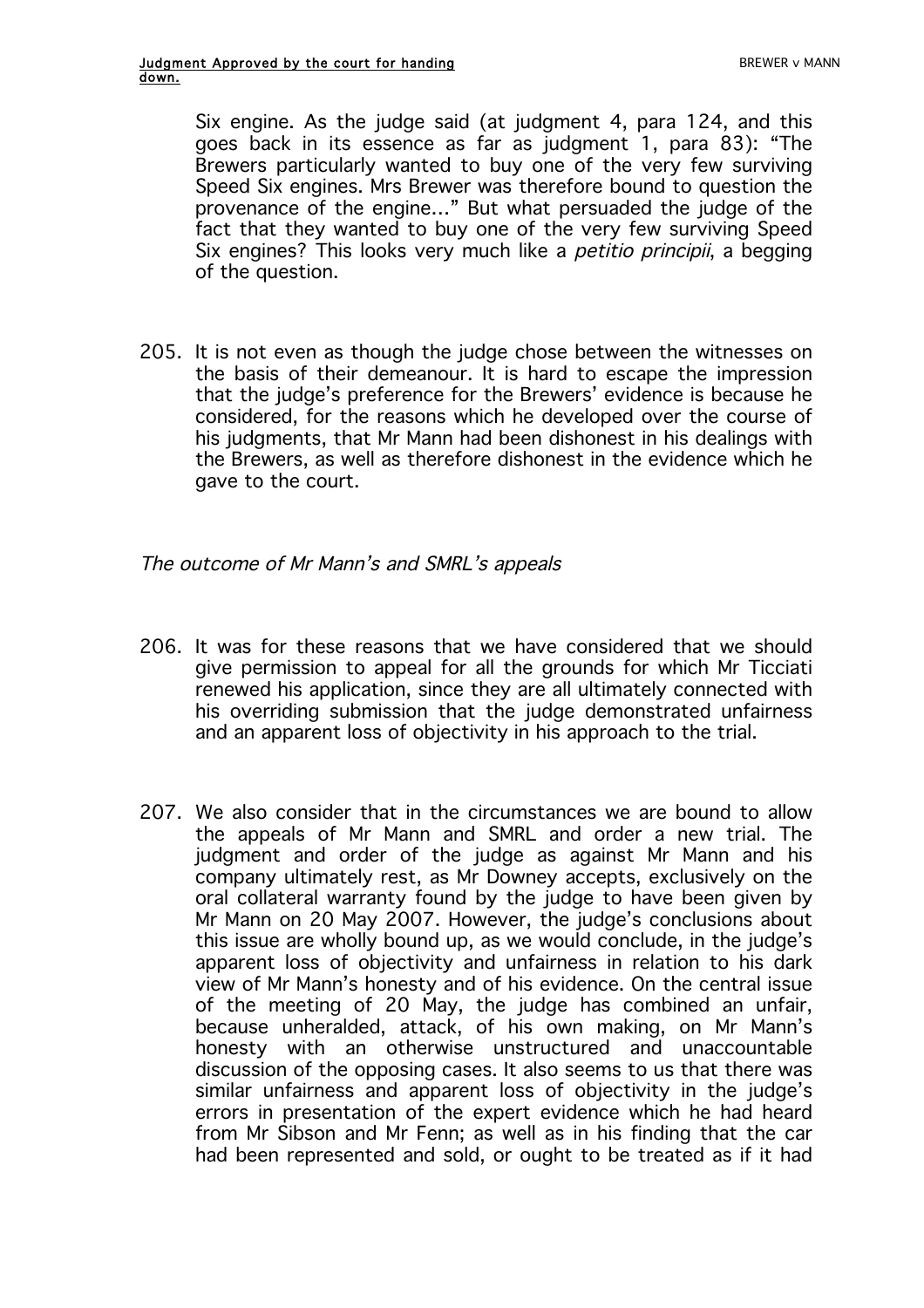been represented and sold, on the basis of a mysteriously but impossibly implied promise of a continuous and documented history.

- 208. We consider that the judge's apparent loss of objectivity is also demonstrated by his re-writing of his judgment 4 in the face of the grounds of appeal presented to him. He was not being invited to give more reasons, where he had given none. He had in fact handed down a highly wrought, carefully considered, lengthy and detailed judgment (judgment 3). He had done so in the face of the criticisms contained in those grounds of appeal. The fact that his reasoning may have been inadequate, if it was, was not a reason to have another go at re-writing it, especially on an issue as sensitive as the parties' respective credibility. We regret to say that we think that the judge's extensive re-writing of his judgment was not for the purpose of conducting a reconsideration which his conscience as a judge drove him to undertake, as may exceptionally happen, but for the purpose of providing further material – some of it, such as his "deposit contract" analysis, of a highly idiosyncratic nature not foreshadowed in any argument from the parties – to support the conclusions to which he was already committed. We think that a successful appeal requiring a retrial was almost inevitable from that moment, but we rest our judgment more broadly on all the matters relied on above.
- 209. Despite these criticisms which we have had to make of the judge's judgment, we consider that at the re-trial, if that were to take place, the issue of what was said at the meeting of 20 May must be regarded as entirely open. We have felt it right to make some comments on the structure of the issue, as it was presented to the judge at trial, but otherwise we have been concerned only with the validity of the judge's conclusions, and not with the ultimate task of a trial judge, of finding facts on the basis of all the evidence, which is not and cannot on such an issue be our task.
- 210. In the circumstances, it is strictly unnecessary to go further into the many other complaints of Mr Ticciati. We would however mention two other inter-connected matters which necessarily affect the ongoing structure of this litigation, and which we have taken into account in our conclusions thus far.

The date of the collateral warranty and the issue of which party, Mr Mann and/or SMRL, gave it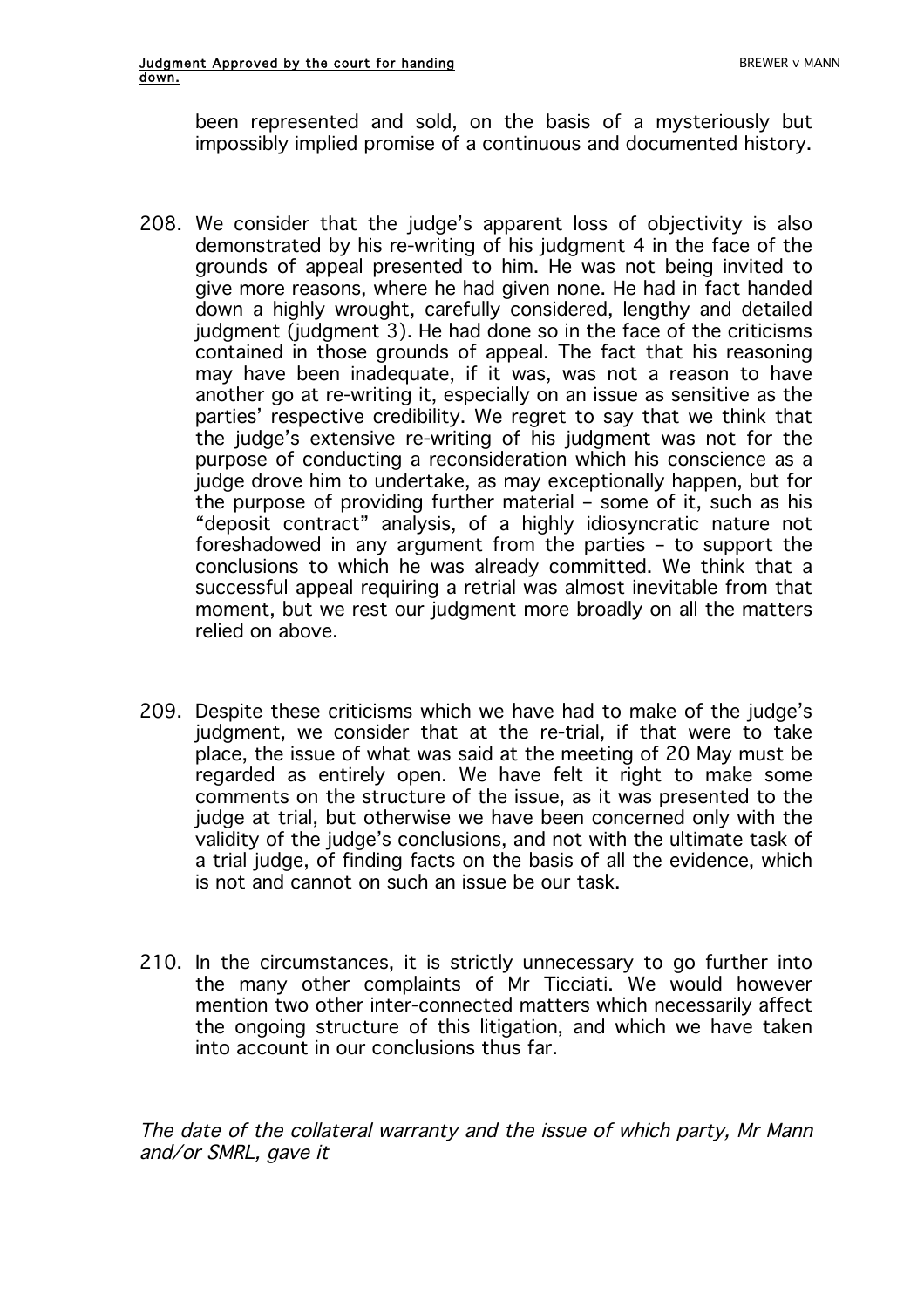- 211. Among other grounds of appeal not so far discussed is the question of Mr Mann's personal liability for any collateral warranty given by him on 20 May 2007. The issue at trial was whether any such warranty was given by him personally, or on behalf of his company, SMRL. The judge found that both were liable: Mr Mann, because he had presented himself to Mrs Brewer as an individual dealer, and not as the representative of a limited company, alternatively because he was liable as the agent of an undisclosed principal; and SMRL because "Mr Ticciati accepted on its behalf that it would be liable to Mrs Brewer if and to the extent that any breach of warranty was established" (judgment 4, para 156).
- 212. Mr Ticciati submitted that the judge's analysis was undermined by his view that responsibility for what was said on 20 May was to be fixed as of that date, rather than as of the date when the primary contract to which the warranty was collateral was concluded (see judgment 4, para 155(4)). Until then, he submitted, the alleged warranty was merely an offer, of the "if" variety: viz, "if you buy (hire purchase) this car, I will warrant that…". If no primary contract is ever made, then the collateral warranty never becomes contractual, for the hypothesis is never fulfilled. He therefore argued that the time to consider whether the warranty was given on behalf of Mr Mann personally or on behalf of his company was at the time of contract, and not before. Mrs Brewer's contract with Fortis was made on 7 June 2007. The earliest possible time when Mrs Brewer might have given any consideration for the promise constituted by the warranty was on 5 June when Mr Brewer paid the £40,000 deposit on her behalf, in anticipation of her contract with Fortis. But by that time, and as from 30 May 2007, Mrs Brewer knew about SMRL from its invoice to Fortis, provided to Mrs Brewer through Mr Hardiman and her husband; and on 5 June, when the £40,000 was paid, it was paid to SMRL itself.
- 213. We would agree that in principle that submission is correct, and that will change the parameters of the enquiry as to whether Mr Mann was speaking for himself or for his company. Ultimately the question will be whether, in the light of its appearing on the scene as the party contracting with Fortis and receiving the deposit from Mrs Brewer, SMRL supplants Mr Mann as the party on whose behalf any representation amounting to a collateral warranty was made, or whether, any such representation having been originally made by Mr Mann before his company was on the scene, it continues to bind him personally ever thereafter. That, however, is a question, involving a broad-based factual enquiry, that we are unable on this appeal to determine. It will be an issue for any re-trial. However, we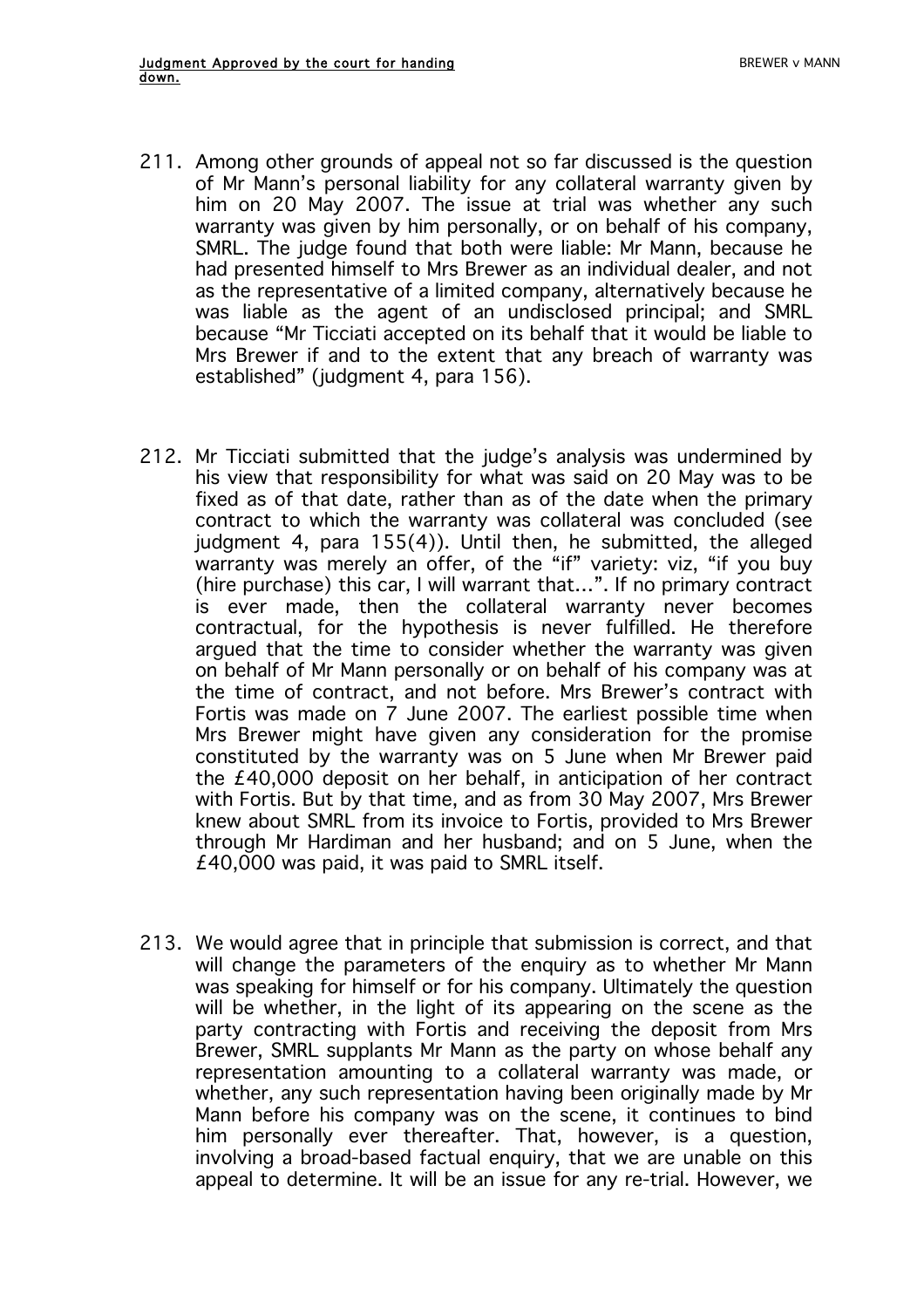also observe that the judge's constantly shifting analysis of the contractual situation is further ammunition for Mr Ticciati's case, for it shows the judge utilising changing reasoning to support his previous conclusions, and again calls into question his objectivity.

- 214. Thus, in judgment 1 the judge proceeds on the basis that Mr Mann is liable as from the time of his representation, which was prior to Mrs Brewer finding out from the SMRL invoice on 30 May 2007 that it would be receiving the deposit and selling the car to Fortis: judgment 1, paras 88/89. The judge also reasons ("A further reason why Mr Mann is additionally liable personally") that his personal liability follows from the fact that "he did not buy the car from Mr James until after SMRL had sold it to Fortis", judgment 1, para 90. However, this was said on the assumption that Mr James was himself dealing with Mr Mann personally and not with his company, whereas it is SMRL which buys the car from Mr James and pays him (para 84 above). The natural inference is that Mr James was transacting throughout with Mr Mann's company rather than with Mr Mann personally. The judge then goes on to describe four inter-related contracts: (i) a contract between Mrs Brewer and SMRL as of 5 June 2007 whereby she provides a deposit of  $£40,000$ ; (ii) a contract between SMRL and Fortis as of 6 June 2007, whereby SMRL sells the car to Fortis for £390,000 (in fact £430,000, finalised on 7 June); (iii) a hire purchase contract between Fortis and Mrs Brewer made by Mrs Brewer's signing their agreement on 30 May 2007 (in fact on 6 June 2007) and by Fortis countersigning on 6 June 2007 (in fact on 7 June); (iv) the sale of the car by Mr James to SMRL. On that analysis, Mrs Brewer finds out about SMRL on 30 May, signs the Fortis contract form on the same day, and pays the deposit to SMRL on 5 June.
- 215. In judgment 2, despite much rewriting, that essential analysis remained, save that contract (i) between SMRL and Mrs Brewer is now referred to as a "contract of sale", subordinate to the sale by SMRL to Fortis, and thus itself subject to an implied term that the car conformed to the description of it in the SMRL invoice to Fortis (described as an invoice to Mrs Brewer): see para 138(1).
- 216. In judgment 3, (at Mr Downey's request) the judge deleted reference to an SMRL "contract of sale" with Mrs Brewer, but persisted in the finding that the payment of the deposit by Mrs Brewer constituted a contract with SMRL which was subject to an implied term that the car conformed to its description in the invoice (now correctly referred to as being made out) to Fortis (para 138(1)).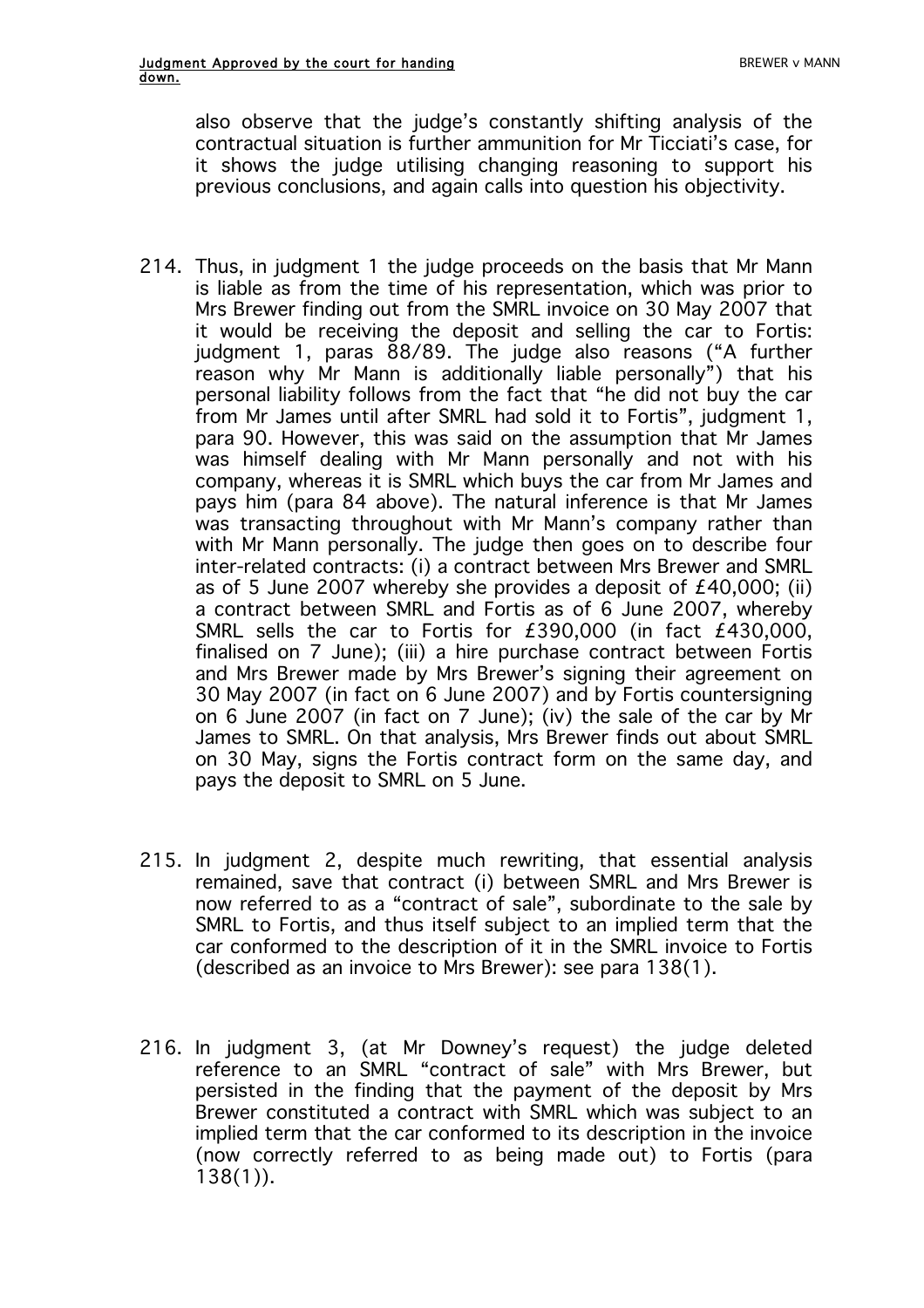217. In judgment 4, however, there was further wholesale rewriting of these passages (at paras 146/156). Thus the judge stated a submission that Mr Ticciati had repeated as part of his grounds of appeal:

> "148. Finally, Mr Ticciati contended that the collateral contract containing the warranty could only have taken effect when the hire purchase agreement was concluded. That contract was made after the 6 June 2007 which was after Mrs Brewer knew that SMRL was the contracting party for the provision of any warranty."

It will be recalled that Mrs Brewer knew of SMRL as from its invoice of 30 May 2007, which she saw on that day. Nevertheless, the judge opined (at para 153) that even if this submission was correct, Mr Mann remained liable personally as having induced Mrs Brewer to enter into her contracts. The judge's footnote 41 then referred to para 159 "for a finding as to when those contracts took effect". On the way to para 159, the judge stated at para 155(3) that, in his view, even before the hire purchase contract was made by Mrs Brewer, she had entered into the so-called "deposit contract" (the judge's term). He said:

"Although [Mr Ticciati] was referring to the hire purchase agreement as the relevant agreement that brought the contractual warranty into effect, the relevant contract in this case must be Mrs Brewer's earlier deposit contract. In a conventional situation, that [ie Mr Ticcati's submission] will usually be the case. However, in this case, the deposit contract and SMRL's sale contract to Fortis took place on the same day as Mrs Brewer was sent a copy of the invoice which would have alerted her to the existence of SMRL so that that requirement would have been fulfilled, if that event was indeed what brought the contractual effect of the warranty into effect."

218. So there it appears that the judge is saying that Mrs Brewer's deposit contract was contemporaneous with the invoice which would have alerted her to the existence of SMRL. That, however, would place the deposit contract on 30 May, whereas in previous judgments the judge had dated it to 5 June, the date on which Mr Brewer paid the deposit to SMRL. That the judge now has in mind the earlier date of 30 May is highlighted by a footnote to para 155(3), footnote 43, which reads: "Fortis stated in its evidence that the sale agreement was entered into on 30 May 2007. See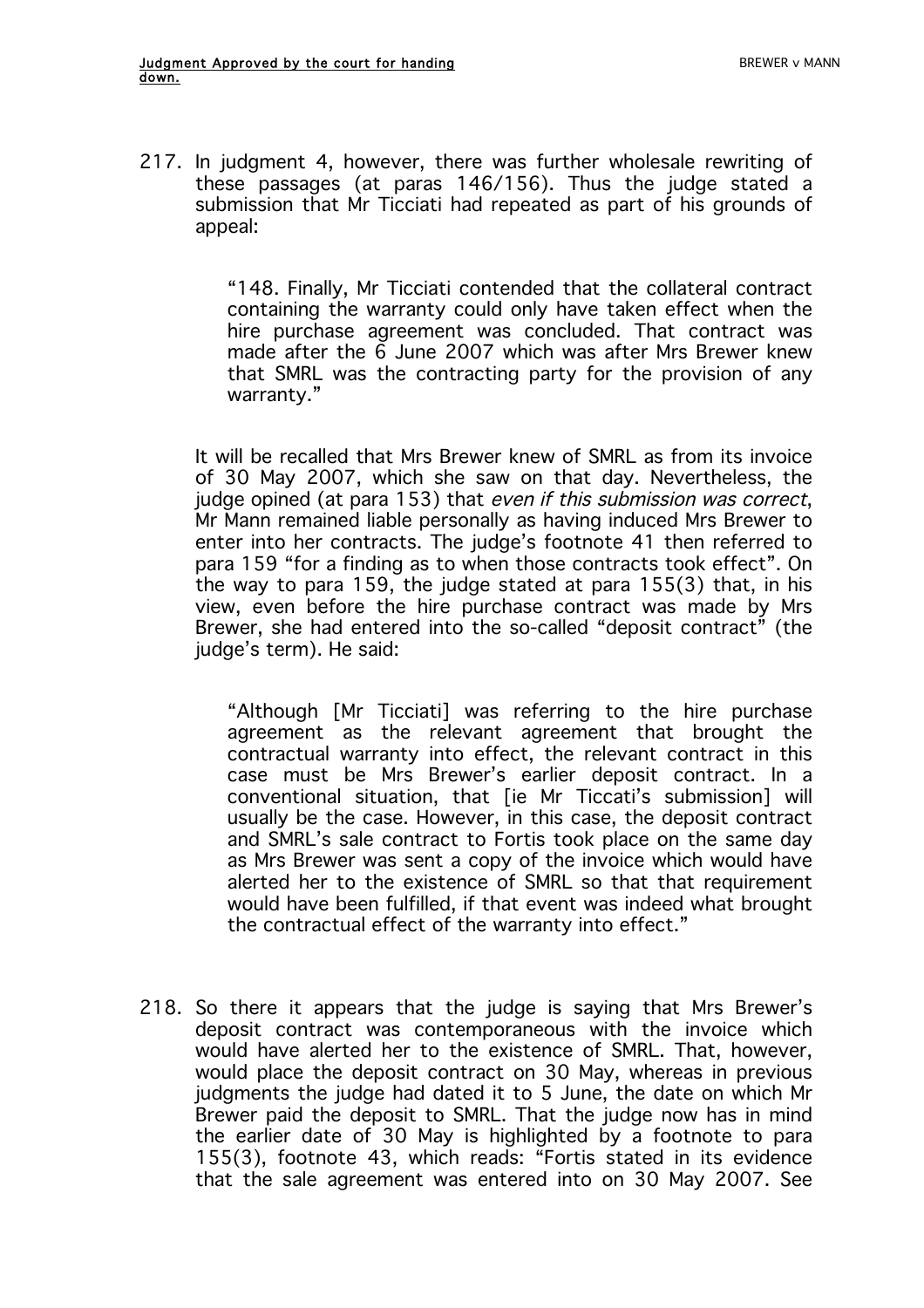further paragraph 159(2) below." So the judge is now suggesting that SMRL's sale to Fortis was on 30 May 2007, whereas he had previously found it to be made on 6 June 2007 (and it was in fact made on 7 June).

- 219. We now come to paragraph 159 of judgment 4 which is where the judge restates his theory of "four separate but inter-related contracts" and to which the judge had referred in his footnote 43. He now finds (i) a "deposit contract" between Mrs Brewer and SMRL "entered into on 30 May 2007 when the sale contract was made and SMRL issued the relevant invoice" (he had previously dated this contract, at one time called a "contract of sale", to 5 June, which was of course the date on which the deposit was paid); (ii) a contract between SMRL and Fortis by which SMRL sold the car to Fortis "made on 30 May when SMRL sent out its invoice of the same date" (he had previously dated this contract to "on or about 6 June when Fortis transferred £390,000 to SMRL", which in fact occurred on 7 June); (iii) the hire purchase contract between Fortis and Mrs Brewer, which he now said took effect on 6 June when Mrs Brewer signed it and Fortis paid £390,000 to SMRL (in fact the contract took effect on 7 June, when Fortis countersigned the agreement and also paid SMRL); and (iv) the contract between Mr James and SMRL of 8 June 2006.
- 220. Why, one asks, did the judge, in fact inaccurately, advance to an earlier date, 30 May 2007, his contracts (i) and (ii), namely the socalled deposit contract and the sale by SMRL to Fortis? It is by no means clear, if only because the rationale of this part of the judge's judgment 4 is obscure, but there must be a strong inference that he did this for the purpose somehow of being able to reason that, as of 30 May, Mr Mann's personal representation was given contractual effect before Mrs Brewer could have had an opportunity to realise that SMRL was on the scene. Thus in an entirely new paragraph 160 (extending over nearly three pages and twelve subparagraphs) headed "Deposit contract", the judge said this about the invoice to Fortis dated 30 May 2007:

"(6) There are three particular matters to note about this invoice:

> (a) The statement contained in this document that the offer that was being made was being made "for and on behalf of Stanley Mann Racing Ltd." was the first time that Mr Mann had drawn attention to the fact that the car was being sold by SMRL. Mrs Brewer only first had sight of this invoice after she had paid the deposit and after SMRL had purported to pass title to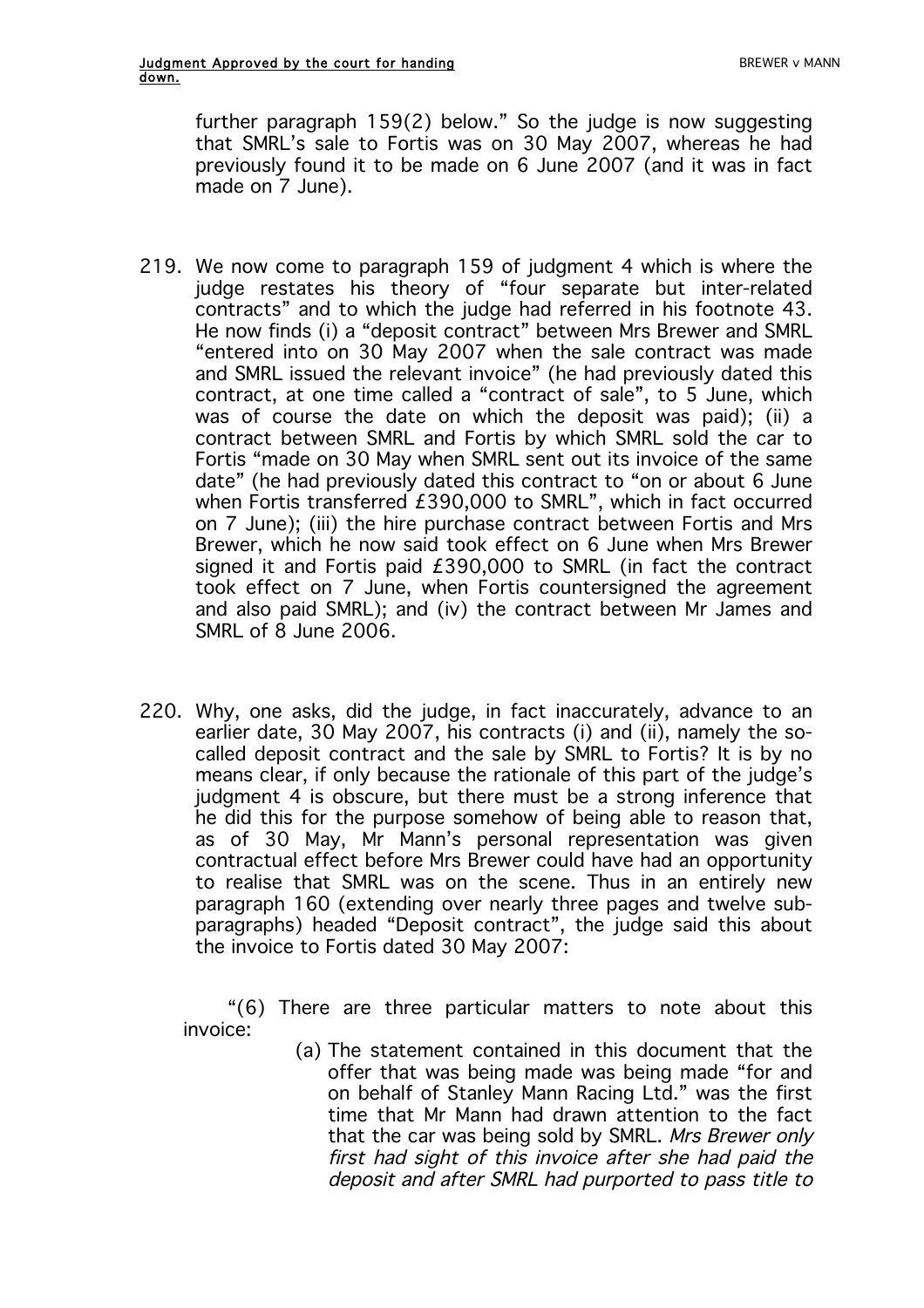Fortis when she collected the car with her husband on 7 June 2007" (emphasis added).

- 221. That finding is wholly wrong, and indeed inconsistent with other parts of the judge's judgment (such as para 155, cited above). However, it appears to have been in the judge's mind as the reason why Mrs Brewer was not affected by the invoice of 30 May (albeit incoherently, since that invoice is used as the basis of her deposit contract with SMRL as of 30 May). We fear that the more such matters are investigated, the more difficult the exercise becomes.
- 222. In any event, the clear basic law is as stated in *Chitty on Contracts*, 30th ed, 2008, at para 18-008 as follows:

"To be enforceable as a collateral contract, a promise must be supported by consideration, and in the cases considered in paragraphs 18-005 to 18-007 above there is no difficulty in explaining how this requirement was satisfied…in the hirepurchase case it is the entering by the customer into a hirepurchase agreement with the finance company…"

To similar effect is the classic statement of a collateral warranty to be found in Denning LJ's judgment in *Dick Bentley Productions Ltd* v. Harold Smith (Motors) Ltd [1965] 1 WLR 623 at 627 –

"…it seems to me that if a representation is made in the course of dealings for a contract for the very purpose of inducing the other party to act upon it, and actually inducing him to act on it, by entering into the contract, that is prima facie ground for inferring that it was intended as a warranty" (emphasis added).

The judge himself cited this passage in his judgment (for instance para 142 of judgment 4). In our judgment, in this case that time of contract might be advanced to the date of payment of the deposit in anticipation of the hire purchase agreement, but that takes one back only to 5 June 2007, which is where the judge started from, but did not finish. Moreover, the undisclosed principal rule relates to the time of contract: as Chitty states at para 9-012: "Where the principal is undisclosed at the time of contracting, the contract is made with the agent…"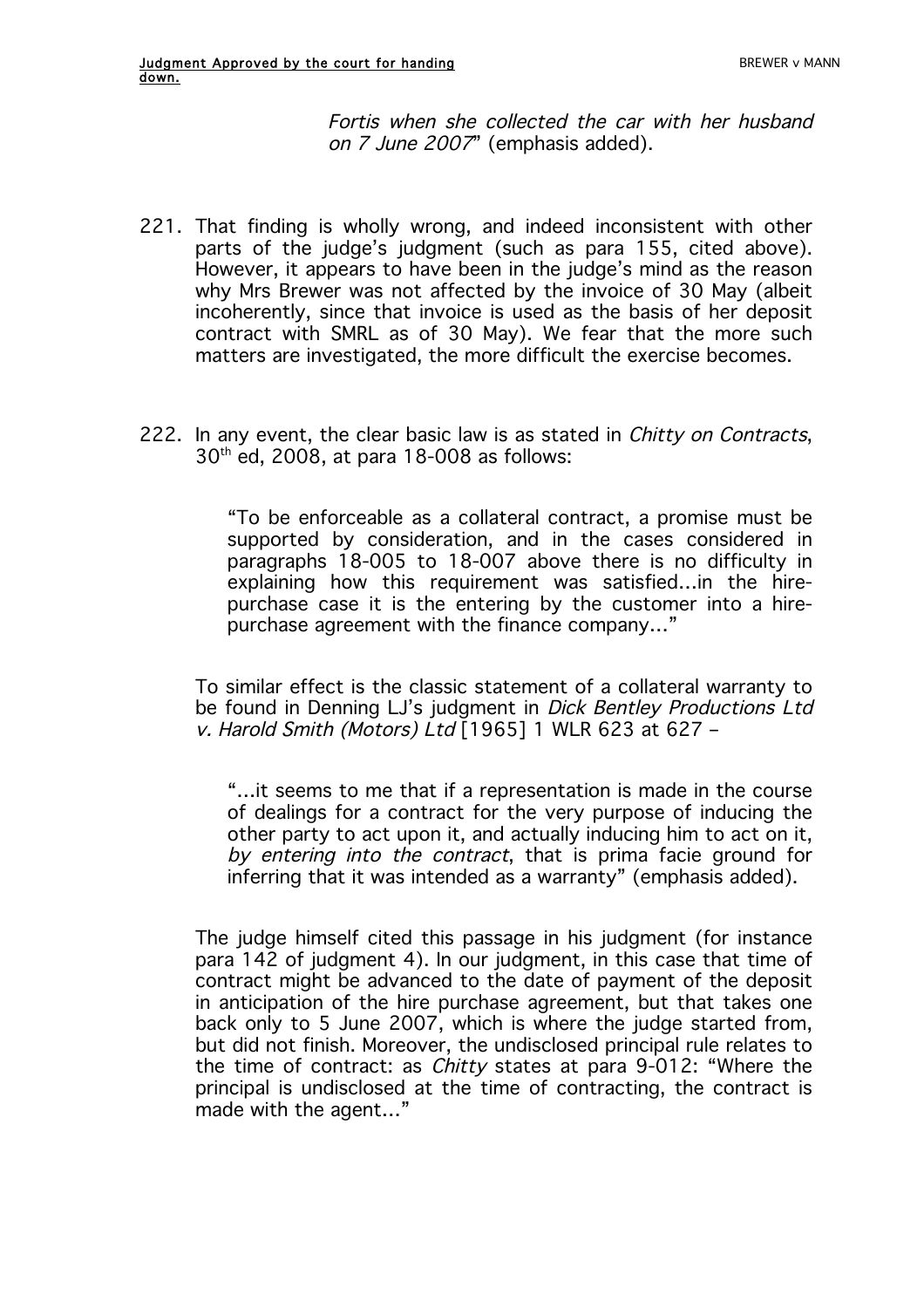- 223. It is hard to escape the conclusion that in all these perambulations the judge again shows, at any rate to all appearances, that he had lost his objectivity, and was concerned to arrive at an analysis which would support his conclusion that Mr Mann ought to have personal liability for a collateral warranty of which he was in breach.
- 224. That also appears to be the point of his argument at his judgment 4 para 155(3) (cited above). This is supported by his next subparagraph, para 155(4), which begins "In any event" and seeks to make the point that the relevant time for considering the status of the representor in a case of collateral warranty is the time of representation and not, as Mr Ticciati submitted, the time of effecting the contract to which the representation is collateral. Thus the judge there argued:

"(4) In any event, the relevant contractual relationship was a collateral warranty which induced another contract which it was collateral to. The relevant point of time to consider whether the principal, on whose behalf the warranty was provided, was undisclosed in such circumstances was when the warranty was first provided and the inducement to contract first arose. That is because, from that moment, the induced party such as Mrs Brewer becomes potentially liable for loss arising from the inducement in the way of pre-contractual expenditure or other loss flowing from the inducement…Mrs Brewer was unaware that Mr Mann had provided his warranty as an agent for SMRL when the warranty was provided on 20 May 2007 and remained unaware of that relationship when she unequivocally agreed to proceed with the acquisition of the car at the same time. Since the first time she could have discovered that SMRL was the contracting party for the deposit contract was on receipt of a copy of SMRL's invoice to Fortis on 30 May 2007 and since she never subsequently made an election to treat SMRL as the sole warranting party, Mr Mann remains personally liable to Mrs Brewer for any breach of the warranty on the undisclosed principal basis."

225. The difficulty with that reasoning, however, is that as of 20 May Mrs Brewer had committed herself to nothing. The judge did not advance a theory that by agreeing to proceed with the acquisition of the car on 20 May the contract to which the warranty was collateral had become effective.

Joinder of SMRL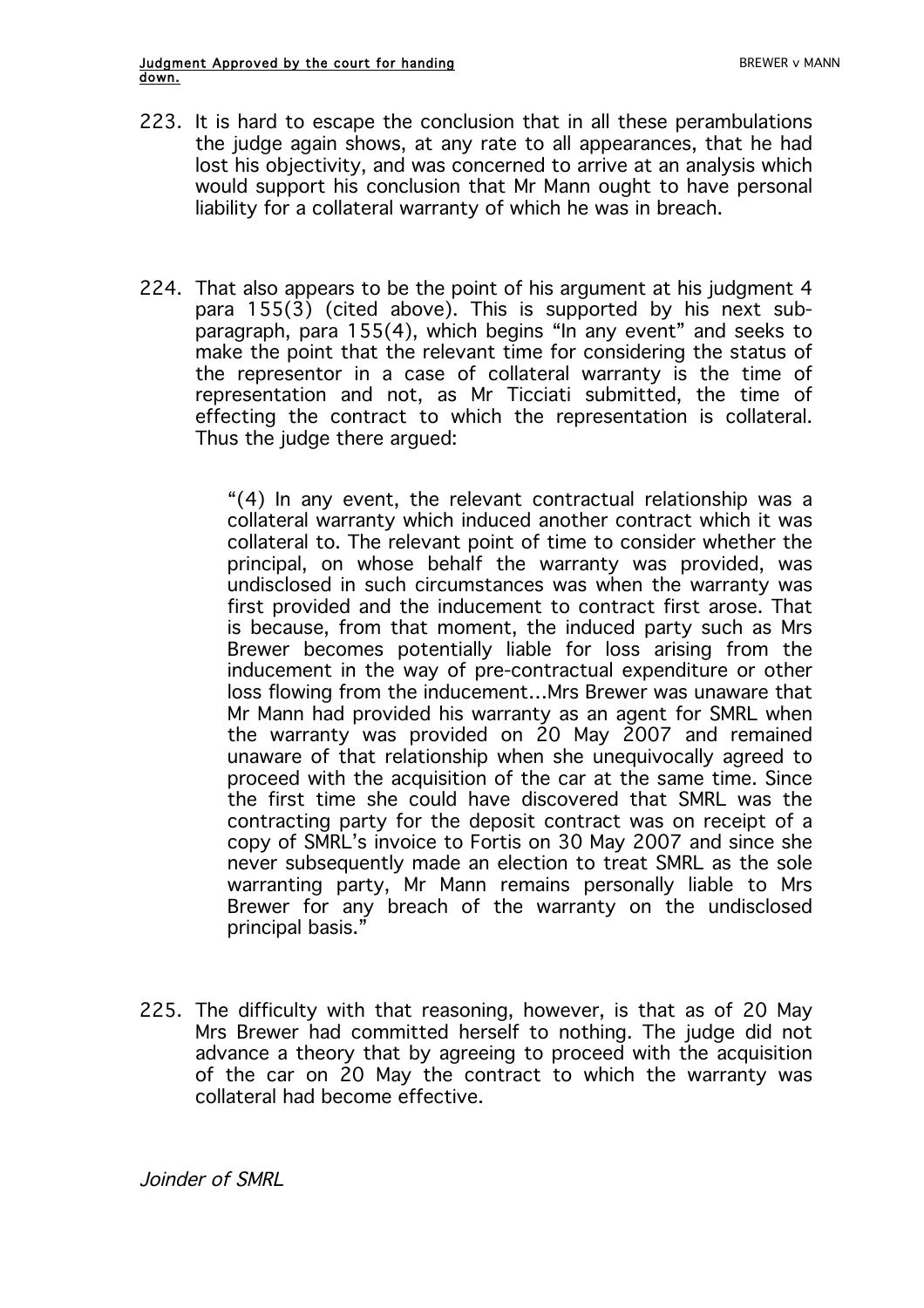- 226. The joinder of SMRL on only the second day of trial is a large subject on its own, and was among the first of the grounds (for which permission to appeal was given by the judge himself) addressed to us on this appeal. Since there has to be a re-trial, and the joinder was only made at the trial itself, we consider that the judge's ruling, reasons for which he incorporated in his main judgment, must fall together with his judgment and order as a whole, even though the joinder order was dealt with separately and given a date of 24 February 2010 (the third day of trial). We will therefore deal with this subject somewhat more briefly than its importance would otherwise deserve. It is the second matter to which we referred at para 210 above.
- 227. It will be recalled that Mrs Brewer brought her proceedings against Mr Mann and Fortis. She did not make any claim against SMRL. The claim form was issued on 28 November 2008. Mr Mann's original defence dated 9 January 2009 took no point that any liability was with the company rather than Mr Mann; but on 8 May 2009 his solicitors wrote to Mrs Brewer's solicitors to suggest that the proceedings should have been brought against SMRL and not Mr Mann, and this was formally pleaded in an amended defence dated 17 August 2009. It appears that the suggestion in the solicitors' letter not only represented the defence which Mr Mann was minded to make, but he was also to point out in the ensuing correspondence that he was anxious that the liability to pay VAT on legal fees should rest on his company not him: for only SMRL could set off VAT paid against VAT collected. Mr Mann was also concerned that any liability should fall against the company, to be off-set against company profits, whereas he would have no similar recourse in respect of his personal taxation. The assets, such as the property from which he operated, were owned by SMRL. We are not sure whether that was strictly in evidence, but we are prepared to assume that we have been accurately informed that that is the case: nothing to the contrary was suggested.
- 228. On 13 May 2009 Mrs Brewer's solicitors replied to resist the suggestion that her claim should be against the company rather than Mr Mann, arguing that she had dealt with Mr Mann personally, and did not know of SMRL until she saw the Fortis documentation. On 30 June 2009 Mr Mann's solicitors again requested that SMRL be substituted for Mr Mann. On 1 July 2009 Mrs Brewer's solicitors again declined. On 6 July 2009 Mr Mann's solicitors served in draft his amended defence which took the point that the company was responsible for the advertisements, the website, and for the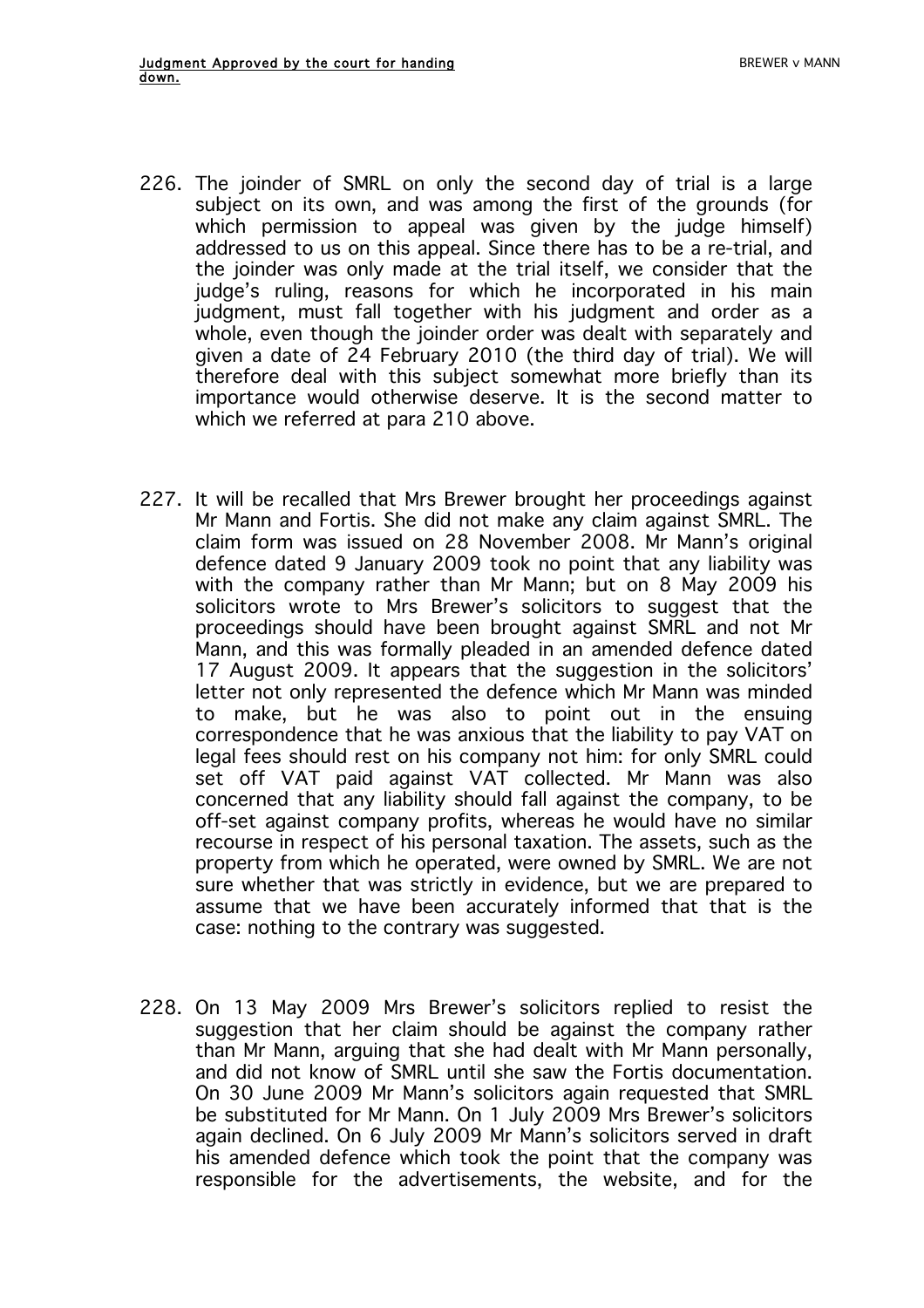transaction as a whole; and that Mr Mann dealt through his company. The stand-off on this issue continued down to trial.

229. However, on the first day of trial, 22 February 2010, the judge himself initiated a dialogue about the possible joinder of SMRL. He said:

> "Should we not address here and now once and for all whether or not there is an issue and a claim, albeit an alternative claim, against Mr Mann's company and, if so, whether it is now too late to advance that as an alternative claim?" (Day 1.1111)

So, Mr Malek QC, leading counsel for Mrs Brewer at trial, was effectively required to say that "of course there is a risk that we could fall between two [stools], as your Lordship has indicated. The safest way of dealing with this perhaps is just simply to say that we have leave to amend..." (Day 1.1112).

- 230. The judge next suggested to Mr Malek that he might like to consider the possibility of claiming against Mr Mann the difference in value between the car as it was and the car as Mrs Brewer claimed it was represented to be! That demonstrated that from the outset the judge had in mind that Mrs Brewer ought to be claiming, and would profit from claiming, on the basis of loss of value. In that respect, however, he was stopped in his tracks by Mr Malek's firm rejoinder: "No, it is not a difference in value case" (Day 1.1112).
- 231. A little later in the discussion the judge turned to Mr Paul Brant, who was representing Fortis, as he does again on this appeal, in order to suggest a claim by Fortis against its contracting party (SMRL) in the current proceedings. It was to emerge in the discussion that Fortis had chosen not to make a third party claim against Mr Mann (with whom it had no contract), nor against his company (with which it did) in the absence of it being a party, but, as Mr Brant remarked to the judge, if SMRL had been a party, a claim over against it would have been pleaded (Day 1.1124).
- 232. However, these matters were left in the air, and after that first day's short adjournment Mr Malek called his first witness, Mrs Brewer, to give her evidence: at which point Mr Ticciati, for Mr Mann, said that he first needed to know the position about SMRL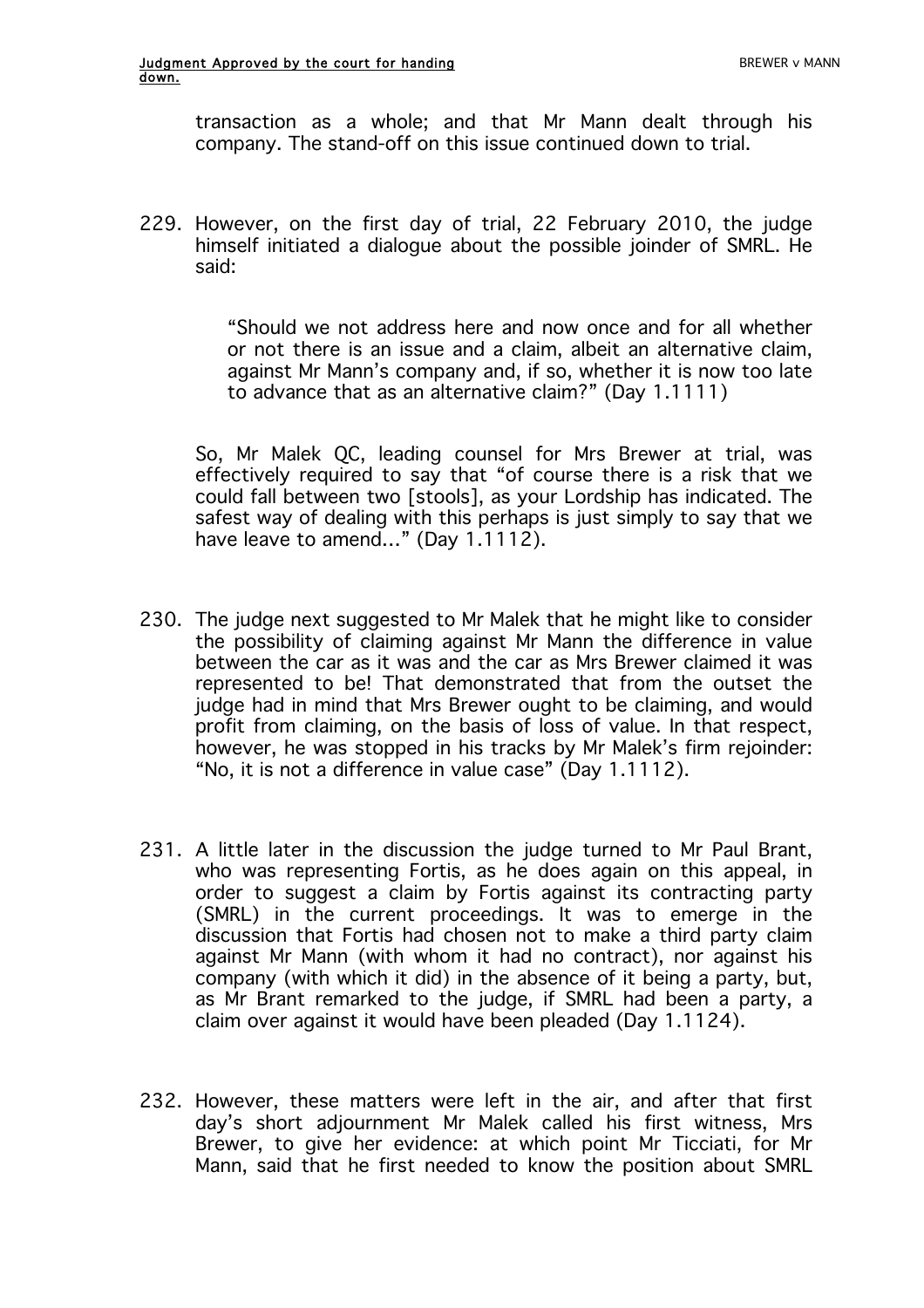and whether Mr Malek was indeed proposing to apply to join it (Day 1. 1129). Mr Malek then suggested that the judge had indicated "that he would deal with it in his judgment" (which we do not think was the case), and the judge adopted that suggestion and volunteered:

"It is an application to add that party as a third defendant and any objection to that being done and any submissions as to whether there is a claim against that party the proposal is it should be dealt with in closing submissions."

233. Such a manner of proceeding would have been most unsatisfactory, and Mr Ticciati understandably said this:

> "My Lord, my understanding was that if that course were taken by Mr Malek, Mr Brant would want to make a claim over against the new party, and if there is going to be a claim over against the new party I would like to know what it was now, before I start cross-examining witnesses." (Day 1.1130)

Mr Brant confirmed, simply and clearly, that –

"If your Lordship does order the limited company is joined in then we will wish to bring a claim against the limited company, my Lord, yes."  $(Day 1.1131)$ 

- 234. Mr Ticciati then confirmed his position that that would cause a fundamental change in the proceedings, to which he would object. The judge, however, said that "I am not going to start making orders now" and invited the parties to sort it out between themselves, expressing the view that he was trying to find a practical way of ensuring that "all potential claims, defences and claims over" were brought within the trial. So Mrs Brewer took the oath and gave evidence (Day 1.1133/4) without any of these matters being resolved.
- 235. The next morning, nothing further was said about these matters and Mrs Brewer continued with her evidence. Well into the second day of the trial, when Mrs Brewer had completed her evidence, it was the judge who initiated a further discussion. He said (Day 2.1217):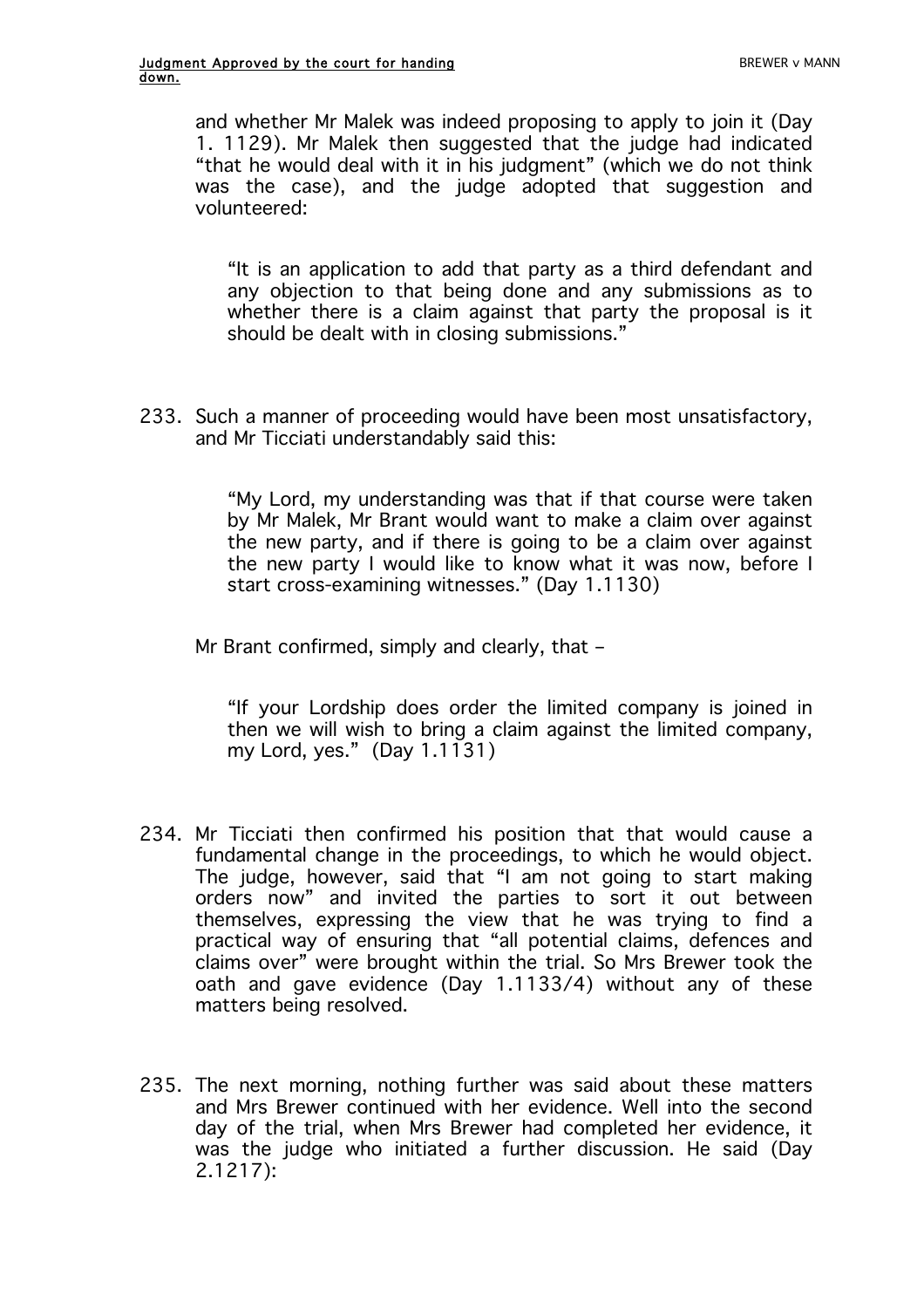"Before we move on to other evidence, I feel that we should seek to resolve whether there is in play an actual or putative claim over by [Fortis] against [Mr Mann]."

Mr Brant said:

"I am not quite sure what your Lordship means by the term "in play"? There is no additional claim between [Fortis] and [Mr Mann] in this action."

- 236. The judge asked: "And none is going to be brought?" and Mr Brant confirmed that "I can envisage no such claim arising in the circumstances of this case, no." The judge remarked that it could not be brought subsequently, and Mr Brant, without finally committing himself, said that that was also his understanding of the position. We observe: that was the position vis a vis Mr Mann, with whom Fortis had no contract. Its contract was with SMRL
- 237. Mr Malek then resumed the suggestion of joining SMRL, and Mr Brant immediately made it clear again (as he had already done on Day 1) that, if that were done, Fortis would not exclude the possibility of a third party claim over against the company. However, he pointed out, correctly, that the judge had made no order joining SMRL. The judge simply said: "Can we turn to Mr Brewer's evidence?", and Mr Brewer was called. However, before his evidence got going, there was an objection to the admission of his second statement. That had not been resolved by the time the short adjournment on the second day arrived, but the judge said that after it he wanted to resolve the "uncertainty" of whether a claim over was contemplated by Fortis against SMRL (Day 2.1224/5). We do not understand why there was any uncertainty. Mr Brant had made it clear: without the joinder of SMRL, there was no wish by Fortis to bring a third party claim against it; the position would change, were SMRL to be joined; but SMRL had not been joined.
- 238. In due course Mr Ticciati made it clear that he opposed the joinder of SMRL because of the danger that it would bring a third party claim from Fortis in its wake, and because if it was going to happen, it should have been done at the pre-trial case management conference when he had suggested it (but Mrs Brewer had declined): as it was he had cross-examined Mrs Brewer without SMRL being a party. As he said: "We are in this difficulty because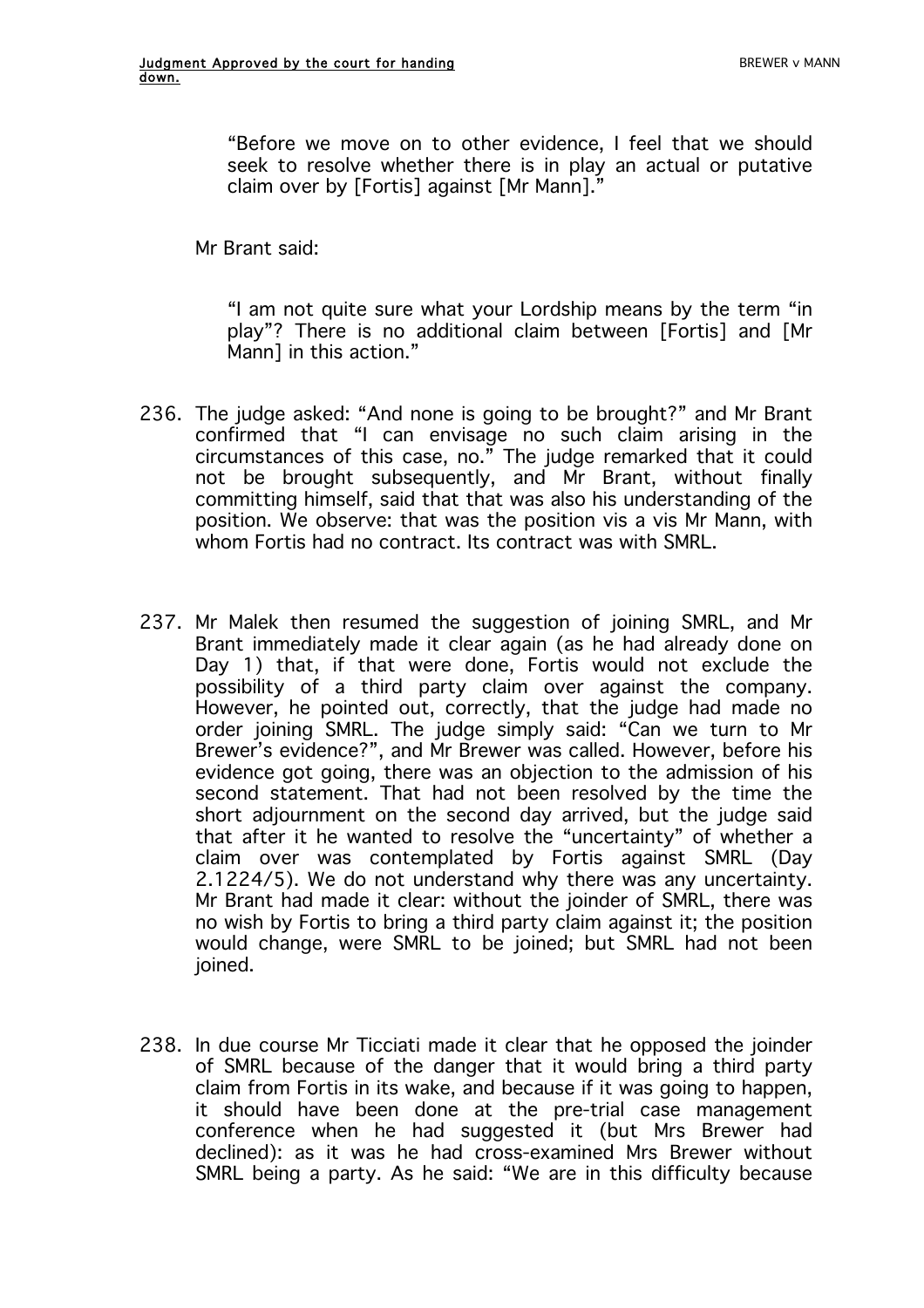the claimant chose consciously and on legal advice not to join the company…they are now seeking to go back on it – not, if I may say so, at their own invitation but at your Lordship's invitation." And Mr Brant confirmed that he also opposed the joinder of SMRL because he would then need to bring a claim over against it (in case he would be barred in the future from doing so). He made it clear that previously Fortis had taken a deliberate decision not to involve **SMRL.** 

- 239. The judge then allowed the joinder of SMRL, saying that he could deal with the lateness of the joinder as a matter of costs. He otherwise disregarded the deliberate decision of Mrs Brewer not to join SMRL. He gave as his reason the "wholly unsatisfactory" possibility that after these proceedings were over "there would have to be further litigation after today with regard to a claim by [Mrs Brewer] against the limited company, particularly, as is not impossible, if a situation arose in which Mr Mann was personally liable in relation to the claim in tort but his company was liable in relation to the breach of warranty claim" (Day 2.1235). We find it difficult to understand this reasoning: Mr Malek's written opening had said nothing about a claim against Mr Mann in tort; his skeleton was founded entirely on collateral warranty. Moreover, the premise of the judge's reasoning is hard to follow. If Mrs Brewer had succeeded against Mr Mann, why should she want to start fresh proceedings against his company? And if she had failed against Mr Mann (a hypothesis the judge did not expressly envisage), it is indeed hard to think that there would have been any possibility of Mrs Brewer starting fresh proceedings against SMRL. The same is, in practice, true, had she succeeded, or failed, against Fortis. Further proceedings would either have been unnecessary, or at least most unlikely.
- 240. The judge then continued as follows (Day 2.1236):

"I finally conclude that since there is no wish or current application by [Fortis] to mount a claim over against [SMRL] (if that company is joined into the proceedings), I say no more about it. But I would reiterate what I said during the course of Mr Brant's submissions that it would be most unfortunate and possibly even an abuse of process if hereafter the situation arose that fresh proceedings were brought by Fortis…against [SMRL] since the issues that would be raised would, in relation to the core issue of breach of warranty, as I see it, be very similar if not identical to the equivalent issue in these proceedings. The possibility that the evidence would have to be called all over again in a different trial, particularly if it were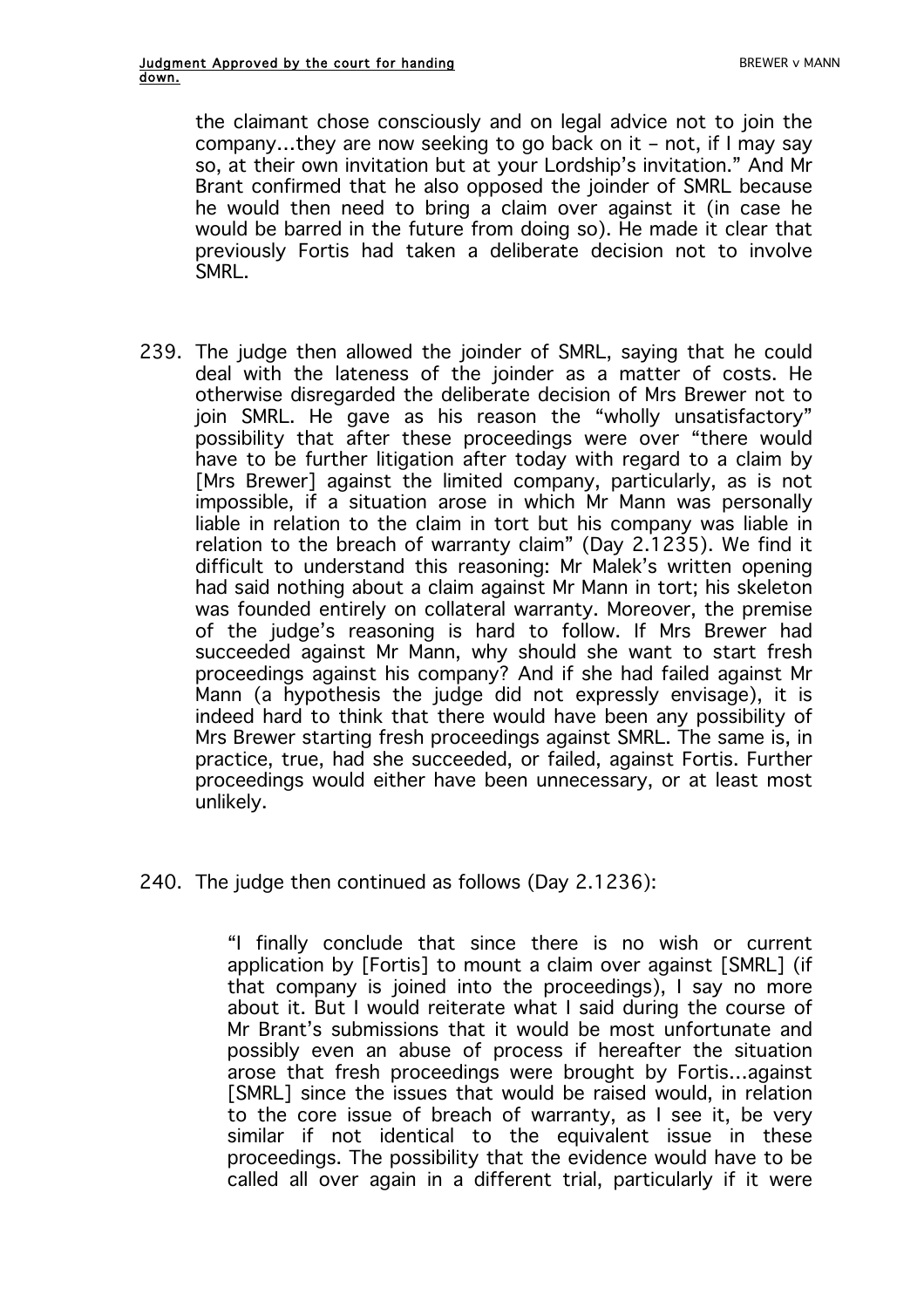before a different judge, only has to be raised to indicate the practical, procedural and possibly substantive difficulties that would arise. However, since Mr Brant does not wish to pursue further at the present time the possibility of a claim over, I say no more about it" (emphasis added).

241. On this pronouncement, we are told that silence fell in the court; until Mr Brant rose to his feet to remind the judge that he had explained that, if SMRL were joined, he would wish to make a claim over against it. The judge said:

> "I make no comment as to whether you made it clear. That position did not impinge itself into my conscious or sub consciousness. Why are you rising to your feet now? Are you making an application?"

Mr Brant said that he was. The judge said that he wanted it in writing. The matter was then left over, and the evidence resumed.

- 242. Mr Brant resumed his application on the opening of Day 3, reminding the judge that Fortis had been prejudiced by the joinder of SMRL without a favourable decision on the bringing in of a claim over by Fortis against SMRL. The judge adjourned Mr Brant's request until the completion of Mr Mann's evidence.
- 243. Late on the third day, the subject of Mr Brant's application was mentioned again. Mr Ticciati continued to make clear his opposition to it. It raised entirely new issues under the contract between Fortis and SMRL, which had not had to be considered before. After discussion, the judge left the matter over for further consideration, directing the application be made in writing.
- 244. On the fourth and final day, Fortis served the witness statement of Mr John Irvine, a solicitor in the firm representing Fortis, supporting its formal application to bring a third party claim against SMRL. Mr Irvine's statement made it clear that, in the prior absence of SMRL from the litigation –

"it was felt that [Mrs Brewer's] claim[s] against [Mr Mann] and [Fortis] were misconceived in law. As such [Fortis] elected to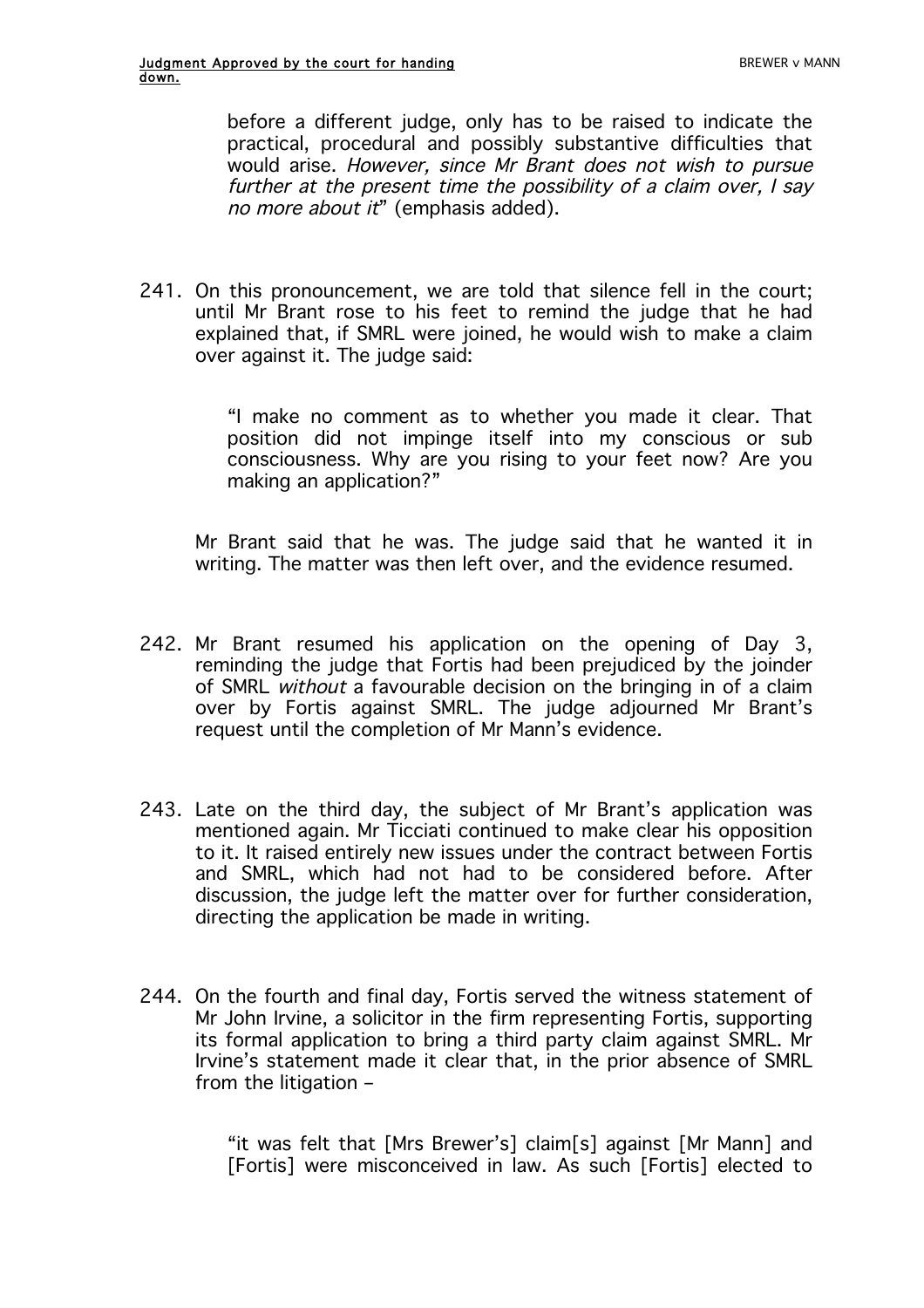avoid the cost consequences of commencing a Part 20 claim against [SMRL], when they had not been sued by [Mrs Brewer]."

- 245. In the result, the trial ended before the question of Fortis's application had been dealt with. There were no final oral submissions, and closing submissions were dealt with on paper. The judge said he would deal with the Fortis application in his judgment. Mr Ticciati submitted a separate submission (incorrectly dated 19 February 2010) to oppose Fortis's application, explaining the additional issues and costs which would arise if it were granted, as well as the opportunities for settlement which late joinder of SMRL by Mrs Brewer had thrown away.
- 246. In his judgment 1, the judge said this about these issues:

"121. Joinder of SMRL. I ruled that SMRL should be joined as a third defendant because there was no discernible prejudice to SMRL since all aspects of its defence had already been prepared in relation to Mr Mann's defence, because it had only become apparent at a late stage that SMRL had no title to the car when it sold it to Mrs Brewer and because it was proportionate to allow that course to be taken to avoid the possibility of further proceedings following the conclusion of the trial.

122. Joinder of SMRL to the third party proceedings. For the same reasons, it is fair and reasonable that Fortis should be entitled to join SMRL into the third party proceedings as defendant to Fortis's claim over against SMRL."

247. We do not understand the relevance of SMRL's title to the car in this context, (and it is in any event, as discussed above, probably a bad point, of the judge's own making); nor is it understood how there could be no prejudice to SMRL when its joinder became the occasion for Fortis's (successful) application to bring third party proceedings against it when it would not otherwise have done so, at any rate in these proceedings, and probably would never have been permitted to do so. Nor is it understood why the joinder of SMRL to third party proceedings brought by Fortis was "fair and reasonable" and "for the same reasons", when the considerations were very different, and the judge had failed to grapple with the points raised before him by Mr Ticciati on behalf of SMRL and Mr Mann.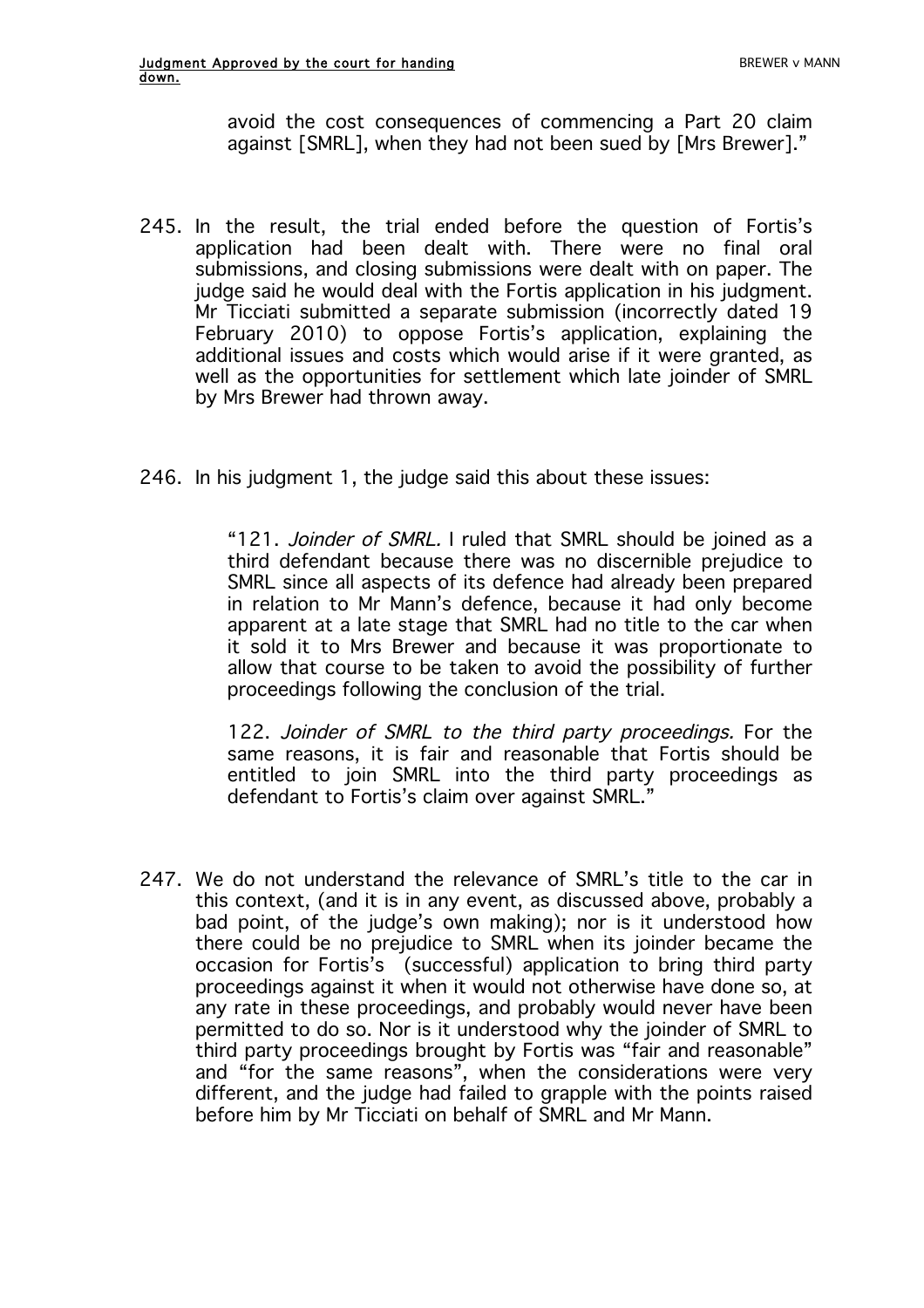248. In judgment 2 these reasons were expanded and changed, and came through with only editorial changes into judgment 3, as follows:

> "244. Joinder of SMRL. During the trial, I ruled that SMRL could and should be joined as a third defendant. This was because:

> (1) All issues that were already in play in Mrs Brewer's proceedings against Mr Mann and Fortis were also raised in Mrs Brewer's proposed claim against SMRL and no additional reasons would arise if SMRL was joined into Mrs Brewer's claims;

> (2) There was no discernible prejudice to SMRL since its defence was the same as Mr Mann's defence which had already been fully prepared;

> (3) There was no discernible prejudice to Fortis who was already a party to the action and it could readily have joined SMRL as a third party to enable it to claim an indemnity from SMRL;

> (4) Throughout the dispute SMRL had been, and would continue to be, represented by the same legal team as was representing Mr Mann;

> (5) It had only become apparent at a late stage that SMRL did not own the car and had had no title to it when it sold the car to Mrs Brewer; and

> (6) It was proportionate to allow that course to be taken at such a late stage to avoid the real possibility of further proceedings having to be taken against SMRL by Fortis following the conclusion of the trial.

> 245. Joinder of SMRL to the third proceedings. For the same reasons as have resulted in SMRL being joined as a party, it is fair and reasonable that Fortis should be entitled to join SMRL as a third party and to plead a third party contribution or indemnity claim against it."

249. It will be observed that the reasons given in para 244 cross the boundaries between the consequences for Mr Mann/SMRL vis-a-vis both Mrs Brewer and Fortis. As to these reasons, Mr Ticciati submits that reason 2 omits the real prejudice to SMRL vis-à-vis Fortis; that reason 3 begs the question, since the matter at issue was the prejudice to SMRL, not to Fortis, but that even Fortis would have been (arguably) prejudiced if the decision had been *not* to allow it to claim over against SMRL (even if it had only itself to blame for that); that reason (5) was entirely irrelevant; and that reason (6)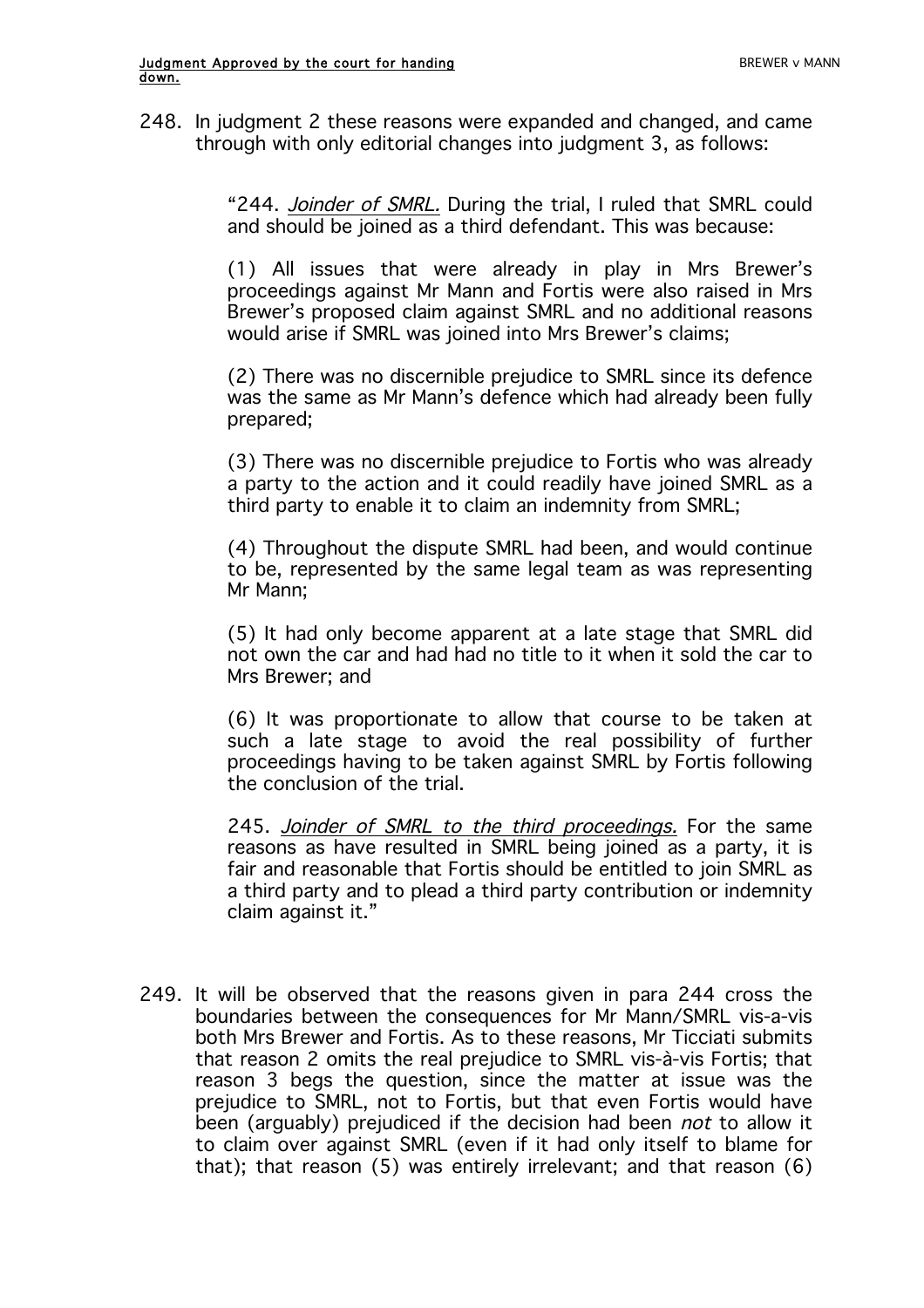again begged the question, since the issue was whether Mrs Brewer could join SMRL: as to that issue, as on the second day of trial when the judge first gave his reasons for allowing Mrs Brewer to join SMRL, he had completely omitted the background of Mrs Brewer's previous decision *not* to join SMRL. The judge had therefore effectively ignored the two main grounds on which Mr Ticciati had objected to SMRL's joinder: first, Mrs Brewer's deliberate tactical and strategic approach to the case, and secondly the prejudice of having to face a claim over from Fortis.

- 250. As for the reasons given in para 245, these remained incoherent, and perhaps all the more so now that the judge recognised that the third party claim had not even yet been formulated and pleaded.
- 251. Submissions to this effect were made to the judge by Mr Ticciati in his grounds of appeal and on 5 October 2010: and he also pointed out to the judge that, although the claim over by Fortis against SMRL had not yet been formulated, yet alone tried and adjudicated, the judge had already in his handed down judgment determined that SMRL was liable to Fortis. For the judge had determined that the description of the car in the SMRL sale to Fortis ("Bentley Motor Car") meant such a car "containing a 1930 Speed Six engine and a 1930 Speed Six chassis", and that that contract had been broken, and in coming to that conclusion had intruded Mr Mann's collateral warranty into the meaning and effect of the contracts of sale and of hire purchase (see the judge's "Principal findings" at judgment 3, para 202 (14) – (19)), and had done so without considering additional issues which arose between SMRL and Fortis (such as the description of the car in SMRL's invoice to Fortis, SMRL's conditions of contract, the absence of any collateral warranty to Fortis, and questions of damages). The judge said that if he had gone too far in expressing any liability as between SMRL and Fortis, that was a "procedural slip" (5 October 2010 transcript at 1474).
- 252. In the result, in judgment 4 the judge added a new para 246 as follows:

"SMRL and Fortis have reached agreement that the third party proceedings should be stayed until after the conclusion of any appeal proceedings or any failure to reach agreement as to how the contribution proceedings should be determined in the light of this judgment. I have therefore stayed the third party proceedings and have not made any binding findings about the liability of SMRL to indemnify Fortis or contribute to its loss."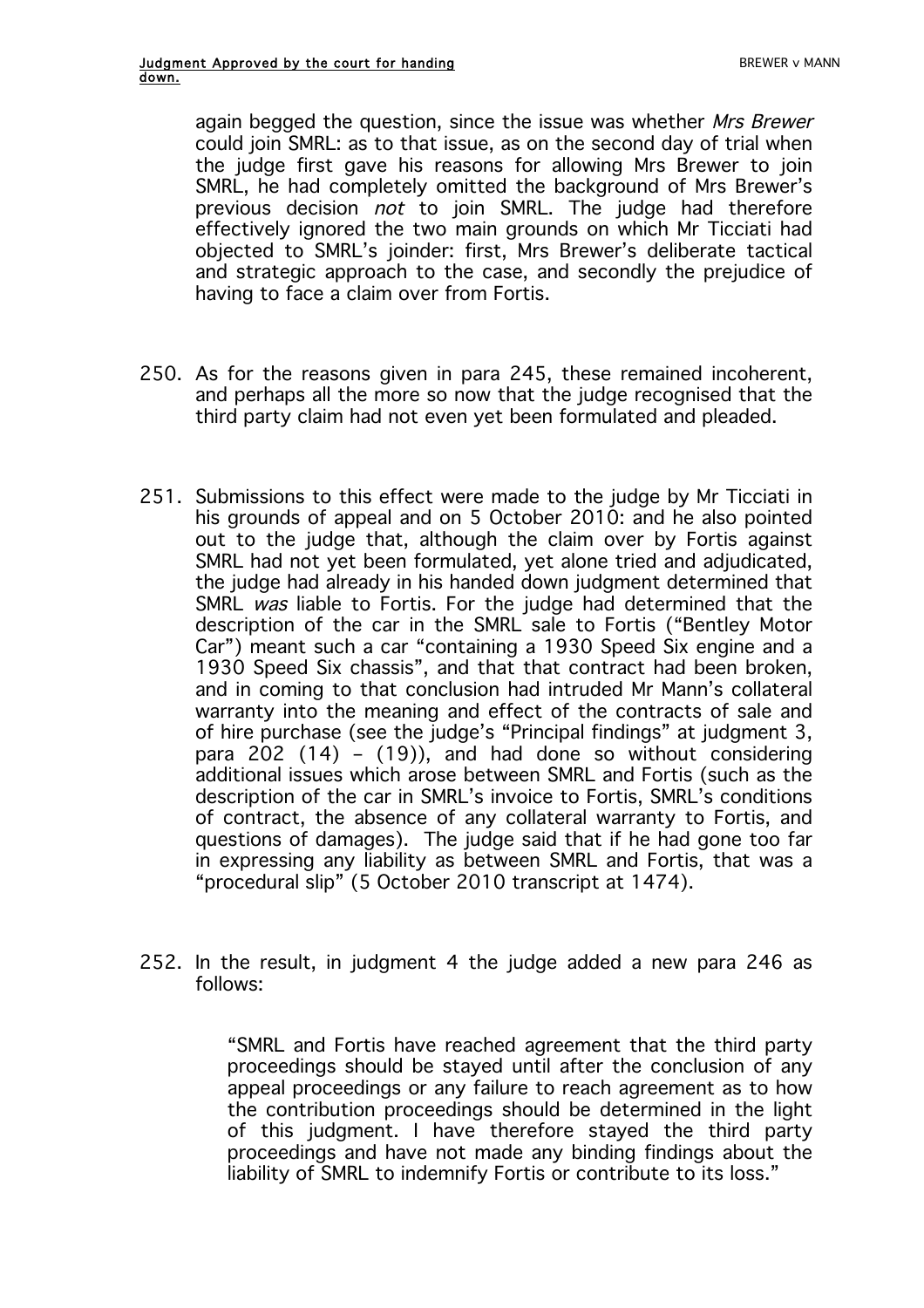- 253. So the judge sought to undo the gravamen of Mr Ticciati's complaint that he had effectively resolved the third party claim before it had even been granted entry into the proceedings, by stating that he had not made "any binding findings" between those parties. However, unavoidably, in our judgment, much damage had been done to the fair disposal of any claim by Mrs Brewer against SMRL and any claim over by Fortis against SMRL by the judge's failure to grapple properly and fairly with the two, inherently interlinked, aspects of any application to implead SMRL for the first time at trial. Mrs Brewer's application to join SMRL, which was in any event a difficult one, given its procedural history as explained above, could not be decided without taking into account the submissions of potential prejudice arising out of the possibility of a third party claim between Fortis and SMRL. Although the judge said he was acting out of a concern to ensure that all matters were dealt with in one set of proceedings at one trial, he managed to bifurcate Mrs Brewer's claim and Fortis's potential third party proceedings, and to leave SMRL to the unresolved prejudice of third party proceedings, prejudice which he ought to have taken into account and resolved before he had even determined to allow any joinder of SMRL.
- 254. In response to these matters, Mr Downey, on behalf of Mrs Brewer, without debating, as he was not concerned to do, the difficulties and prejudice of the judge permitting Fortis to bring a third party claim against SMRL, submitted that there was nothing to complain about in allowing Mrs Brewer to join SMRL. Once that had been done, it was nothing to do with Mrs Brewer what Fortis did in those new circumstances. We reject those submissions. It was made plain to the judge that he could not decide the question of SMRL's joinder by Mrs Brewer without also dealing with Fortis's desire in such a case to bring a claim over against SMRL, and thus with the ensuing prejudice to SMRL. The matters were linked.
- 255. In sum, it is difficult to understand the judge's determination to allow Mrs Brewer to bring SMRL into the proceedings, while showing such lack of attention to resolving the inherent and potentially prejudicial consequences. We regret to find in these matters as well, when taken with everything else that we have had to discuss, an apparent lack of objectivity and fairness in the judge's conduct of the trial. In truth, SMRL could not be fairly joined without taking full account of the procedural history of the proceedings down to trial and of the potential consequences for Fortis and SMRL.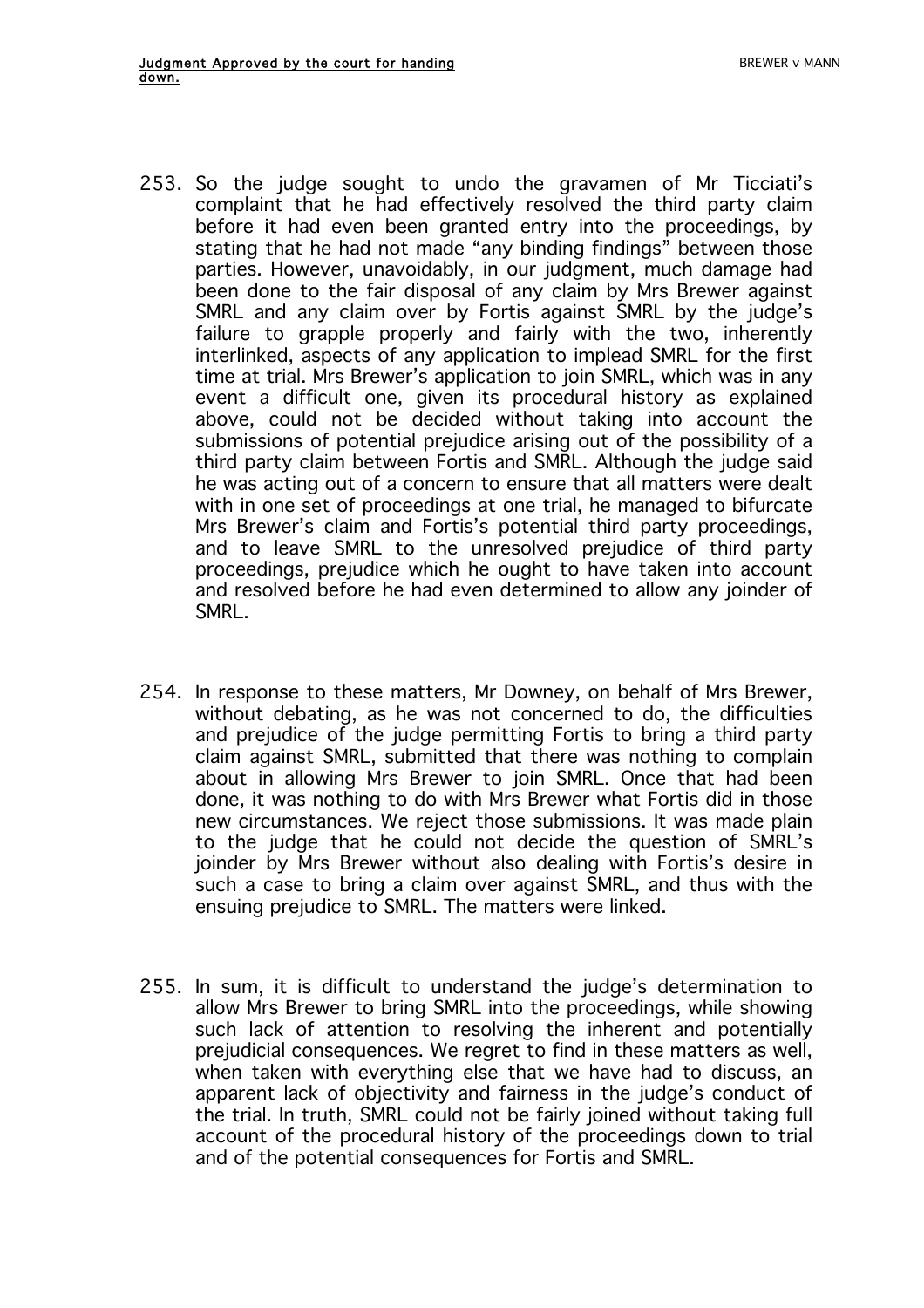The outcome of Mr Mann's and SMRL's appeals

- 256. We conclude therefore that the judge's judgments and orders against Mr Mann and SMRL cannot stand, and, that there must, regretfully, be a re-trial.
- 257. It is difficult in these circumstances to see how Fortis's appeal could be dealt with other than, at the very least, by allowing it to the extent of requiring a re-trial as well. However, there are additional arguments raised by Fortis, to the effect that there is no possibility of any liability on its part, and that this court should say so without requiring it to participate in any re-trial.

Fortis: the structure of its appeal

- 258. In the first place, Fortis joined with Mr Mann and SMRL in their concern over the manner in which the judge dealt with the joinder of SMRL. Mr Brant had opposed its joinder, unless Fortis were permitted to bring a third party claim against it. Mr Brant accepted that the judge could not properly consider the fairness of permitting that without having the third party claim pleaded out. It could not be predicted what additional witnesses, such as the broker, Mr Hardiman, might be needed. Therefore, with the position of the third party claim in its inchoate state, Mrs Brewer should never have been permitted to join SMRL.
- 259. Secondly, Mr Brant submitted that there was no bailment by description and thus no implied term of correspondence with description. There was no bailment by description, because there was no reliance on the description of the car as a Bentley Speed Six. The language of the Fortis contract with Mrs Brewer was merely for the sake of identification, not description. For these purposes, the Fortis contract terms were relevant. As part of this submission, we also had to take account of the way in which Mr Ticciati had argued a similar point, which Mr Brant also prayed in aid, to the effect that any description of the car was a matter of opinion and therefore was not to be regarded as intended to become a term of the hire purchase contract: with the result again that there was no bailment by description.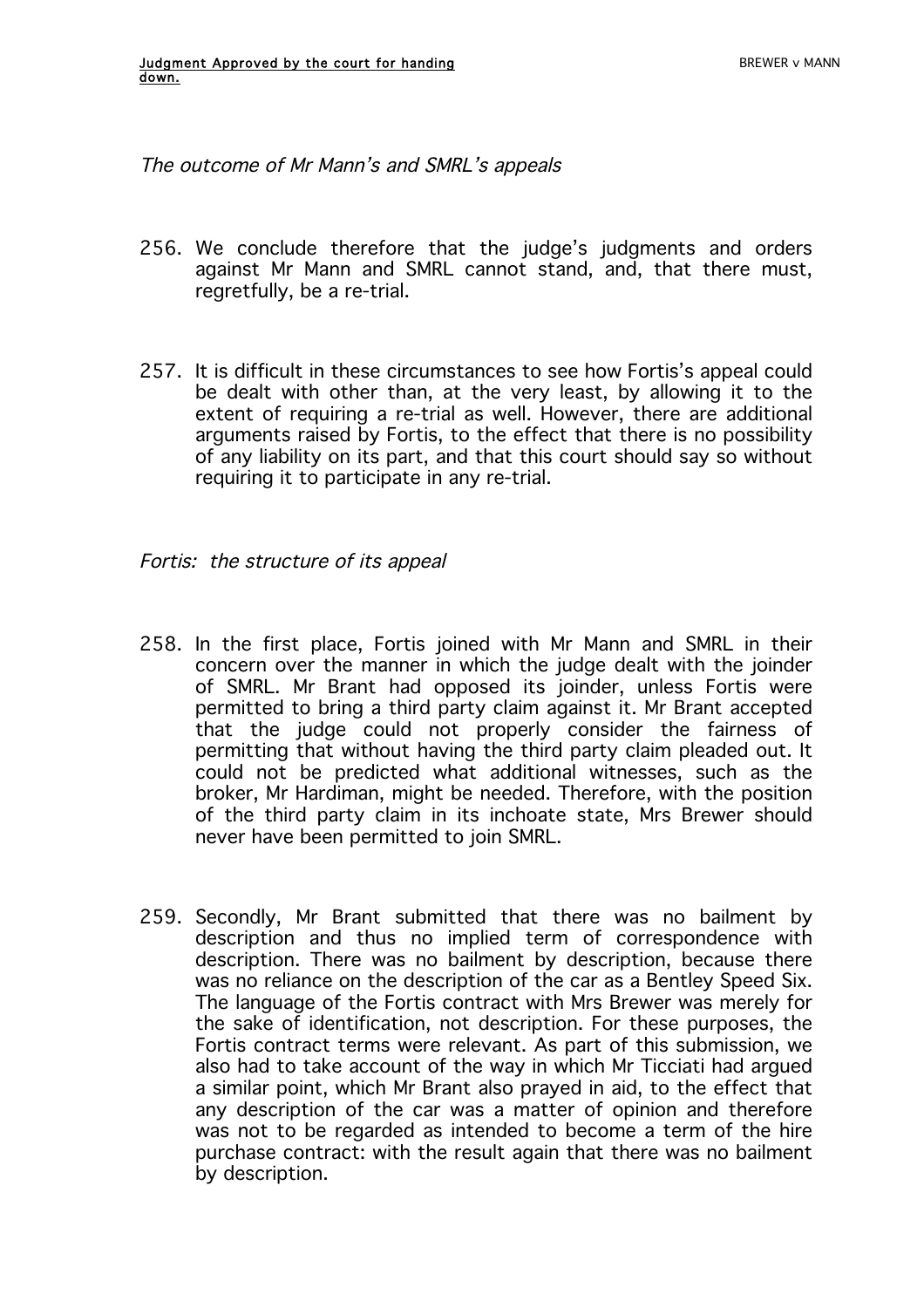- 260. Thirdly, the judge was wrong to find that the collateral warranty as to the car's engine relied upon by Mrs Brewer as against Mr Mann and SMRL was of any relevance to the hire purchase contract between Fortis and Mrs Brewer. Fortis was not privy to the conversation between Mrs Brewer and Mr Mann of 20 May 2007, and nothing then said by Mr Mann could prejudice Fortis. The judge was wrong to regard all the contracts as being in the same form or of the same effect.
- 261. Fourthly, even if the contract involved a description of the car as a "Bentley Speed Six", that went no wider than the car and did not involve any description of the car's engine as a Speed Six engine (or as being prepared to Speed Six specification) and was certainly no warranty as to performance.
- 262. Fifthly, even if there was an implied term of the contract which required correspondence with the description "1930 Bentley Speed Six", the car did comply with that description and there was no breach. In this connection, Mr Brant joined with Mr Ticciati in submitting that upon the expert evidence by which the judge should have been guided the car was entitled to be called a Speed Six car even with the engine it had in it.
- 263. Sixthly, Mr Brant joined with Mr Ticciati in submitting that, even if Mrs Brewer were entitled to say that there had been a breach of the implied term of correspondence with description, nevertheless, in circumstances where Mrs Brewer had repudiated her hire purchase contract, or had at any rate entitled Fortis to terminate the contract for non-payment of the instalments due under it, Mrs Brewer was not entitled to any damages. She put forward no claim for loss of value (even if such a claim could survive loss of her contract), and there was no other claim which survived the loss of her contract and/or the contract's exclusions.
- 264. Seventhly and in any event, any damages to which Mrs Brewer might otherwise have been entitled were to be reduced by reason of a discount to take account of the 14/15 months of enjoyment of the car which Mrs Brewer had experienced. This was also a submission made by Mr Ticciati.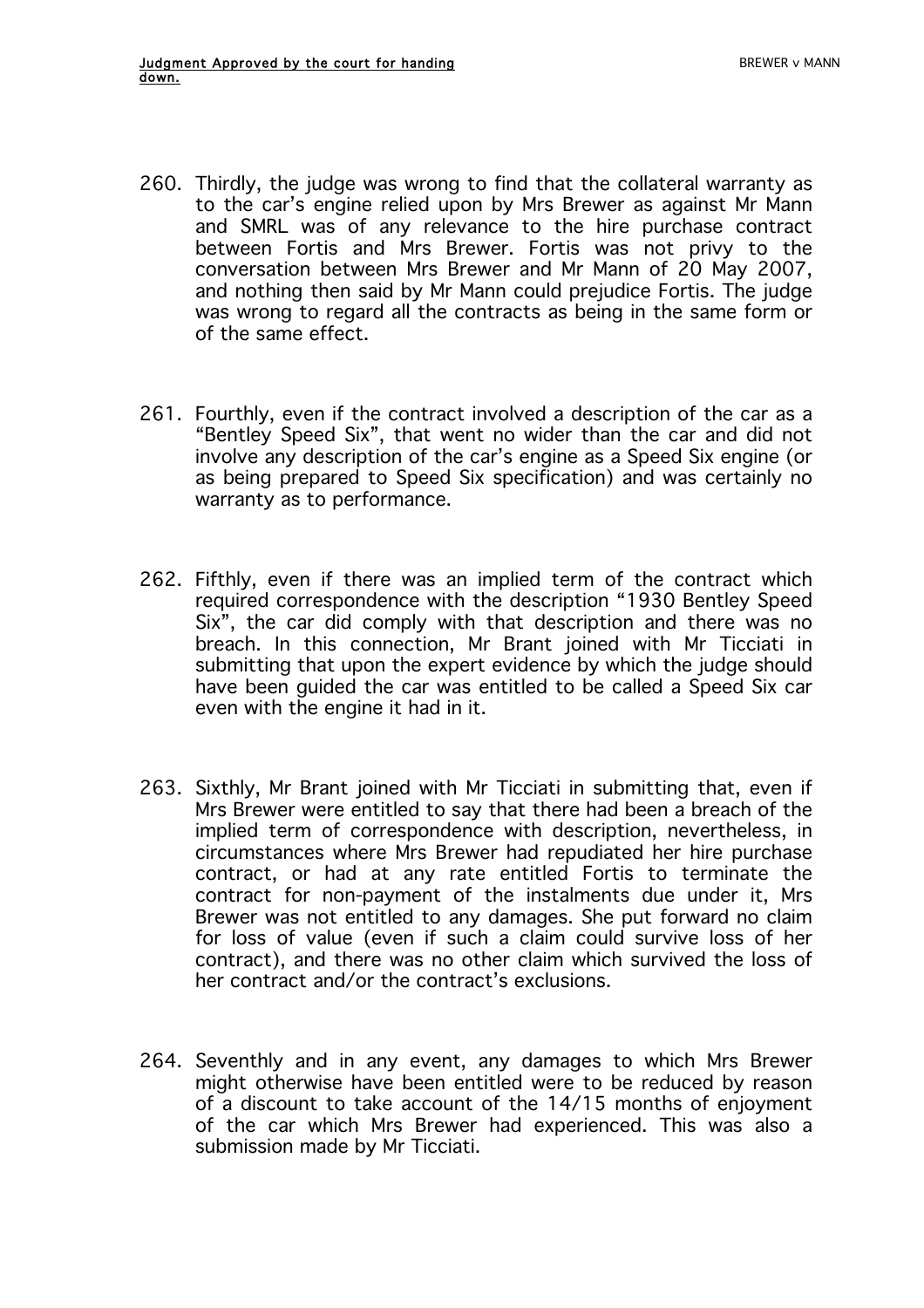- 265. Eighthly, Fortis was in any event entitled to recover its counterclaim of £61,224, a sum the quantum of which was not in dispute, by reason of Mrs Brewer's loss of the contract through termination of it by Fortis for her failure to keep up her monthly instalments.
- 266. In sum, Mr Brant submitted that his appeal should succeed in total, or at least in part, by reason of aspects of the case which stood apart from the matters upon which a re-trial might otherwise be required for all the reasons put forward by Mr Ticciati.

Joinder of SMRL and the third party claim against it

267. We agree, for the reasons which we have already discussed, that the question of SMRL's joinder to these proceedings, which has to go back into the melting-pot of a re-trial of Mrs Brewer's claims, equally affects Fortis, if, as a result of its appeal, there either has to be a re-trial of Mrs Brewer's claim against it, or any liability of it to Mrs Brewer survives which it wishes to pass on to SMRL. However, it does not affect the direct issues between Mrs Brewer and Fortis, which we discuss below.

Bailment by description

268. Section 9 of the Supply of Goods (Implied Terms) Act 1973 provides:

> "(1) Where under a hire-purchase agreement goods are bailed or (in Scotland) hired by description, there is an implied term that the goods will correspond with the description…

> (2) Goods shall not be prevented from being bailed or hired by description by reason only that, being exposed for sale, bailment or hire, they are selected by the person to whom they are bailed or hired."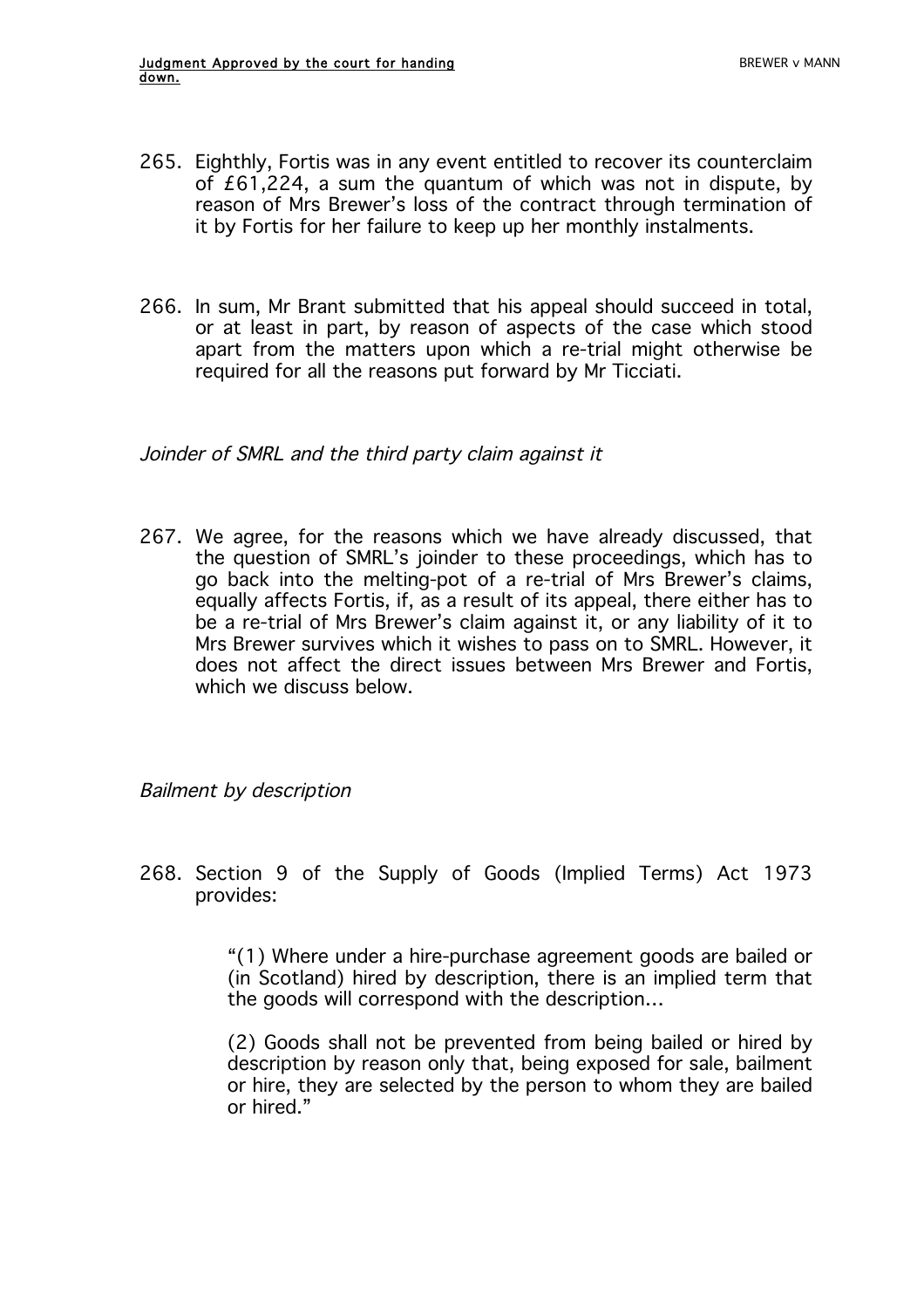- 269. Mr Brant submits that there was no bailment by description, because Mrs Brewer bought the car such as it was, without any reliance on any description. It was a sale of specific goods, and as between Fortis and Mrs Brewer, between whom, unlike the position between Mrs Brewer and Mr Mann or SMRL, there was no discussion as to the car, their contract's reference to the goods as "One Bentley Speed Six Car" had been put forward by Mr Hardiman (Mrs Brewer's agent) merely for the sake of identification. Mrs Brewer may have relied on Mr Mann and/or SMRL, but not upon Fortis. Fortis knew nothing about the car; it was a finance house not a dealer in vintage Bentleys. Mr Mann and SMRL were not Fortis's agents (this was an unregulated hire purchase transaction). In this connection Mr Brant relied upon Fortis's contract terms, even though the judge found them to be unfair and thus excluded by section 6(2) of the Unfair Contracts Terms Act 1977 and there was no appeal from that finding: because he could rely upon them not as an exclusion but as negativing reliance.
- 270. Thus Fortis's contract terms included the following:

"3. The Goods The Customer agrees:

3.1 that it selected the type, quantity and manufacturer(s) and/or supplier(s) of the Goods and has not relied on the skill or judgment of the Owner in relation to the acquisition of the Goods…

## 5. Warranties and Exclusions

5.1 In view of the terms of the Customer's declaration in the Schedule and Clauses 1.4, 1.5 and 3.1 and the fact that the goods have only been acquired by the Owner at the Customer's request to enable it to enter into this agreement with the Customer, the Customer agrees:-

5.1.1 That (apart from any of the following which have been expressly given by the Owner itself to the customer in writing) no condition, warranty, stipulation, or representation whatsoever of any kind has been given by the Owner…

5.1.2 That all implied conditions, warranties, stipulations and representations relating to the Goods, whether statutory or collateral hereto, at common law or otherwise and whether relating to their capacity, age, quality, description, state, condition or use, or to their satisfactory quality or suitability or fitness for a particular purpose are hereby excluded and extinguished…"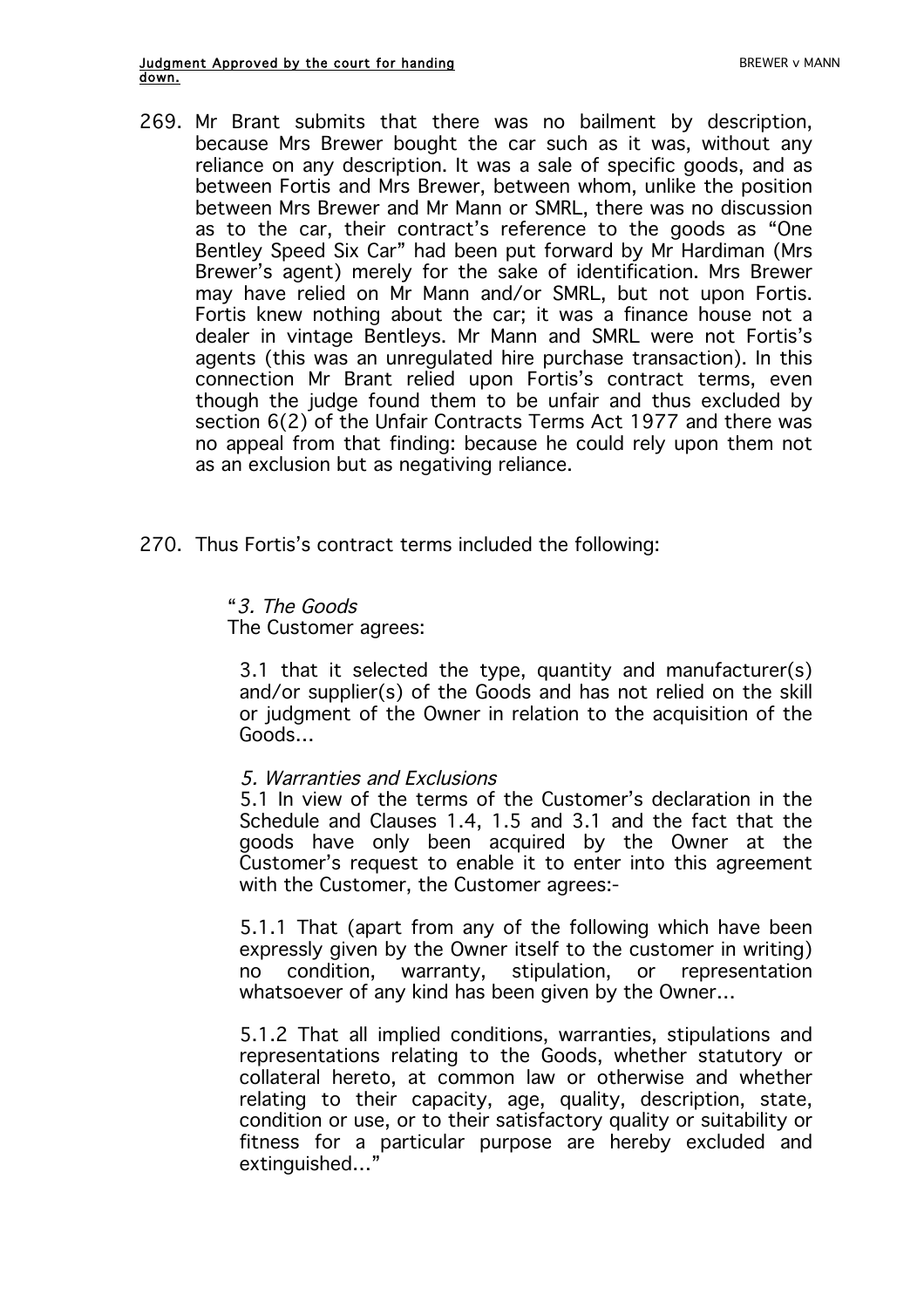271. The "declaration" referred to in clause 5.1 was on the front page or face of the hire purchase contract form and read:

> "3. My attention has been drawn to clauses 5 and 6 overleaf which deal with the exclusion of certain conditions and warranties or, in Scotland, stipulations. To the extent necessary I have taken advice from an independent source as to the performance and condition of the Goods. I have considered the need to obtain remedies elsewhere and have obtained those I require. I agree that such exclusions are fair and reasonable, although nothing in this Agreement will affect any statutory rights I may have if I am a consumer."

- 272. In our judgment, if matters are considered purely in terms of reliance, which was the primary way in which Mr Brant put his case under this heading, we do not think that Fortis can avoid the conclusion that this was prima facie a bailment by description, so that, having failed to appeal against the judge's view of its terms as unfair, Fortis is unable to rely on them as negativing reliance by Mrs Brewer. Indeed, Mr Brant barely pressed that point of reliance on Fortis's terms. He rather relied on some citation of treatises and jurisprudence. However, subject to one important consideration, we do not consider that such citation assists him.
- 273. That one important consideration relates to the alternative way in which Mr Brant's point can be put, namely that, to the extent that the description of the car can be viewed as a matter of opinion, rather than as intended to become a term of the contract, then the proper inference to draw is that, irrespective of any reliance on the part of Mrs Brewer, there could be no bailment by description.
- 274. That point can, we think, be considered in the following way. An opinion, for instance as to the attribution of a painting to a particular artist, may plainly be relied on by a person, particularly a potential buyer, to whom that opinion is expressed, but the essence of an opinion is that, although if given negligently, and a fortiori if given dishonestly, it may give rise to a breach of *duty* owed to the buyer on which the buyer may sue, nevertheless it would not generally give rise to an expectation that it would become a term of any contract into which the buyer entered in reliance on it. For a discussion of the situation in which, for instance, an auction house may be liable in breach of duty for an opinion as to the description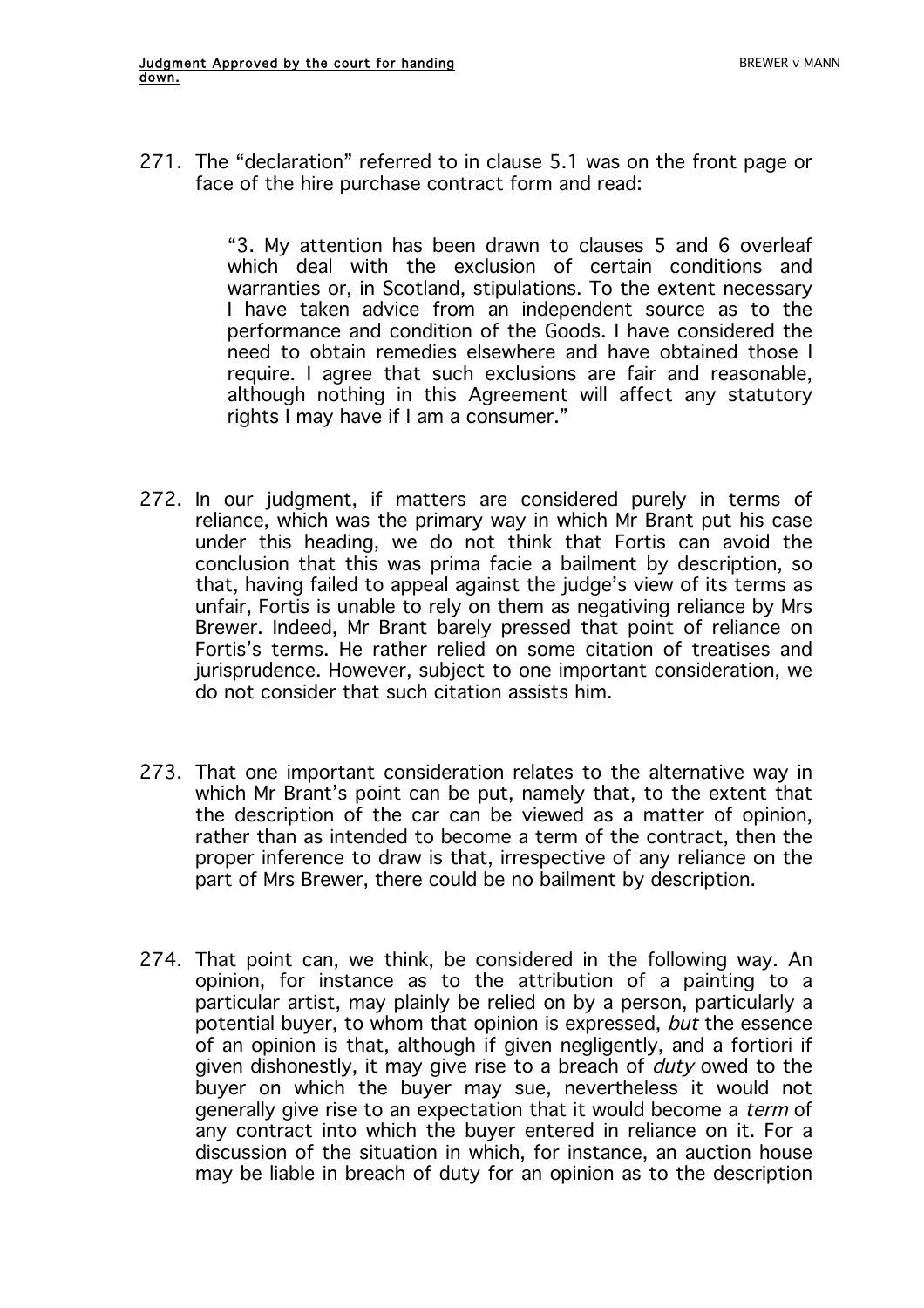of an antique, see the well-known case of the pair of Louis XV urns, Thompson v. Christie Manson & Woods Ltd [2005] EWCA Civ 555, [2005] PNLR 38. We will revert below to the issue of whether, correspondingly, the description of the car contained in the hire purchase contract is better regarded as an opinion rather than a warranty.

275. On the subject of reliance, however, Mr Brant referred us to Benjamin's Sale of Goods,  $8<sup>th</sup>$  ed, at para 11-011 where a quote from Benjamin's Sale of Personal Property (1906) is cited, under the introduction "It is clear that sales other than by description are comparatively rare", thus:

> "It follows that the only sales not by description are sales of specific goods *as such*. Specific goods may be sold as such when they are sold without any description, express or implied; or where any statement made about them is not essential to their identity; or where, though the goods are described, the description is not relied upon, as where the buyer buys the goods such as they are."

276. However, although Fortis's terms may, if they had been valid, have had that effect, in their absence we think it is impossible to think that Mrs Brewer did not rely, at least in part, on the description of the "Goods" contained in her contract with Fortis, albeit that description was generated by her and the contract was in form an offer by her to Fortis to take the goods so described on hire purchase. Even so, Fortis knew that, in the run-up to their contract, the Customer had been attracted to the car by the salesmanship of an expert dealer, and that the description of the car in all probability derived from that dealer. Fortis knew who that dealer was, and itself entered into a contract with it. A 1930 Bentley car for £430,000 is not an apple plucked by a buyer off a tree. Thus in Joseph Travers & Son Ltd v. Longel Ltd (1948) 64 TLR 150, Sellers J had quoted from an earlier passage from Benjamin's treatise (see Benjamin's Sale of Goods at para 11-007) which read:

> "Sales by description may…be divided into sales (1) of unascertained or future goods, as being of a certain kind or class, or to which otherwise a 'description' in the contract is applied; (2) of specific goods, bought by the buyer in reliance, at least in part, upon the description given, or to be tacitly inferred from the circumstances, and which identifies the goods."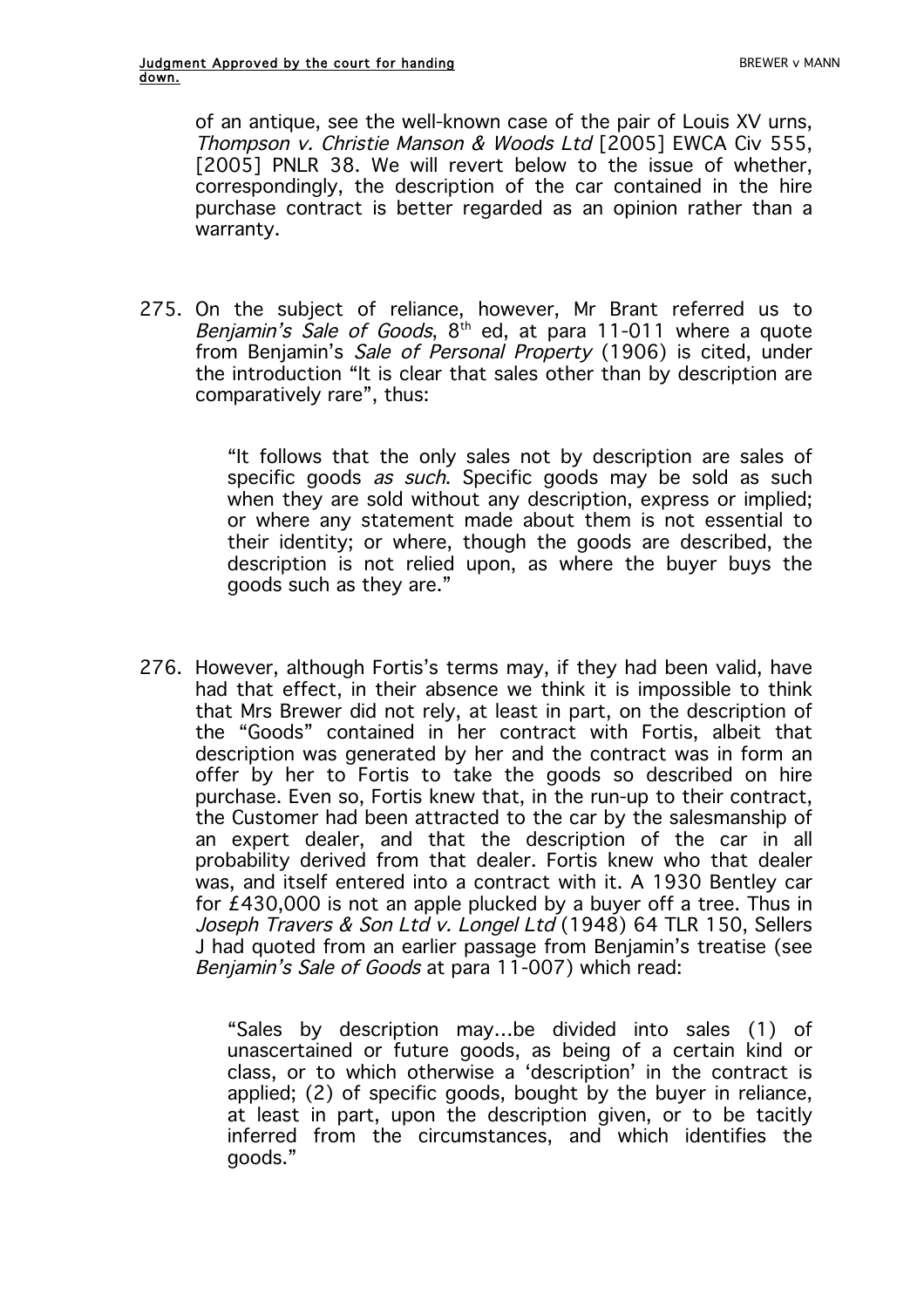- 277. We would have thought that the second category there stated applies to this case: despite a submission that Mrs Brewer had relied from beginning to end on Mr Fenn's valuation and on nothing else, we think it inevitable that she relied at least in part on a description of the car as being a 1930 Bentley and a Speed Six model (which was the most famous of WO Bentley's productions). The fact that the description also identifies the goods therefore does not detract from a sale or bailment by description; and the reliance can be tacitly inferred from the circumstances.
- 278. Mr Brant also relied on Harlingdon and Leinster Enterprises v. Christopher Hull Fine Art Limited [1991] 1 QB 564 (CA). That concerned the sale of two paintings described as being by Gabriele Münter, which turned out to be forgeries. The trial judge found that the buyer plaintiff had not relied on the description of the paintings as being by the artist and so he held that it was not a sale by description. But that was a case where the buyer as well as the seller was an art dealer, the seller had said that he knew nothing about the paintings or the artist, the buyer relied entirely on his own judgment, and was found to have bought them such as they were (see at 570E/G and 575C). That is not this case and we conclude as such, irrespective of any disputed findings by the judge.
- 279. It was in that context that Nourse LJ said (at 574H):

"For all practical purposes I would say that there cannot be a contract for the sale of goods by description where it is not within the reasonable contemplation of the parties that the buyer is relying on the description."

But here it would have been within the reasonable contemplation of all parties that Mrs Brewer was relying on a description of the car.

280. Slade LJ was possibly still more demanding of the "by description" test, when he said (at 583H/584B):

> "the fact that a description has been attributed to the goods, either during the course of the negotiations or even in the contract (if written) itself, does not necessarily and by itself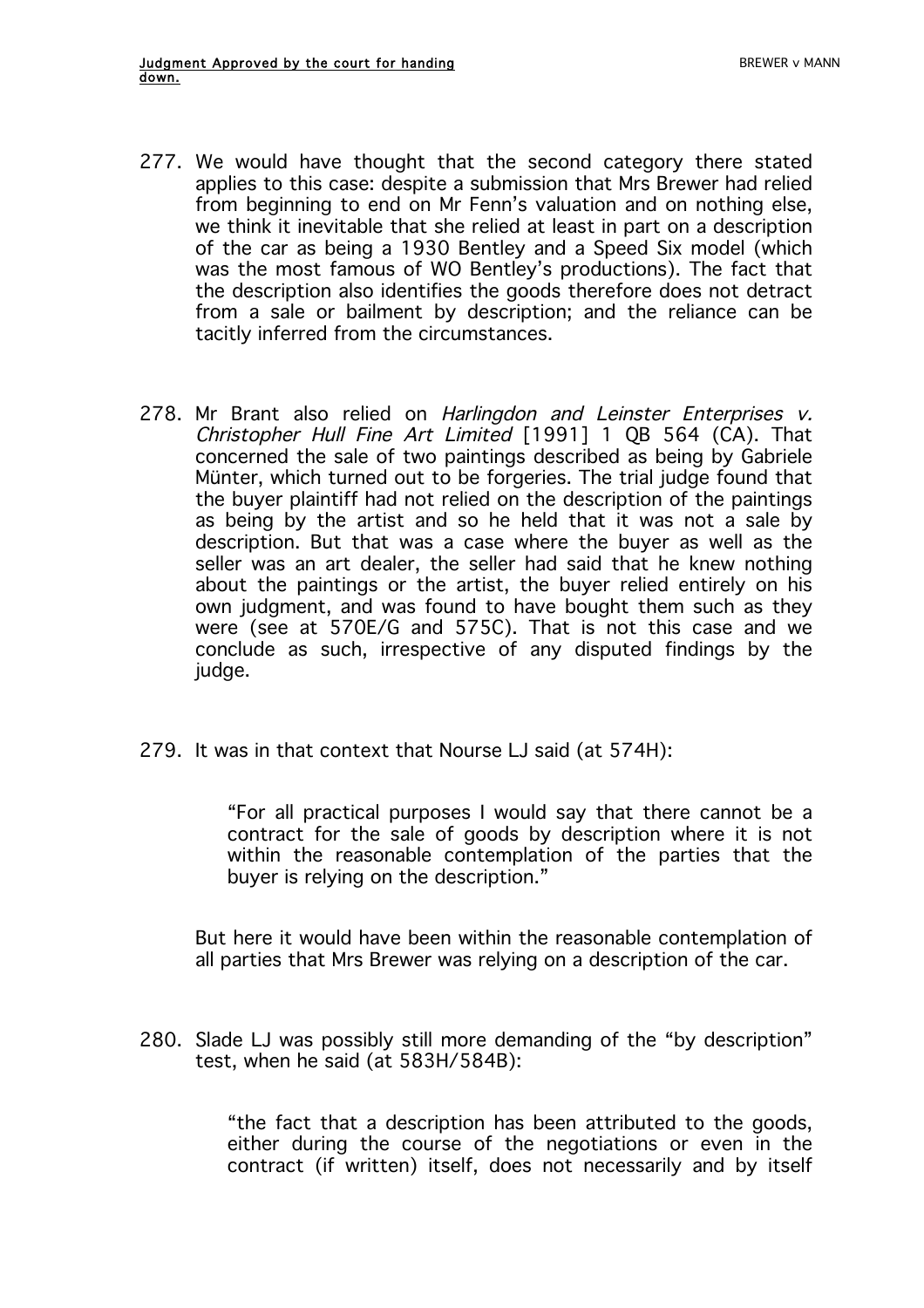render the contract one for "sale by description." If the court is to hold that a contract is "for the sale of goods by description," it must be able to impute to the parties (quite apart from section 13(1) of the Sale of Goods Act 1979) a common intention that it shall be a term of the contract that the goods will correspond with the description."

- 281. That was the test adopted by Buckley J in Drake v. Thomas Agnew & Sons Ltd [2002] EWHC 294 at [26], where again it was held that an attribution of a painting to an artist, in that case to Van Dyck, was not intended to be a term of the contract but was only an expression of opinion (so we are now getting closer to the question of opinion reserved for further consideration). That was a sale by a dealer to a collector, of a painting acquired by the dealer at auction for £30,000 and sold to the collector for £1.5 million. The collector had used the services of a professional agent to help him acquire the painting (albeit the agent's expertise was vastly outweighed by the dealer's). The dealer's brochure had described the painting as by Van Dyck, as did the invoice, and that was the firmly expressed belief of the dealer. However, the dealer had set out in its brochure a full account of the history and scholarship of the painting, including the contrary opinion of a distinguished Van Dyck scholar that the painting was not by Van Dyck himself but had been painted in his studio under his eye. Unfortunately, the agent, too keen to earn his commission, had misrepresented some of the information to his principal, the collector. However, Buckley J held that the buyer was bound by his agent's knowledge and that a fair reading of the brochure was that there was a contrary opinion by a distinguished scholar, and that there was only limited reliance by the agent. In the event, it was held that the sale was not a sale by description and that it was not intended to be a term of the contract that the painting was by Van Dyck. The case illustrates the subtlety with which such issues may have to be decided.
- 282. If Fortis's conditions were effective against Mrs Brewer, it could readily be said that one way of giving them force would be to conclude that there was no common intention that it should be a term of the contract that the goods would correspond with the description inserted into the contract. Indeed, that would not be surprising where such terms expressly purported to exclude the statutory conditions. However, we repeat, the judge has found such terms unfair and there is no appeal from that finding. We think that, in the absence of such exclusions, the natural inference of inserting the description of the car into the contract was prima facie for the purpose of making correspondence with that description a term of the contract – *unless* the proper view is that adopted by Buckley J in Drake v. Agnew, building on what Slade LJ said in the Harlingdon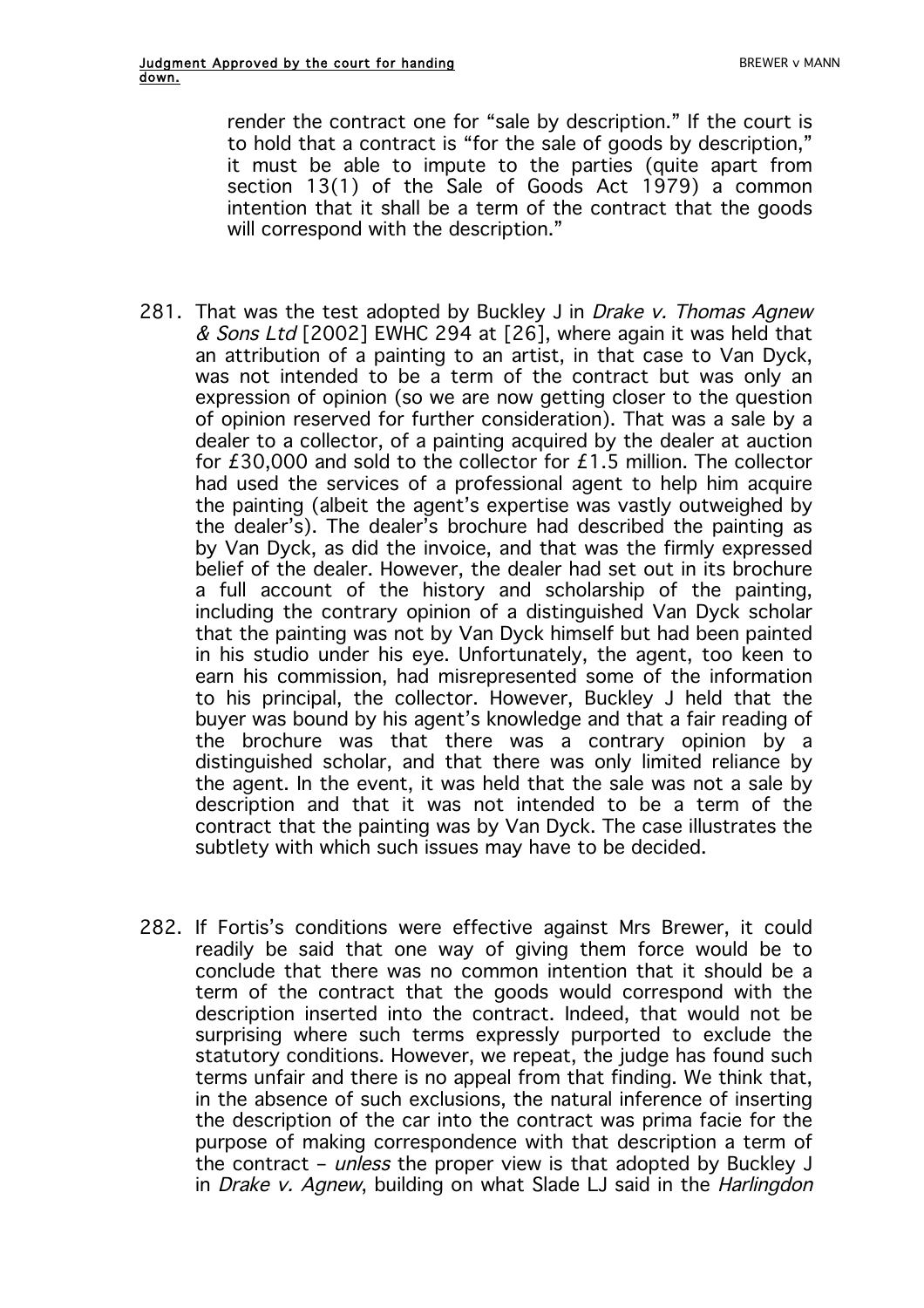case, namely that the description is better regarded as an expression of opinion recorded in, rather than as a promise made under, the contract.

283. In that connection, it is perhaps relevant, in looking into the Harlingdon case, to bear in mind the wise words of Nourse LJ about the relevance of specialised markets and of expert evidence as to such markets, for these observations may in due course also be relevant upon the question of what is meant by a Speed Six car. He said (at 577/8):

> "All this is a matter of common knowledge amongst dealers in the art market, and, I would expect, amongst all but the most inexperienced or naïve of collectors. It means that almost any attribution to a recognised artist, especially of a picture whose provenance is unknown, may be arguable. In sales by auction, where the seller does not know who the buyer will be, the completeness with which the artist's name is stated in the catalogue, e.g. "Peter Paul Rubens," "P.P. Rubens" or "Rubens" signifies in a descending scale the degree of confidence with which the attribution is made. Nowadays an auctioneer's conditions of sale usually, perhaps invariably, so declare and, further, that any description is an opinion only. But in sales by private treaty by one dealer to another there is no such practice. That would suggest that there the seller's attribution is not a matter of importance. Indeed, Mr. Evelyn Joll, who gave evidence at the trial as to the professional practices of art dealers, went further. The effect of his evidence was that neither of the conditions implied by sections 13(1) and 14(2) could apply by a sale by one dealer to another. He said that an art dealer's success depended on, and was judged by, his ability to exercise his own judgment. It was not customary for a dealer to rely in any way on the judgment or representations of the dealer from whom a picture was being purchased.

> Understandably enough, the judge was not satisfied on Mr. Joll's evidence that there was any usage or custom in the London art market which would exclude the application of the material provisions of the Act of 1979. But he did, I think, accept it as showing that many dealers habitually deal with each other on the principle caveat emptor. For my part, being confident that that principle would receive general acceptance amongst dealers, I would say that the astuteness of lawyers ought to be directed towards facilitating, rather than impeding, the efficient working of the market. The court ought to be exceedingly wary in giving a seller's attribution any contractual effect. To put it in lawyer's language, the potential arguability of almost any attribution, being part of the common experience of the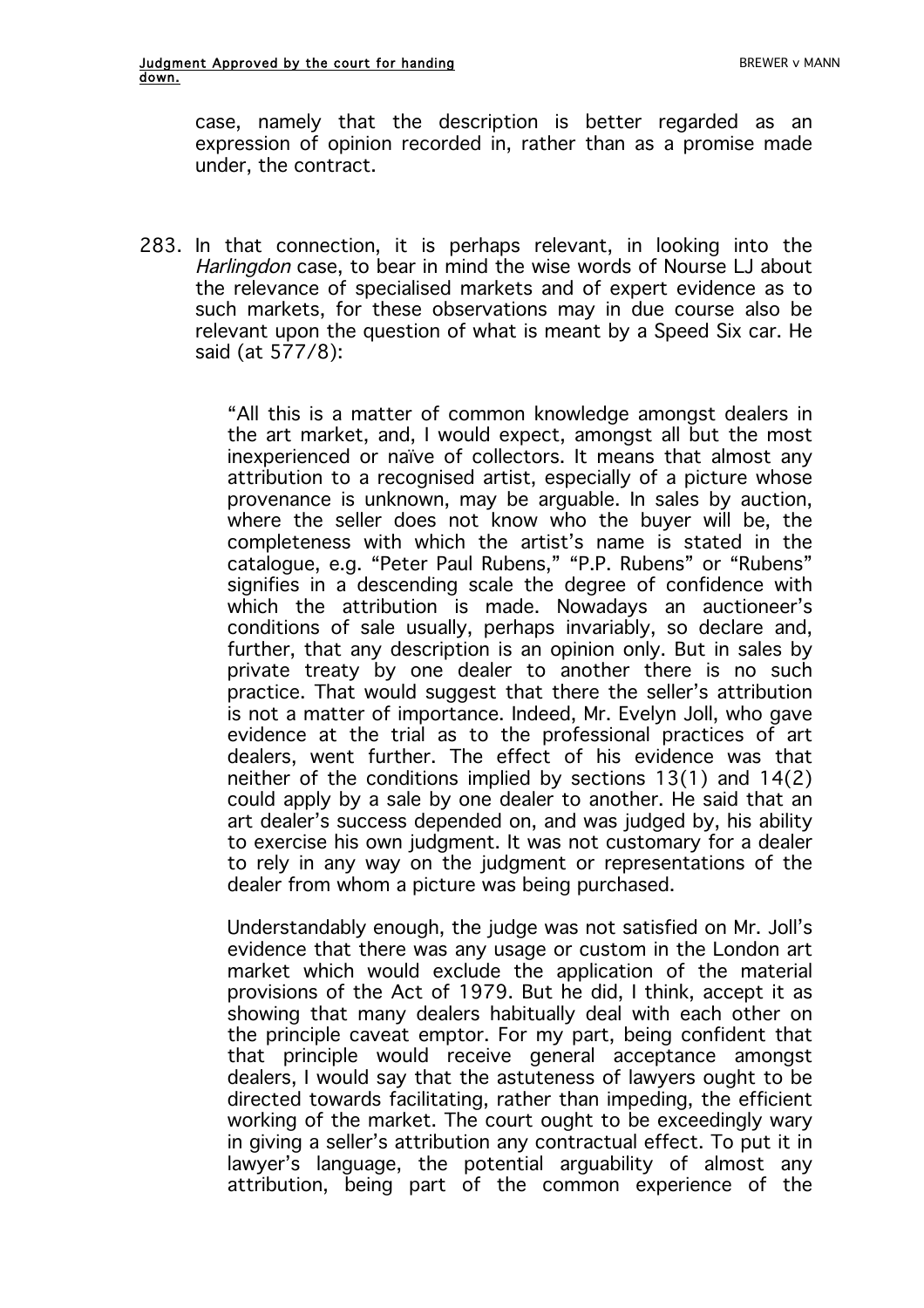contracting parties, is part of the factual background against which the effect, if any, of an attribution must be judged."

- 284. Although Mrs Brewer was not a dealer (and see also Slade LJ at 586 on the difference between dealers and consumers), and the description of a vintage Bentley is not the same as the attribution of a painting to an artist, nevertheless these observations are still pertinent to our class of case. Mr Brewer had been a dealer in cars, albeit modern cars, and had been a vintage Bentley enthusiast for many years and was particularly knowledgeable about Speed Sixes (para 34 above), and he was arguably an important influence in the background, even in the foreground, of these transactions. The Brewers knew about *Hay*. Expert opinion was available to the judge as to how such cars were described, even if the judge thought that it was of no relevance to the questions of law he had to decide. There is an intrinsic difficulty about how to describe a car which has in its past been more or less dismantled and is then rebuilt, in part out of an original chassis, in part out of a process of cannibalisation, in part by the fitting on of a replica body, and so on. Such rebuilding is we suspect part and parcel of the survival of all but the rarest of such cars. We applaud the judge in expecting high standards of honesty (even if we fear we have had to criticise him in finding dishonesty where none was alleged). But it is not for the law to destroy a market by demanding some perfect correspondence or authenticity which, save possibly in the rarest and most pricedemanding of cases, can no longer be achieved. The intrinsic difficulty of such cases is illustrated in the *Harlingdon* case itself by the fact that Stuart-Smith LJ there dissented. In any event, it is a given that the law requires (at least) honesty. What is in issue in this case is whether, where no allegation of dishonesty, or negligence, has been made at trial, Mrs Brewer can rely on a contractual promise.
- 285. The important consideration to which our observations so far are all subject, therefore, is this. If, which pending re-trial we cannot anticipate, Mr Mann were able to satisfy the court upon re-trial of the submission made by Mr Ticciati to this court, namely that what Mr Mann said to the Brewers would have been properly and objectively understood as a matter of opinion on the philosophical question of what constitutes a Bentley Speed Six, then it would be an open question whether Mrs Brewer could rely on the description, which she herself introduced into her contract with Fortis, as intended to be a term of the contract on which she relied. In this respect, however, so much depends on the nature of the knowledge which Mr or Mrs Brewer displayed to Mr Mann, and to a proper understanding of the full details of the conversation which the Brewers and Mr Mann had together on 20 May 2007. Plainly Mrs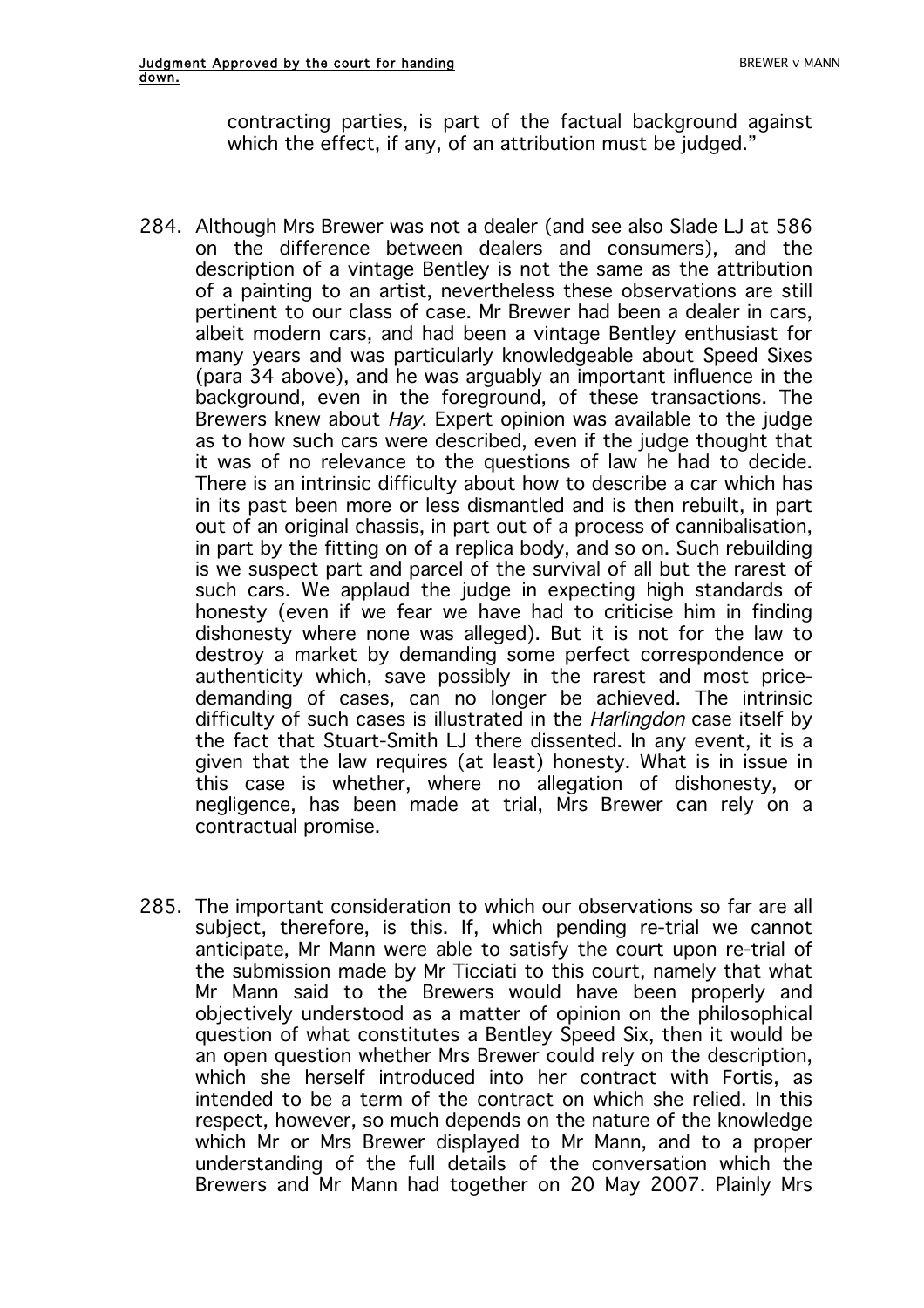Brewer could not rely on the description of the car in the Fortis hire purchase contract to complain, for instance, of the fact that the car had a replica body on it. Similarly, if Mr Mann had not said, as Mrs Brewer alleges he did, that the car had a Speed Six engine, but had rather said that it had an engine prepared to Speed Six specification, as he alleges, and if, objectively understood, that would have told the Brewers, or put them on notice, that the car did not have a Speed Six engine as distinct from an engine prepared to Speed Six specification, then, even if it were to be the case, which is in dispute, that the description of the car as a 1930 Bentley Speed Six would otherwise prima facie mean that the car also had to have a 1930 Speed Six engine in order to comply with that description, we do not think that Mrs Brewer could contend that she had an implied term in her contract to the effect that the car must, in order to correspond with its description, contain a 1930 Speed Six engine. Ultimately, therefore, the issue currently under discussion cannot, we think, be divorced from the nature of the information which Mrs Brewer obtained from Mr Mann, and the proper understanding of the expert evidence. Therefore, for the reasons which we have set out above relating to our concerns as to how the judge approached the evidence that he heard, we conclude that this issue cannot ultimately be decided save upon a re-trial.

What does a description of the car as a "1930 Bentley Speed Six car" cover? In particular, does it extend to the car's engine?

- 286. Under this heading, we propose to deal with Mr Brant's third and fourth submissions stated (at paras 260/261) above, namely that the judge was wrong to import into the hire purchase contract between Mrs Brewer and Fortis any collateral warranty given by Mr Mann as to the car's engine, or any implicit warranty as to the engine whereby a reference to the car as a 1930 Speed Six involved a requirement that the engine be an original 1930 Speed Six engine. Mr Downey on the other hand submitted that the judge was right in both these conclusions. For these purposes we assume, differently from our conclusion under the previous heading whereby we suspended judgment pending re-trial, that the description "1930 Bentley Speed Six Car" was intended to be a term of the hire purchase contract and therefore involved an implied condition requiring correspondence with that description.
- 287. The current issue depends, as it seems to us, in part on legal analysis and in part on the expert evidence of Mr Sibson and Mr Fenn and other evidential indications of what it might mean in the present context to say that a car is a 1930 Speed Six.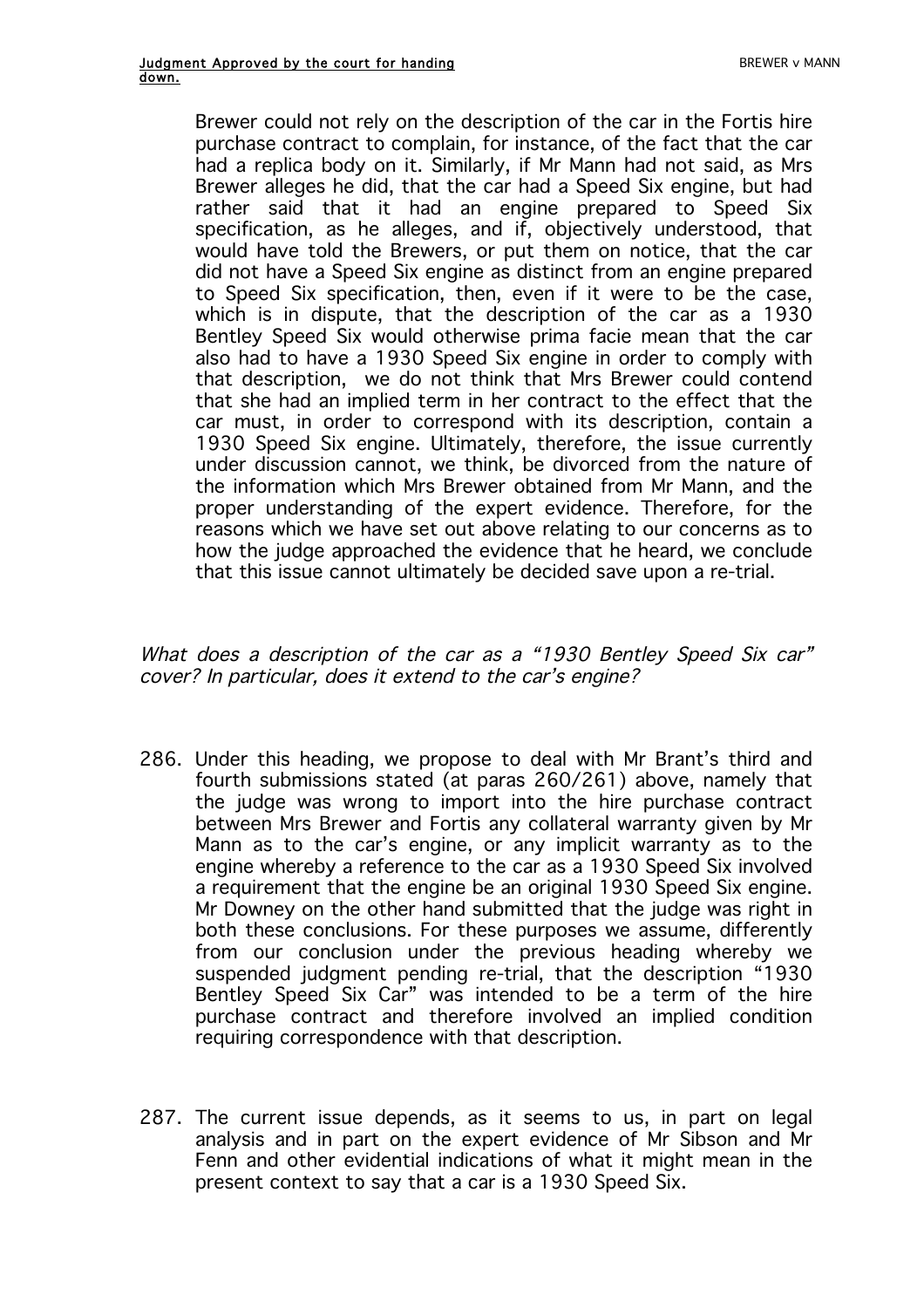- 288. The judge appears to have adopted three different or perhaps cumulative routes to his conclusion that the car's description required an original 1930 Speed Six engine. One was that he seems to have imported into the hire purchase agreement the collateral warranty which he found Mr Mann to have given at the meeting of 20 May 2007. A second was that he rejected the expert evidence as being irrelevant to the question – although he appears to have accepted that, if it were relevant, it would answer the question by saying that the description did *not* extend to the engine. A third was his view that the question about the extent of the description depends not so much on what the words in question mean, but rather on the different question as to what a completely accurate description of the car might require.
- 289. Thus elements of all three strands appear in this critical passage of judgment 4:

"186. Thus, to take this case, the generic description "1930 Speed Six" was one which was capable of covering any car with an authentic Speed Six chassis whatever the provenance of its engine. In this case, the description was intended by the seller to describe a car which started life with a Speed Six [engine] but which had subsequently been provided with a replacement engine which had not started its life as a Speed Six engine. However, Mrs Brewer communicated to Mr Mann prior to the sale of the car that she wanted a car whose engine was a 1930 Speed Six engine that was directly associated with the Speed Six golden age and with W.O.'s racing, speed, engineering and mechanical skills. Mrs Brewer's evidence, which I have accepted, was that she made it clear to Mr Mann that she wanted a 1930 Speed Six engine for investment, historical and emotional reasons. It was therefore an integral part of the description that she relied on in entering into the deposit contract and hire purchase agreement that the car's engine was a Speed Six engine, albeit a replacement Speed Six engine, that had been installed into the car in 1930 by the Cricklewood works subsequent to its first delivery earlier that year and which had thereafter retained the essential features of that original engine despite a rebuilding of the car in 1979-1980 with the necessitous use of some new parts.

187. Given, Mrs Brewer's wishes that she had communicated to both Mr Mann and through him to SMRL, the warranty and the contract description that were provided by Mr Mann could only have been complied with if the engine was an original Speed Six. For SMRL or Fortis to avoid liability, the relevant contractual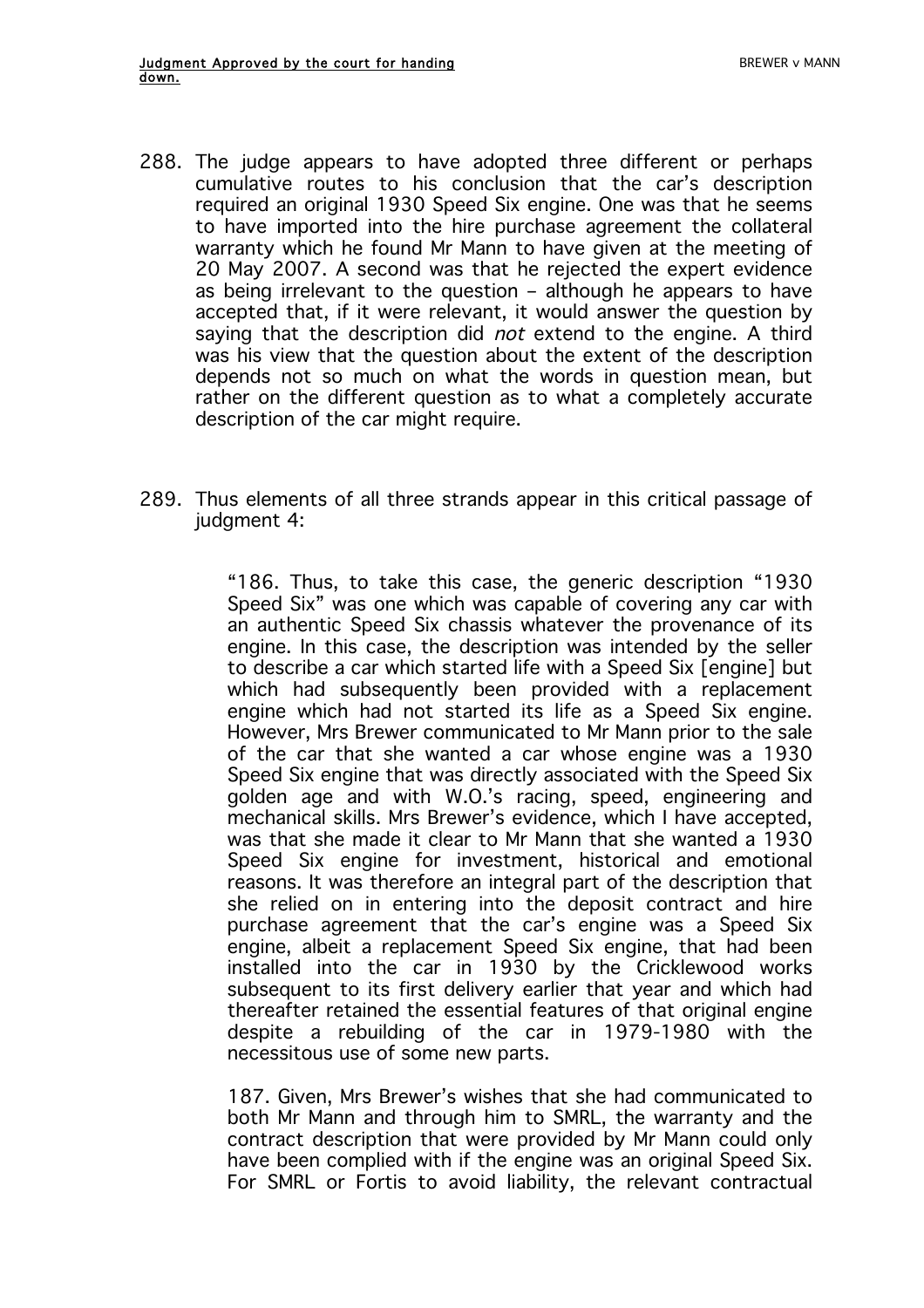description would have had to have referred expressly to the replacement engine actually in the car and would also have had to have described the physical changes that had occurred to that engine and its current performance capabilities by reference to a defined specification and the tests that had been carried out to prove those capabilities.

188. Conclusion - sale by description. Thus, the description for the purposes of the express and implied terms in the deposit contract and the hire purchase agreement is to be considered and mean: a "1930 Bentley Speed Six with a Speed Six engine". By necessary implication, that description in the context of these contracts was also stating that the car's chassis was 'a 1930 Speed Six chassis' and that the car had a continuous history. I have already found that the phrase had the same meaning as, or incorporated, the phrase warranted by Mr Mann, namely that the car's engine was a "Speed Six engine". There was a breach of the various implied terms that the car conformed to this description in that no part of the extended description was complied with. Since this judgment is not concerned with any breach by SMRL of the sale contract with Fortis, this finding does not extend to that breach."

- 290. In that passage the judge reasoned: (i) that without the background of Mrs Brewer's conversation with Mr Mann the ordinary words "1930 Speed Six" would *not* have required an engine of any particular provenance; but that (ii) Mrs Brewer had made clear to Mr Mann that she did require an original Speed Six engine; and (iii) therefore, that requirement entered into the meaning of those words ("1930 Speed Six") not only as between Mrs Brewer and Mr Mann, but by extension into the hire purchase contract; and (iv) that by necessary implication there was also a requirement "that the car had a continuous history"; so that, (v) by one means or another an "extended description" had to be complied with. Para 186 had in the main gone back to draft 2, para 187 was amended in judgment 4, and para 188 was new to judgment 4. Significantly, the first sentence of para 187 in its judgment 3 version (there para 158) had read: "The generic description of the car as a 'Speed Six car' was sufficient to describe either type of car", but that was deleted from the beginning of judgment 4's para 187.
- 291. Another passage in which the judge appears to have conflated Mr Mann's (alleged) collateral warranty as to the car's engine with the terms of the hire purchase contract are to be found in that part of his judgment where, following his analysis of "four separate but inter-related contracts" which begin with his deposit contract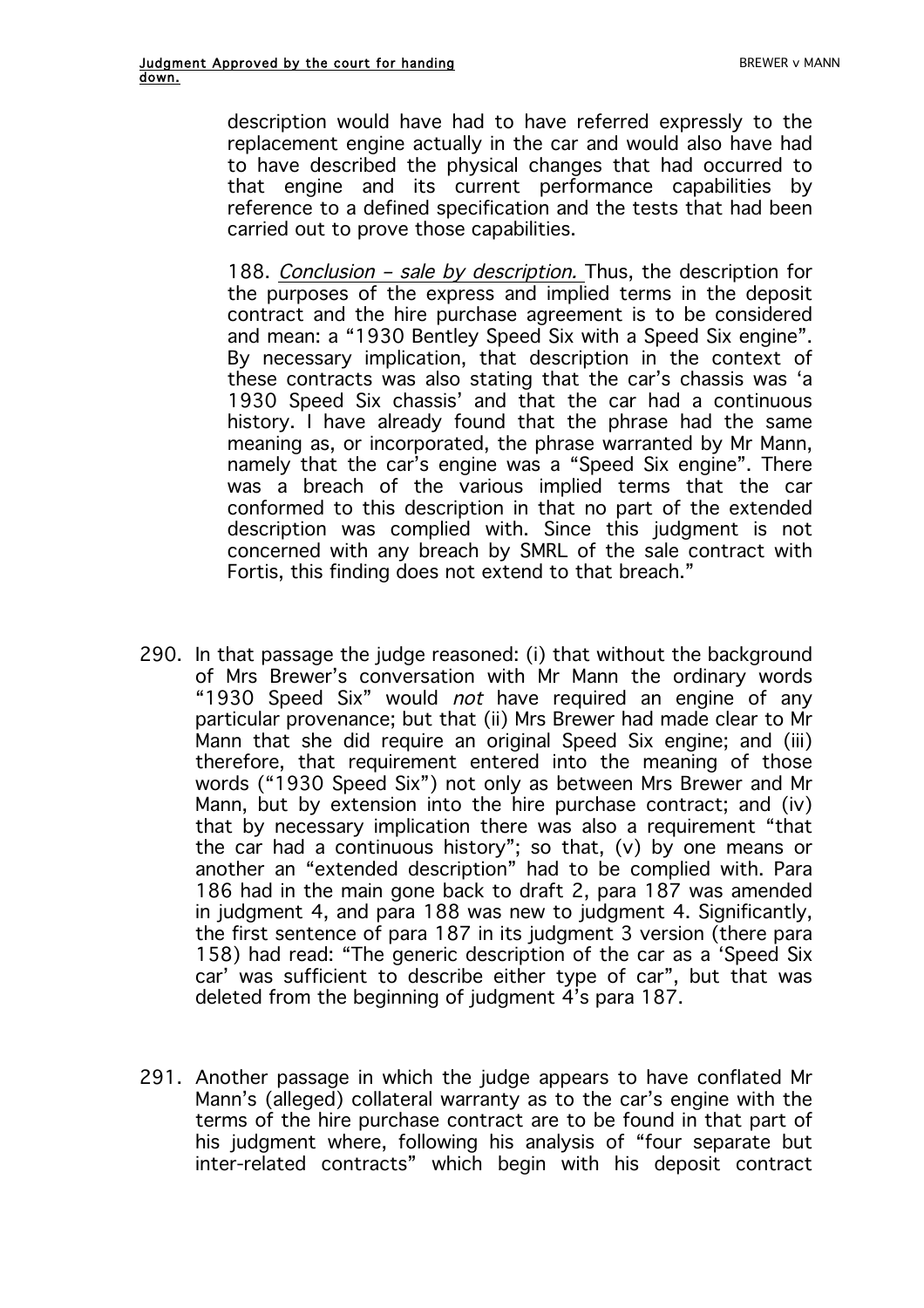(judgment 4, para 159), he turns to the question of contractual description (at paras 162ff) and says:

## "162. The deposit contract between SMRL and Mrs Brewer...

165. The description in the invoice issued to Mrs Brewer under the deposit contract was clearly intended to be subject to the contractual warranty made by Mr Mann. This warranty had the meaning and effect that the Bentley Motor Car in question was a Speed Six with a Speed Six engine. Therefore, the description contained in this deposit contract must be subject to, read together with and have the same meaning as that contractual warranty.

166. Thus, the description, in context, was intended to mean, and did mean, a "1930 Bentley Speed Six with a Speed Six engine".

167. The contract of sale between SMRL and Fortis. This described the car as a "Bentley Motor Car". This description was provided by Mr Mann and he and Mrs Brewer clearly intended this description to have the same meaning as the description in the related deposit contract entered into by SMRL with Mrs Brewer, given their close connection.

168. The hire purchase agreement. This was filled in by Mr Hardiman using the description of the car as a "1930 Bentley Speed Six Car $\bar{r}$  that had originated from Mr Mann's advertising material and contractual warranty and which he had been provided with by Mrs Brewer...All parties clearly intended that the same car was being described in all three related contracts…

171. Conclusion - contractual description. The description "Bentley Motor Car" in the deposit contract between SMRL and Mrs Brewer and "1930 Bentley Speed Six Car" in the hire purchase agreement between Fortis and Mrs Brewer are contractual descriptions which have the meaning: a "1930 Bentley Speed Six with a Speed Six engine"."

292. In our judgment, this strand of the judge's reasoning is impermissible. It is not possible to carry over into the hire purchase contract between Mrs Brewer and Fortis an oral warranty which emerges out of the conversation between Mr Mann and Mrs Brewer on 20 May 2007. Fortis was not privy to that conversation.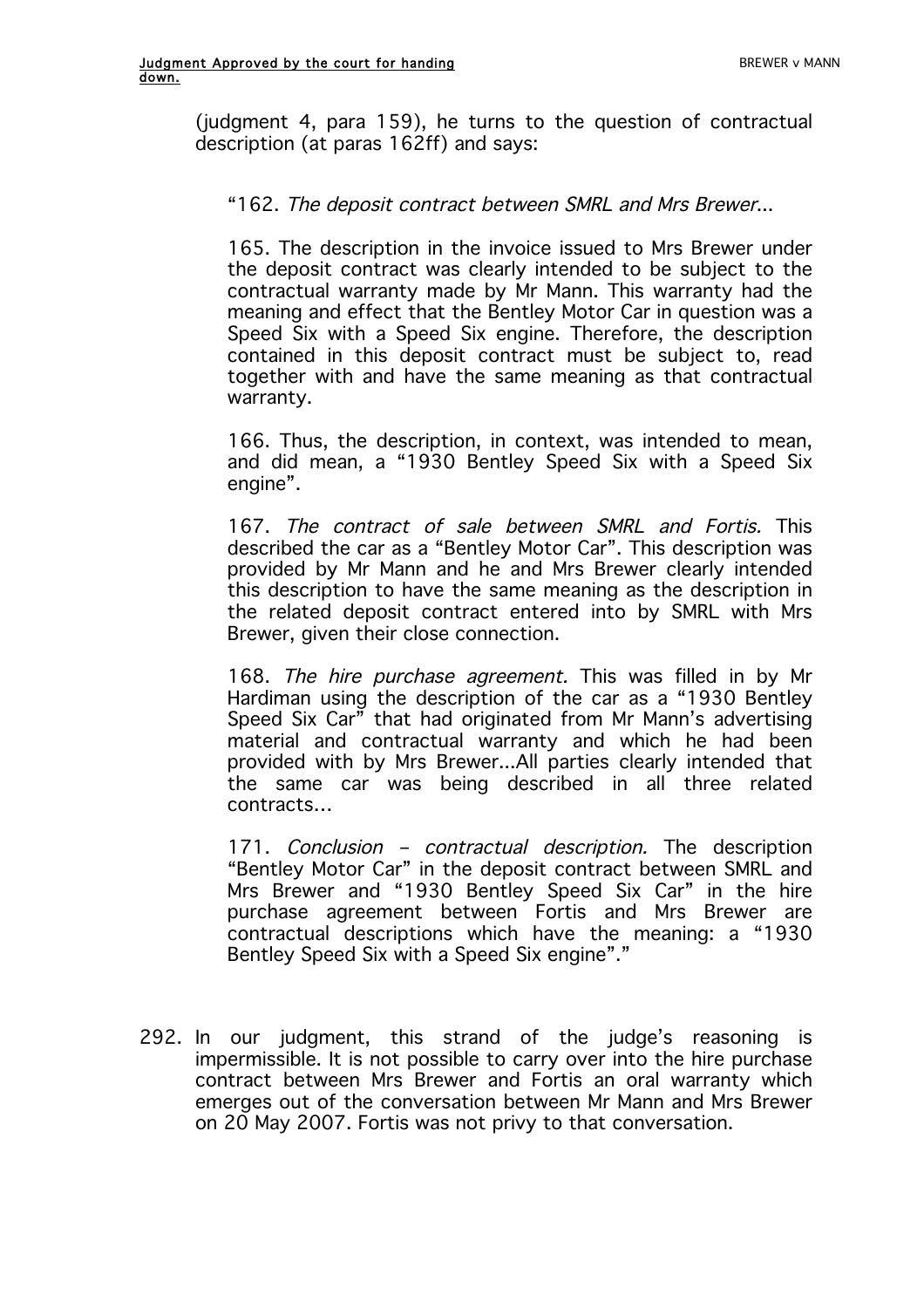293. The second and third strands of the judge's reasoning are also addressed in the following extract from his judgment 4, which contains a lengthy passage as to the extent to which he both accepts but ultimately rejects, or rather side-steps, Mr Fenn's expert evidence:

> "175. Discussion. The only reason why Mr Mann persisted in describing the car as a 1930 Speed Six was because he, supported by Mr Fenn, insisted that once a chassis had been incorporated into the car with a Speed Six chassis number, any car thereafter that incorporated the same chassis number was to be regarded as a Speed Six car. Mr Fenn's support for Mr Mann's position was significantly eroded when he accepted in cross-examination that the car's description should have been a "Speed Six with a 1927 Standard engine modified to Speed Six specification". This approach to describing the car was said to have been confirmed by the fact that the DVLA had been prepared to re-register the car with its Speed Six registration number and the BDC and other European vintage car clubs would classify the car as a Speed Six car…

> 177. It is, of course, for the BDC, other vintage car clubs and the DVLA to decide how they will categorise a vintage car for their own particular purposes. Those descriptions or categorisations are not, however, definitive in relation to the meaning of a car's contractual description, particularly where the contract is subject to the Sale of Goods (Implied Terms) Act. Thus, although Mr Fenn's repeated insistence that the car was a Speed Six might be correct if the description of the car is being considered purely from the standpoint of the BDC, it is wholly incorrect for the purposes of a contractual description or for a bailment by description since the necessary contractual description must describe the car factually and accurately in a way that encapsulates the car that the seller is purporting to sell and the buyer has agreed to buy. As a result, a Speed Six's contractual description will usually need to be very different from and much more detailed than the generic description promoted by Mr Mann and Mr Fenn in reliance on the BDC method of categorising vintage Bentleys. [Emphasis added]

> 179. The BDC's limited definition of a Speed Six, or of any other vintage Bentley type, that was championed by Mr Fenn does not include any reference to the car's continuous history. This means, in the context of the vintage Bentley trade, an authentic documentary record of the car throughout its history since 1930. These documents should identify the registered owner of the car and its use throughout that history and should also identify and authenticate the parts introduced into the car since it left the Cricklewood works. I would add that the car's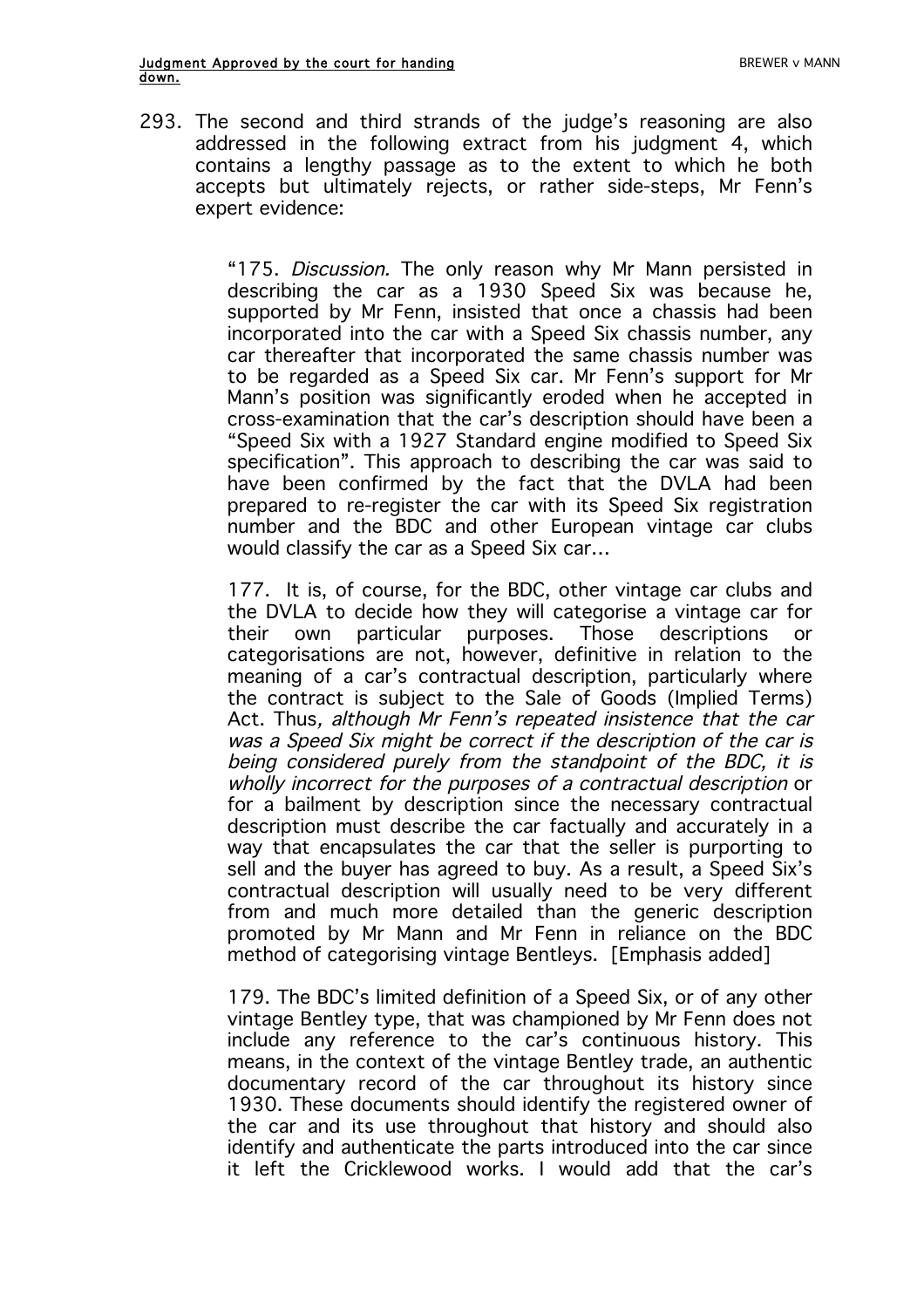continuous history also entails the production of a certified or authenticated test certificate or test results which proves that the car satisfies any stated and accepted applicable specification following any significant change to either its engine or chassis.

179. The BDC's limited definition without reference to continuous history clearly provides a satisfactory method of classifying a car as being a particular vintage Bentley type for BDC's purposes. These purposes are to define who may be a member of the BDC and which car may enter any particular race, competition or rally that it sponsors. The method of classification used by the BDC was not formally established in evidence but I am satisfied that the broad and somewhat rudimentary system of classification used by Mr Fenn with its reference to chassis number without any reference to continuous documentary history is used within the BDC and is workable for its limited purposes…

180. However, the BDC's method of describing a Speed Six is not a sufficient method of describing the Speed Six car type for contractual purposes o[r] for the purposes of a sale by bailment by description. This is because the Speed Six car type has a limited membership of no more than 181 cars but all, or the vast majority of those cars have now been substantially changed and are no longer capable of being accurately described for contractual purposes, without qualification and elaboration, as a 1930 Speed Six car.

181. All cars that started life as a Speed Six car are unique and are approximately eighty years old. Each surviving Speed Six has changed significantly over the years, some beyond recognition, from the car that left the Cricklewood works on first delivery. The Speed Six characteristics or qualities that any one potential buyer or Speed Six enthusiast are looking for in any one of these unique cars include some of the intangible features of the car: its performance during its active racing lifetime; its being the product of the design, engineering and mechanical skills of W.O. and his unique team of assistants in the vital production years between 1929 and 1930; its having been produced in the Cricklewood workshop; its current performing capability; its present standard of upkeep and appearance; its current value as an historic and unique vintage car and its future potential for keeping or increasing its current value as a collector's item in a changing and unpredictable market.

182. Thus it is a necessary, but not a sufficient, characteristic of a car that is described as a 1930 Speed Six that its original chassis number is to be found on part of its original chassis within the car."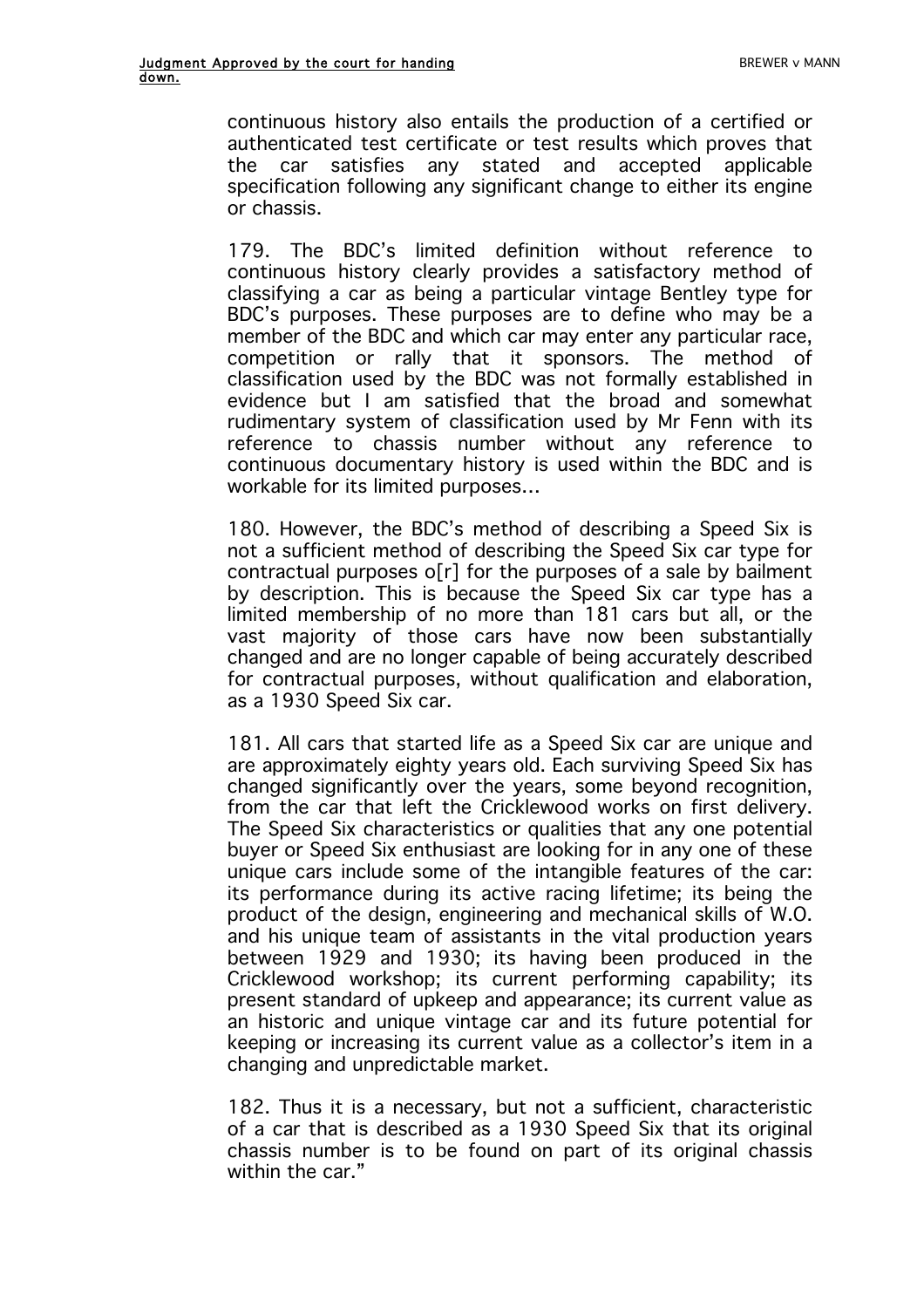- 294. This is an important passage. Paras 175 and 177 of it are new to judgment 4 and the balance of it goes back to judgment 2. It may be observed that Mr Fenn's evidence is in essence accepted, including his firm evidence that the car was, at any rate according to the BDC test, a Speed Six because it incorporated at least part of the chassis with its chassis number; but his evidence is sidestepped. Even so, Mr Ticciati, joined by Mr Brant, would submit that this passage, to the extent that it accepted Mr Fenn's evidence, omitted to observe and give credit for the fact that such evidence was effectively confirmed also by Mr Sibson where he agreed in cross-examination that the car, even with the engine it contained and such as he found it and the car to be, could still be described as a Speed Six (see at para 139 above). The judge's acceptance of Mr Fenn's evidence is also confirmed by the first sentence of his para 186 cited above.
- 295. The third strand of the judge's reasoning also needs emphasising. It is alluded to in a number of places in his judgment, for instance in his comment at judgment 4 para 38 that "Mr Fenn came close to accepting the gist of Mr Sibson's reasoning when admitting in crossexamination that the car's description should have included a reference to its reconstructed 1927 Standard engine" (an observation repeated in the judge's para 175 just cited above). It is emphasised in full flourish in the passage cited above. In our judgment, however, the judge is confusing two separate issues. One is what "Speed Six car" means and whether our car corresponded with that description. The other is how the car might best be described so as to avoid any argument as to whether such a description might be said to be inadequate, negligent or worse. The second issue raises a question which might arise in the context of a claim in misrepresentation, or for breach of a Hedley Byrne duty of care, or in fraud, or, where a contract is one of the utmost good faith, in non-disclosure. However, none of those matters are in question in this case, and least of all in the claim against Fortis. The first issue asks, more prosaically (however difficult such questions may be): "What is the description in question? Did the object correspond with it?" The second issue asks a normative question: "What is the defendant's duty? What should he have said or done? Did he say or do what he should have said or done?" The first issue does not ask a normative question, but raises a question of construction followed by a question of fact.
- 296. What is the judge saying in the extended passage just cited? On any view, his is an extremely demanding test for a car described as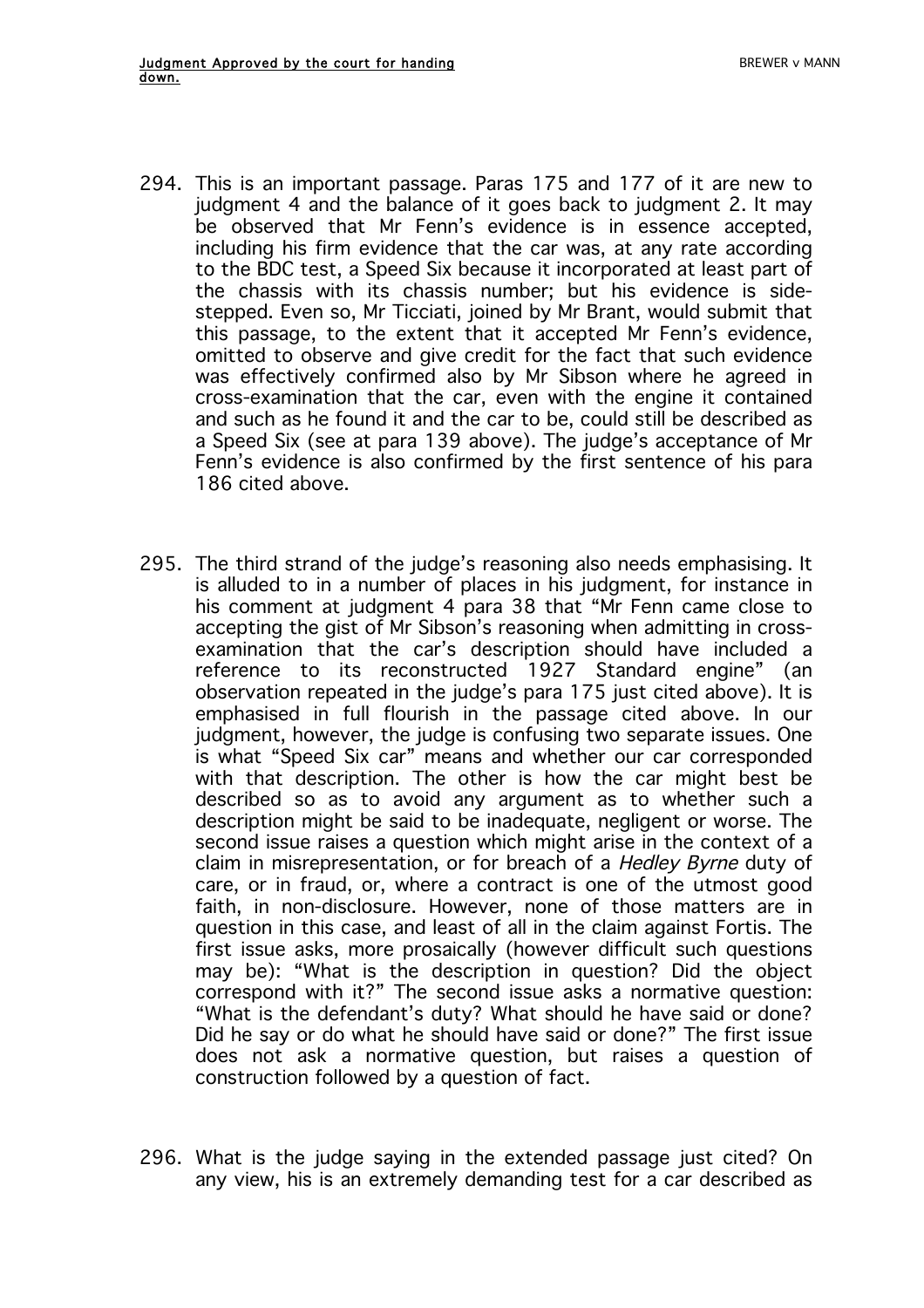a Bentley Speed Six. It may be doubted whether there are many, if any, surviving Speed Sixes which could successfully meet every aspect of this test: at any rate that would have been an interesting matter to put to Mr Fenn and Mr Sibson. There are aspects of the judge's test, indeed, which do not seem to go to description at all. but to quality. Still other aspects seem to go not to description, but to a means of evidencing performance. The important emphasis placed on a car's continuous history, required to be proved by "an authentic documentary record…throughout its history since 1930", reflects a theme which, as we have observed above, is repeatedly played throughout the judgment: but we are unable to acknowledge this requirement as coming within the concept of description of a car, however much such a record would be valuable evidence of provenance. However, in our judgment proof of provenance or of history has to be negotiated for: it does not come for free, and it is not inherent in an article's description. If a seller sells a Hepplewhite chair, and even if in context that means a chair from Hepplewhite's workrooms and not just a period chair in the style of Hepplewhite. he does not by that description promise anything further about the chair's history, provenance, or documentation over the last two centuries and more. As for the aesthetic and romantic aspects of ownership of a Bentley Speed Six, we are not sure these have a role to play in description: but again, if a buyer wants to negotiate for knowledge about "its performance during its active racing lifetime" (if any), then he must stipulate for it. Nothing of this seems to us to be inherent in the car's description. A Bentley Speed Six would, as it seems to us, be a Bentley Speed Six even if it had spent the whole of its life mouldering in a Maharajah's garage, and disintegrating there into dilapidation, before being rebuilt in the modern era from its disintegrated parts. Perhaps there is romance even in such a case, but it has nothing to do with description.

297. It is relevant in this context to bear in mind the judge's own findings about the state of Speed Sixes down the decades. He recorded (at judgment 4, para 48, in a passage going back to judgment 1, para 29) that:

> "W.O.'s vintage Bentleys are all collectors' items but the pride of place for any enthusiast of these Bentleys from the 1920s Cricklewood era inevitably goes to the Speed Sixes. So far as is known, none of the surviving Speed Sixes remain in the condition that they were in when they left the Cricklewood works given the racing and hard driving that many were subjected to and the relatively short life of the bodywork. Many would also have been adapted in the early years of their life to incorporate the ever-changing and improved specification of Speed Six parts. After 1931, most of the surviving Speed Sixes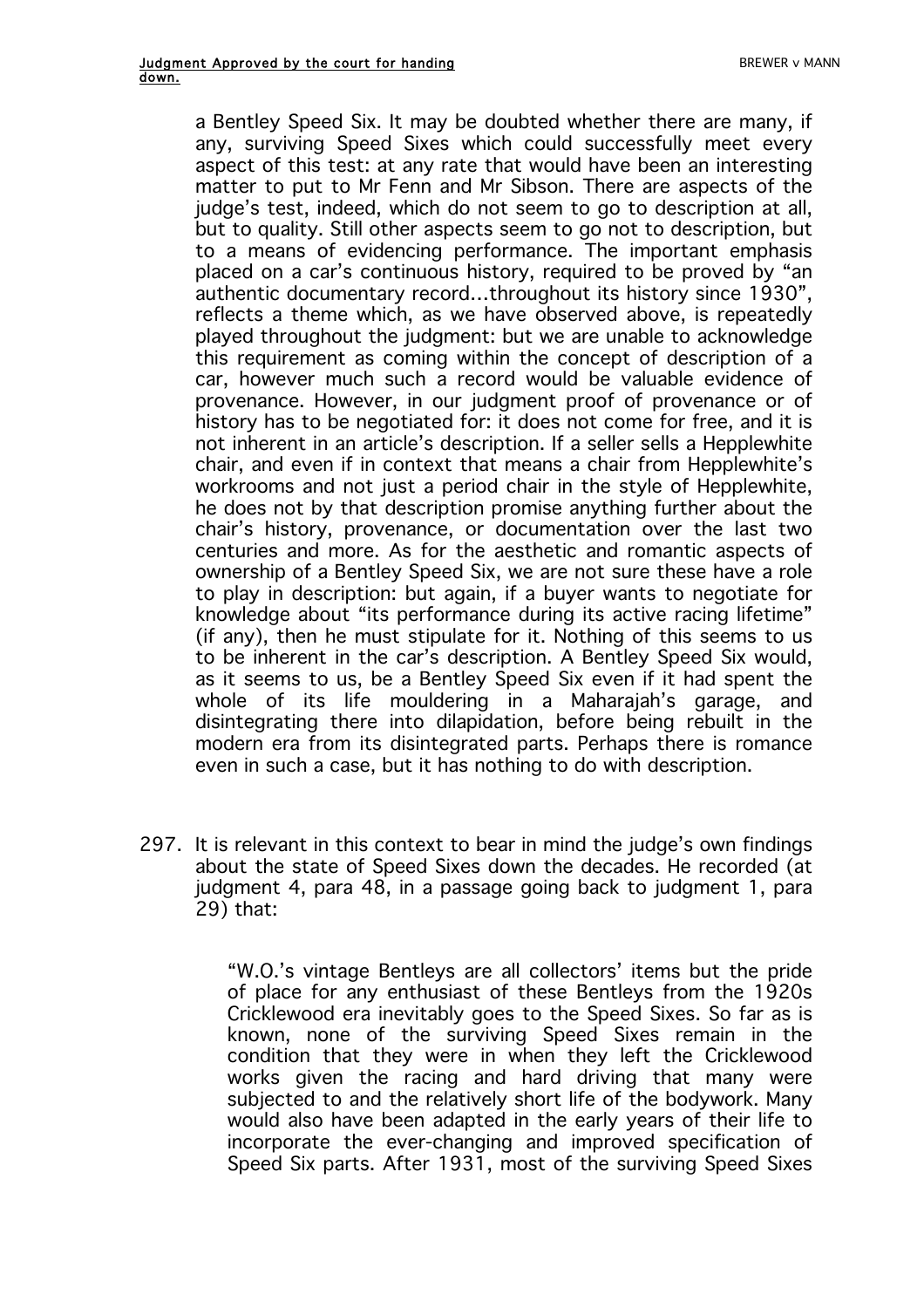were abandoned, mothballed and cannibalised such that, by 1939, a Speed Six had no calculable trade value."

- 298. In our judgment, each of the three strands in the judge's reasoning was in error. As for his first, it was not permissible for the judge to import into the hire purchase contract between Fortis and Mrs Brewer a separate warranty which may have been given by Mr Mann to Mrs Brewer as a result of a private conversation to which Fortis was not privy. It would seem therefore that without importing into the hire purchase contract between Mrs Brewer and Fortis the effect of the conversation between Mrs Brewer and Mr Mann, as controversially found by the judge, the judge would not have been in the position to conclude that Fortis's responsibilities under its contract with Mrs Brewer extended as far as the judge considered that they did.
- 299. Secondly, the judge was wrong to ignore and set aside the evidence of both Mr Fenn and Mr Sibson as to the common understanding of what is meant by a "Speed Six car". To adopt and adapt the reasoning of Nourse LJ in the Harlingdon case, that common understanding was part of the factual background against which the description of a Speed Six is to be judged. As we have observed above (at para 284), Mrs Brewer was not a dealer, nor was she a member of the BDC. However, her husband who advised her in the purchase was knowledgeable about Speed Sixes, and she knew about the BDC and, as her letter before action said (see at para 66 above), "she regarded the Bentley Drivers Club as being of the utmost good standing and importance". The evidence of Mr Fenn and Mr Sibson in this respect was supported also by the evidence of Mr Mann, but also by the evidence regarding the DVLA registration of the car, and by the fact that Mr James, and even Bonhams, described the car, knowing of its ramifications, as a 1930 Bentley Speed Six. None of them could have described the car in such a way if, in truth, its description as such necessitated that it contain a 1930 original Speed Six engine. The law will go amiss if it sets itself up against the understanding of the market in the way in which the judge thought himself obliged to do.
- 300. It might or would be different if the expression "1930 Speed Six car" had, as a matter of the necessity of language, to mean "containing a 1930 Speed Six engine". However, it seems to us that no such necessity exists. One might sell a "1990 Volvo", but there would, we suggest, be no requirement that it contain a 1990 Volvo engine. The engine might have been replaced in 2000 or 2010, and the replacement engine might differ somewhat from the original,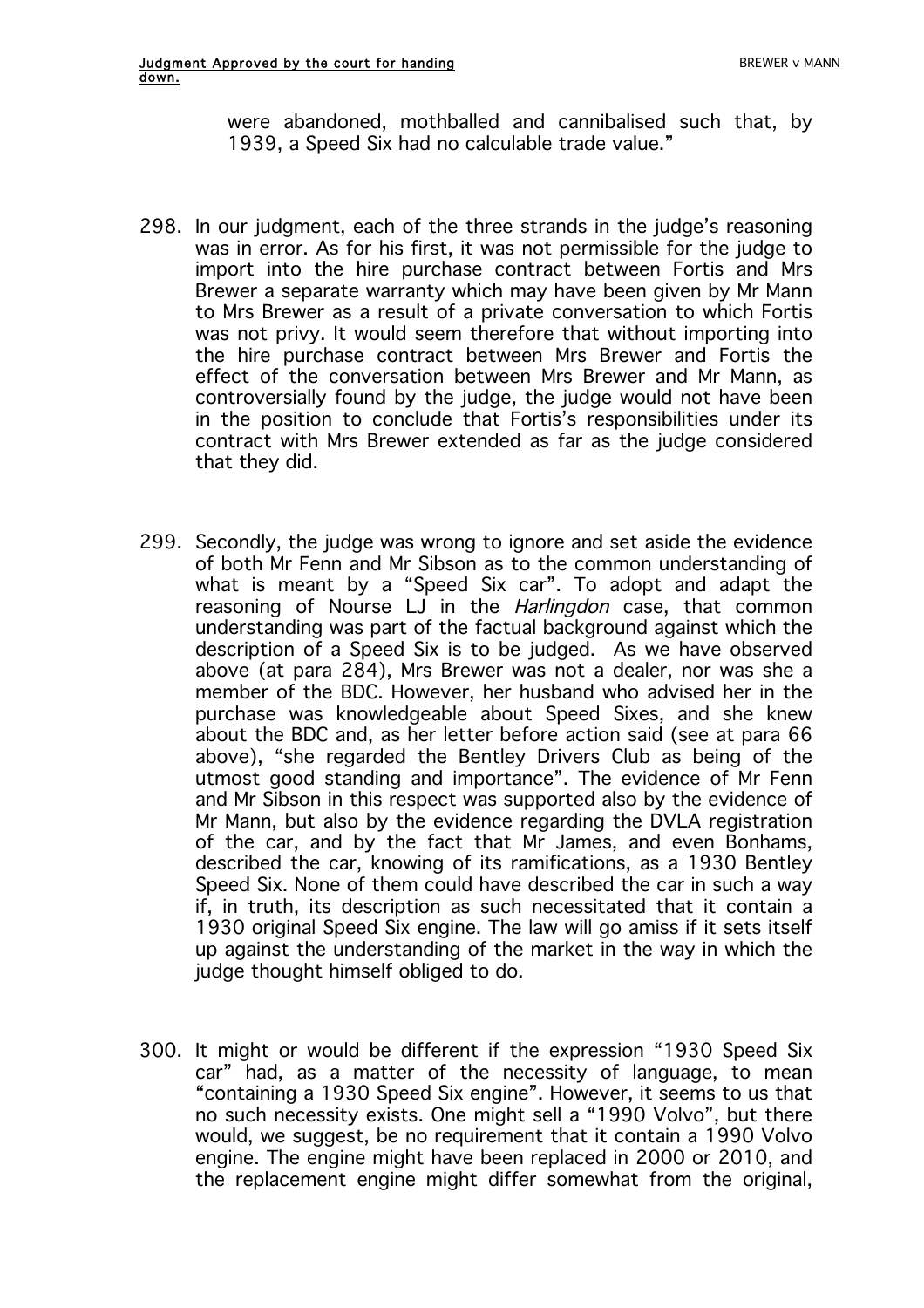without there being a misdescription. It might again be different if a car were described by its engine size, as in a "Herald 1200", where a replacement engine might be of a smaller version. In such a case, there might be a failure to correspond with description. However, as has famously been said, context is everything.

- 301. And thirdly, the judge was wrong to address the issue of description through the lens of the question of what duty might require a seller to disclose, as explained above.
- 302. It seems to us that in this connection, and elsewhere in his judgment, the judge has perhaps been over-influenced by Hubbard v. Middlebridge Scimitar Limited, (unreported, 27 July 1990, Otton J), the case of the famous Bentley known as "Old Number One", which the judge attached to his judgment as Appendix 1. The judge referred to it first in his judgment 1 (at paras 25/26), in an essentially historical context. In judgment 2, he annexed the report of *Hubbard* to his judgment (see at para 41), because it was unreported and unavailable on the internet (footnote 4). His reference to *Hubbard* has come down to judgment 4, paras 44/45, in more or less unchanged form. It is not apparent from its citation that it was of legal, as distinct from historical, significance to the judge: but it is hard to get away from the feeling that it has influenced him, particularly in the context of a continuous documentary record. The judge concluded his reference to the case by saying:

"Without that continuous history, the buyer would have succeeded in resisting specific performance or in rejecting this car and rescinding the contract since the authenticity and verification of the car as "Old Number One" would not have been possible."

303. The point about Hubbard, however, was that that case involved the sale of the most celebrated of all Speed Sixes, which has always been known as Old Number One. It was only the second of all Speed Sixes to be built and it was extraordinarily successful in racing during the 1929 and 1930 and subsequent seasons. In 1990 it was sold for £10 million (we emphasise the price) as "Old Number One" itself. Thus the case was argued on the basis that the car had to be that very car. The buyer subsequently resiled from the purchase because he suspected its authenticity, but Otton J held that its authenticity had been proved (rather like the proverbial grandfather's axe) in that it had never completely lost its identity. It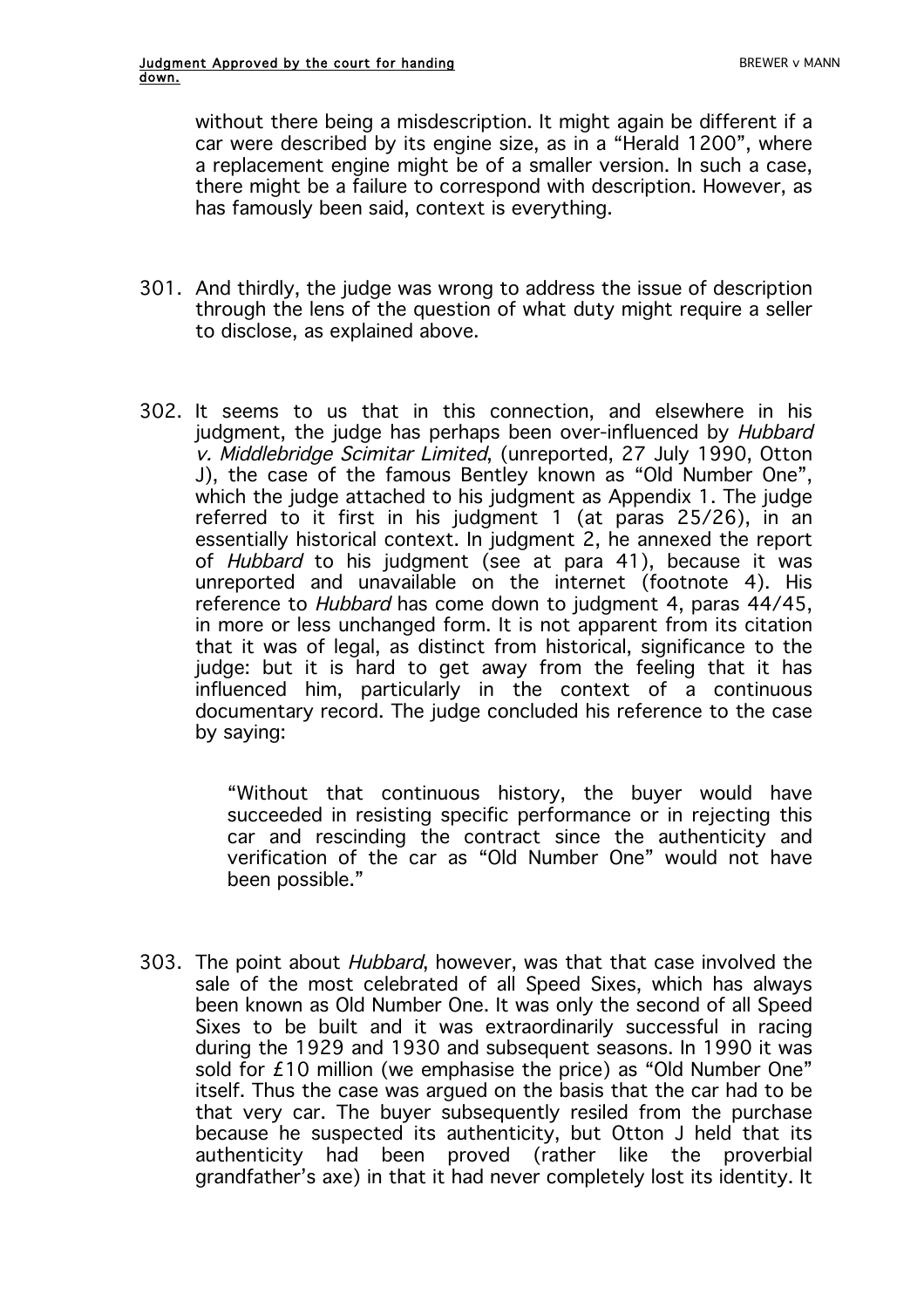was not the "original" Old Number One (because it was not composed of the same parts). It was not the "genuine" Old Number One, for it had changed its character. However, it had never disappeared into limbo or from view, had never died or been abandoned or cannibalised, and therefore was not a "resurrection" or "reconstruction". Its identity was proved with the help of its logbook and service records at any rate down to 1939; and successive owners could be identified. It had been rebuilt a number of times. The case was decided very much on the basis of expert views as to how to consider such matters. Otton J concluded that "There is no other Bentley either extinct or extant which could legitimately lay claim to the title of Old Number One or its reputation. It was this history and reputation, as well as the metal, which was for sale...". In our judgment the decision in *Hubbard* is of very little assistance to us. However, we note that both its chassis had been modified (although its chassis number survived) and its engine had been completely substituted (from a 6½ litre to a 8½ litre engine). One important witness "knew it by the chassis number which, as he told me, is the true identity of any car". The judge said that "the expert evidence is all one way". Mr Hay was one of the witnesses. The car had passed through the hands of Mr Mann, who had sold it to the seller, who had himself rebuilt it. Mr Mann was described as "a celebrated vintage car dealer".

- 304. In sum, we conclude that on any view, and whatever be the outcome of any re-trial of Mrs Brewer's case against Mr Mann, the description of the car in the hire purchase contract with Fortis did not require a 1930 Speed Six engine; and that it would suffice if, in accordance with Mr Fenn's evidence, the car's chassis with its chassis number was incorporated in the car. However, we would also observe that, if we were wrong in that conclusion, it would not automatically follow that Mrs Brewer could hold it against Fortis that the engine in the car was what it was. That would depend on the outcome of a re-trial. For if Mr Mann were to succeed on such a re-trial, so that it was accepted that he did tell Mrs Brewer that the engine was "prepared to Speed Six specification", and that that signified that the engine was not an original Speed Six engine, then we doubt that Mrs Brewer could complain to Fortis that the engine was not an original Speed Six: just as she could not complain that the bodywork was not original.
- 305. We would also hold that in any event the judge's extremely rigorous and extended test of what was required of a car described as a 1930 Speed Six, and his insistence on a continuous and documentary history, were erroneous.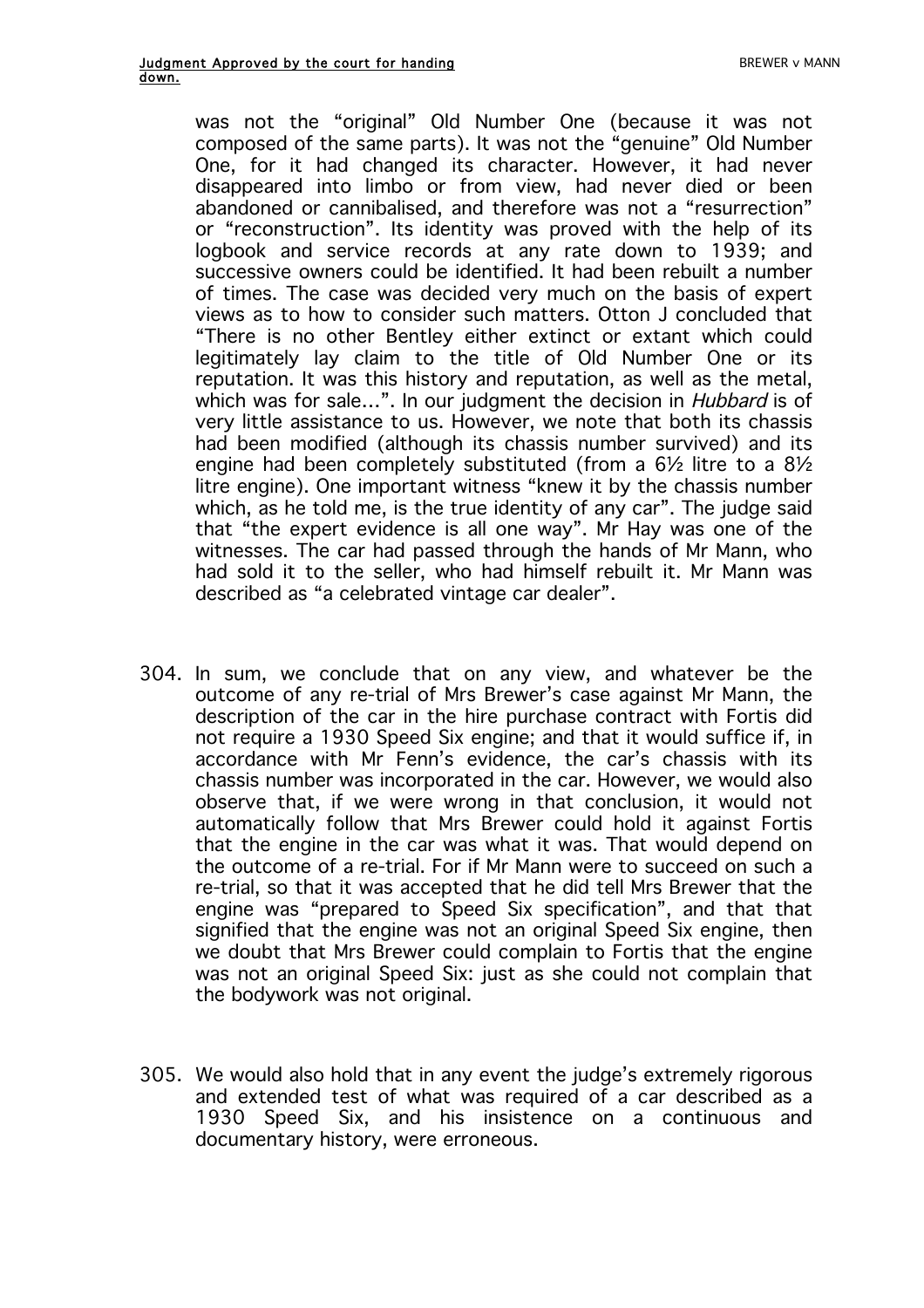Was there a breach of the description "1930 Speed Six Car"?

- 306. For these purposes, we assume that the description of the car was not properly to be regarded as a matter of opinion but had become a term of the hire purchase contract, but that the meaning of that term is as we have concluded it to be in the preceding section of this judgment. On that basis, was there a breach of the implied condition requiring correspondence with description?
- 307. In our judgment, the answer to this question has been effectively answered above. Once the judge's extended description and requirements for the contract are stripped away, as in our judgment they must be, the evidence, which lies essentially in the hands of the two experts, is that the car complied with its description as a "1930 Bentley Speed Six". We are not concerned with its engine (or with whether any complaint could in certain circumstances be mounted as to whether a car with the "wrong" engine failed to comply with an implied term as to satisfactory quality). Nevertheless Mr Sibson said that only the front part of the chassis (with its chassis number) was original, and the judge accepted that evidence. The judge's view on that question must, for the reasons given above, fall as part of the need for a re-trial. However, solely for present purposes we assume that his finding survives. Even so, we conclude that on the expert evidence of both experts, the car corresponded with its description. Mr Fenn was clearly of that opinion, and the judge was prepared to accept that, adopting Mr Fenn's, BDC orientated, stance, the car could be called a 1930 Speed Six. But Mr Sibson, for all his criticisms of the car, ultimately acknowledged a similar conclusion. As he was asked and answered (see para 139 above):

"Q. Taking the evidence in its totality, you accept that it is perfectly acceptable to call this car a 1930 Bentley Speed Six, because it has got the…

A.That's true, it is a 1930 Speed Six, with reservations over the engine…"

308. On the basis on which we ask the current question, we conclude therefore that in any event Mrs Brewer has no claim against Fortis, and it follows that the Fortis appeal must be allowed in full, irrespective of re-trial. The next section of our judgment assumes, however, that a breach has been established against Fortis, and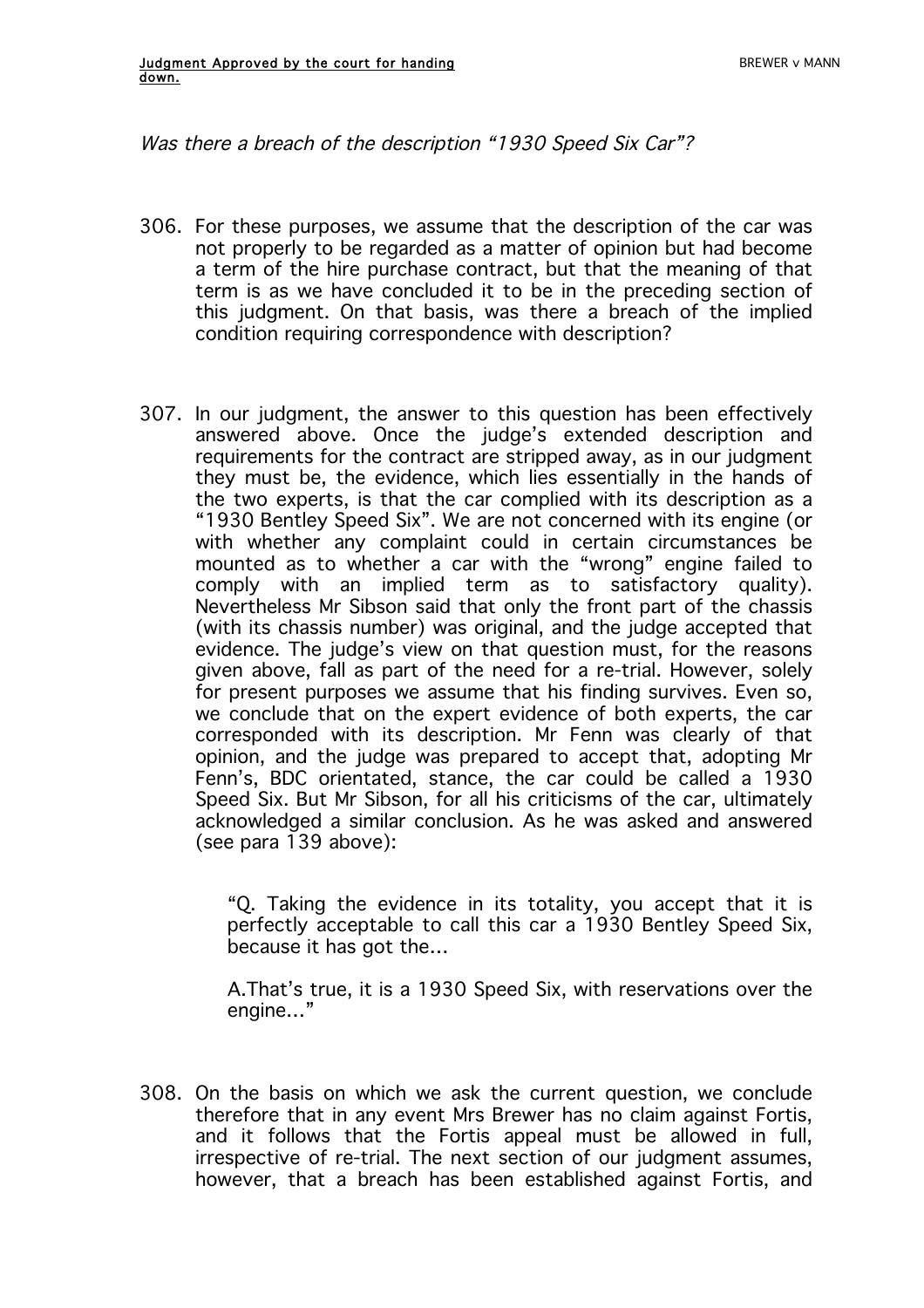goes on to ask what damages Mrs Brewer would have been entitled to.

If there was a breach of the implied term alleged, what, if any, damages would Mrs Brewer be entitled to?

- 309. Mr Brant submitted that in circumstances where Mrs Brewer had not kept up her payments under her contract with Fortis, and had suffered the termination of that contract by Fortis under its terms, she could claim at most only nominal damages. Ex hypothesi, there was no claim for loss of value, and no claim to reject or rescind. For the same reason there could be no claim for repudiation damages. The judge had therefore been wrong to award Mrs Brewer her full claim of  $£94,555$ , made up of her deposit of  $£35,000$  and instalments paid under the contract. In any event, even if Mrs Brewer were entitled to more than nominal damages, she had to give credit for the value of the enjoyment of the car for the period it was in her possession, some 14/15 months.
- 310. In this connection, Mr Ticciati made similar submissions as to any damages claim by reference to the collateral warranty relating to the engine alleged against Mr Mann and/or SMRL. Since in their case the only possible breach could relate to the engine, and not the car, and since there was no claim for loss of value, the only effective breach was, he submitted, the entirely nominal one that the engine had started life as a Standard 6½ litre engine rather than a Speed Six engine. Indeed, unless the modified engine failed to match the specification of a Speed Six engine (which, it will be recalled, was said to have been neither pleaded nor proved) Mrs Brewer's complaint came down to one about the absence of a stamp of an original Speed Six number mark on the engine. In the absence of any claim based on value, that was an essentially trivial claim which could sound at most in nominal damages. In any event, Mr Ticciati relied on doctrines of causation and remoteness to submit that Mrs Brewer's damages claim by reference to what she had paid out to Fortis could not have been anticipated. It could not have been anticipated that she would have lost her contract and the car by her own deliberate decision to stop payments under the Fortis contract. Finally, Mr Ticciati also advanced the submission that at very least Mrs Brewer's claim must give credit for the enjoyment of the car while in her possession.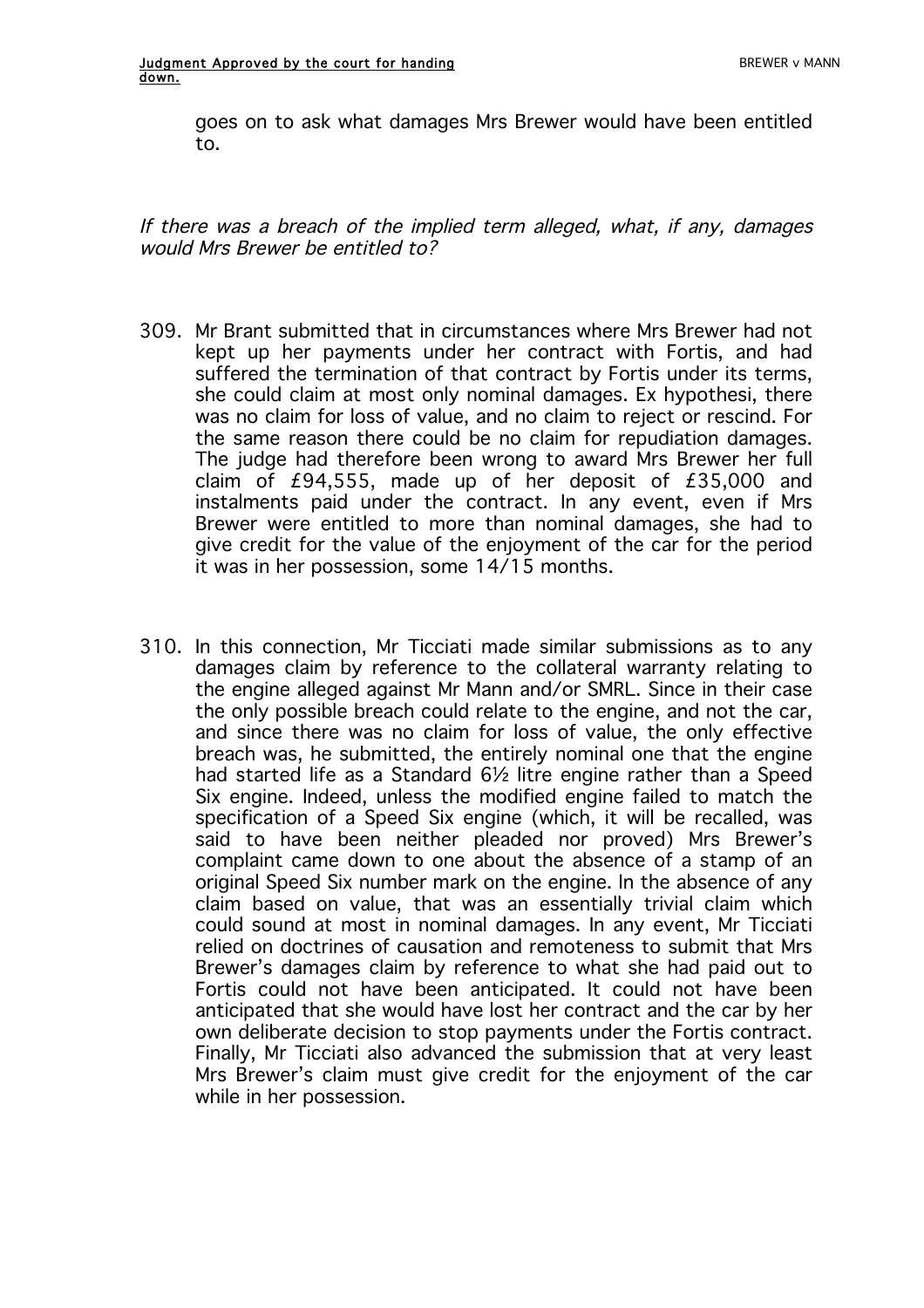- 311. Mr Downey on the other hand submitted that Mrs Brewer was entitled to what he called reliance damages as awarded in Yeoman Credit Ltd v. Odgers [1962] 1 WLR 215 (CA) and Charterhouse Credit Co Ltd v. Tolly [1963] 2 QB 683 (CA). Although Mrs Brewer had not accepted Fortis's repudiation, she would have been entitled to do so, and thus came within those authorities. As for damages under the collateral warranty, those were of a similar nature, for, but for the warranty, she would never have entered into the hire purchase contract with Fortis. As for the alleged credit for use of the car, Mr Downey submitted that Mrs Brewer should not have to give any credit for the hire of an asset which she did not want and which she would never have hired if she had known the truth. Mrs Brewer had had nothing save for some intangible enjoyment which it was impossible and therefore improper for the law to value.
- 312. The judge found that Mrs Brewer was entitled to recover her full claim from either Fortis, or Mr Mann and/or SMRL. He dealt with the claim against Mr Mann and SMRL in judgment 4 at paras 217/219, and against Fortis at para 225. He relied on Yeoman Credit v. Odgers for both conclusions. He had previously found (at paras 210/216) that Mrs Brewer had retained the right to reject the car at the time when Fortis terminated their contract, even if her claim was not based on such a right but was limited to damages for breach of the statutory implied term. Thus he said:

"215. Moreover, the submission that Brewer had lost the right to reject is irrelevant to her current claim. This is because she is claiming damages from Fortis and is not claiming the right to reject the car nor to rescind the agreement. This is because Fortis retook the car and Mr Mann and SMRL then agreed with Fortis that SMRL would repurchase it from Fortis and have now done so. In consequence, Mrs Brewer is confining her claim to one for damages for breach of warranty and of the implied term…"

He held that the moneys paid out by Mrs Brewer under her contract with Fortis were recoverable from Mr Mann and SMRL under the first rule of Hadley v. Baxendale, as well as under Yeoman Credit v. Odgers; and that she was entitled to recover the same from Fortis "since she was entitled to rescind the contract and such payments are recoverable as reliance damages in accordance with the principle identified in Yeoman Credit Ltd" (at para 225).

313. We confess to finding the judge's reasoning regarding Mrs Brewer's "right to rescind" most obscure; and we do not see how Yeoman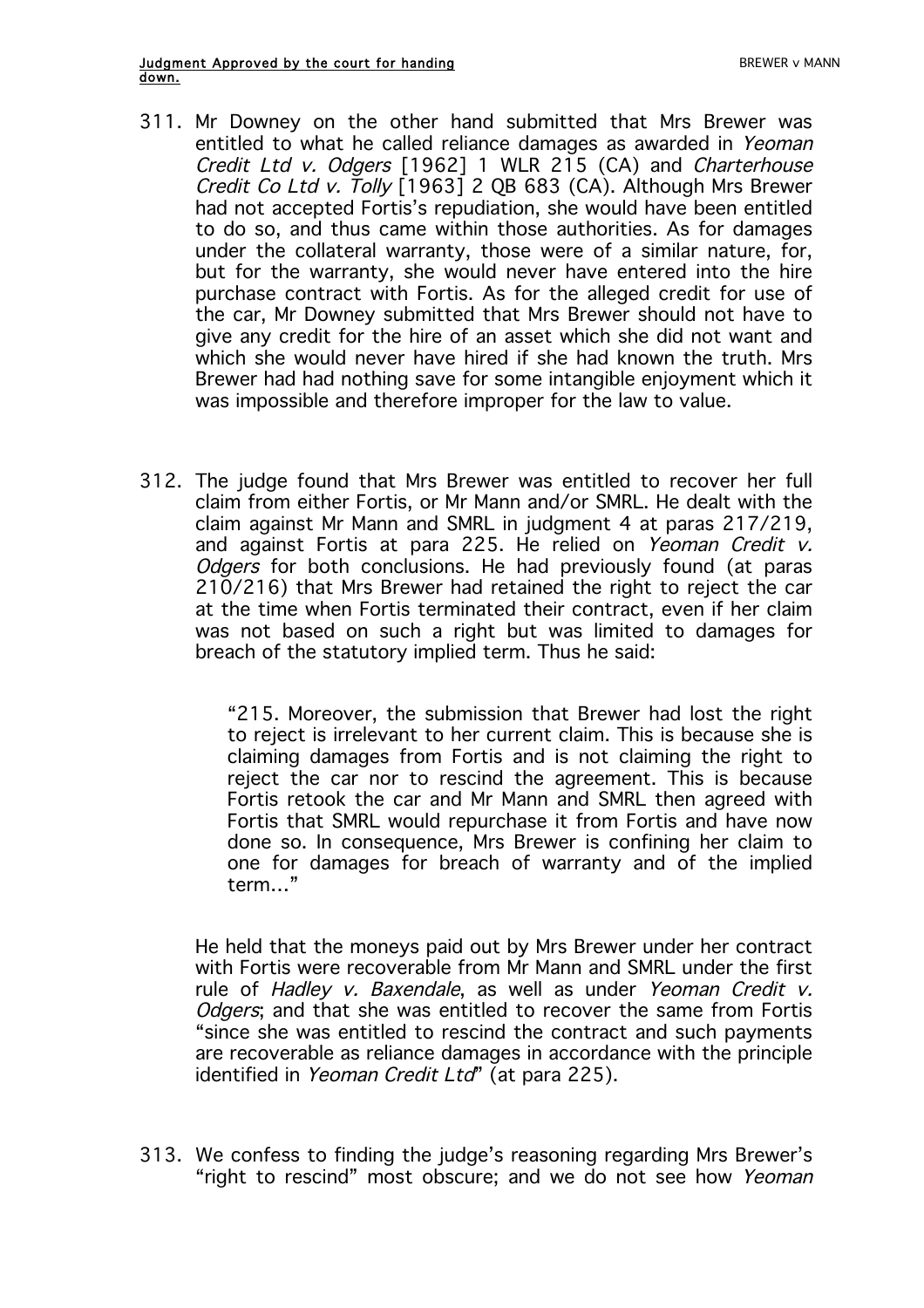Credit v. Odgers assists Mrs Brewer in respect of either claim. In Odgers the dealer warranted that the car was "in perfect condition", and the customer, in reliance on that collateral warranty, entered into a hire purchase agreement with the finance house. The car was in fact incurably unroadworthy, and the customer only drove 100 miles in it before losing all confidence in it (not unnaturally, since the brakes had failed and the car had crushed a perambulator). He therefore refused to pay any more instalments and asked the finance house to take the car back. He had in truth accepted its repudiation of their agreement. Unfortunately, he was persuaded by the finance house that it was all the same (under the contract) whether the customer returned it or if it repossessed the car under its clause 8, which entitled it to outstanding instalments and damages as though the customer had repudiated the agreement. At trial, the finance house was awarded its claim but the customer recovered all his loss against the dealer. No issue arose in that case as to whether the 100 miles unsafely driven in the unroadworthy car should constitute some discount. The finance house, having recovered its claim, drops out of the story; but the dealer appealed, submitting that the damages against him should be reduced because (a) the true measure of the customer's loss was to be found only in the reduced value of the car; and (b) that the way in which the finance house had taken advantage of the contractual situation was not to be held against him. Therefore, Odgers has absolutely nothing to say about damages against a finance house: the finance house itself recovered damages. Nor can we find the concept of reliance damages discussed in the case.

314. As for the dealer's two submissions, the first was rejected and the second brushed aside. It seems to us that in essence they were submissions about the customer's failure to mitigate and/or causation. The court was of course entitled to say that a difference in value claim is not the only way in which a customer may suffer loss in such a situation. And the ultimate issue was whether the larger loss that he had suffered because the finance house had successfully bamboozled him about the consequences of the situation was to be at his risk or at the dealer's. Not surprisingly this court held that it was to be at the dealer's risk. Holroyd Pearce LJ said (in a passage cited by the judge at judgment 4, para 219) at 222:

> "Here we are not dealing with a breach of warranty on a sale where the purchaser can sell an unsuitable article at its diminished value and where, therefore, he is adequately compensated if he receives as damages the diminution in value. In the present case the hire-purchase agreement was the purpose and the product of the warranty. To assess the damage, one has to consider the difference between the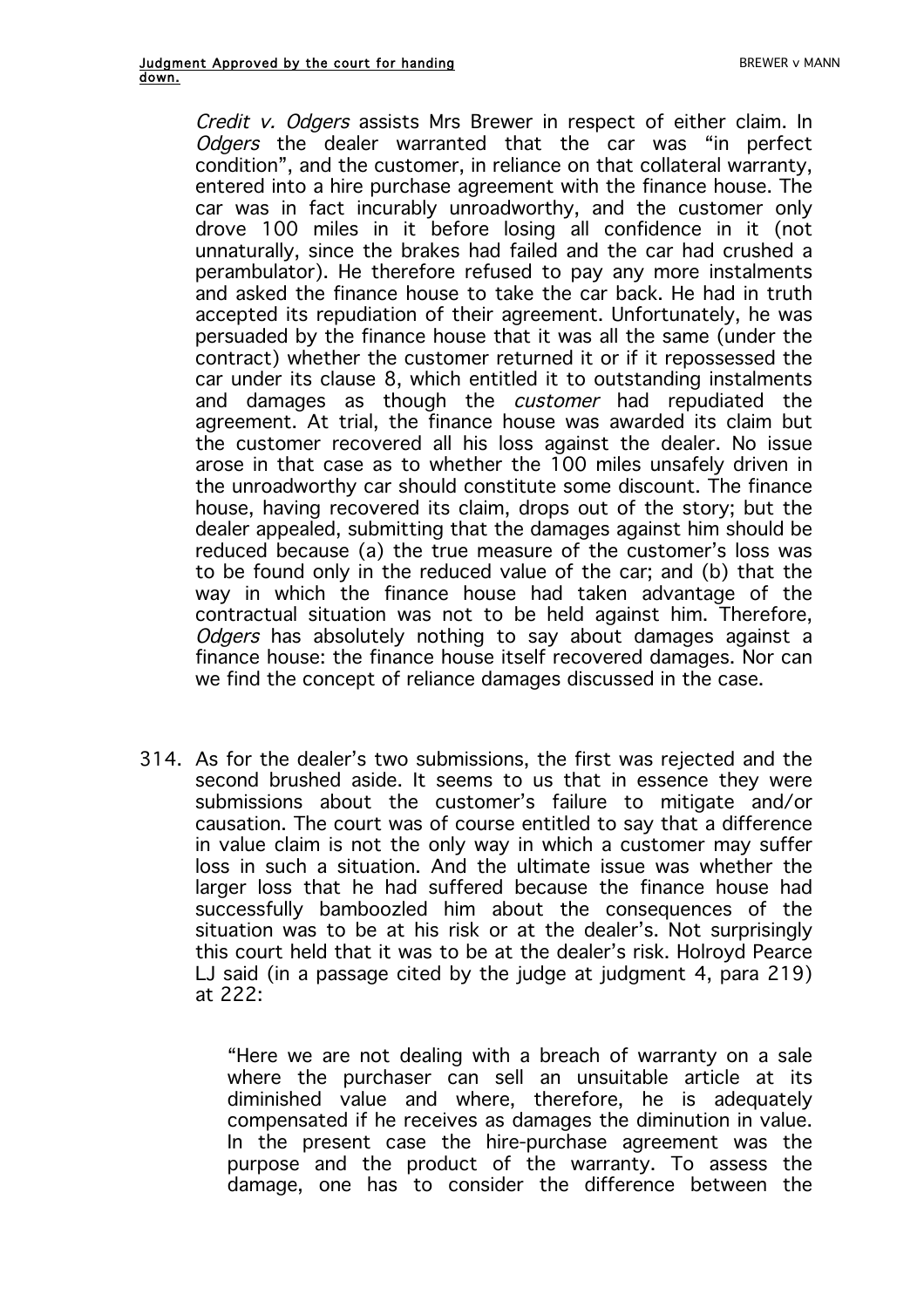defendant's position if he had entered into such an agreement in respect of a car as warranted and his position when he has entered into it in respect of a persistently and, as it seems, incurably unroadworthy car. The difficulty with regard to the return or retaking of the car was clearly foreseeable and the loss under the agreement was loss directly and naturally resulting from the breach of warranty. That loss includes the wasted instalments and the amounts payable under clause 8. Therefore the judge was entitled to hold as he did."

- 315. It seems to us that *Odgers* is of no assistance on the facts of our case, whether for the purposes of considering the claim here against Mr Mann, or a fortiori for the purposes of Mrs Brewer's claim against Fortis.
- 316. Before coming to *Charterhouse Credit v. Tolly*, we would mention Yeoman Credit v. Apps [1962] 2 QB 508  $(CA)$ . That involved the hire purchase of a second-hand Ford. The car as delivered was unusable, unroadworthy and unsafe and required the spending of some £100 to put it into reasonable condition. The customer complained but paid the first three instalments, then stopped, and the finance house terminated the agreement. The customer was sued, but counterclaimed for  $£170$ , the sums paid under the agreement, as money paid on a total failure of consideration. The court held that the customer would have been entitled to accept a repudiation of the agreement, and that had he done so there would have been a total failure of consideration and he could have recovered everything he had paid under the agreement. As it was, however, he had kept the car and could recover only the cost, £100, of putting the car into a roadworthy condition, less the August instalment which had fallen due before the termination. In other words, Yeoman Credit v. Apps is not authority for the recovery of the whole of the money expended under a hiring contract, on the contrary, it is against such recovery. The award was to restore the car to the condition to which the customer had been entitled to have it put: the claim that succeeded was only a value claim or its equivalent. In that case, however, the car could be made roadworthy.
- 317. Charterhouse Credit v. Tolly was another case where a customer had hired an unroadworthy car and had failed to pay the instalments, and the finance house had terminated the contract. The customer had used the car only twice. The trial judge had awarded the customer the estimated costs of repairs, £81, as in Yeoman Credit v. Apps. This court, however, held that that was not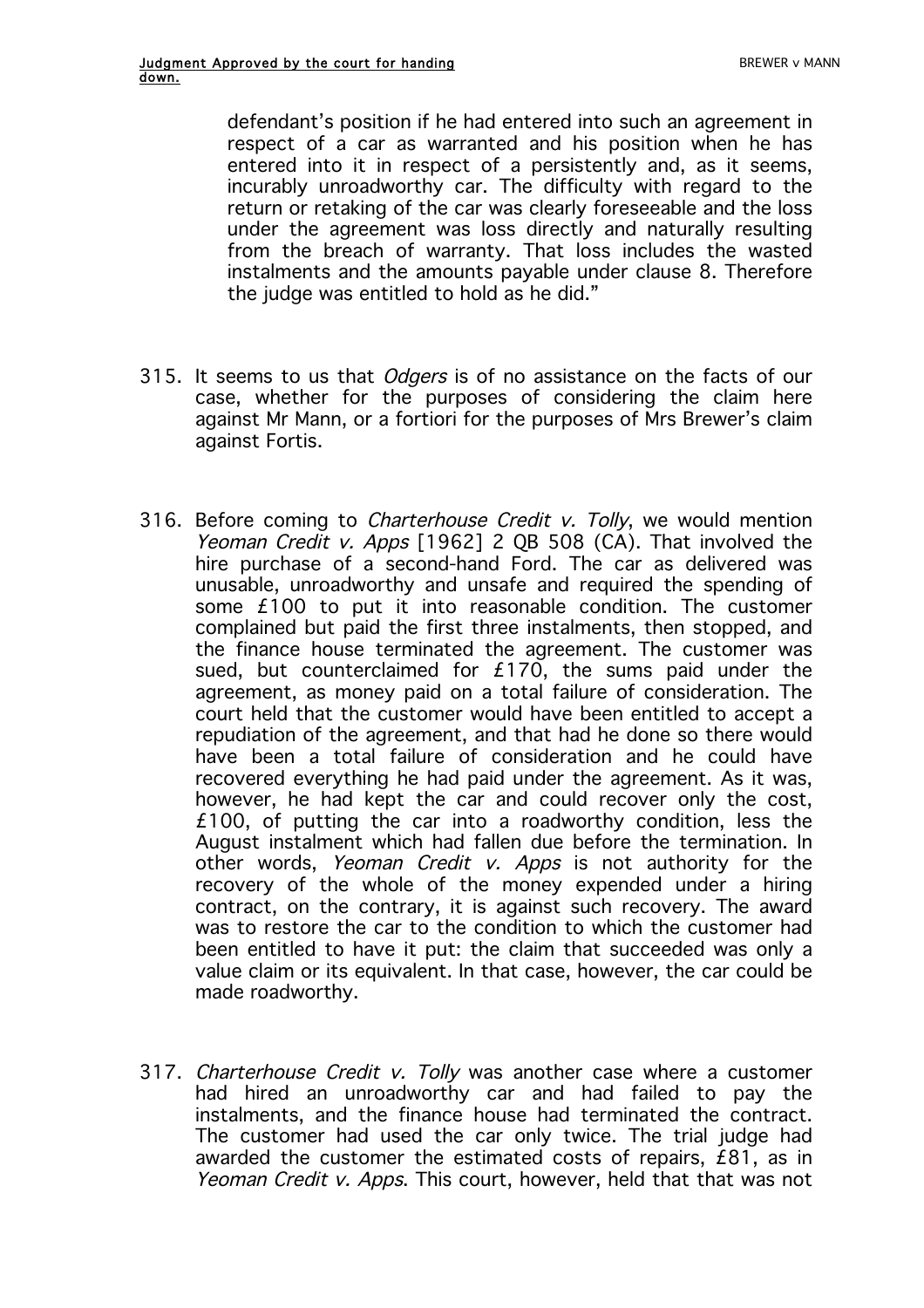the correct measure of damages, but that the customer should recover what he had paid (or was required to pay up to termination) in respect of the hiring, less a discount of  $£5$  in respect of the two trips he had made in the car (a total of some £132). Yeoman Credit v. Apps caused some difficulty, but, as both counsel were agreed that the trial judge's award of damages was wrong (and thus that Yeoman Credit v. Apps should not be followed, but was per incuriam), the judges in this court were able to conclude that, although it was not *per incuriam*, it "ought not to be regarded as laying down any general principle" (per Donovan LJ at 707) or "I cannot find any principle of law laid down in that conclusion" (per Upjohn LJ at  $712$ ) or "decided cases are only authority for the principles of law they decide" (per Ormerod LJ at 717).

- 318. The logic of the award in *Charterhouse Credit v. Tolly* was, for Donovan LJ, that a hire purchase contract was different from both a sale and a straightforward hiring contract: because the cost of the ultimate option to purchase the car at the end of the hiring for the nominal amount of £1 was built into the transaction. If a defective car was the subject of a straightforward sale, the loss was the difference in value of the car as it ought to have been and as it was, which may be represented by the cost of repairs. If a defective car was simply hired, the loss was prima facie the cost of hiring, for that was all the hirer was supposed to be getting. But under a hire purchase contract, the hirer was also buying the option to purchase the car: therefore what the hirer lost by being provided with a totally defective car was not only the cost of hiring a similar car (for which the finance house contended) but the "cost of hiring a similar car on similar terms as to the eventual option to purchase for £1" (at 706): for which purpose the cost under the contract which was the subject matter of the litigation could stand as an adopted exemplar. However, that was on the basis that "For this outlay…he has received nothing, owing to the company's breach of contract, except the two rides to Greenwich" *(ibid, per Donovan LJ)*. For those rides, the customer had to give credit for  $£5$  (see  $711$ ,  $713$ ) and 717). It would seem therefore that, for Donovan LJ, the finance house in breach must repay by way of damages that element of the hire which represents the cost of the option (ignoring the fact that the reason why the customer has lost the value of that option is his own fault in not maintaining his payments).
- 319. Upjohn LJ, however, had a different rationale. He said (at 710/711):

"What, then, is the measure of damages which the hirer has suffered in this case? He has contracted to hire, in the event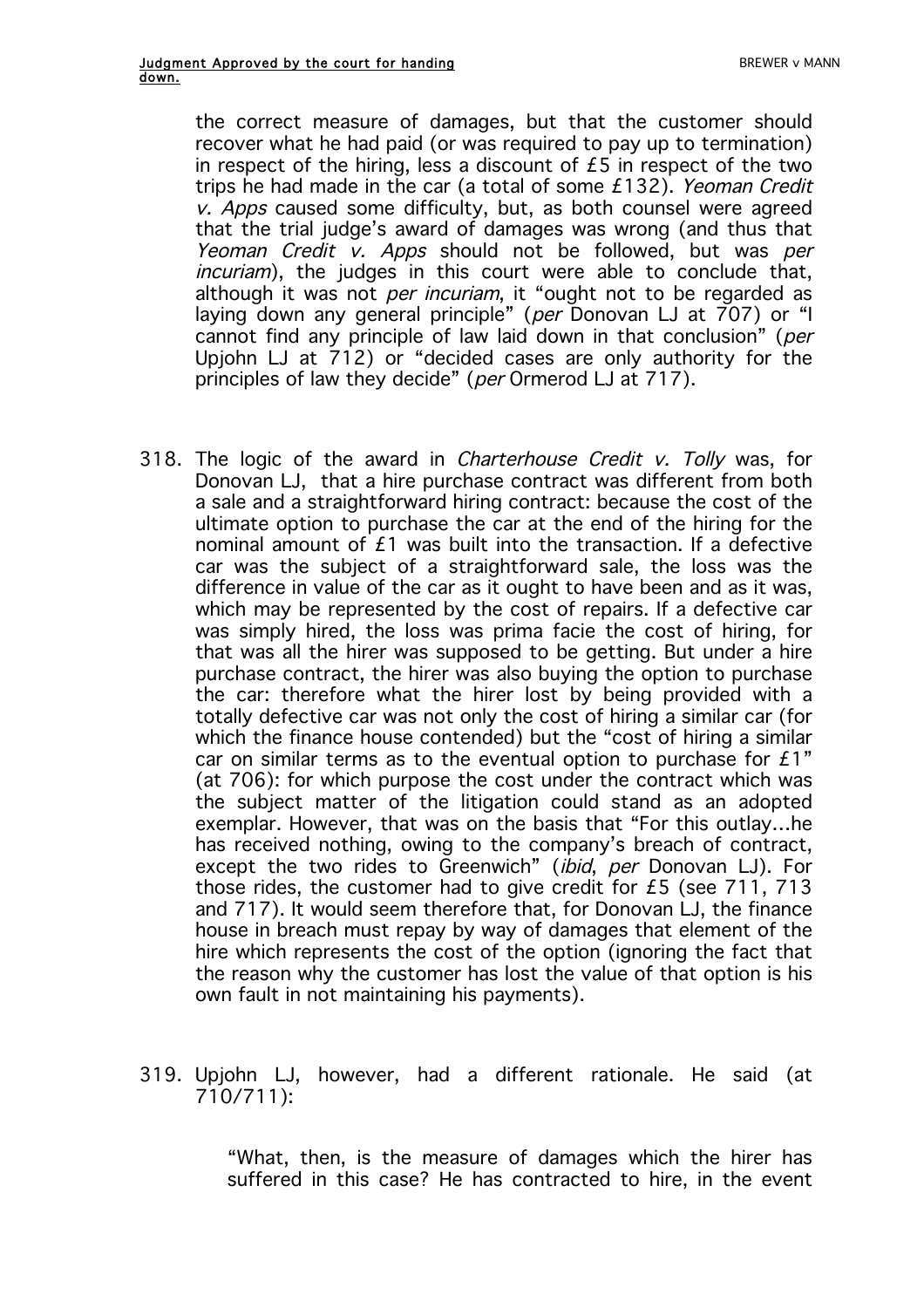which has happened, a motor-car for three months. He cannot complain, I think, that he no longer has the option to purchase it, because it was his own breach of the contract which entitled the finance company to determine the hiring. But having had the motor-car for three months, he has had practically no use from it. My Lord has assessed the use he has had at  $£5$ , which I regard as a figure on the high side, but from which I will not dissent…

…On the other hand, it is perfectly true, of course, that the hire-purchase rent contains a very substantial element represented by the option to purchase at the end of the hiring for the sum of £1 (for the loss of which right, for the reasons I have given, the hirer cannot complain), and, in a sense, the monthly rental does not measure the value of the hire per month. But the assessment of damages has never been an exact science; it is essentially practical, and a contracting party who has wholly failed to deliver that which he has contracted to lend cannot complain if the court takes a somewhat severe view of his failure to implement his promise and makes the punishment fit the crime. This case, in my judgment, will lay down no principle of law in the assessment of damages, though it may form a useful guide in similar cases. But for the fact that the car moved briefly and sporadically during the hire the hirer could have reclaimed the money he has paid as on a total failure of consideration. What is the practical answer?" [Emphasis added]

And at 713, he said: "His measure of damages is his loss on the transaction, and taking a robust view of that loss, I would call it the sum of £132 4s 0d already mentioned."

- 320. Ormerod LJ agreed in the result, but expressed no rationale of his own (at 717).
- 321. Thus this court awarded damages, not it seems to me on any principle of reliance, but having very much in mind that the defects in the car were so serious that, with the exception of the two rides, the hirer had derived no benefit at all from his contract. Donovan LJ had stressed the rationale that, by analogy with both simple sale and simple hire, the prima facie damages in such a case ought to be what it would cost to get elsewhere what had been promised. Upjohn LJ had disagreed with the view that that principle could be applied in a situation where the premium cost (above that of hiring) of the option to purchase had been lost, not by reason of the breach by the finance house but by reason of the hirer's own nonpayment entitling the finance-house to terminate the contract.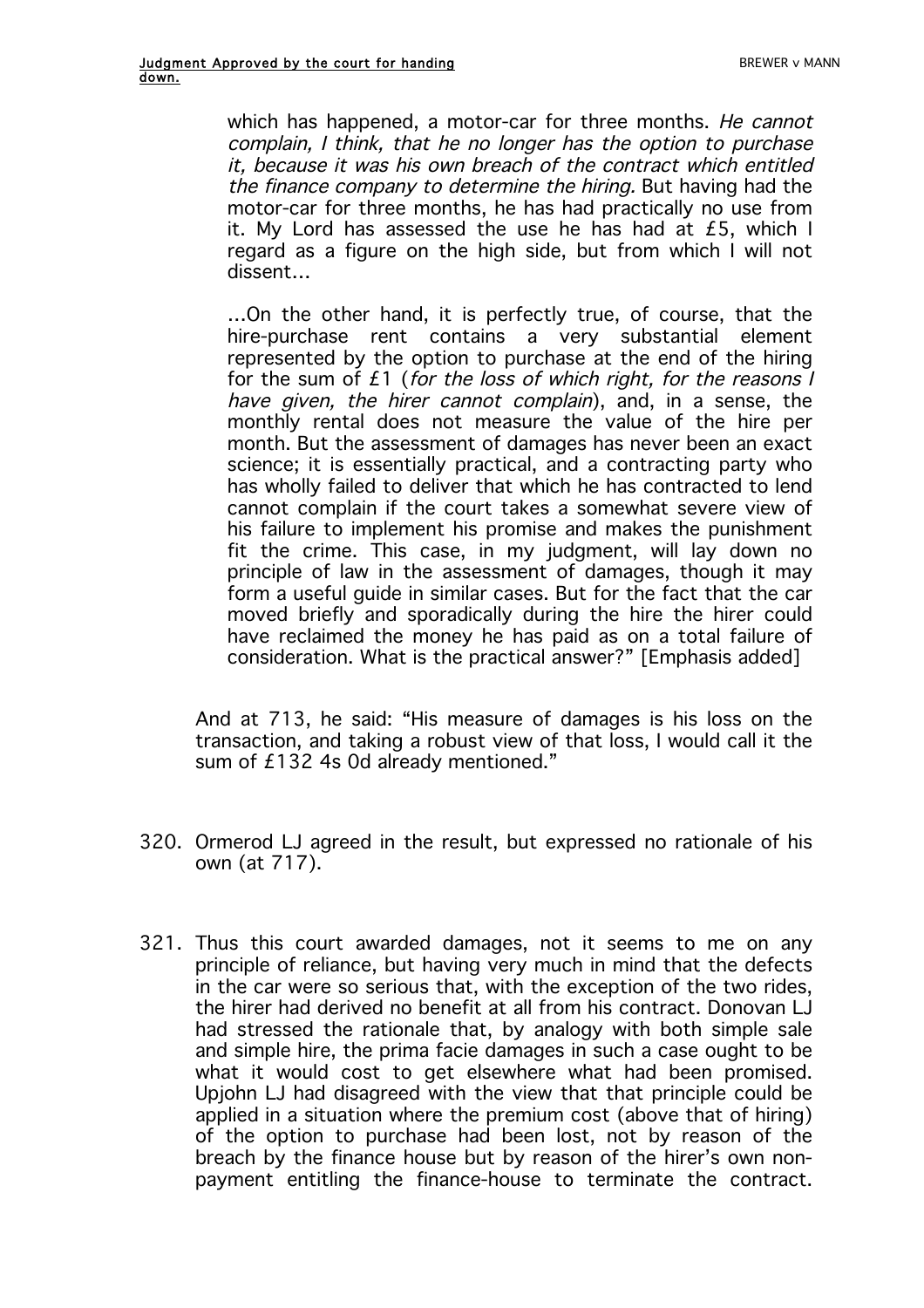However, he was prepared to reach the same financial conclusion as Donovan LJ on the basis that the hirer had derived next to no benefit from his contract, and that a robust and severe penalty (making "the punishment fit the crime") would do justice even if such an assessment was practical rather than principled.

- 322. That is clear authority at least for the proposition that a customer in the position of Mrs Brewer must give credit for use to which even a defective car is put. The present is plainly an a fortiori case for the application of that principle.
- 323. What is not clear is how the differing rationales of Donovan LJ and Upjohn LJ would apply to the situation in the present case, where the car is not wholly defective, but there is, let us assume, a breach of collateral warranty or a breach of the implied statutory condition. Because the car was wholly unlike the cars in *Odgers*, *Apps*, and Tolly in that our car was in good condition and capable of giving the Brewers 14 or so months of highly pleasurable motoring (that much is clear on the Brewers' witness statements), during which they (or rather Mr Brewer) drove the car for something like 2900 miles, which Mr Mann said in evidence was the equivalent for a modern car of some 40,000 miles, it is not at all clear to us that the Charterhouse Credit v. Tolly solution is appropriate here. After all, Upjohn LJ articulated the thought, which seems to us to be correct, that, although a hire-purchase contract contains an important element built into the price of its hiring for the option to purchase at the end of the hiring, the hirer cannot complain of the loss of that element in circumstances where, as in our case, the contract is lost due to the hirer's own failure to keep up payments under his contract. It seems to us therefore to be entirely feasible that Mrs Brewer has lost nothing. She has had full use of a fine car which has given her and her husband nothing but pleasure, until the Bonhams valuation which only arose because Mrs Brewer had decided to sell the car, and she has lost nothing of value in terms of the car, which was worth every penny which she agreed to spend on it. It is true that she has lost, on the present hypothesis, the chance which she thought she had, of acquiring a Bentley Speed Six, or a car with a warranted Bentley Speed Six engine, which for personal reasons of her own she prized even more highly, for sentimental or aesthetic rather than financial reasons, than the car which she hired for the period of the hire purchase contract. However, how is that loss to be assessed? We have had no submissions from Mr Downey on that subject other than a reliance on Yeoman Credit v. Odgers and Charterhouse Credit v. Tolly together with the submission that, despite the latter, no credit need be given for the use enjoyed. Even that sentimental or aesthetic feeling was disappointed only at the very end of the time of possession of the car, when Mrs Brewer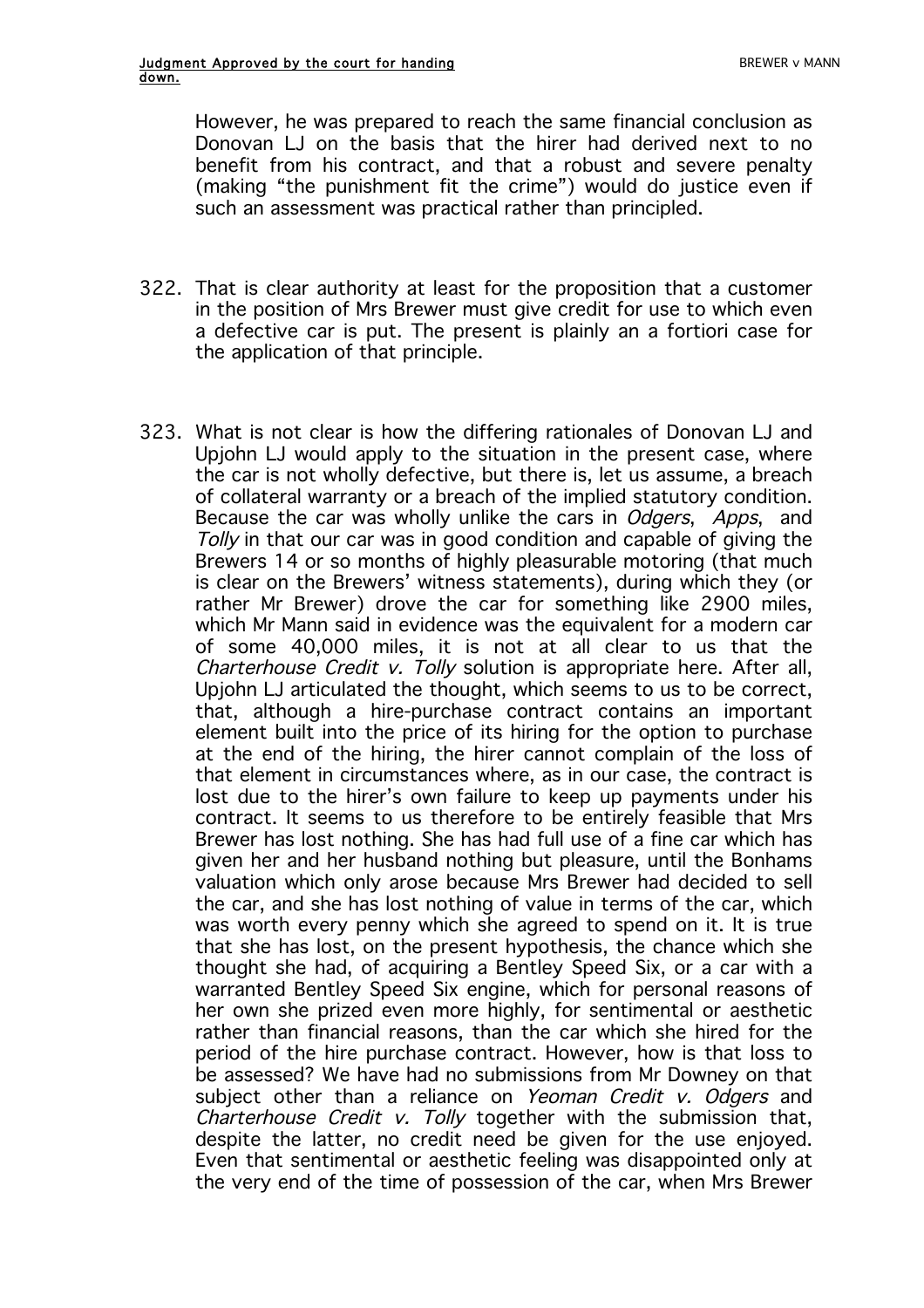had in any event decided to sell the car. As for any investment value bound up with the correct configuration of car and/or engine, there is, as we have remarked before, no claim.

- 324. Nor is it clear to us that the damages for breach of any collateral warranty given by Mr Mann and/or SMRL must be on the tortious basis that, but for the warranty, Mrs Brewer would never have entered into the transaction with Fortis. Normally, the basis of damages in contract is for the difference between the claimant's position on the basis that the warranty in question is fulfilled and the position faced in the light of breach. Mrs Brewer's claim is not for negligent misstatement or in misrepresentation: and even if it were, South Australia Asset Management Corporation v. York Montague Ltd (SAAMCO) [1997] AC 191 is a modern warning that there are no automatic damages for all the consequences of such misstatements (while damages under the Misrepresentation Act presents its own peculiarities). In any event, if, on the rationale of Upjohn LJ, not even the finance house is prima facie liable for the loss of the purchase option element in the hiring price in circumstances where the customer is himself responsible for the loss of the hiring contract, it would seem to be an a fortiori position that the dealer who gives a warranty to the hirer, and is at one remove from the hire purchase contract, should not be liable for that element either.
- 325. It is however clear to us, and we so hold, that any damages to which Mrs Brewer might be entitled against any of the three defendants must be subject to the requirement to give credit, in the sum which we assess at £45,000, for the use to which she put her car during the period of the hire purchase contract and until its repossession.
- 326. One way of quantifying the amount of this credit is to consider that for some 14 months Mrs Brewer had the use of £390,000 finance for which she had been willing to pay what we would regard as a market driven rate which has been calculated to be at 8.59%. That would provide a sum of approximately £39,000. Another way of looking at the matter is to suppose that it would have cost many hundreds of pounds a day, perhaps as much as £800 a day to hire a valuable car of this nature (although such a rate would almost certainly fall for a lengthy hiring period of 14 months). In such circumstances, it was submitted on behalf of both Mr Mann/SMRL and Fortis that a rate of  $£100$  a day would be on any view an appropriate amount for which Mrs Brewer could properly be required to give credit. She possessed the car from 7 June 2007 to 7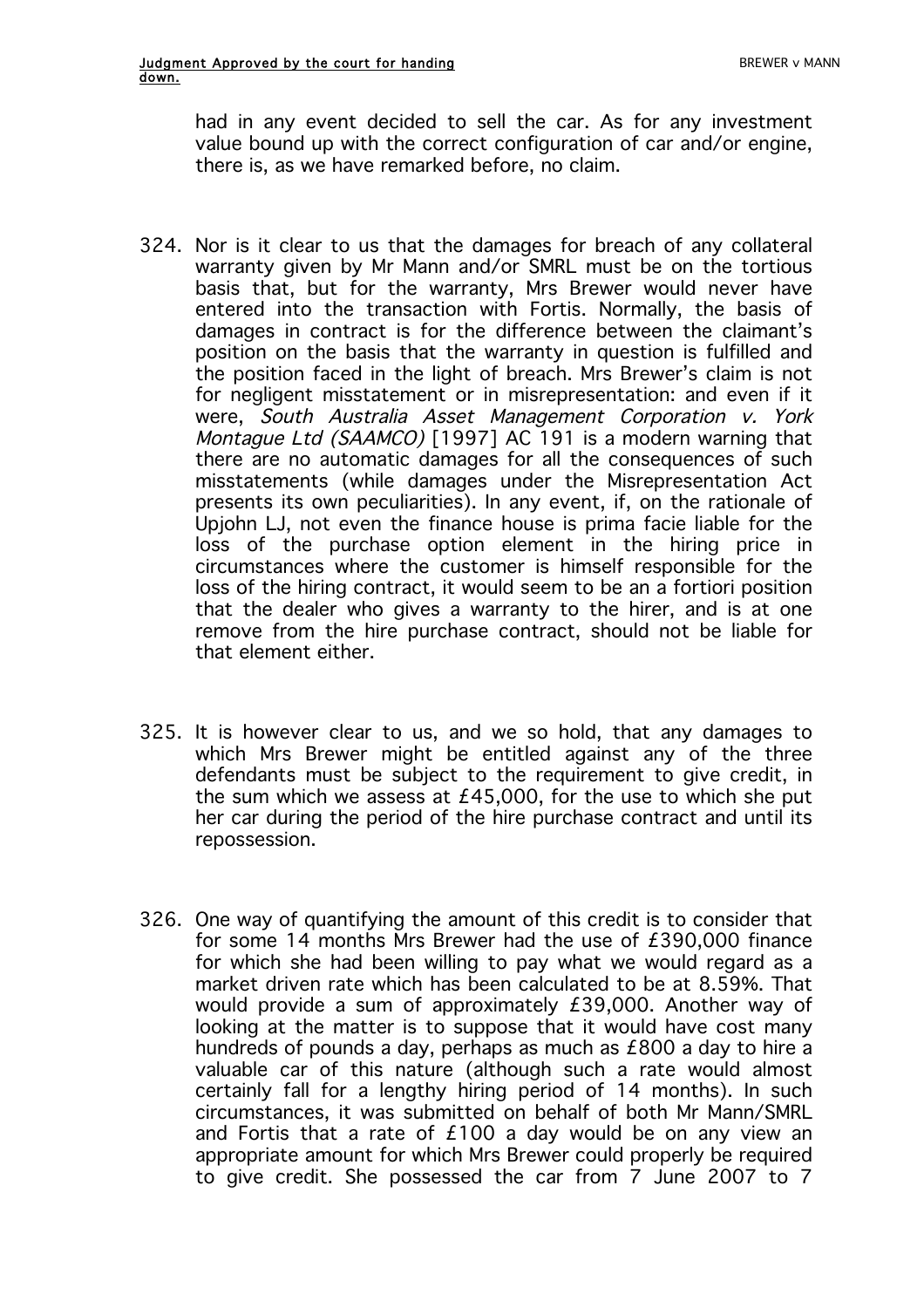August 2008 under the contract, and retained the car despite the termination of the contract until 3 September 2008. That is 428 days under the contract and a further 28 days after its termination. We consider that Mrs Brewer ought to give credit for £45,000, and that no complaint could be made of such an assessment. That is not raised as a matter of counterclaim, but as an element in the assessment of her own damages.

- 327. In sum, Mr Downey claims "reliance" damages, on the basis that but for the promises about car and/or engine, there would have been no transaction. He does so even though the cases relied on for that submission do not, as it seems to us, support that rationale in a case such as ours; and even though those cases are concerned with cars which were so defective that they provided no value (or next to no value) to the hirer in circumstances, however, where the hirer could not claim a total absence of consideration. In these circumstances, and given the uncertainty, pending re-trial, of what Mr Mann told Mrs Brewer and therefore of the background of Mrs Brewer's hire purchase of the car from Fortis, we are not minded to go any further into the question of what damages might have been available to Mrs Brewer on any of a number of possible alternative hypotheses.
- 328. What is, however, clear is that if Mrs Brewer had been entitled to any damages from Fortis, or were to be entitled to any damages from Mr Mann/SMRL, she would have to give credit against such damages for £45,000.

## Fortis's counterclaim

329. Is Fortis entitled to recover its counterclaim of £61,224 under the termination provisions of its contract with Mrs Brewer? The judge held that it was not: see judgment 4 at paras 221-224 (a passage very heavily re-written in comparison with judgment 3's paras 192- 194). He set out the relevant provisions of the Fortis contract (clauses 8 and 9) which provided that non-payment of any instalment by the hirer was a breach of a fundamental condition and repudiation of the agreement entitling Fortis to terminate, and that upon such termination by Fortis the hirer would have to pay both any arrears due and, without prejudice to the right to any damages, (i) any demand made (provided it was made) by Fortis in an amount certified by Fortis "equal to the loss or costs sustained by [Fortis] in breaking fixed deposits or for re-employing funds" and (ii) "as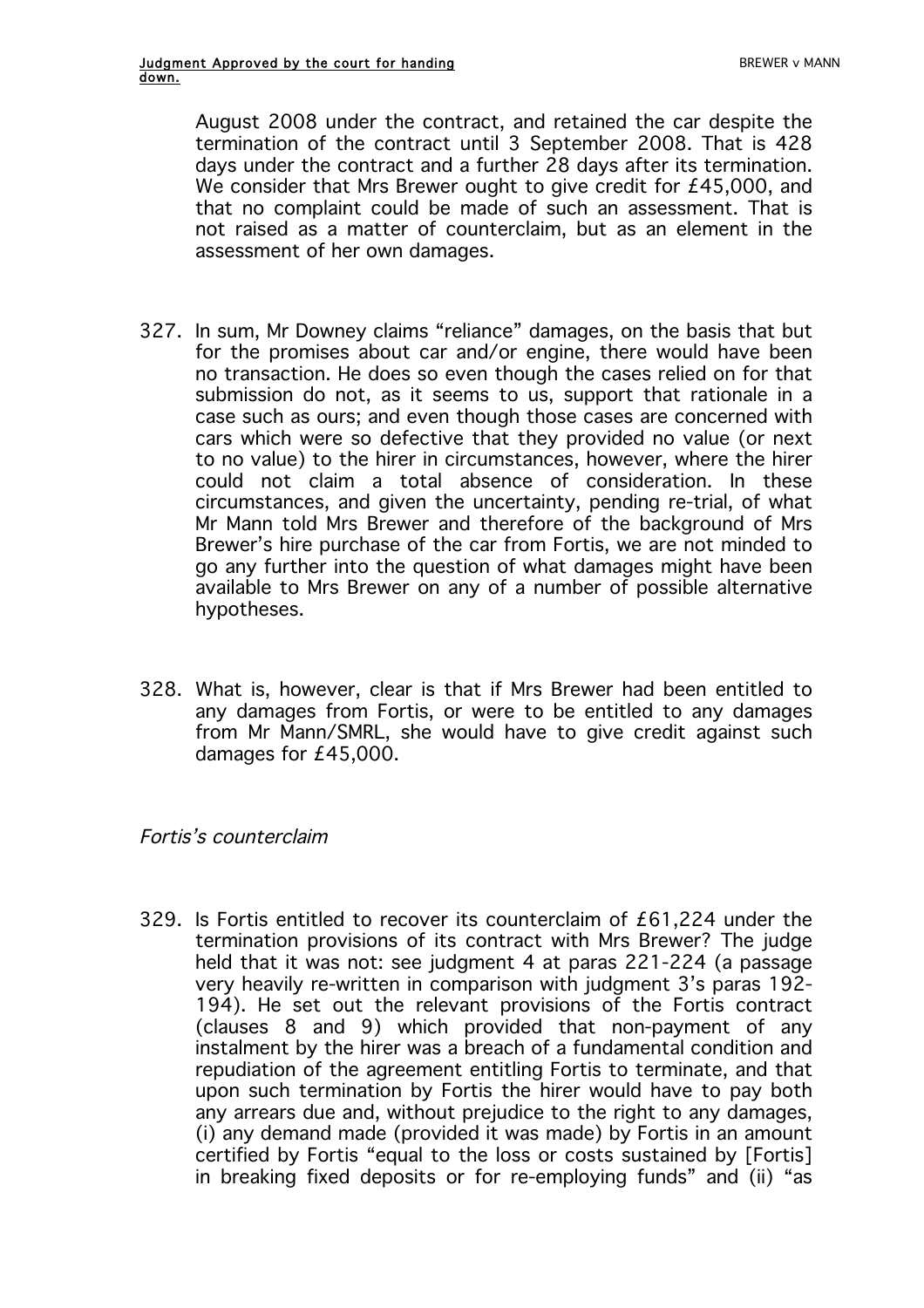agreed compensation for [Fortis's] loss of profit, the total of all Payments (exclusive of VAT) which would have been payable during the unexpired period of this agreement, discounted at three per cent per annum…".

330. The judge then dismissed the Fortis counterclaim by a blanket acceptance of Mrs Brewer's submissions about it, thus:

> "223. Mrs Brewer's response, which I accept and apply, successfully refutes Fortis's counterclaim on the following five [sc six] cumulative grounds:

> (1) She has no outstanding liability to pay the outstanding hire charges because Fortis did not terminate for non-payment of hire but instead terminated in an attempt to pre-empt Mrs Brewer's intimated claim to rescind the agreement and to reject the car.

> (2) Further, Mrs Brewer may recover any recovery by Fortis of all its claims and of all payments it has received from Mrs Brewer, whether these for unpaid amounts or for charges or for damages. Mrs Brewer's recovery is for damages flowing from Fortis's misdescription so that Fortis's claim fails either because it is eliminated by Mrs Brewer's cross-claim or by defence open to Mrs Brewer of circuity of action.

> (3) Fortis did not purport to terminate the agreement on the ground that Mrs Brewer had repudiated it as a result of her nonpayment and has not claimed damages based on her repudiation. This is because Fortis did not purport to rely on clause 8 or to refer to it in its termination notice when terminating the agreement and reliance on clause 8 cannot be inferred or presumed.

(4) Mrs Brewer did not, in any event, repudiate the agreement.

(5) Fortis's claim is based on an entitlement to claim sums pursuant to clause 9.4 of the contract but no demand or correctly formulated demand has ever been made for payment under that clause and a demand, or if made a correctly formulated written demand for payment, is a condition precedent to such payment. It is clear from the wording of that clause that a demand in writing is a condition precedent to claiming payment under that clause.

(6) If, contrary to this finding, a written demand was made, it was not one that complied with the requirements of that clause. It is not sufficient for a mere demand for payment to have been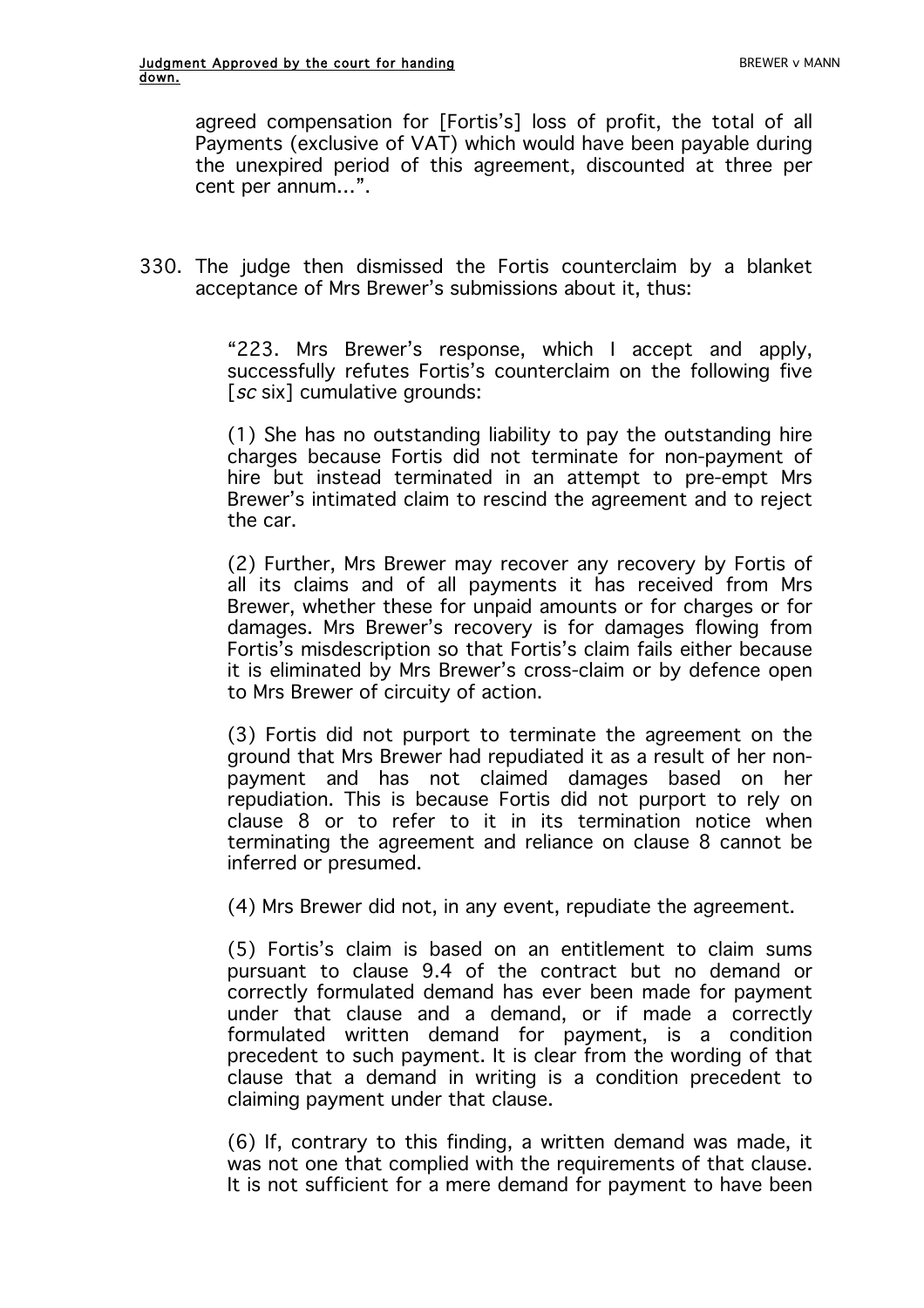made, the necessary demand must be for a precise sum calculated in accordance with clause 9.4 of the agreement. The clause makes it clear that the demand must be a demand for "the following payment", that is a demand which identifies the sum, or sums, that are being claimed under each of the three heads specified in clause 9.4. Fortis have not pleaded that such a demand, or any demand, was made and no such demand was proved to have been made."

- 331. Mr Brant however submits that the judge had gone fundamentally astray on this issue. He points out that the quantum of the counterclaim was agreed. The evidence for it was contained in the second witness statement of Mr Mark Samson, Fortis's broker manager. That statement was agreed and Mr Samson was not required to attend trial. The statement was based on Fortis's original claim, post termination, then gave credit for the £425,000 received from SMRL, and ended by adding the costs of the abortive entry of the car into auction, which were £25,895. Fortis had made the required demand under clause 9.4 of the contract, which was not required to be in any form (see for instance the Fortis statement included with its solicitors' letter to Mrs Brewer's solicitors dated 15 October 2008, as further explained in Fortis's solicitors' letter dated 20 October 2008 with its specific reference to clause 9.4.2 of the contract). He also points out that there was no pleaded defence by reference to the lack of any contractual demand, and that the point was only raised out of the blue at trial (after agreement between the parties as to the amount of the counterclaim had been arrived at).
- 332. On behalf of Mrs Brewer, however, Mr Downey submits that the judge was right for the reasons which he gave in his judgment. He said that agreement on the quantum of the agreement was subject to liability, which was always denied.
- 333. In our judgment there is no answer to Fortis's counterclaim. We have already held that Fortis was not in breach of its contract with Mrs Brewer. Mrs Brewer on the other hand was in breach of the payment provisions of her contract. Whether or not she was at common law in repudiation of her contract, the contract's terms are clear (and understandable) that failure to pay the contract instalments is to be treated as a repudiation and permits termination, with the contractually agreed consequences. Although Mrs Brewer had pleaded that she had orally rescinded the contract before Fortis had terminated it, there was no attempt at trial, so far as we have been shown, to support that plea (nor Mrs Brewer's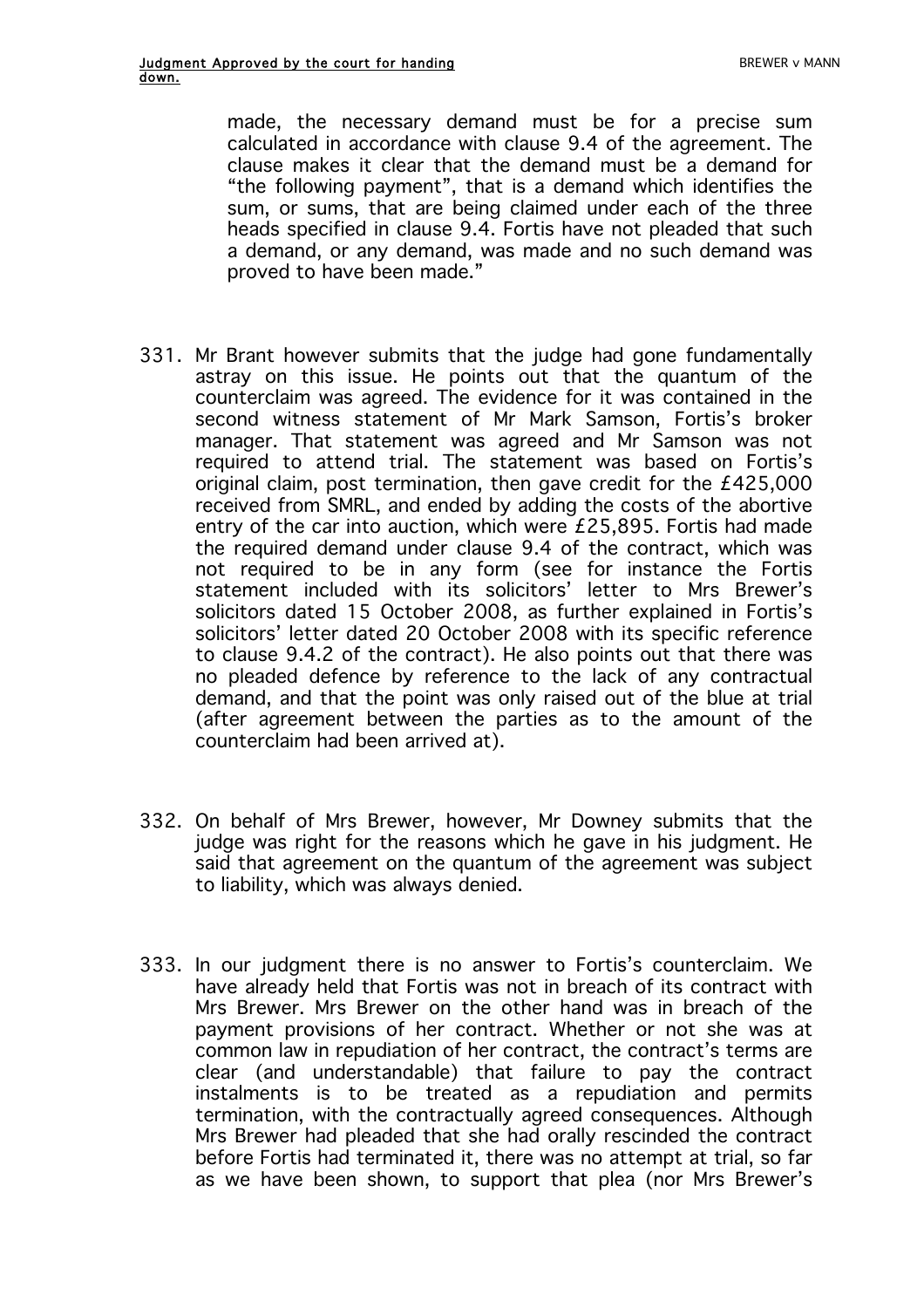allegation in correspondence that Fortis had agreed a moratorium), and on this appeal Mr Downey has not made any submission in connection with it. Therefore it must be taken to be established that Fortis terminated the contract for Mrs Brewer's repudiatory breach, and it is irrelevant with what motive it did so. It is in fact entirely understandable that a finance house should terminate its contract in the face of non-payment first explained as being due to cash flow difficulties and then sought to be supported by an allegation of breach. The judge's terse statements that Fortis did not terminate for non-payment of hire (when that it was precisely what Fortis's letter of termination stated that it was doing, citing clause 8.2.1.1 of the contract) and that Mrs Brewer did not repudiate the contract are not understood. Mrs Brewer for her part made it plain that she did not seek damages on the basis of her acceptance of a Fortis repudiation or on the basis of rescission, but only on the basis of damages for breach. That means she accepted that she had not herself terminated the contract for Fortis's breach.

- 334. What the consequences of termination may mean in the way of payments required of the customer within a hire purchase agreement is a different, and often a difficult, question. Particularly in an area of understandable concern for consumers, there has over the years been much litigation over such issues. In the present case, however, there was no dispute: it was agreed between Mrs Brewer and Fortis that, if Fortis was entitled to terminate and had properly invoked the termination provisions of its contract, then the amount of the payment to which it was entitled was the figure counterclaimed of £61,224, a sum which, as we have said, had been much reduced by reason of the resale of the car back to the dealer and was mainly made up of loss of finance profit on future instalments and the expenses of recovery, storage and the abortive move to auction the car and such like.
- 335. On any view, therefore, Fortis is entitled to recover its counterclaim of £61,224.

The appeal as concerns Mrs Brewer's claim against Fortis, overall

336. In sum, we consider that Fortis's appeal from the judge's judgment must succeed. Thus we hold that (i) Mrs Brewer's claim to recover £94,555 fails outright; and that even if her claim had not been capable of being resolved until after a re-trial, it could not in any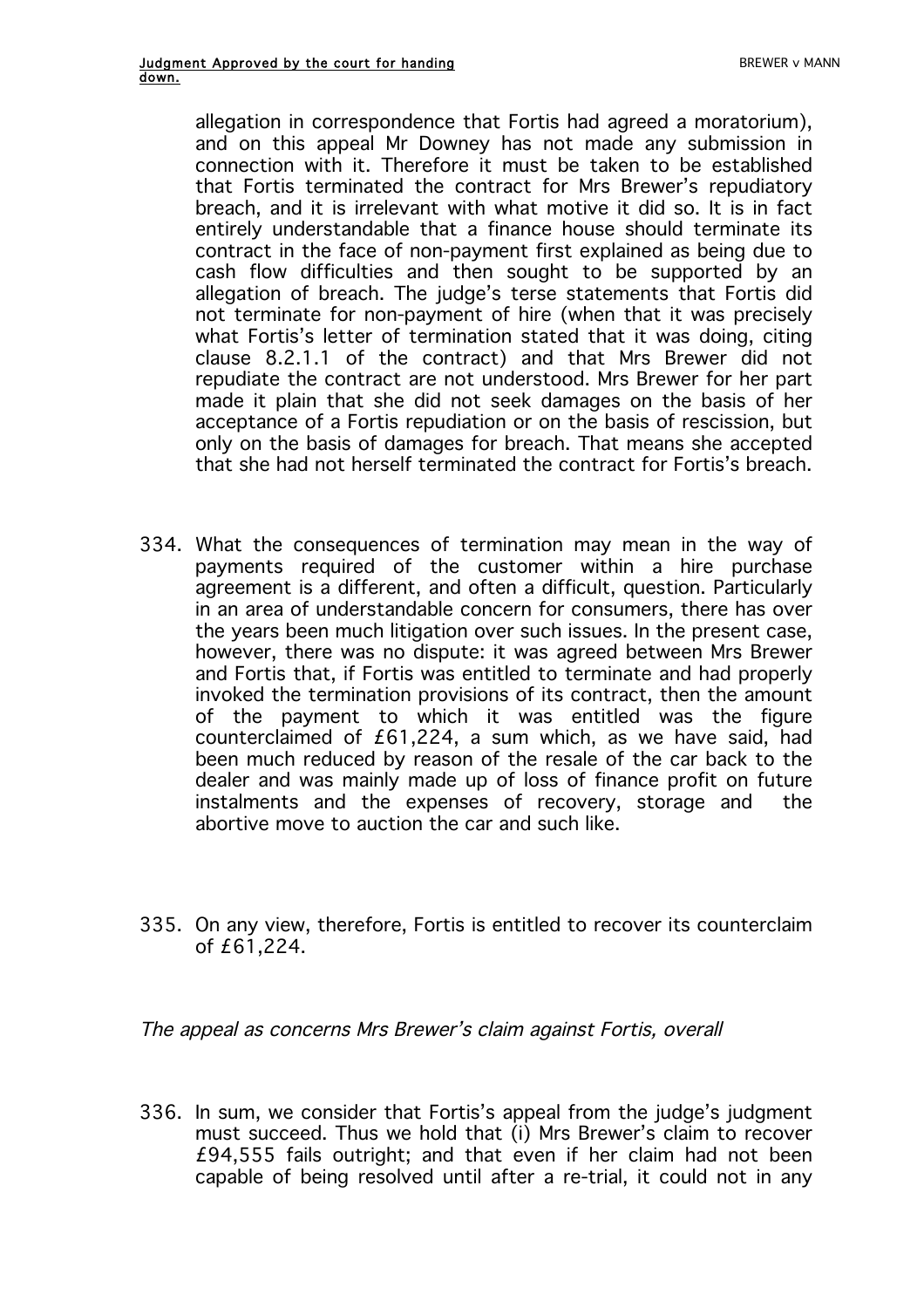event have succeeded for more than £49,555 (ie £94,555 less the credit for  $£45,000$  in respect of use of the car); and that (ii) Fortis's counterclaim succeeds in the sum of £61,224.

337. It follows that although the issue of joinder of SMRL falls to be part of any re-trial between Mrs Brewer and Mr Mann, there is and will be no need to consider further the question of any claim over by Fortis against SMRL.

## Conclusion

- 338. There must, therefore, be a re-trial before this litigation can finally be resolved between Mrs Brewer and Mr Mann, at which re-trial the question of joinder of SMRL may be considered afresh: unless those parties are able to find a solution for themselves.
- 339. We express our regret at this unhappy outcome, but in circumstances where the trial as a whole was undermined by the judge's apparent loss of the necessary objectivity, no other solution has been possible. We have tried, as far as we properly might, to assist the parties either by a final judgment as to certain aspects of the case where that has been possible, or by expressing tentative views as far as we safely might on outstanding features of the case: but not for the purposes, as we would emphasise, of anticipating a result, which must, if that is necessary, depend on re-trial, but only for the purposes of highlighting what we understand to be relevant considerations.
- 340. We revert to the question of the status of judgment 4. We conclude, in the light of all that has gone before, that there was no justification for the judge to rewrite his handed down judgment 3 in the light of the criticisms that had been made of it. The special circumstances which, whether under the doctrine of the Re Barrell jurisprudence or the learning of *English* and *Flannery*, might justify a judge to alter his judgment, do not apply here. Ultimately, as it seems to us, judgment 4 has no status other than as a lens through which to investigate what may have gone wrong in this case.